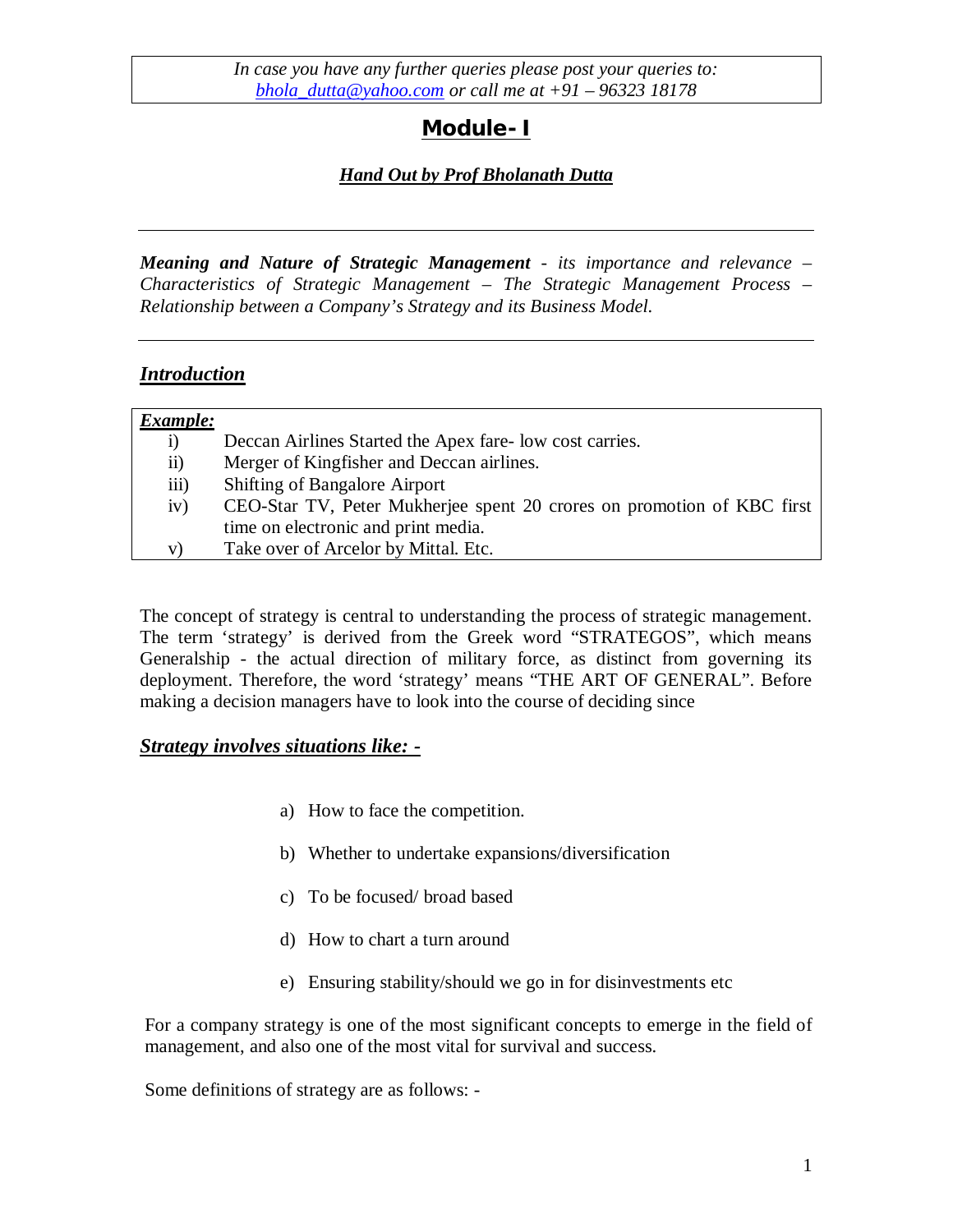*According to Alfred chandler* the strategy is the determination of basic long-term goals and objectives of an enterprise and the adoption of the course of action and the allocation of resources for carrying out these goals.

*William Glueck defines strategy* as "a unified, comprehension and integrated plan designed to assure that the basic objectives of the enterprises are achieved".

*Michael Porter's opinion is that the* "core of general management is strategy".

Managers must make companies flexible, respond rapidly, benchmark the best practices, outsource aggressively, develop core competencies; infact should know how to play new roles everyday. Hyper competition is a common phenomenon that rivals copy very fast.

Companies can outperform rivals only if it can establish a difference it can preserve and deliver greater value at a reasonable cost. Strategy rests on unique activities – "The essence of strategy is in the activities – choosing to perform things differently and to perform different activities than rivals".

Strategy is long term. If company focus is only on operational effectiveness. It can become good and not better. Overemphasis on growth leads to the dilutions of strategy. Growth is achieved by deepening strategy. Strategy is basically: -

- $\triangleright$  Strategy is the future plan of action, which relates to the companies activities and it depends on the mission/vision of the company i.e. when it would like to reach from its current position.
- $\triangleright$  It is concerned with the resource available today and those that will be required for the future plan of action.
- $\triangleright$  It is about the trade off between its different activities and creating a fit among these activities.

A company will need strategy at various levels, as there is a different need at each level. A company may have different business with a central corporate office. Thus will be multiple strategies at different levels.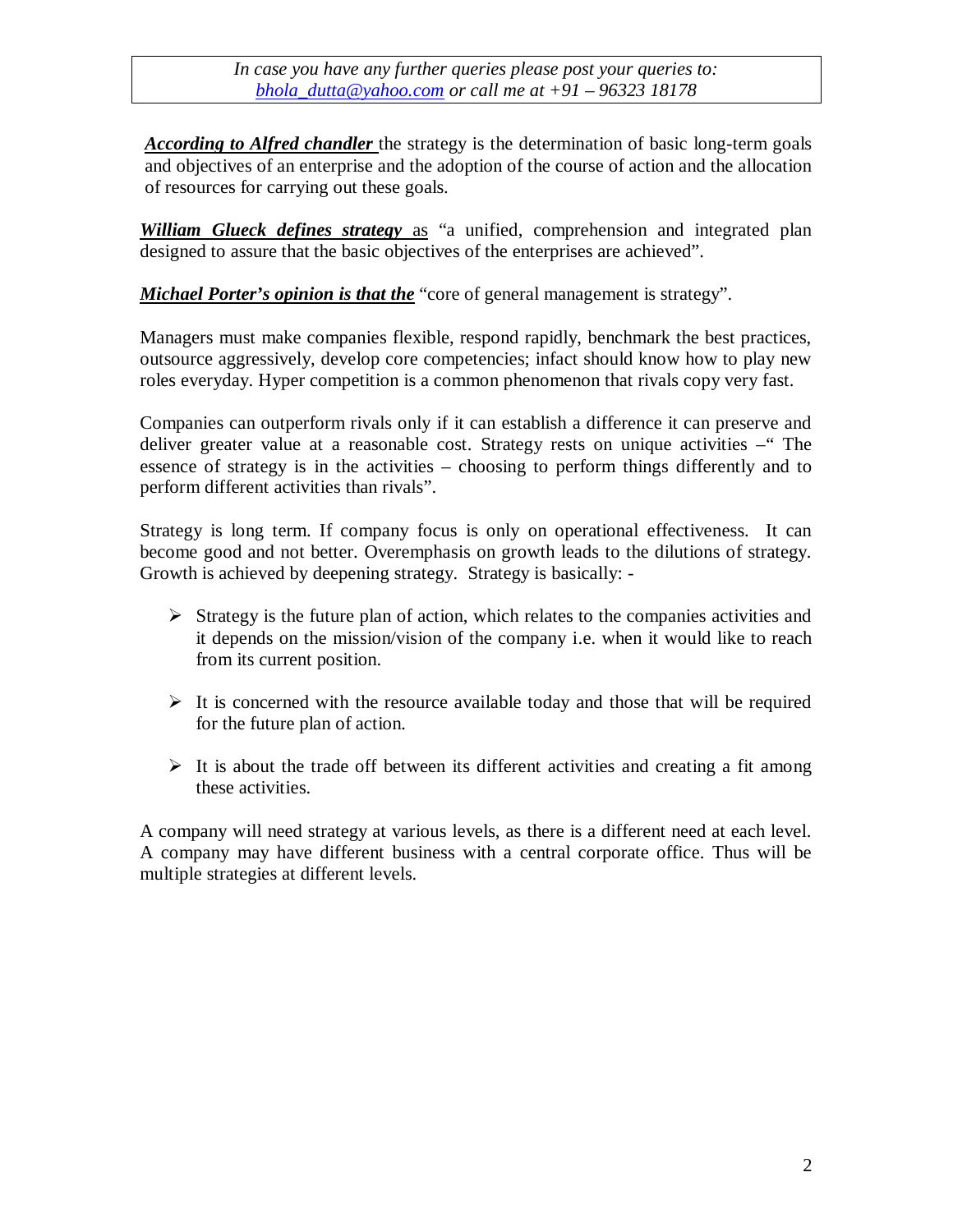*Levels of Strategy*



- $\triangleright$  Operational level strategies are derived from functional strategies.
- $\triangleright$  Functional strategies operate under the SBU level.
- $\triangleright$  SBU- level strategies are put into action under the corporate level strategy.
- $\triangleright$  Corporate level is derived from the societal-level strategy of a corporation.

1. **Corporate level strategy:** - It is the broad level strategy and all its plan of actions is at corporate level to achieve what the company as a whole. It covers the various strategies and functions performed by different SBU's. The Strategies needs should be in line with the company objectives.

2. **SBU level (or business) strategy:** - It will be line to achieve the objectives for SBU's, which are derived and in line with the corporate/company objectives. It would cover allocation of resources among functional areas along with functional strategies, which again are in line to functional strategies of the corporate level. Their needs to be coordination between the corporate and SBU level both in objectives and functional strategies for optimization.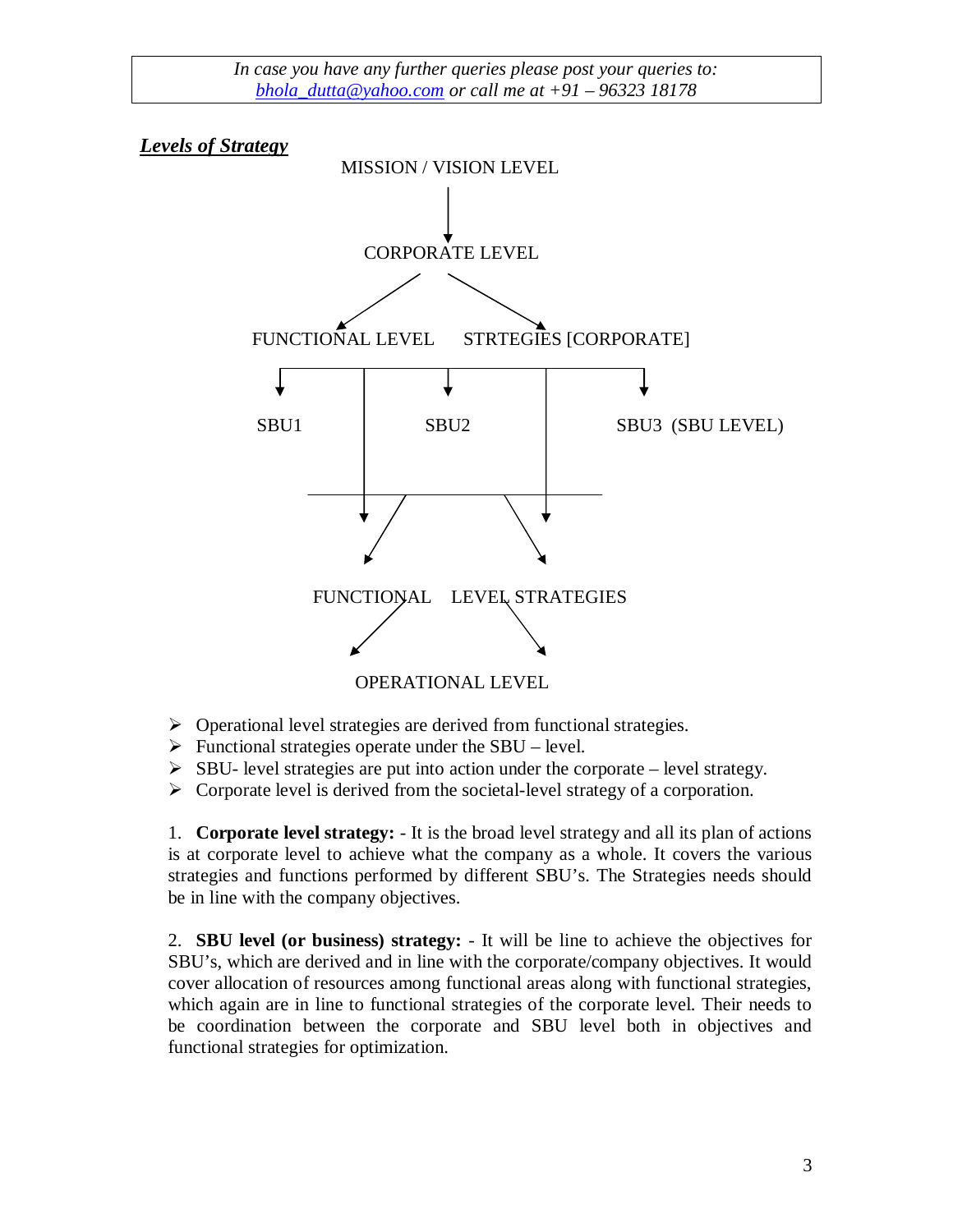**Functional strategy: -** The functional strategy at the SBU level deals with a relatively smaller area, providing objectives for a specific function in that SBU environment, like marketing, finance, production, operation, etc.

These are the three levels at which strategic plans are made for most companies.

But larger companies may need to have strategies at some other levels too. Large companies or companies with multiple businesses in different countries often need a larger level for the group as whole. Sometimes even relatively smaller companies may often need a set of strategies at a level higher than the corporate level. This is known as societal strategies.

4. **Societal strategies:** - A societal strategy is a generalized view or how the company perceives itself in its role towards the society or even a country or countries, in terms of a particular vision / mission statement, or even a need or a set of needs that it strives to fulfill corporate level strategies are then derived from the societal strategy.

5. **Operation level:** - In the dynamic environment and due to the complexities of business, strategies are needed to be set at lower levels i.e. at one step down the functional level, known as operation level strategies. There are more specific  $\&$  has a defined scope. E.g. Marketing Strategy could be subdivided into sales Strategies for different segments & markets, pricing, distribution, product development and communications and advertising strategies etc. Some of them may be common & some unique to the target markets. It should contribute to the functional objectives of marketing function. These are interlinked with other strategies at functional level like those of finance, production etc

| <b>Strategic (long-range) Plans</b>                      | <b>Intermediate (tactical) Plans</b>                                                                        | <b>Operational (Short- range)</b>                                                |
|----------------------------------------------------------|-------------------------------------------------------------------------------------------------------------|----------------------------------------------------------------------------------|
| Long-range plan                                          | Intermediate plan                                                                                           | Short range plan                                                                 |
| Time-frame $-3$ or more years                            | Time-frame-2-3 years.                                                                                       | Time-frame: one year                                                             |
| Top<br>management                                        | Performed by<br>managers at                                                                                 | usually<br>Done<br>lower<br>at                                                   |
| responsibility                                           | middle level                                                                                                | levels                                                                           |
| with<br>Concerned<br>objectives                          | broad   Concerned with integrating<br>organisation<br>οf<br>the<br>departments<br>the<br>in<br>organisation | Covers day-to-day work of<br>operations;<br>various<br>implements internal goals |
| planning<br>Focus<br>and<br><sub>on</sub><br>forecasting | Focus on coordination                                                                                       | Focus on control primarily                                                       |

## *Comparison between Strategic Planning & Operational Planning*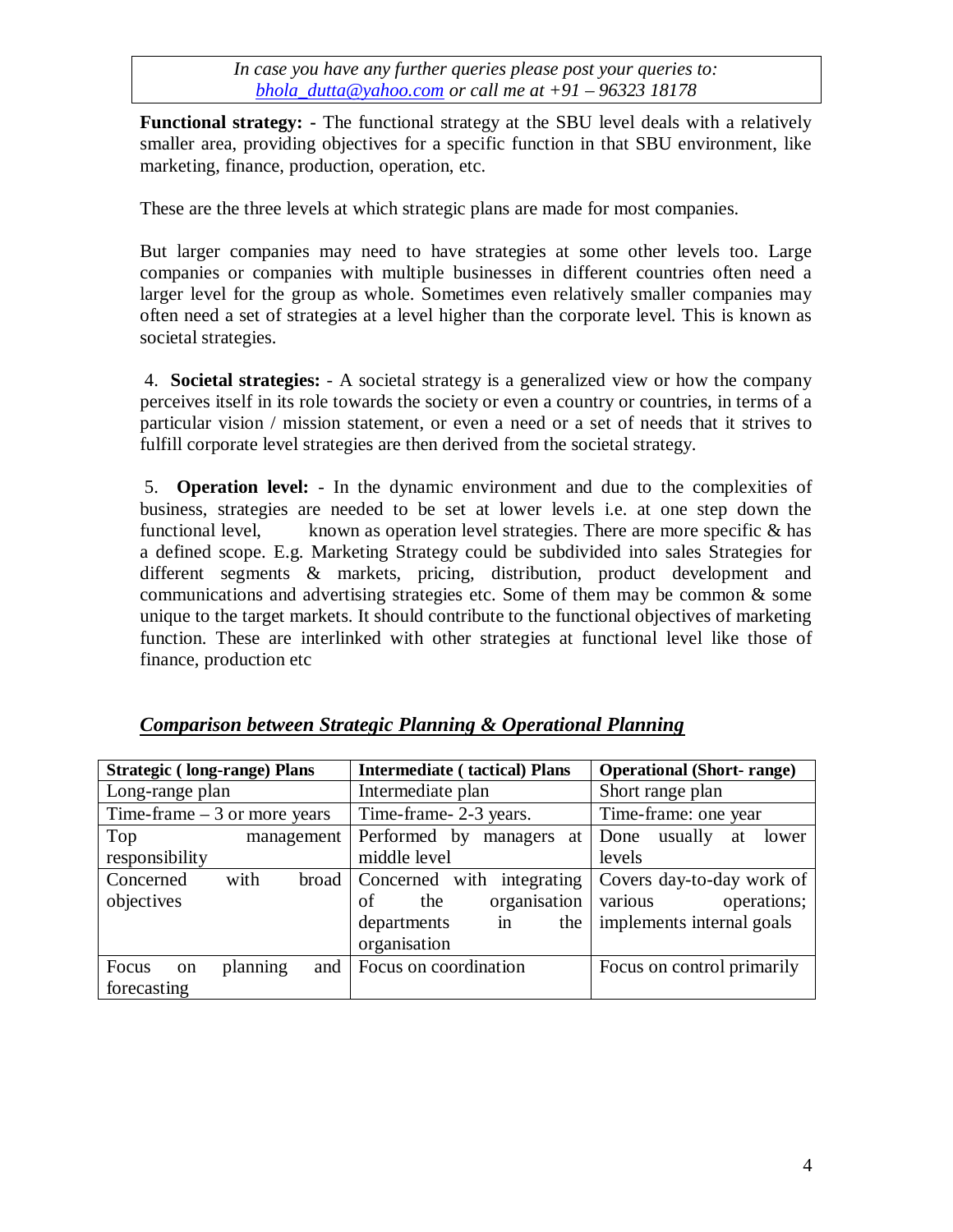### *The differences between strategies and tactics are outlined below:*

| <b>Strategies</b>                                                                     | <b>Tactics</b>                          |
|---------------------------------------------------------------------------------------|-----------------------------------------|
| Developed by management; these decisions                                              | Employed and related to lower levels of |
| are never delegated below a certain level in                                          | management.                             |
| management hierarchy.                                                                 |                                         |
| Generally the focus is on long-term                                                   | The focus is on short-term              |
| The uncertainty level is quite high; lots of Decisions are more certain and are taken |                                         |
| information to be obtained from diverse                                               | within the framework of strategies.     |
| sources                                                                               |                                         |
| Affect various parts of an organisation in a                                          | The reach is limited to only specific   |
| significant way.                                                                      | segments of an organisation.            |

### *Strategy vs. Policy*

**Business Policy:** A business policy is an implied overall guide setting up boundaries that supply the general limits and direction, in which managerial action will take place- Terry.

Business policies are guides to action or channels to thinking – Steiner, Miner and Gray.

| <b>Strategy</b>                                | <b>Policy</b>                                  |
|------------------------------------------------|------------------------------------------------|
| Deals with strategic decisions that decide     | It offers guidelines for managers to take      |
| the long-term health f an enterprise. It is a  | appropriate decision.                          |
| comprehensive plan of action designed to       |                                                |
| meet certain specific goals.                   |                                                |
| It is means of putting a policy into effect    | It is a general course of action with no       |
| within certain time limits.                    | defined time limits.                           |
| Deals with those decisions which have not      | It is a guide to action in areas of repetitive |
| been encountered before in quite the same      | activity.                                      |
| form, for which no predetermined and           |                                                |
| explicit set or ordered responses exist in the |                                                |
| organisation and which are important in        |                                                |
| terms of the resources committed or the        |                                                |
| precedents set.                                |                                                |
| crucial decisions<br>with<br>Deals<br>whose    | Once policy decisions are formulated, these    |
| implementation requires constant attention     | can be delegated and implemented by            |
| of top management.                             | others independently.                          |

## *Various Roles of Strategists*

The senior management plays an important role in Strategic Management.

**Role of Board of Directors:** The Board of Directors is the supreme Authority in a company. They are the owners/ shareholders/ lenders. They are the ones who direct and responsible for the governance of the company. The Company act and other laws blind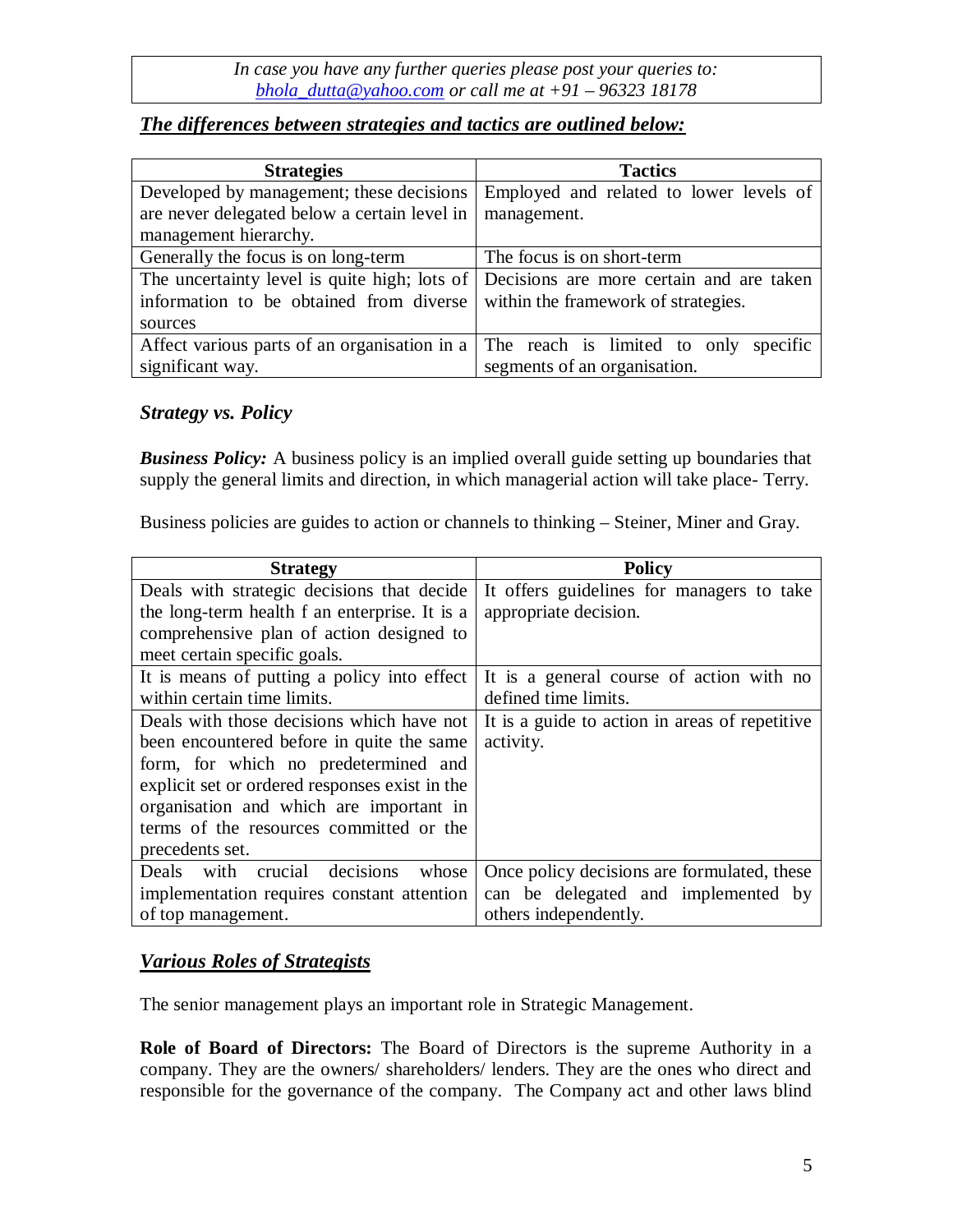them and their actions & they sometimes do get involved in operational issues. Professionals on the B.O.D help to get new ideas, perspectives  $\&$  provide guidance. They are the link between the company and the environment.

**Role of C.E.O:** The chief Executive Officer is the most important Strategist and responsible for all aspects from formulations/Implementation to review of Strategic Management. He is the leader, motivator  $\&$  Builder who forms a link between company and the board of directors and responsible for managing the external environment and its relationship.

**Role of Entrepreneur:** They are independent in thought and action and they set / start up a new business. A Company can promote the entrepreneurial spirit and this can be internal attitude of an organization. They provide a sense of direction and are active in implementation.

**Role of Senior Management:** They would either look after strategic management as responsible for certain areas or as part of teams and are answerable to the B.O.Directors & the C.E.O.

**Role of SBU – Level Executives:** They Co-ordinate with other SBU's & with Senior Management. They are more focused on their product / burners line. They are more on the implementation role.

**Role of Corporate Planning Staff:** It provides administrative support, tools and techniques and is a Co-ordinate function.

**Role of Consultant:** Often Consultants may be hired for a specialized new business or Expertise even to get an unbiased opinion on the business & the Strategy.

**Role of Middle Level Managers:** They form an important link in strategizing & Implementation. They are not actively involved in formulation of Strategies and they are developed to be the future top management.

Strategic management is a dynamic process of aligning strategies, performance and business results; it is all about people, leadership, technology and processes. Effective combination of these elements will help with strategic direction and successful service delivery. It is a continuous activity of setting and maintaining the strategic direction of the organization and its business, and making decisions on a day-to-day basis to deal with changing circumstances and the challenges of the business environment

The term strategic management has been traditionally used. New title such as business policy, corporate strategy and policy, corporate policies is essentially and extensively used which means more or less the same concept.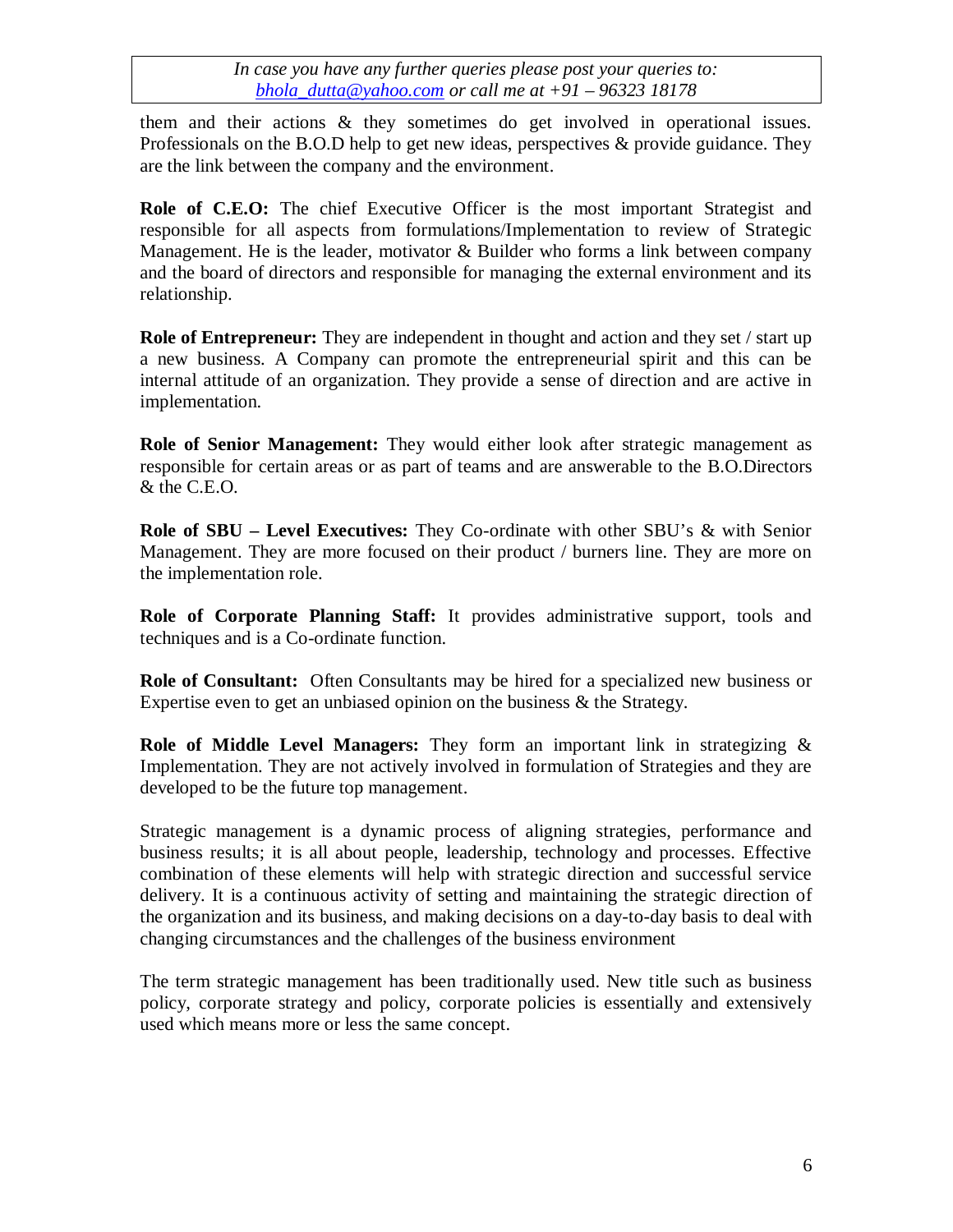### *Evolution of Strategic Management*

| <b>Period</b>                              | 1950s                                                                     | 1960s                                                                                                          | 1970s                                                                                                | 1970s<br>Late                                                                                                                                                                                                                                                                                                        | Late<br>1980s                                                                                              | Mid to late                                                                                                                                     |
|--------------------------------------------|---------------------------------------------------------------------------|----------------------------------------------------------------------------------------------------------------|------------------------------------------------------------------------------------------------------|----------------------------------------------------------------------------------------------------------------------------------------------------------------------------------------------------------------------------------------------------------------------------------------------------------------------|------------------------------------------------------------------------------------------------------------|-------------------------------------------------------------------------------------------------------------------------------------------------|
|                                            |                                                                           |                                                                                                                |                                                                                                      | to<br>early<br>1980s                                                                                                                                                                                                                                                                                                 | to<br>early<br>1990s                                                                                       | 1990s                                                                                                                                           |
| Dominant<br>Theme                          | Budgetary<br>planning<br>and control                                      | Corporate<br>planning                                                                                          | Corporate<br>strategy                                                                                | Analysis<br>of<br>industry and<br>competition                                                                                                                                                                                                                                                                        | The quest of<br>industry and<br>competition                                                                | Strategic<br>innovation                                                                                                                         |
| Main issues                                | Financial<br>control<br>through<br>operating<br>budgets                   | Planning<br>growth                                                                                             | Portfolio<br>planning                                                                                | Choice<br>of<br>industries,<br>markets, and<br>segments<br>and<br>positioning<br>with them                                                                                                                                                                                                                           | Sources<br>of<br>competitive<br>advantage<br>within<br>the<br>firm                                         | Strategic and<br>organizational<br>advantage.                                                                                                   |
| Principal<br>concepts<br>and<br>techniques | Financial<br>budgeting<br>investment<br>planning,<br>project<br>appraisal | Forecasting<br>investment<br>planning<br>models                                                                | Synergy SBUs<br>portfolio<br>planning<br>matrices<br>Experiences<br>Curves return<br>to market share | Analysis<br>of<br>industry<br>structure<br>competitor<br>analysis<br><b>PIMS</b><br>analysis.<br>The<br>Profit<br>Impact<br>οf<br>Market Strategy<br>("PIMS")<br>analysis<br>was<br>developed<br>at<br>General Electric<br>the 1960's<br>in<br>is<br>and<br>now<br>maintained<br>by<br>Strategic<br>the<br>Planning) | Resource<br>analysis<br>Analysis<br>of<br>core<br>competences                                              | Dynamic<br>of<br>sources<br>competitive<br>advantage<br>of<br>control<br>standards<br>knowledge<br>and learning                                 |
| Organizational<br>implications             | Financial<br>management<br>the key                                        | Rise<br>$\overline{\text{of}}$<br>corporate<br>planning<br>departments<br>and<br>five-<br>year formal<br>plans | Diversification<br>Multidivisional<br>structures<br>for<br>Quest<br>global<br>market<br>share        | Greater<br>industry and<br>market<br>selectivity<br>industry<br>restructuring<br>active asset<br>management                                                                                                                                                                                                          | Corporate<br>restructuring<br>and business<br>process<br>reengineering<br>refocusing<br>and<br>outsourcing | The<br>virtual<br>organisation,.<br>The<br>knowledge<br>based<br>firm<br>alliances<br>and<br>networks,<br>the<br>for<br>quest<br>critical mass. |

## *Definition- Strategic Management*

Management literature of the last decade or two is dominated by the prominence of two terms, 'strategic management' and 'strategy'. The two, although not synonymous, are often considered as such. In its broadest sense, Strategic management is about taking 'strategic decision'. It starts where strategic thinking ends. It applies strategic thinking to lead the organization to its vision. In a postmodern society, where failures and disasters are magnified globally, Strategic Management is a system with a focus on continuous change. The process is iterative and ongoing.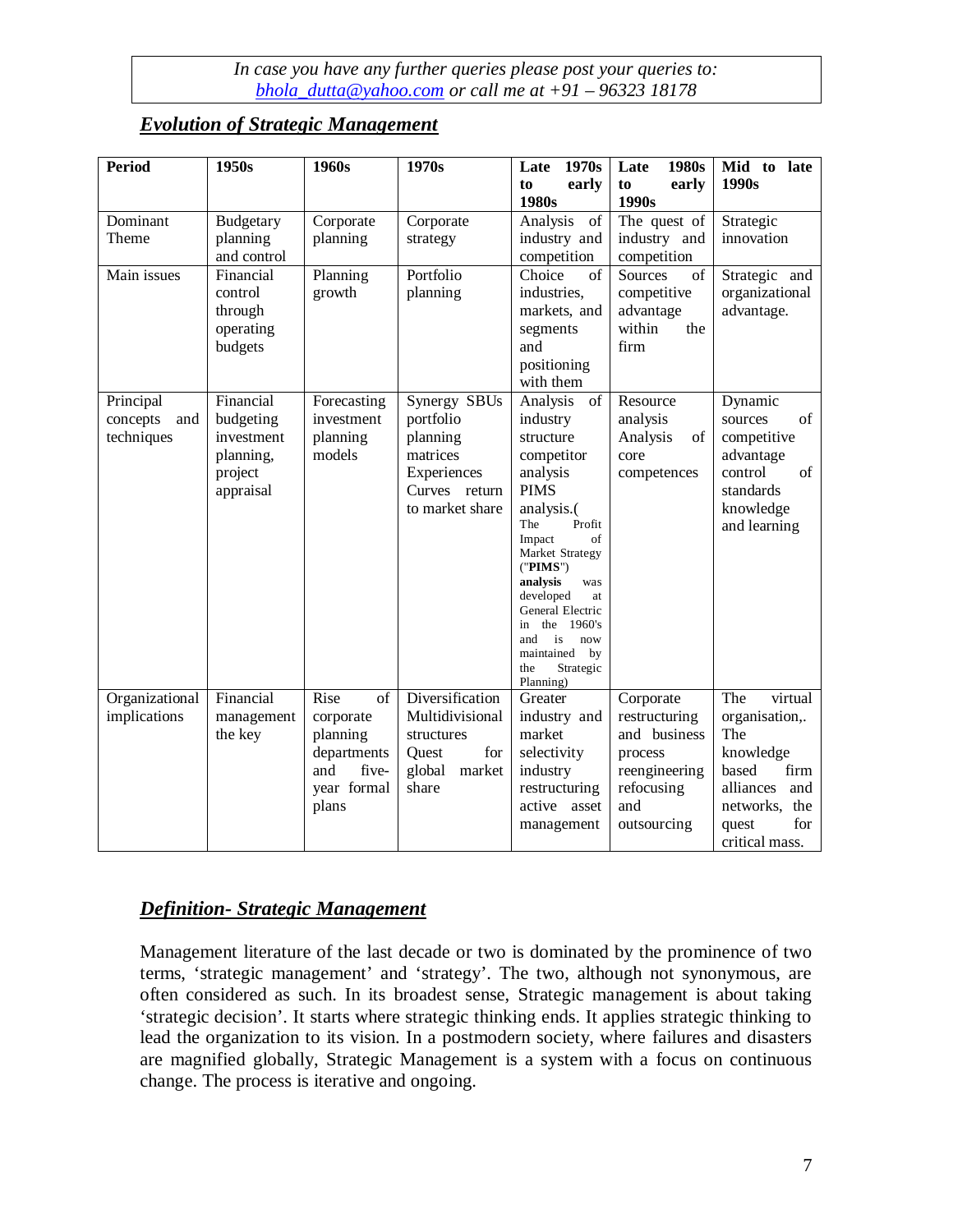## *Characteristics of Strategic Management:*

- Strategic management co-ordinates and integrates business activities.
- Strategic management strengthens the competitive position.
- Strategic management satisfies customers.
- It works toward achieving performance targets.
- It is adaptive

### *Need of Strategic Management:-*

- 1. Due to change
- 2. To provide guide lines
- 3. Research and development
- 4. Probability for business performance
- 5. Systemized decision
- 6. Improves Communication
- 7. Allocation of resource
- 8. Improves Coordination
- 9. Helps the managers to have holistic approach

## *Importance of Strategic Management:-*

- 1. To the shape the Future of business
- 2. Effective strategic idea
- 3. Mangers and employer are innovative and creative
- 4. Its decentralized the Management
- 5. Its helps to increase the productivity
- 6. To Makes discipline
- 7. To Make control
- 8. To makes forward s thinking

### *Importance and Role of Managers in Strategic Management:*

- $\triangleright$  Strategic management integrates the knowledge and experience gained in various functional areas.
- $\triangleright$  It helps to understand and make sense of complex interaction in various areas of management.
- $\triangleright$  It helps in understanding how policies are formulated and in creating appreciation of complexities of environment that the senior management faces in policy formulation.
- $\triangleright$  Managers need to begin by gaining an understanding of the business environment and to in control.

### *Role of Indian managers in this age:*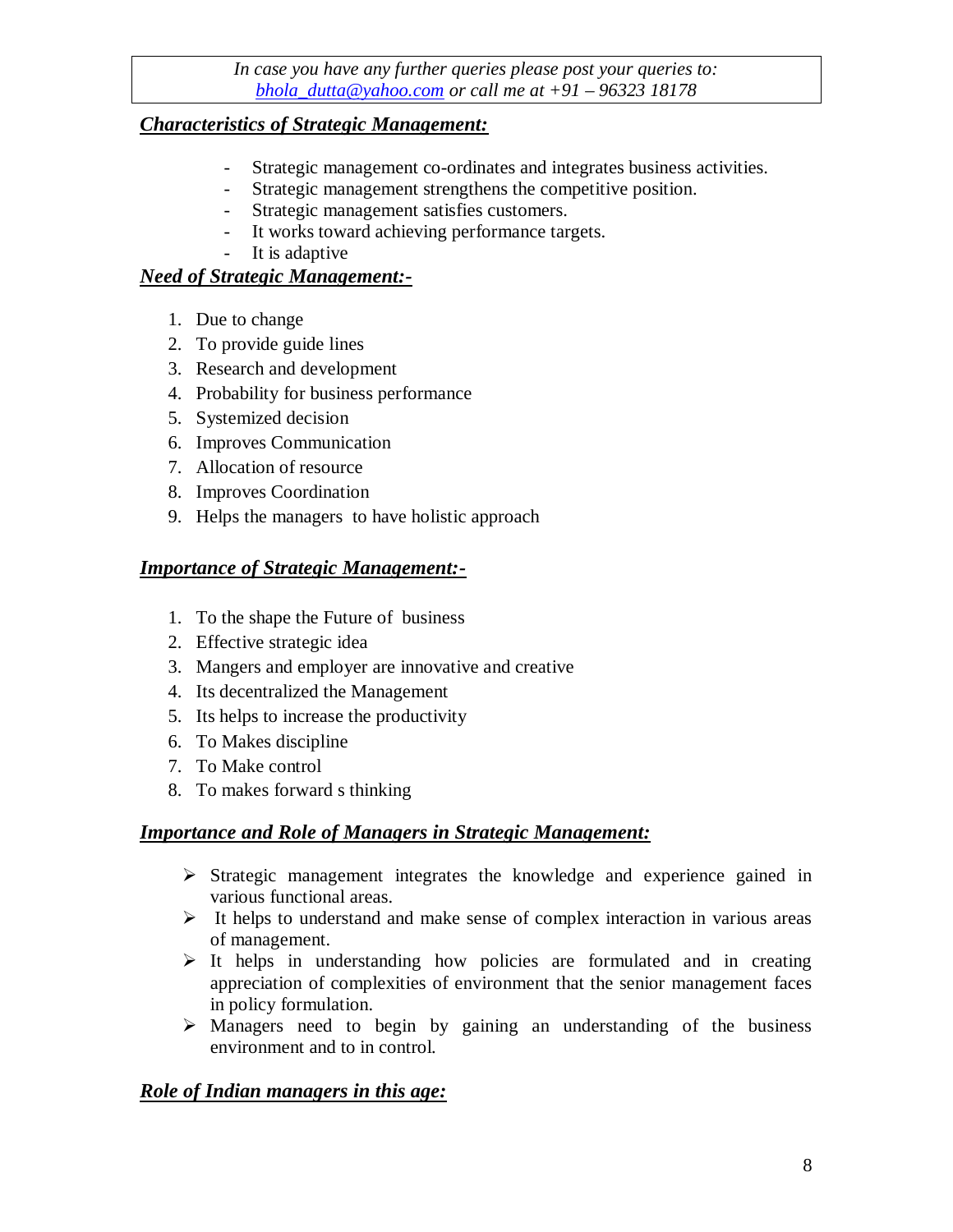- a) They should know to manage and understand information technology, which is changing the face of business.
- b) As public and common investors own and more companies managers need to acquire skills to maximize shareholder value.
- c) To have/take a strategic perspective, managers should foresee the future and track changes in customer expectation. Intuitive, logic reasoning is required for proper decision-making.
- d) Successful companies depend on people. For people, management managers should create capability for imitating and manage things through leadership and should possess qualities like patience, commitment and perseverance.
- e) Managers need to provide speed responses to environmental changes through informational systems and organizational process.
- f) As corporate are becoming more integrated with the public life, corporate governance is becoming important which manager may have to practice.
- g) Managers should learn to deal with confused and complex situations. They should know to deal with global managers, business protocols and market conditions.
- h) In complex and certain situations, managers should have the courage in decision-making to make unconventional decisions.
- i) Managers should possess high ethical standards in business and focus on social responsibility.

#### *Strategic Management Process*

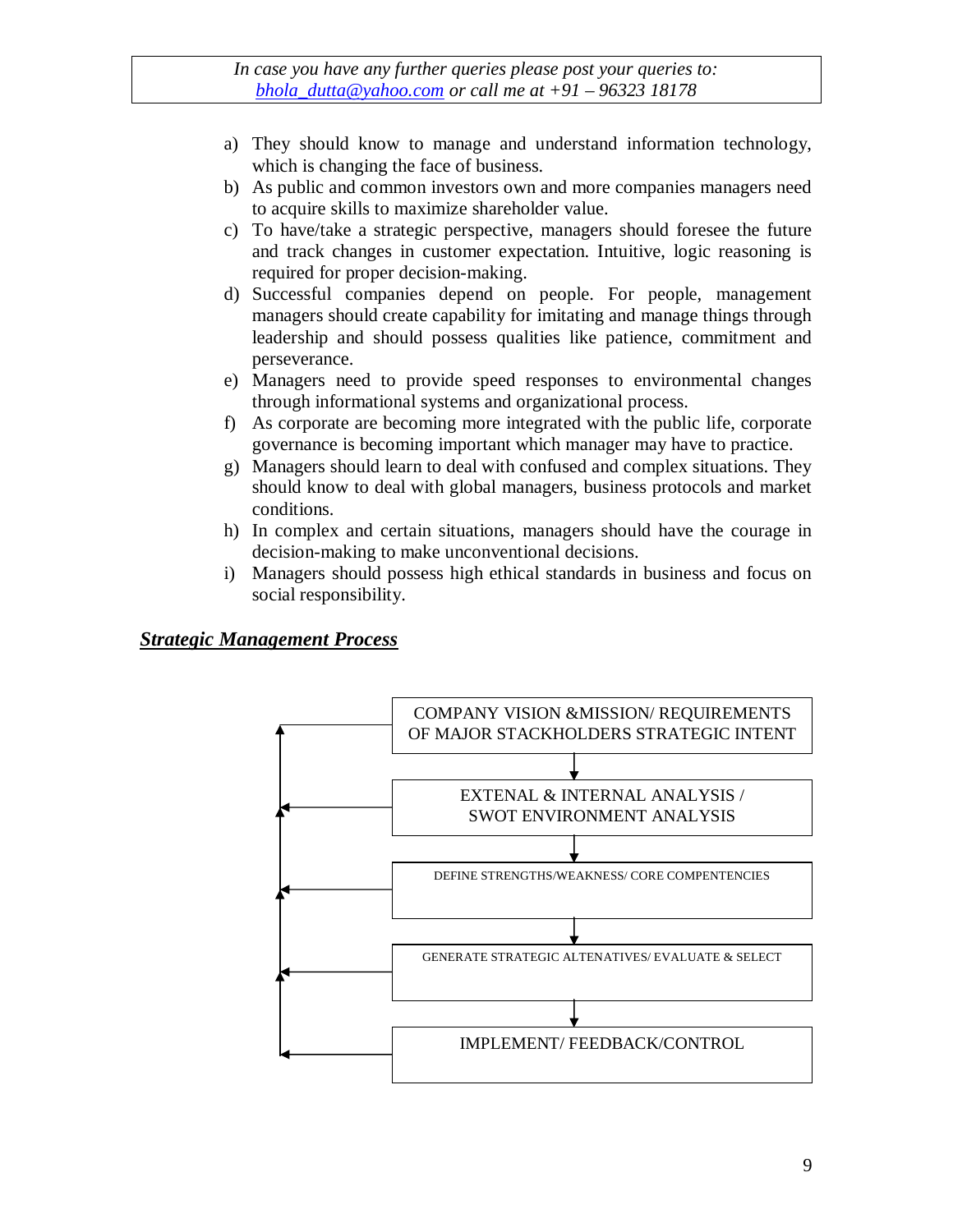From the above block diagram it states that Strategic Management is a process, which leads to the formulation of Strategy/ Set of Strategies & managing the Organizational System for the achievement of Vision, Mission Goals and Objectives.

## *(i) Company Vision / Mission*

While a business must continually adapt to its competitive environment, there are certain core ideals that remain relatively steady and provide guidance in the process of strategic decision-making. These unchanging ideals form the **business vision** and are expressed in the company **mission statement**.

Company Vision is What a Company Wishes to become or aspire to be.

The mission statement describes the company's business vision, including the unchanging values and purpose of the firm and forward-looking visionary goals that guide the pursuit of future opportunities.

Guided by the business vision, the firm's leaders can define measurable financial and strategic objectives. Financial objectives involve measures such as sales targets and earnings growth. Strategic objectives are related to the firm's business position, and may include measures such as market share and reputation.



**Core Ideology:** Is the unchanging part of organization. It is the character of an organization, this would not change for a longer time even it were disadvantage.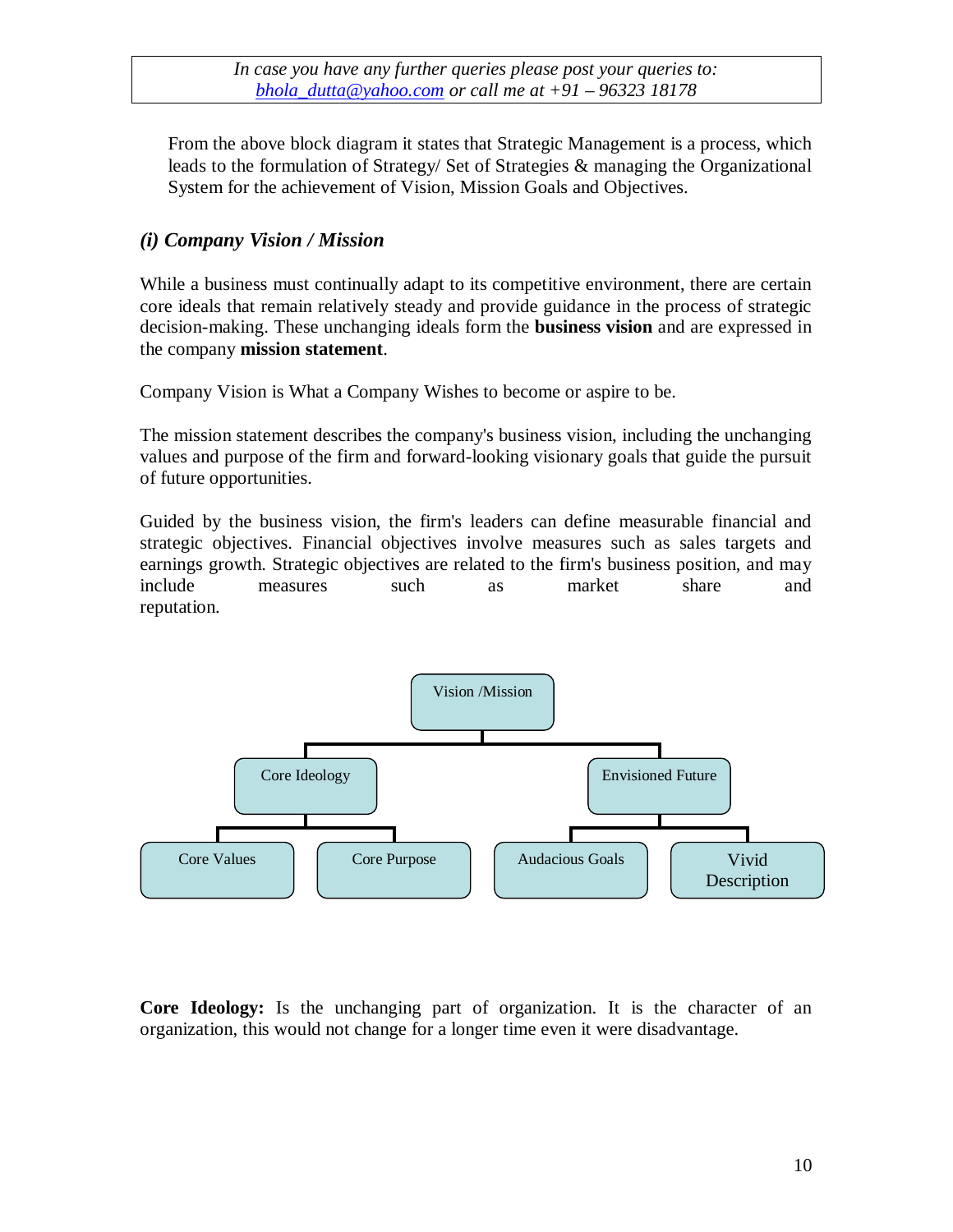**Core Values:** The core values are a few values (no more than five or so) that are central to the firm. Core values reflect the deeply held values of the organization and are independent of the current industry environment

**Core Purpose:** The core purpose is the reason that the firm exists. This core purpose is expressed in a carefully formulated mission statement. Like the core values, the core purpose is relatively unchanging and for many firms endures for decades or even centuries. This purpose sets the firm apart from other firms in its industry and sets the direction in which the firm will proceed

**Envisioned Future:** Are the goals to be reached. It is classified into:

- $\triangleright$  Audacious Goals: These are the goals that the company would like to achieve. They are tough needs extraordinary commitment and effort.
- $\triangleright$  Vivid Description: These Goals are put into words that evoke a picture of what it would be like to achieve the Audacious Goals.

## **(***ii) Environmental Scan*

### **The environmental scan includes the following components:**

- 1. Internal analysis of the firm
- 2. Analysis of the firm's industry (task environment)
- 3. External macro environment (PEST analysis)

The internal analysis can identify the firm's strengths and weaknesses and the external analysis reveals opportunities and threats. A profile of the strengths, weaknesses, opportunities, and threats is generated by means of a SWOT analysis An industry analysis can be performed using a framework developed by Michael Porter known as Porter's five forces. This framework evaluates entry barriers, suppliers, customers, substitute products, and industry rivalry.

### *(iii) Strategy Formulation*

**Strengths:** it's always in relation to the environment. It's an unborn capacity, which needs to fulfill two conditions.

- 1) Requirement for success.
- 2) It gives the Strategic Advantage.

It has strengths more than the competitor; it could gain more than the Competitor. E.g. Superior research where new products & Innovations are required.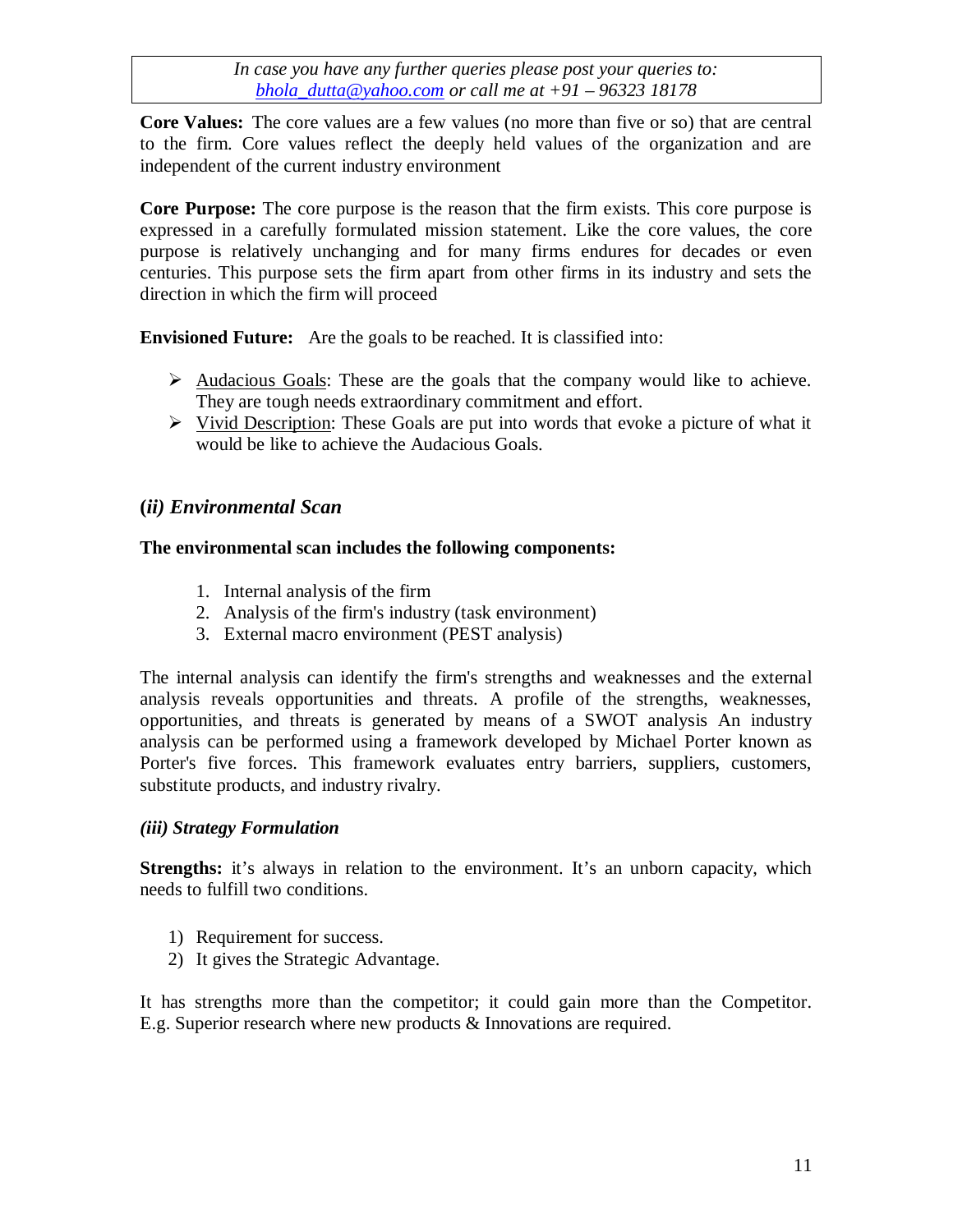**Weakness**: It's something required for success is missing/inherent inadequacy. It gives strategic disadvantage to the organisation. E.g. over dependence on a single product line in a mature market.

**Core Competencies**: Is developed over a period of time, using these competencies firm can have competitive advantage.

Given the information from the environmental scan, the firm should match its strengths to the opportunities that it has identified, while addressing its weaknesses and external threats. To attain superior profitability, the firm seeks to develop a competitive advantage over its rivals. A competitive advantage can be based on cost or differentiation.

### *(iv) Generate strategic alternatives/ evaluate & select*

It means that there is a proper evaluation and exercising a choice from various alternative available resources in such a way it may lead to the achievement of company's objective.

The selected strategy is implemented by means of programs, budgets, and procedures. Implementation involves organization of the firm's resources and motivation of the staff to achieve objectives.

## *(v) Implement/ feedback/control*

The way in which the strategy is implemented can have a significant impact on whether it will be successful. In a large company, those who implement the strategy likely will be different people from those who formulated it. For this reason, care must be taken to communicate the strategy and the reasoning behind it. Otherwise, the implementation might not succeed if the strategy is misunderstood or if lower-level managers resist its implementation because they do not understand why the particular strategy was selected

The implementation of the strategy must be monitored and adjustments made as needed. Evaluation and control consists of the following steps:

- 1. Define parameters to be measured
- 2. Define target values for those parameters
- 3. Perform measurements
- 4. Compare measured results to the pre-defined standard
- 5. Make necessary changes

## *Terminology*

**The strategic management process:** A management process designed to achieve the firm's missions and objectives.

**Strategic competitiveness:** It is achieved when a firm successfully formulates and implements a value creating strategy.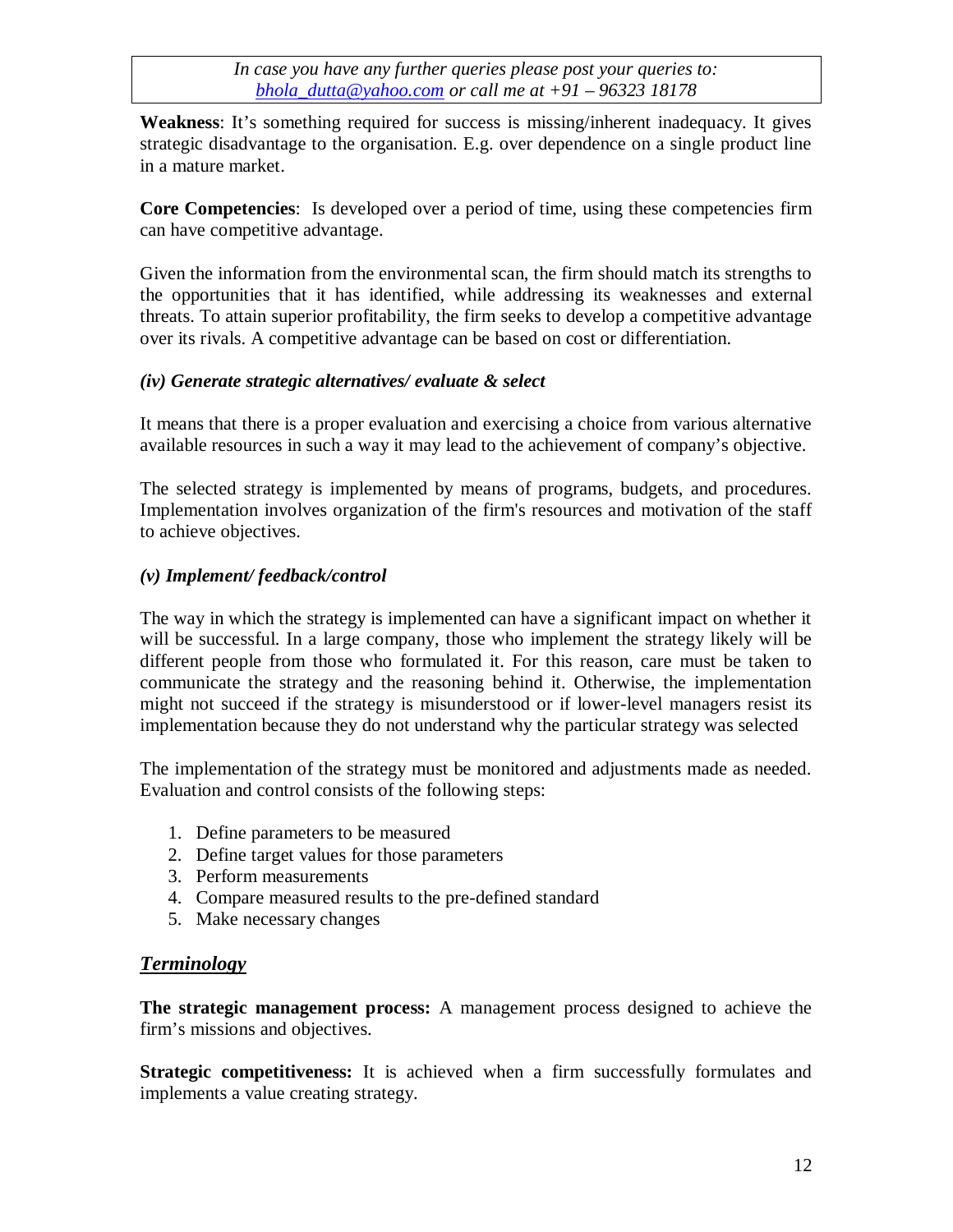**SBU:** A strategic business unit is a distinct business, with its own business mission, product line, market share and competitors that can be managed reasonably independently of other businesses within the organisations.

**Value chain:** The notion that an enterprise receives inputs from suppliers of resources transforms them into outputs and channels the outputs to buyers, adding value at each point in the process.

**Business level strategy:** A competitive strategy that focuses on meeting competition, protecting market share and achieving profits at the business unit level.

**Strategic Control:** Monitoring and evaluating the strategic management process as a whole, in order to make sure that it is operating properly.

# **Module-2**

# *Hand out by Prof Bholanath Dutta*

*Strategy Formulation*- *Developing Strategic vision and mission for a company – setting objectives – Strategic objectives and Financial Objectives – Balanced score card – company goals and company philosophy – the hierarchy of strategic intent – merging the strategic vision objectives and strategy into a strategic plan.*

## *Introduction*

'Strategic Intent' is the leveraging of a firm's internal resources, capabilities and core competencies to accomplish the firm's vision, mission and objectives in a competitive environment. It is all about winning competitive battles and gaining leadership position by putting organizational resources to best use. When established effectively, a strategic intent can cause people to turn out excellent performance (Hammel and Prahalad, 1989). Strategic intent is said to exist when all employees and levels of a firm are committed to the pursuit of a specific but significant performance target (Hammel and Prahalad, 1994). The intent can take the form of a broad vision or mission statement or a more focused route covering specific objectives and goals (Richards). In a way, thus, strategic intent tries to establish the parameters that shape the values, motives and actions of people throughout their organisation (R Howard).

### *The hierarchy of strategic intent*

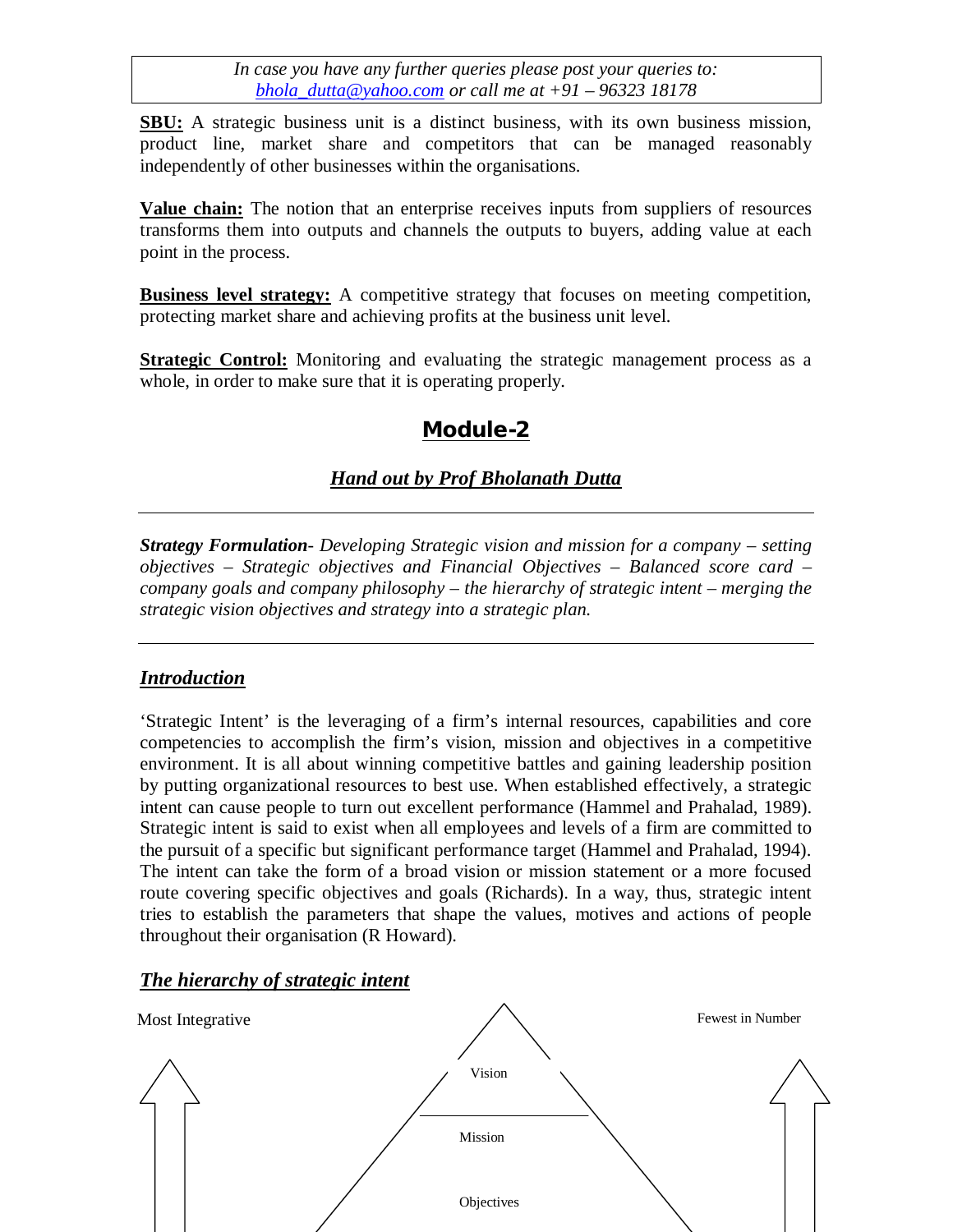Most Specific

Greatest in Number

## *Vision*

Vision is what keeps the organization moving forward. Vision is the motivator in an organization. It needs to be meaningful with a long term perspective so that it can motivate people even when the organization is facing discouraging odds.

Vision provides a big perspective of:

- Who are we?
- What are we trying to do?
- How do we want to go about it?
- Where are we headed?

In strategic management process, visioning comes first. Martin Luther Kind Jr. said, 'I have a dream', and what followed was a vision that changed a nation. Vision is simply a combination of 3 basic elements:

- An organization's fundamental reason for existence beyond just making money.
- Its timeless, unchanging core values. The core values define the enduring character of an organisation that remains unchanged as it experiences changes in technology, competition, management styles etc.
- High and audacious but achievable aspirations for its future.

### *Example of corporate vision statements:*

i) *BHEL*: A world class innovative, competitive and profitable engineering enterprise providing total business solution.

ii) *Colgate-Palmolive:* To be company of first choice in oral and personal hygiene by continuously caring for consumers and partners.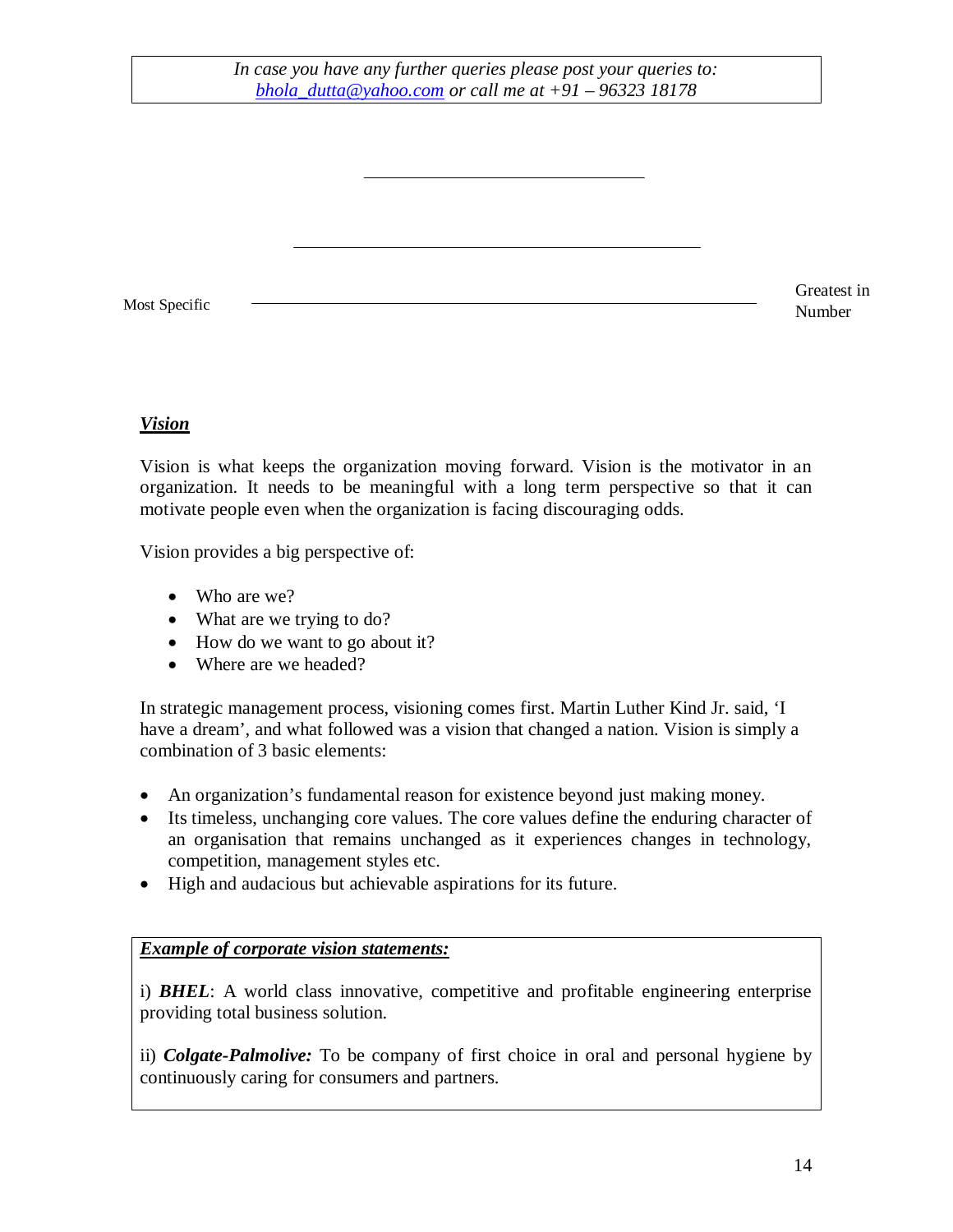iii) *NTPC:* To make available, reliable and quality power in increasingly large quantities.

iv) *HUL:* Our vision is to meet the everyday needs of people everywhere.

v) *Ford Motors:* The Ford Foundation is a resource for innovative people and institutions worldwide. Out goals are to

- Strengthen democratic values
- Reduce poverty and injustice
- Promote international cooperation and
- Advance human achievement

# *Characteristics*

**(i) Clarity:** Vision is a vividly descriptive image of what a company wants to be or wants to be known for in future. Of course the projected future is not something that can be reached in normal course; it requires a quantum leap.

**(ii) Reachable, achievable:** There is a certain amount of controversy on this issue. Some CEOs feel that vision should be abstract, inspirational and should not be reachable. A difficult target will stretch people to the extreme and compel them to scale new heights every year. Others feel that there is no use chasing a pie in the sky. Vision must be clear and within a reasonable distance so that people do not get frustrated after repeated attempts result in failures.

**(iii) Brevity:** Some CEOs feel that the vision statement should be pithy enough to be read, understood and preferably memorized quickly. It should be short enough to be written on the back of even a business card. Others, however, feel that brevity should not be at the cost of clarity.

# *Building vision*

The vision statement should be built around the core values of the organization and the people within it. The statement should be designed to orient the group's energies towards the core values and serve as a guide to action. Sony's vision rests on the values of encouraging individual creativity and its determination to be a pioneer. Such core values reflect how you want your future to look. Values, thus, are the essential glue of vision.

## *Creating a Shared Vision*

Most managers, now-a-days, talk about a shared vision, meaning that individuals from across the organisation have a common mental image and a mutually supported set of aspirations that serve to unite their efforts. People at all levels must share a common inspirational image that compels them to give their best and realize their own dreams.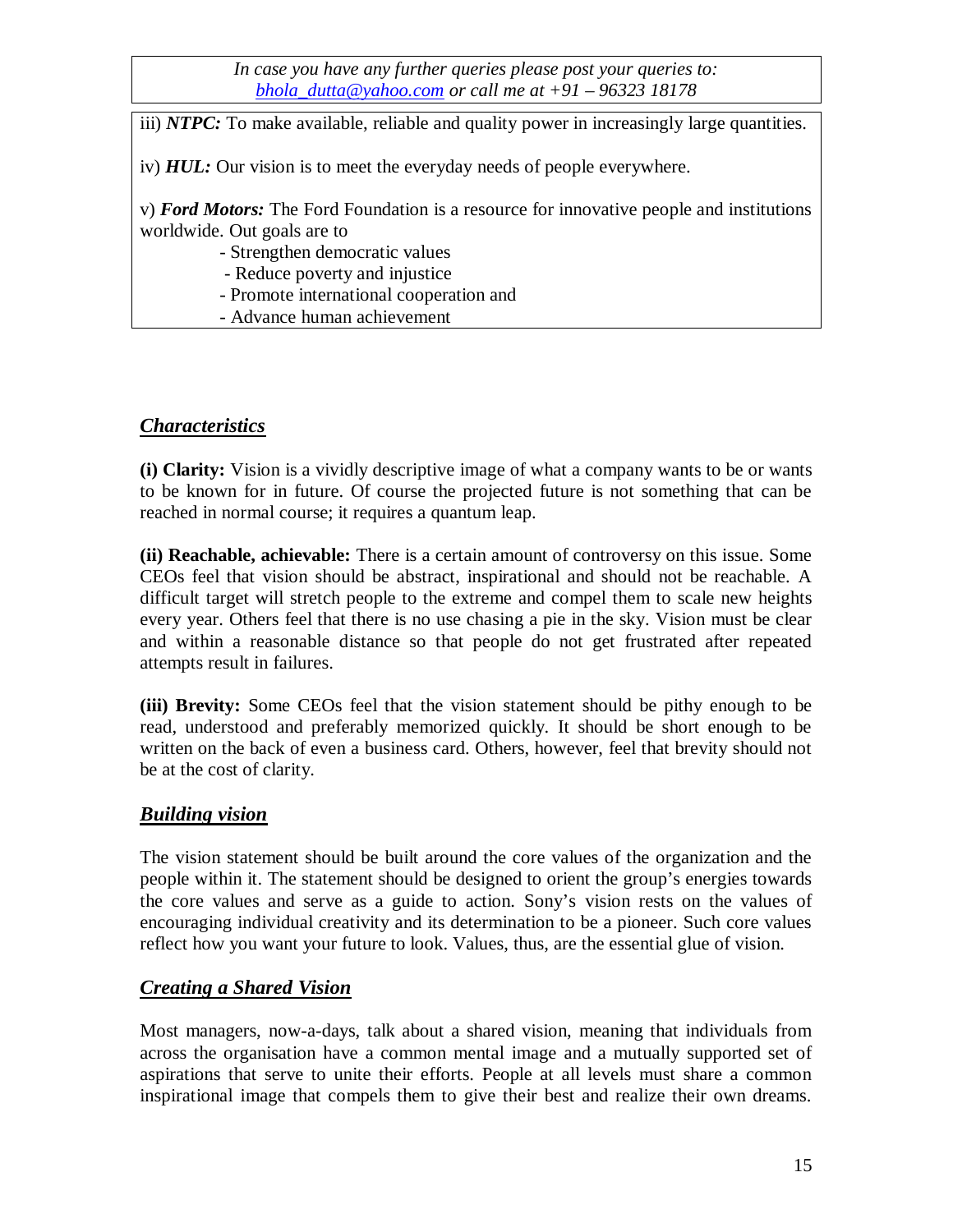The vision once finalized, must be injected into the veins of the organisation, being shared, owned and lived by every single person in the company.

## *Cutting a stone or building a cathedral?*

The importance of having a shared vision is best illustrated by the story of a traveler passing a stone quarry who came across three people cutting stones. He asked the first: "What are you ding? And he replied irritable. "Can't you see, I am cutting a stone? When he went further, he saw the second man cutting a similar stone and he again asked, "what are you doing?" and the man replied, 'I am earning a living.". A little further he came across a third man cutting another stone. When he asked, "what are you doing?" the man thrust his chest out proudly and said, "I am building a cathedral."

# *Mission*

Organisations are founded for a purpose. Although the purpose may change over time, it is essential that stakeholders understand the reason for the organization's existence, that is, the organization's mission. The mission describes the organization's values, aspirations and reason for being. Mission statement answers the questions:

- Why it is in existence?
- What it wants to be?
- Where exactly wants to go?
- Whom it wants to serve?

## *Characteristics*

**(i) Clarity:** The mission should be clear enough to lead to action. The corporate dream must be presented in crystal-clear manner preferably in a positive tone. For example, SBI – With you, all the way.

**(ii) Broad and enduring:** the mission is a grand design of the firm's future. It is a general statement of the firm's intent, a kind of self image the firm intends to project for years to come. However, it should not be so narrow as to restrict the firm's operations nor should it be too general to make itself meaningless. To make things clear, mission statements come in two forms: primary mission (a general category of business to be engaged in ) and secondary mission ( defining everything more specifically). TELCO, for example, is in the transportation business (primary business). It provides passenger car and truck products to a wide variety of customers and markets (secondary mission).

**(iii) Identity and Image:** The mission sets a firm apart from other firms of its style. Through this statement the firm wants to maintain its distinct image and character in terms of excellent quality and service, latest technology and unique product offerings etc. For example, Asian Paints stresses, 'Leadership through excellence'; MTNL present itself as the 'Lifeline of Delhi and Mumbai';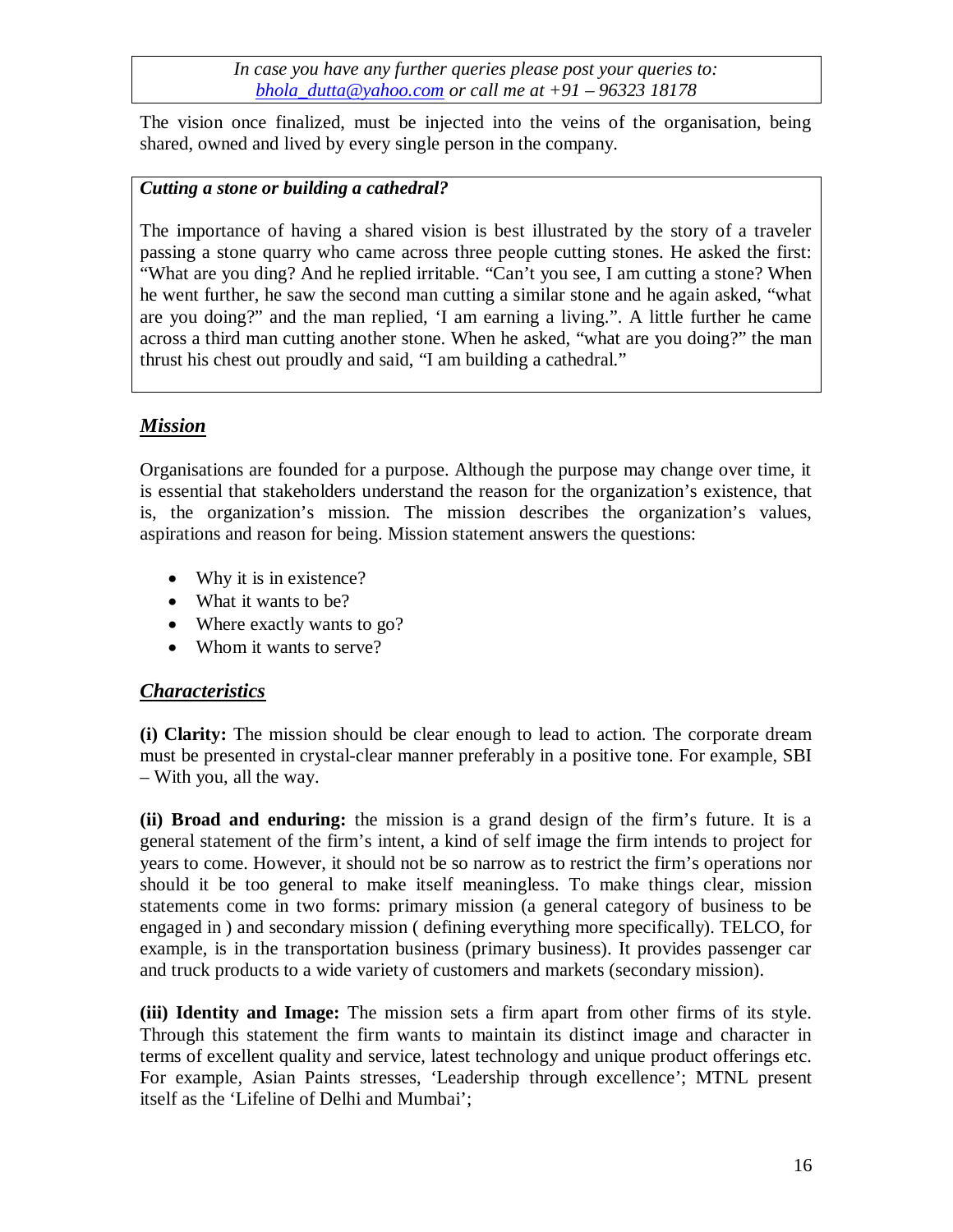**(iv) Realistic:** Missions should be realistic and achievable, of course, by running that extra mile. Air India would be deluding itself if it adopted the mission to become "the world's favourite airline".

**(v) Specific:** Missions should be specific. They must define the competitive scopes within which the company will operate, that is the range of industries in which a company will operate (industrial goods, consumer goods, services); the range of products and applications the company will supply; the range of core competencies that a company will master and leverage; the type of customers a company will serve; and the range of regions, countries in which a company will operate (kotler). McDonald's could probably enter the solar energy business, but that would not take advantage of its core competence – providing low cost food and fast service to large group of customers.

**(vi) Values and Beliefs and Philosophy:** The mission lays emphasis on the values the firm stands for – what it intends to do, so that it stands out in a crowd, what is unique about its offerings, how it strives to meet the needs of its customers, employees, suppliers and dealers.

**(vii) Dynamic:** The concept of mission is dynamic and not a static one. It must strike a happy balance between the narrow and broad ways of doing things in the years ahead; between the present requirements and future expectation. It is worth remembering that the future of a business is usually determined by the way it defines its business today. For a painfully long time, people in the film industry thought that they were in the movie business and not in the entertainment business

## *Examples of Mission Statements*

**BHEL:** "To achieve and maintain a leading position as suppliers of quality equipment, system and service to serve the national and international market in the field of energy. The areas of interest would be the conversion, transmission, utilisation and conservation of energy for applications in the power, industrial and transportation fields, to strive for technological excellence and market leadership in these areas."

**ONGC:** "To stimulate, continue and accelerate efforts to develop and maximize the contribution of the energy sector to the economy of the country."

**Cadbury India**: "To attain leadership position in the confectionery market and achieve a strong national presence in the food drinks sector."

**Ranbaxy Laboratories:** "To become a research-based international pharmaceutical company."

*How does mission help the firm?*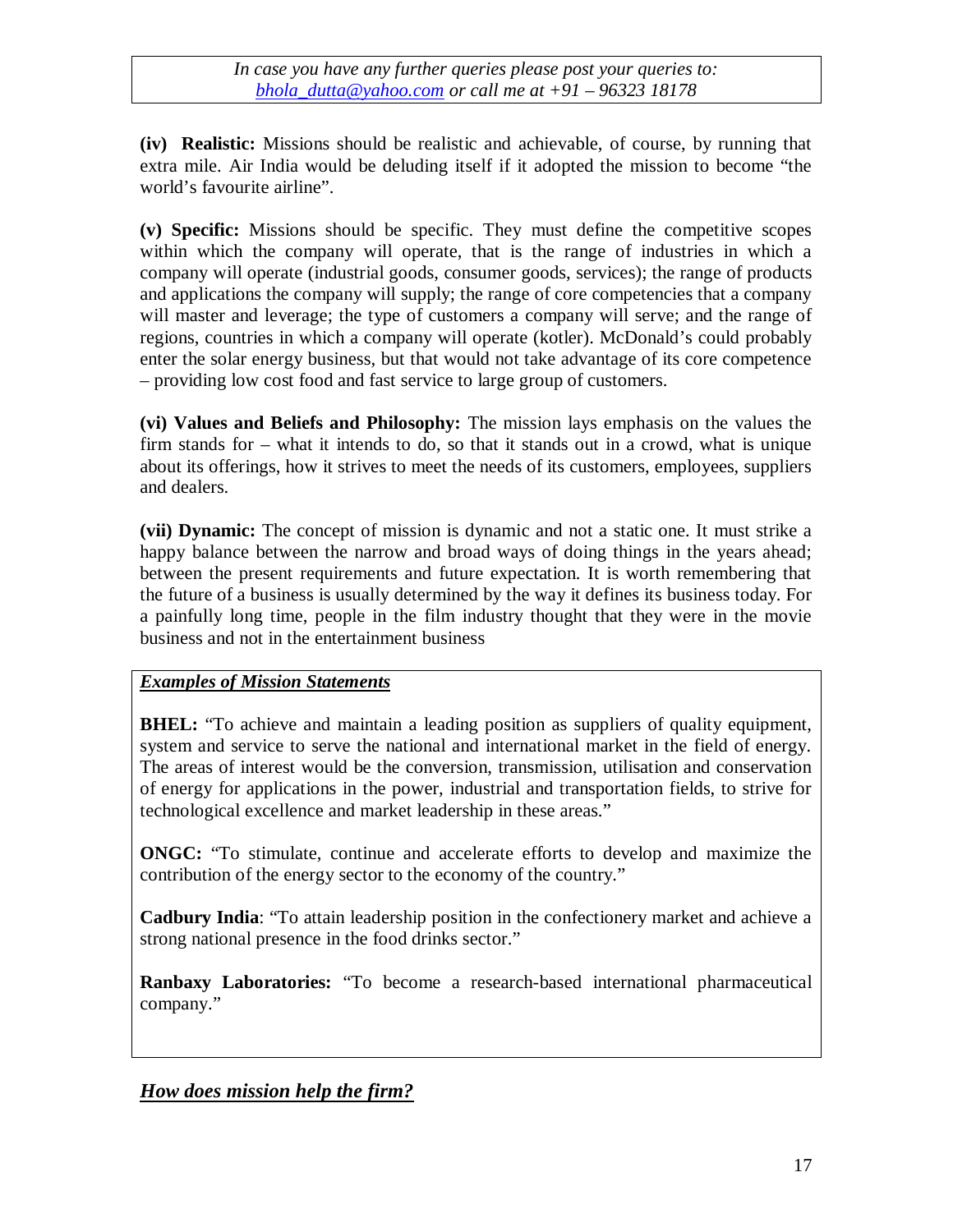**(i) Reference Point:** The mission guides the operations of a firm by providing proper directions and a sense of purpose. Objectives and strategies are generally designed, keeping the broad picture offered by mission in the background.

**(ii) Educative Value:** The mission educates people about corporate vision and purpose why the company is there, what existence it seeks, where it wants to go in future etc. When everyone is able to understand the corporate mission properly, a kind of unity of purpose is achieved.

**(iii) Motivating Force:** The mission offers a broad roadmap to all people. They draw meaning and direction from it. The targets are set, work is assigned, resources are committed to best use and people can now compare themselves against the benchmarks set by the along right paths. Mission helps people understand organizational priorities and commit resources accordingly.

**(iv) Productive use of Resources:** The mission helps ensure that the organisation will not pursue conflicting purposes. It does not allow the constituent elements of an organisation to move in different directions.

### *Components of a Mission Statement*

A good mission statement reveals an organization's customers, products or service, markets, technology, concern for survival, philosophy, self-concept, concern for public image and concern for employees. These nine basic components serve as a practical framework for evaluating and writing mission statements (David):

- **Customers:** Who are the firm's customers?
- **Products or service:** What are the firm's major products or services?
- **Markets:** Geographically, where does the firm compete?
- **Technology:** Is the firm technologically current?
- **Concern for survival, growth and profitability.** Is the firm committed to growth and financial soundness?
- **Philosophy:** What are the basic beliefs, values, aspirations, and ethical priorities of the firm?
- **Self-concept:** What is the firm's distinctive competence or major competitive advantage?
- **Concern for public image:** Is the firm responsive to social, community, and environmental concerns?
- **Concern for employees:** Are employees a valuable asset of the firm?

## *Objectives and Goals*

**Objectives** are the ends that state specifically how the goals shall be achieved. They are concrete and specific in contrast to goals, which are generalized at t he company wide level. In this manner objectives make the goals operational. While goals may be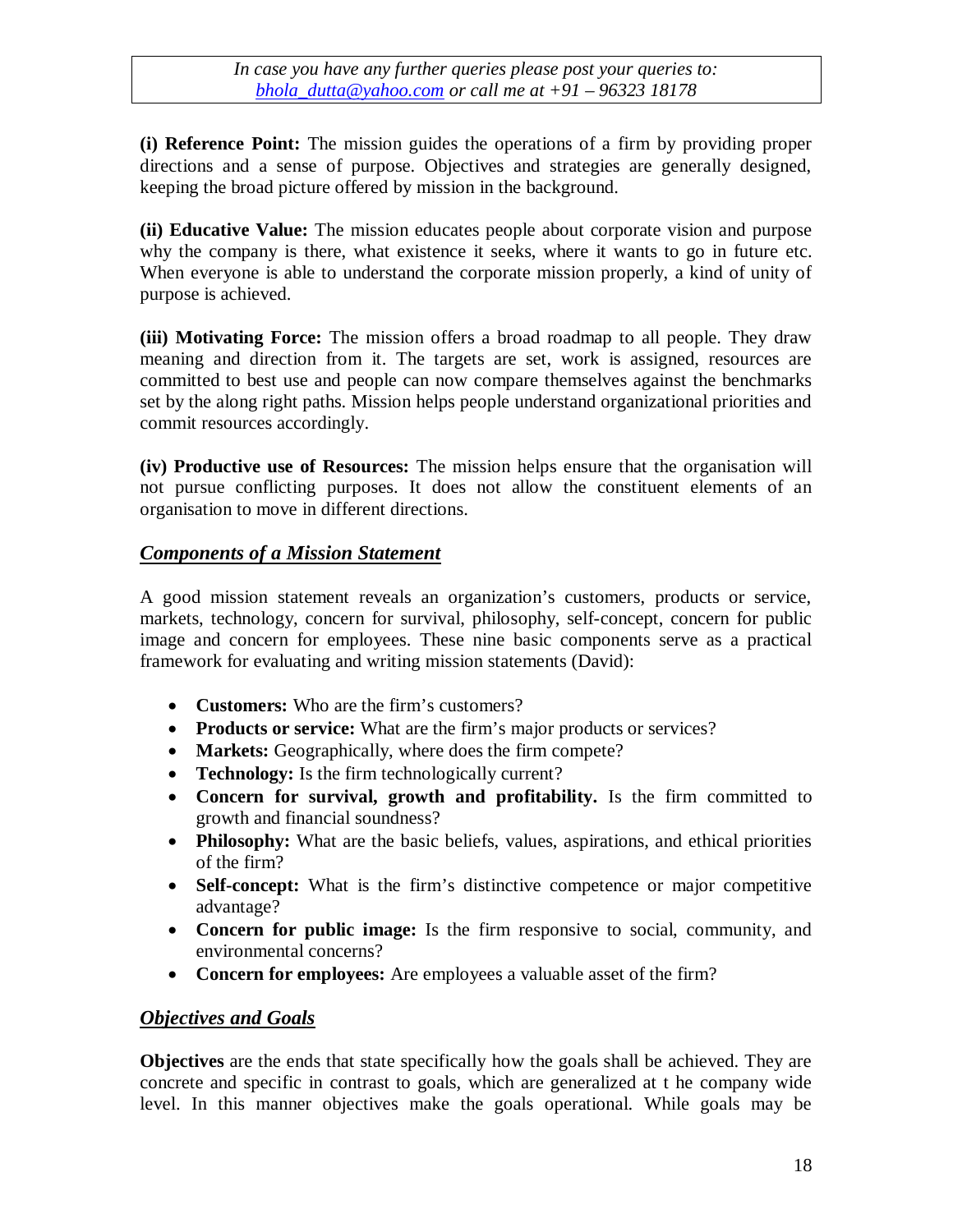qualitative, objectives tend to be more quantitative in specification. In this way they are measurable and comparable.

- **a)** Objectives are the ends that specify how the goals shall be achieved.
- **b)** They are concrete and specific and they are in contrast with the goals.
- **c)** Objectives make the goals operational and tend to Quantitative in specifications.
- **d)** Objectives are set in a way that what the organization has to achieve for its employees, shareholders, customers etc.,
- **e)** Objectives are in relation with the environment. They are the brains of Strategic Decision Making.
- **f)** They are framed in line with the vision/mission of the organization and it helps to pursue them.
- **g)** Objectives are invariably Quantitative and provide clear measures and standards for performance.
- **h)** It helps to see whether the Organization is in right track or not.
- **i)** Objectives should be concrete, specific, and understandable  $\&$  should have clearly defined time frame.
- **j)** It must be measurable, actionable, challenging but controllable.
- **k)** There must be co-relation with other objectives.
- **l)** While setting objectives these are the factors to be evaluated. It should be specific at the level, which it is being set. It should not be either too narrow or too broad.
- **m)** There need to be multiplicity of objectives.
- **n)** It should be formulated at different time frames like short term, medium term, and long term & should be linked & consistent.
- **o)** Since its in relation with the environment it needs to check whether they are fulfilling the needs of customers, share holders etc.,

# **Roles of objectives:**

Objectives are set and in a way they define what the organization has to achieve for its employees, share holders, customers etc. since objectives are set with the environment in mind they define its relationship with its environment. Objectives are framed in line with the vision/mission of the organization. This consistency helps the organization to pursue its vision and mission. Objectives become the basis for strategic decision-making, as the right strategies need to be formulated and implemented for achieving the objectives. Objectives are invariably quantitative. They provide clear measures and standards for performance. So they help in appraisal, to see if the organization is on the right track or not.

### *Objectives can be set at two levels:*

(1) **Corporate level**: These are objectives that concern the business or organisation as a whole.

Examples of "corporate objectives might include: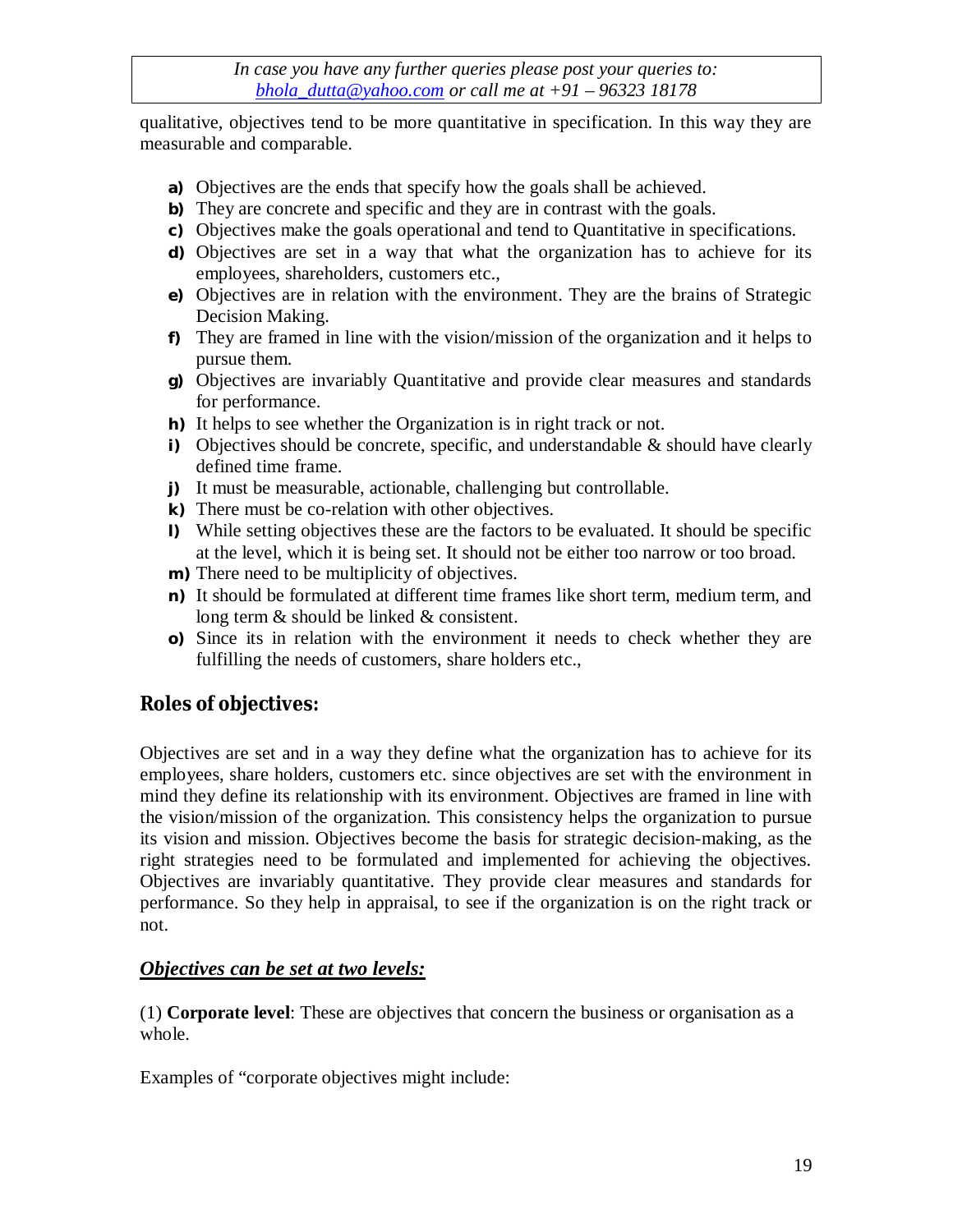• We aim for a return on investment of at least 15%

• We aim to achieve an operating profit of over £10 million on sales of at least £100 million

• We aim to increase earnings per share by at least 10% every year for the foreseeable future

**(2) Functional level** e.g. specific objectives for marketing activities

Examples of functional marketing objectives" might include:

• We aim to build customer database of at least 250,000 households within the next 12 months

- We aim to achieve a market share of 10%
- We aim to achieve 75% customer awareness of our brand in our target markets

#### *Characteristics of objective*

Both corporate and functional objectives need to conform to the commonly used SMART criteria.

**S**pecific - the objective should state exactly what is to be achieved.

**M**easurable - an objective should be capable of measurement – so that it is possible to determine whether (or how far) it has been achieved

**A**chievable - the objective should be realistic given the circumstances in which it is set and the resources available to the business.

**R**elevant - objectives should be relevant to the people responsible for achieving them

**T**ime Bound - objectives should be set with a time-frame in mind. These deadlines also need to be realistic.

#### *Goals*

Goals and targets are more precise and expressed in specific terms. They are stated in precise terms as quantatively as possible. The emphasis in goals is on measurement of progress toward the attainment of objectives. Goals have the following features, they:

- i) are derived from objectives
- ii) offer a standard for measuring performance
- iii) are expressed in concrete terms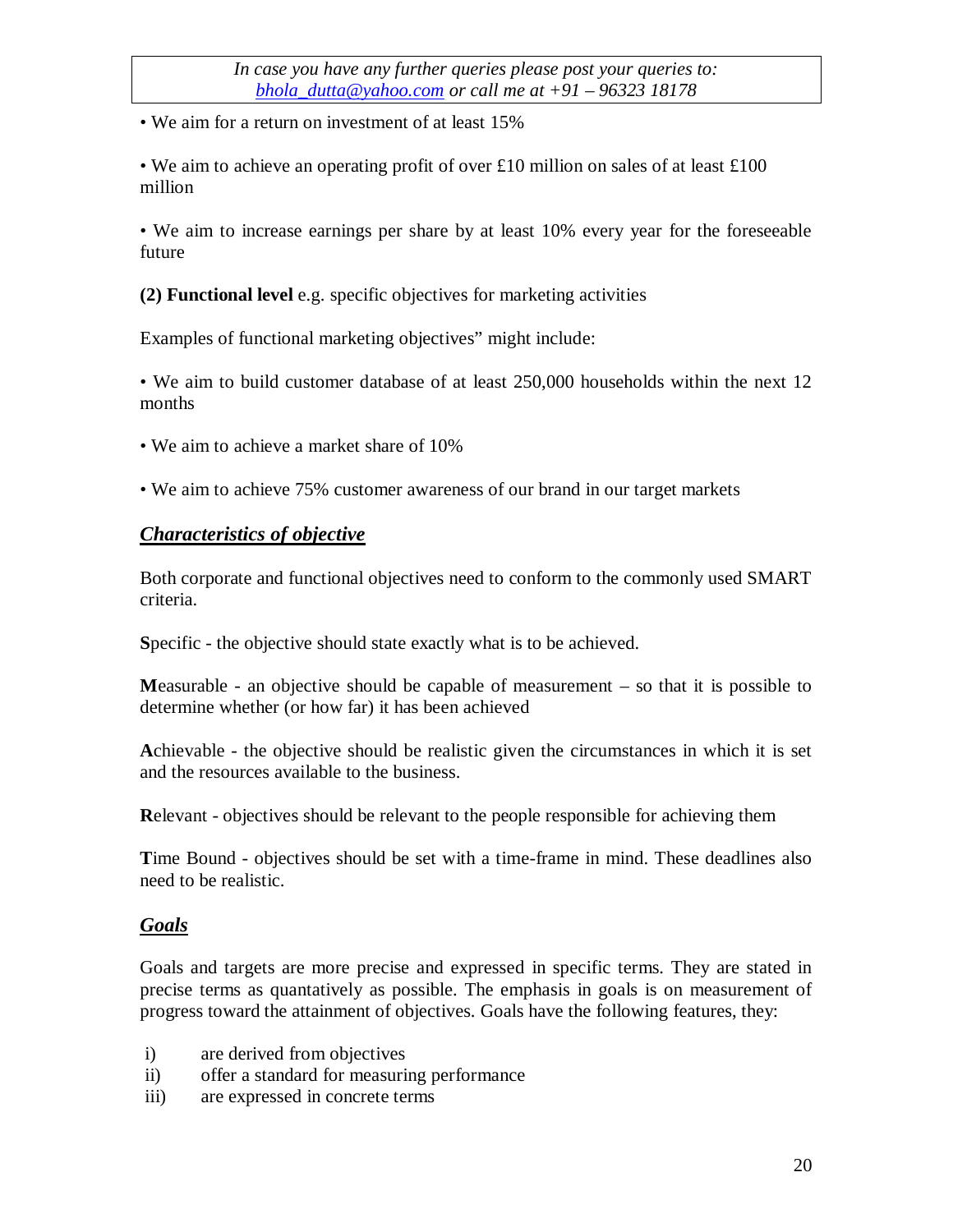iv) are time-bound and work-oriented (Ansoff).

## *Balance Score Card*

RS Kaplan and DP Norton came out with a popular, balanced score card approach in early 90s linking corporate goals with strategic actions undertaken at the business unit, departmental and individual level. The score card allows managers to evaluate a firm from different complementary perspectives. The arguments run this (i) A firm can offer superior returns to stakeholders if it has a competitive advantage in its product or service offerings when compared to its rivals. (ii) In order to sustain a competitive advantage, a firm must offer superior value to customers (iii) This, in turn, requires development of operations with necessary capabilities. (iv) In order to develop the needed operational capabilities, a firm requires the service of employees having requisite skills, creativity, diversity and motivations. Thus the performance as assessed in one perspective supports performance in other areas as shown below:

*The Financial Perspective:* Does the firm offer returns in excess of the total cost of capital, as suggested by the economic value added (EVA) model? EVA is the spread between a firm's return on invested capital minus its weighted average cost of capital, multiplied by the amount of capital invested. In other words, EVA is what is left over after a firm has covered all its factors of production (operating expenses, overheads, interest, taxes, plus fair return to shareholders). "To succeed financially, how should we appear to our shareholders? Is the question to be answered here?



Leadership Organisational Learning Ability to change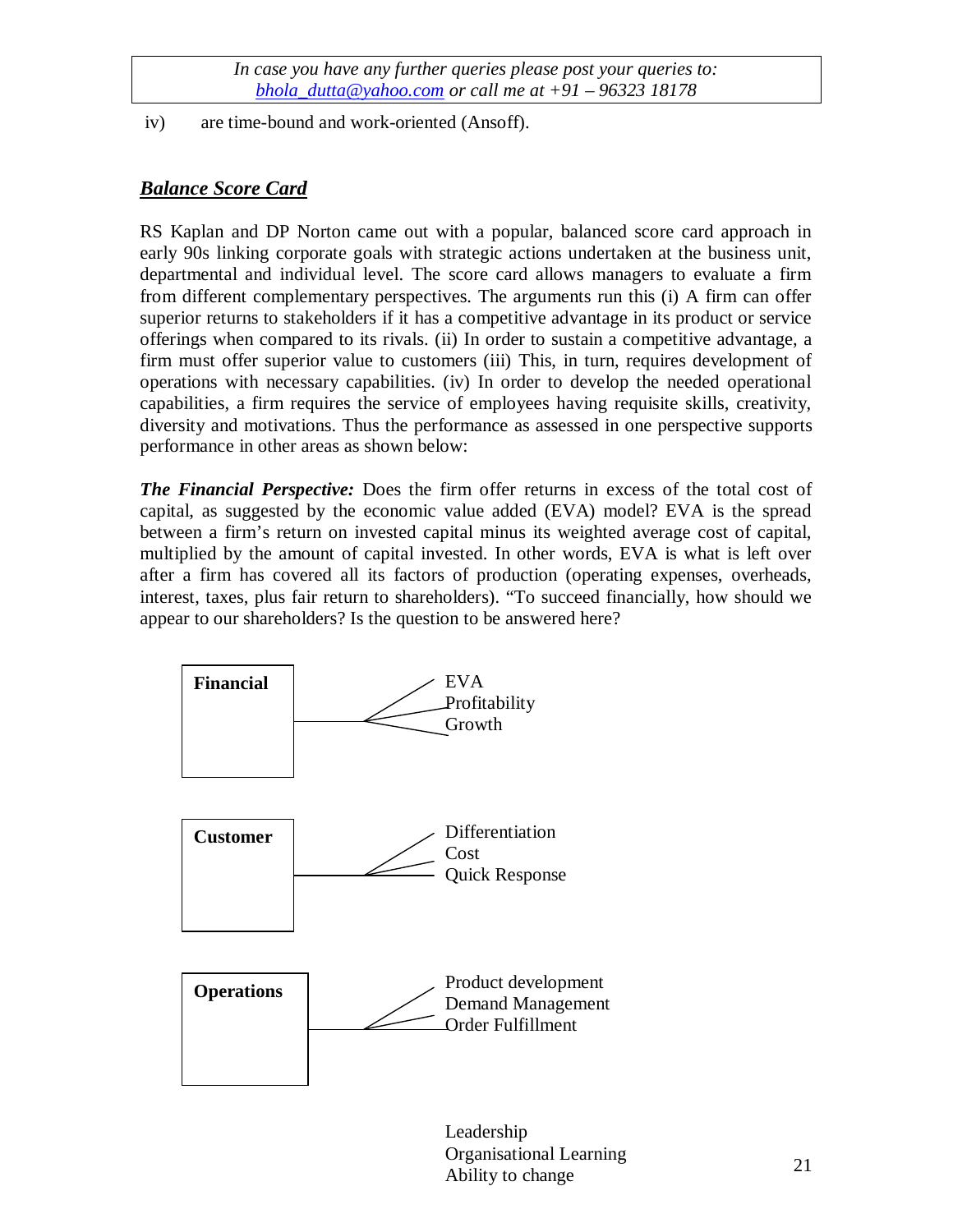

Four perspectives of the Balanced Scorecard

*The Customer's perspective:* Does the firm provide the customer with superior value in terms of product differentiation, low cost and quick response.

*The operation perspective:* How effectively and efficiently do the core processes that produce customer value perform? Which are the most important sources of customer value, which need improving to offer greater customer value?

*The Organisational perspective:* Can this firm adapt to changes in its environment? Is its workforce committed to shared goals? Does the organisation learn from past mistakes? When confronted with a problem, does it go to work on root causes or does it only scratch the surface!

A properly constructed scorecard helps a firm strike a find balance between short and long term financial measures; financial and non-financial measures; internal and external performance perspectives. A firm's long-term strategy should take all the above perspectives into account while trying to match a firm's internal resources and capabilities with external opportunities.

Corporate success, ultimately, depends on how well a firm is able to extend its competitive advantage to new areas over a long period of time. As mentioned previously, competitive advantage comes from a firm's ability to perform activities ( using its unique, durable, specialized, hard-to-imitate resources and skills etc. while serving the needs of customers) more effectively than rivals.

## *Terminology*

**Strategic Intent:** It is the leveraging of a firm's resources and capabilities to accomplish the firm's goals in a competitive environment.

**Vision:** A vividly descriptive image of what a company wants to be or wants to be known for in future.

**Shared vision:** It means that individuals from across an organisation have a common mental image and a mutually supported set of aspirations that serve to unite their efforts.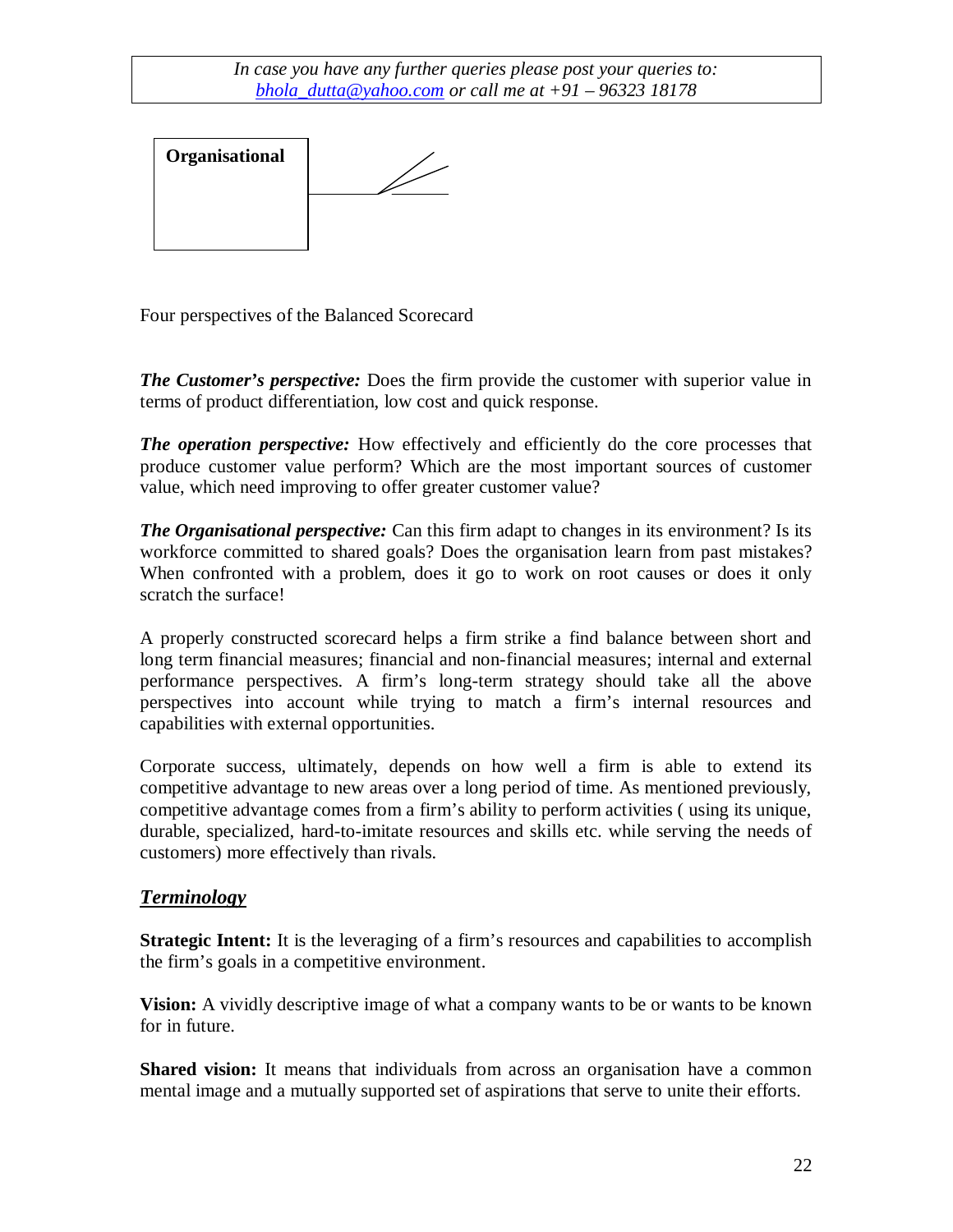**Core competencies:** Resources and capabilities that serve as a source of competitive advantage for a firm over its rivals.

**Social audit:** A systematic evaluation of a company's activities in terms of their social impact.

**Whistle-blowing**: Reporting perceived unethical organizational practices to outside authorities.

**Corporate philanthropy:** Charitable donation of company resources.

# **Module-3**

### *Hand out by Prof Bholanath Dutta*

*Analysing a company's external environment* – The strategically relevant components of a company's external environment – industry analysis – porter's dominant economic features – competitive environment analysis- porter's five force model - industry driving forces – key success factors – concept and implementation.

### *Introduction*

Managers must have a deep understanding and appreciation of the environment in which they and their organisations function. The environment of business is the 'aggregate of conditions, events and influences that surround and affect it' (Davis). Since the organisation is part of a broader social system, it has to work within the framework provided by the society and its innumerable constituents.

### *Features of Environment*

**Complex:** The environment comprises of multifarious events, factors, conditions and influences arising from various sources. They interact with each other constantly and often produce an entirely new set of influences. It is not easy to state clearly as to what kind of forces constitutes a given environment.

**Dynamic:** The environment of an organisation is dynamic and constantly changing. Changes in technology, government regulations, competitive forces etc. compel organisations to shift gears and change direction quite often. At times, there could be too many changes in too little time, leading to shocks and surprises in the maker place.

**Challenging:** All firms are impacted by political, legal, economic, technological and social systems and trends. Together, these elements comprise the macro-environment of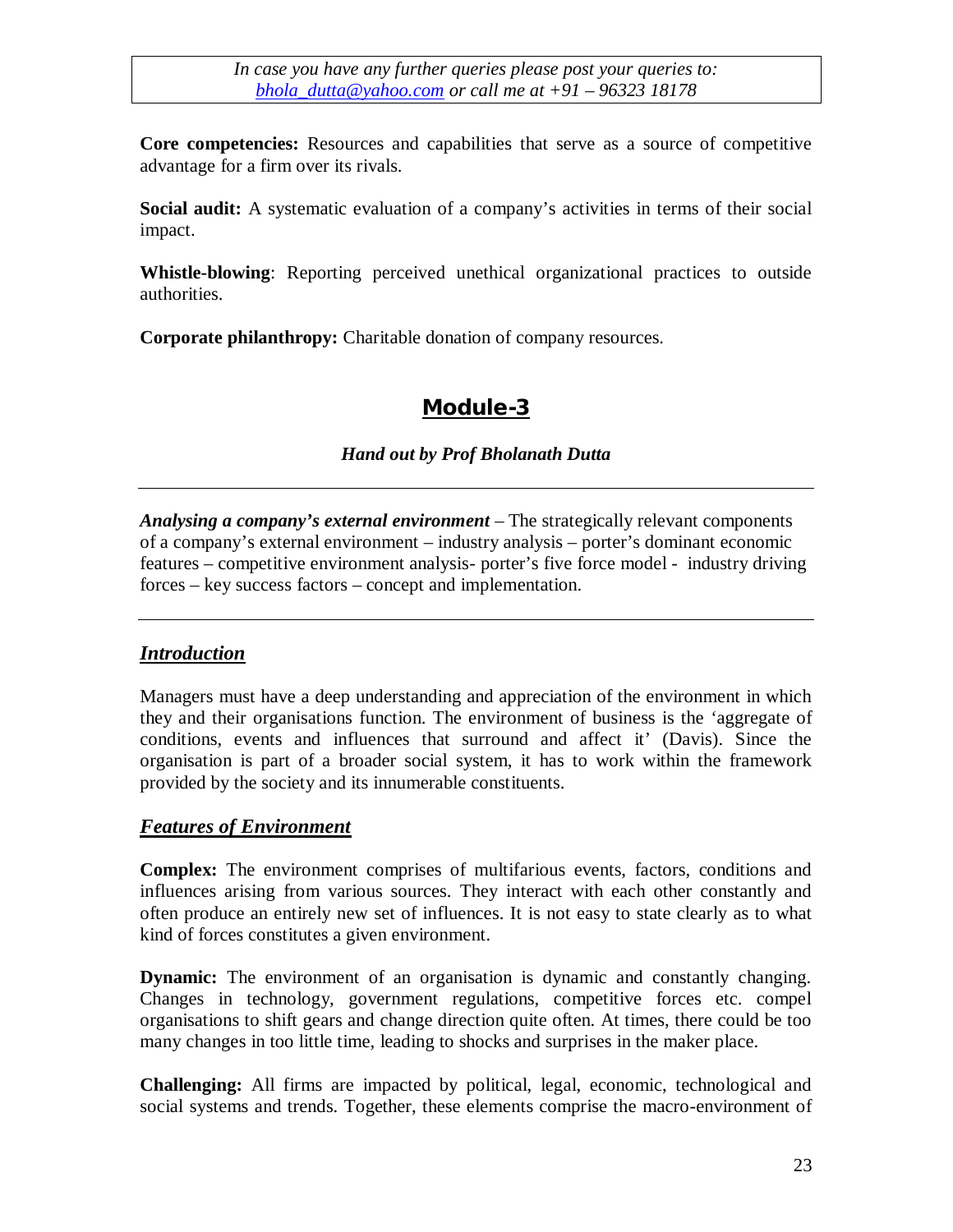business firms. Because these forces are so dynamic their constant change presents myriad opportunities and threats or constraints to strategic managers.

### *Environment: External & Internal*

### *Environmental Analysis*

Environmental analysis is the process of monitoring the organizational environment to identify both present and future threats and opportunities that may influence the firm's ability to reach its goals.

#### *Components of External Environments*

**(i) Economic environment:** Economic factors throw light on the nature and direction of the economy in which a firm operates – national and international economic scenario: availability of credit, interest rate, inflation, unemployment rate, GDP, fiscal deficit, movement in stock exchange, growth rates of agriculture, industry infrastructure etc.

#### **(ii) Social and Cultural environment:**

*Demographic factors:* Population, age, religious composition, literacy levels, inter-state migration, rural-urban mobility, income distribution etc. influence a firm's strategic plans significantly.

*Cultural factors:* Social attitudes, values, customs, beliefs, rituals and practices also influence business practices in a major way.

### *Big MAC eyes lunch market in India*

McDonald's, the fast good giant, has not been able to make much headway into the lunch market in India due to certain erroneous perceptions in the minds of office executives and students looking for a hurried and affordable lunch which is hygienic. One reason was its premium look, carrying the tag that it is meant for high society. Another reason, traced after a series of customer surveys, was the non-oily and less- spicy nature of food. A third one was its non-vegetarian label. To overcome these perceptions, McDonalds introduced three meal opinions. Pizza Mc Puff ( Rs. 39), Chicken Mc Grill ( Rs. 49) and Maharaja Mac (Rs. 84) at various prices. To come closer to the vegetarians, it has introduced, Pizza McPuff, Mc Aloo Tikki, Paneer Salsa wrap quite successfully. These product innovations are now extended to consumers in other markets as well such as China, Hong Kong, UK and USA.

*(iii) Religious, ethical and moral factors:* Different religions faiths like Hindus, Muslims, Sikhs, Christians, Buddhists and Jains.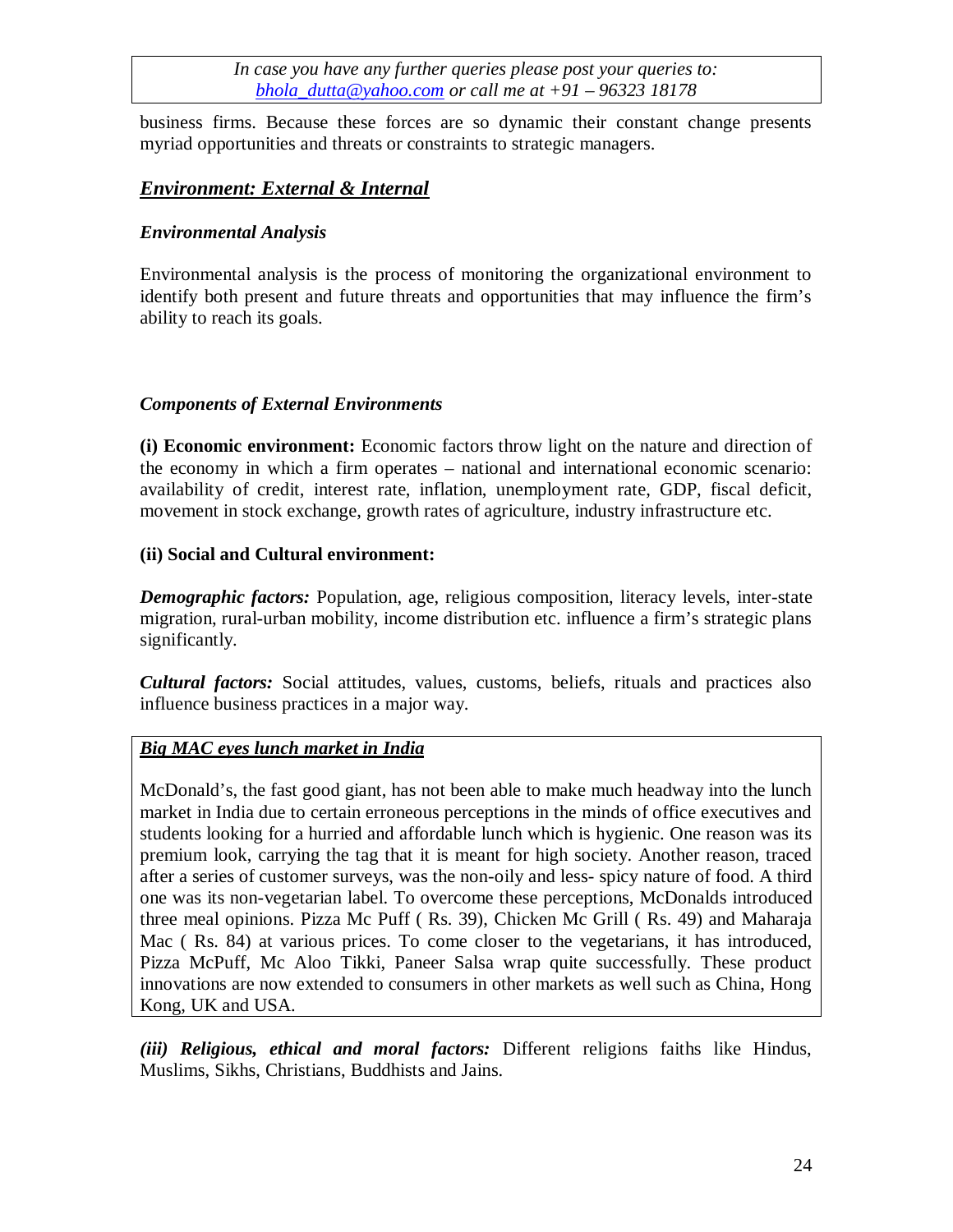## *Cola Satyagrapha ( Outlook 24-03-2003)*

The Muslim world dubbed the recent attack of USA against Iraq as war against the faith, religion and Allah. To register their deep anguish, resentment and protest, the whole Muslim world has decided to boycott popular American symbols like McDonald's, Pepsi, Coca Cola. The new 'cola' brands in the form of Quibla cola in Britain, Mecca Cola in France and West Asia, Zum Zum cola in Iran are new symbols of Islamic protest against American domination.

*Ethical and morale factors:* Corruption, political instability, respect elders, performs rituals etc.

*(iv) Political Environment:* Many political factors influence how mangers formulate and implement strategic direction.

*(v) Legal Environment*: Wage fixation, managerial remuneration, safety and health at work, location of plants, entry of multinationals, price control, import-export policy, licensing policy etc.

*(vi) Technological Environment:* Technologically breakthroughs can dramatically influence the organization's products, services markets, suppliers, distributors, competitors, customers, manufacturing processes, marketing practices and competitive position.

*(vii) Natural Environment:* The natural environment comprises of ecological, geographical and topographical factors (such as natural resources, weather, climate, location etc) that are relevant to business.

*(viii) International Environment:* International developments can greatly impact the ability of an organisation to do business abroad. For example, fluctuations of the rupee against foreign currencies influence the ability of an Indian economy to compete in global markets.

*(ix) Task/operating/competitive environment:* Clients, competitors, suppliers and labour.

## *Components of Internal Environment*

*(i) Organisational aspect:* structure, communication network, record of success, hierarchy of objective, policies, procedures and rules, ability of management team.

*(ii) Marketing aspect*: Market segmentation, product strategy, pricing strategy, promotion strategy, distribution strategy.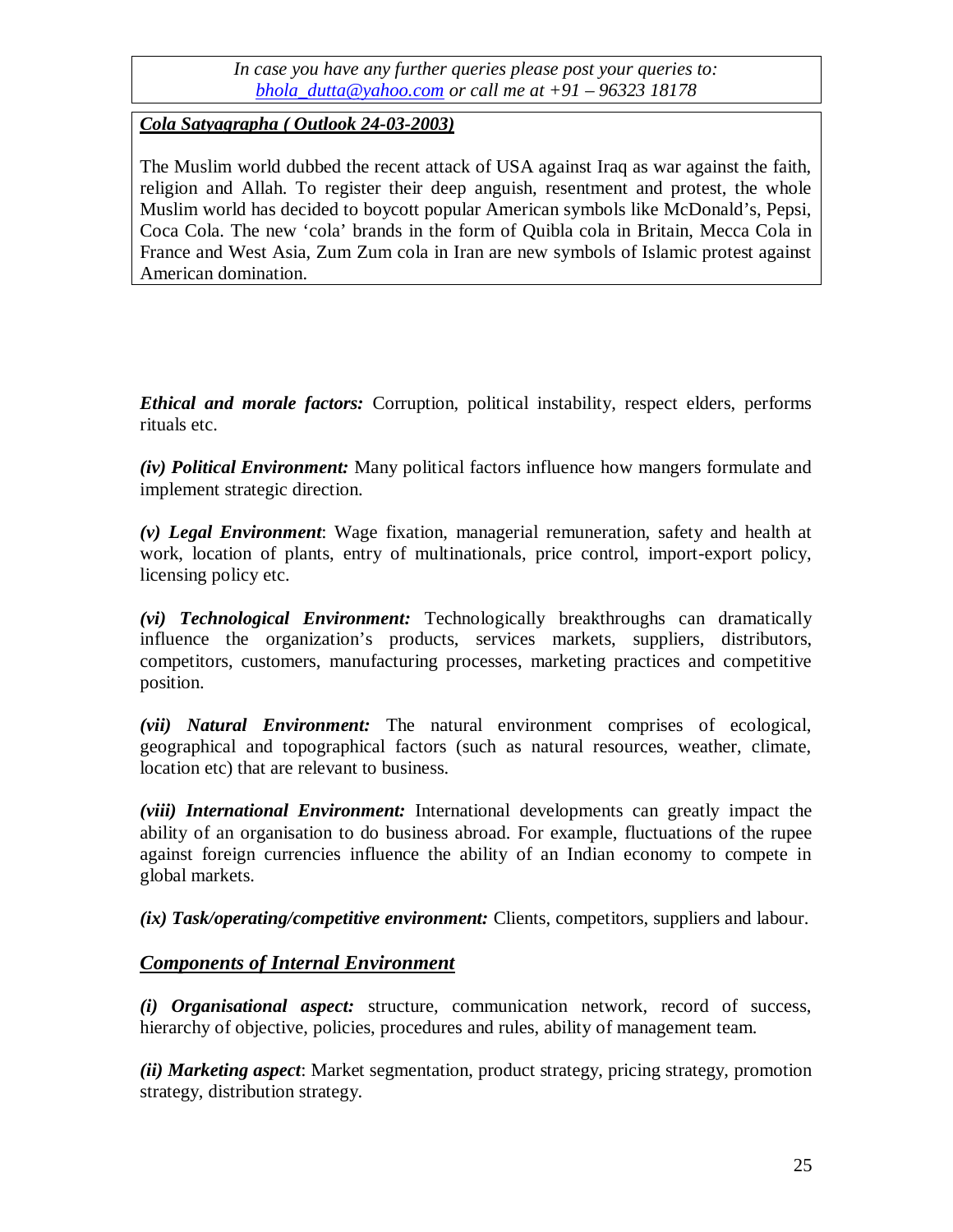*(iii) Financial aspect:* Liquidity, profitability, activity, investment opportunity.

*(iv) Personnel aspect:* Labour relations, recruitments practices, training programmes, performance appraisal systems, incentive systems, turnover and absenteeism.

*(v) Production aspects:* Plant facility layout, research and development, use of technology, purchasing of raw materials, inventory control, use of subcontracting.

*(vi) Managerial aspects:* Management style, management competence, managerial values and norms.

## *Environmental Scanning*

Environmental analysis or scanning is a process by which organisations monitor their internal and external environment to spot opportunities and threats affecting their business.

#### *Importance sources of information:*

**International sources:** world development report, world economic survey, statistical year book

**Government sources:** census of India, five year plan reports, India year book, economic survey, CMIE Report, monthly bulletins of RBI, Indian trade journal.

**Other sources:** BSE Directory, economic times, other business news paper and magazine, McKinsey reports, fortune, political weekly.

### *Technique:*

SWOT Analysis, ETOP (environmental threat and opportunity profile).

**Forecasting Techniques:** Time series analysis, judgmental forecasting, Delphi techniques, expert opinion,

### *Scenario Building*

The environments surrounding most firms are varied, complex and challenging. It is not easy to present the collected data in a simple, easy-to-understand format. Scenario building is a useful way of solving this complexity. Scenarios are stories about what future environment might hold and how a firm might respond to this future. Scenarios' help strategists in focusing attention on the emerging picture after thoroughly analyzing the pros and cons of a particular situation by integrating objective and subjective parts of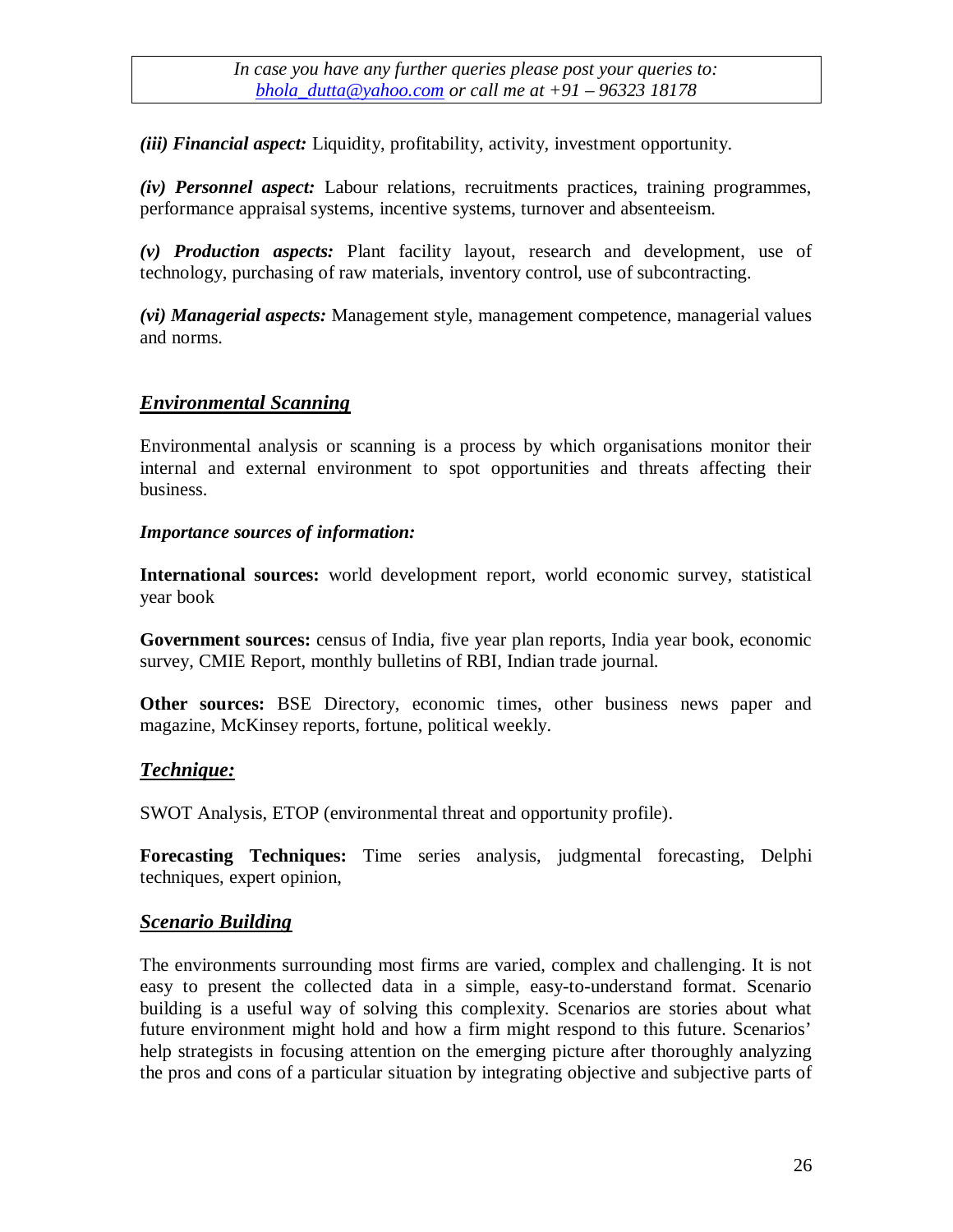various factors. Scenarios help managers to predict how things will turn out, explain what forces will shape the future and have a feel for the situations that are likely to unfold.

## *Industry Analysis*

### International Environment



### *The Industrial Environment of the Firm*

Industry analysis helps a firm find answers to two questions basically: "What characteristics of the industry are important?" And "how can a manager enhance performance given those characteristics?".

Industry characteristics that could impact a Firm's Performance

- The number of firms in the industry
- The level and pattern of promotional expenditures
- The rate and nature of technological competition
- The relative size of firms
- Consumer preferences for the product and for related products
- The rate of demand growth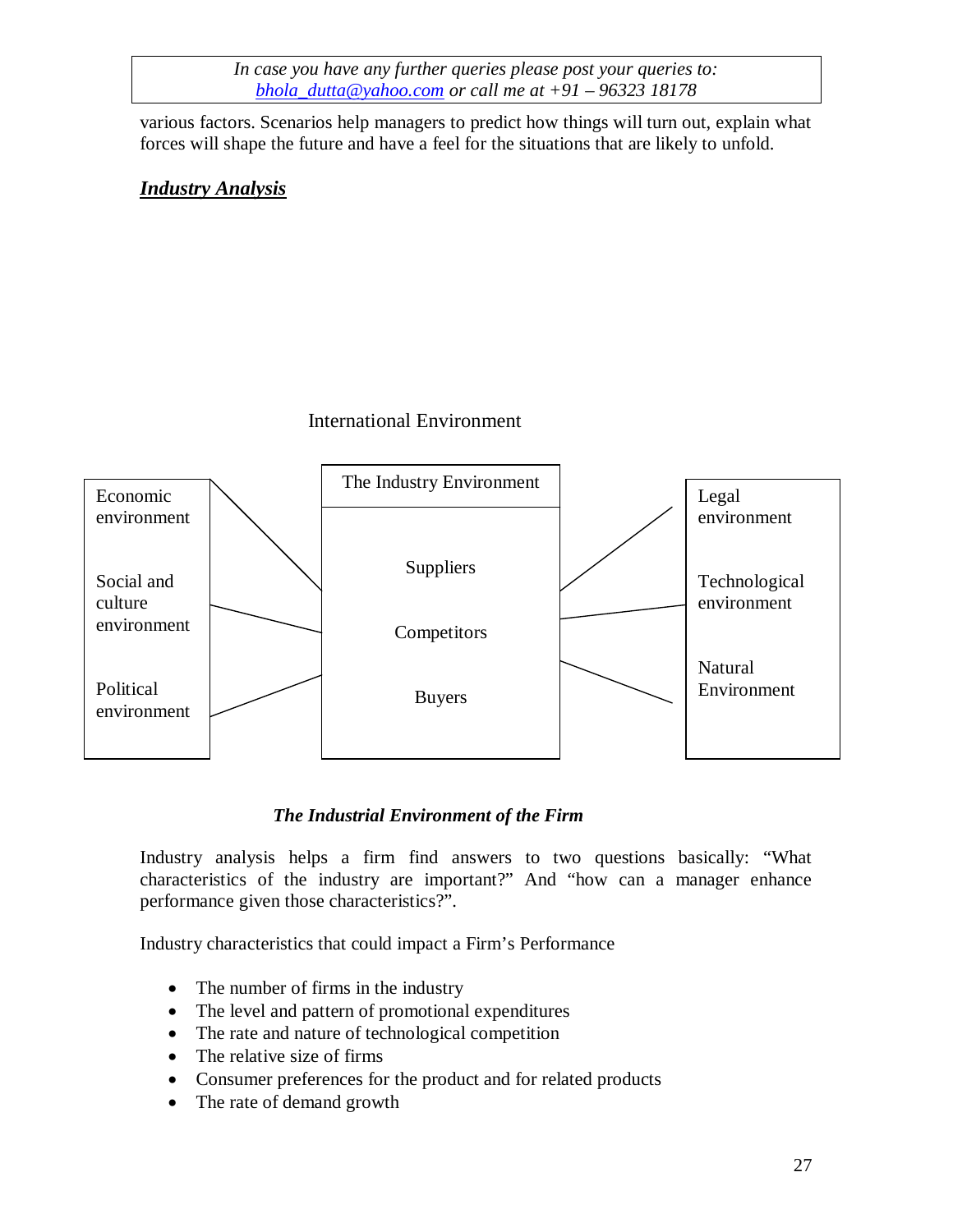- The extent of product differentiation
- The price behaviors of the leading firms
- The minimum efficient scale of production
- Buyer switching costs
- Demand-side economies of scale
- Specificity of plant and equipment to industry etc.

## *Porter's Five Forces Model*



The Five Forces Model, developed by Michael Porter, provides the groundwork for strategic action. Competitive forces determine profitability and are therefore of foremost importance to the firm. Competition is not manifested only in the other players. Competition is rooted in the underlying economic structure. Customers, suppliers,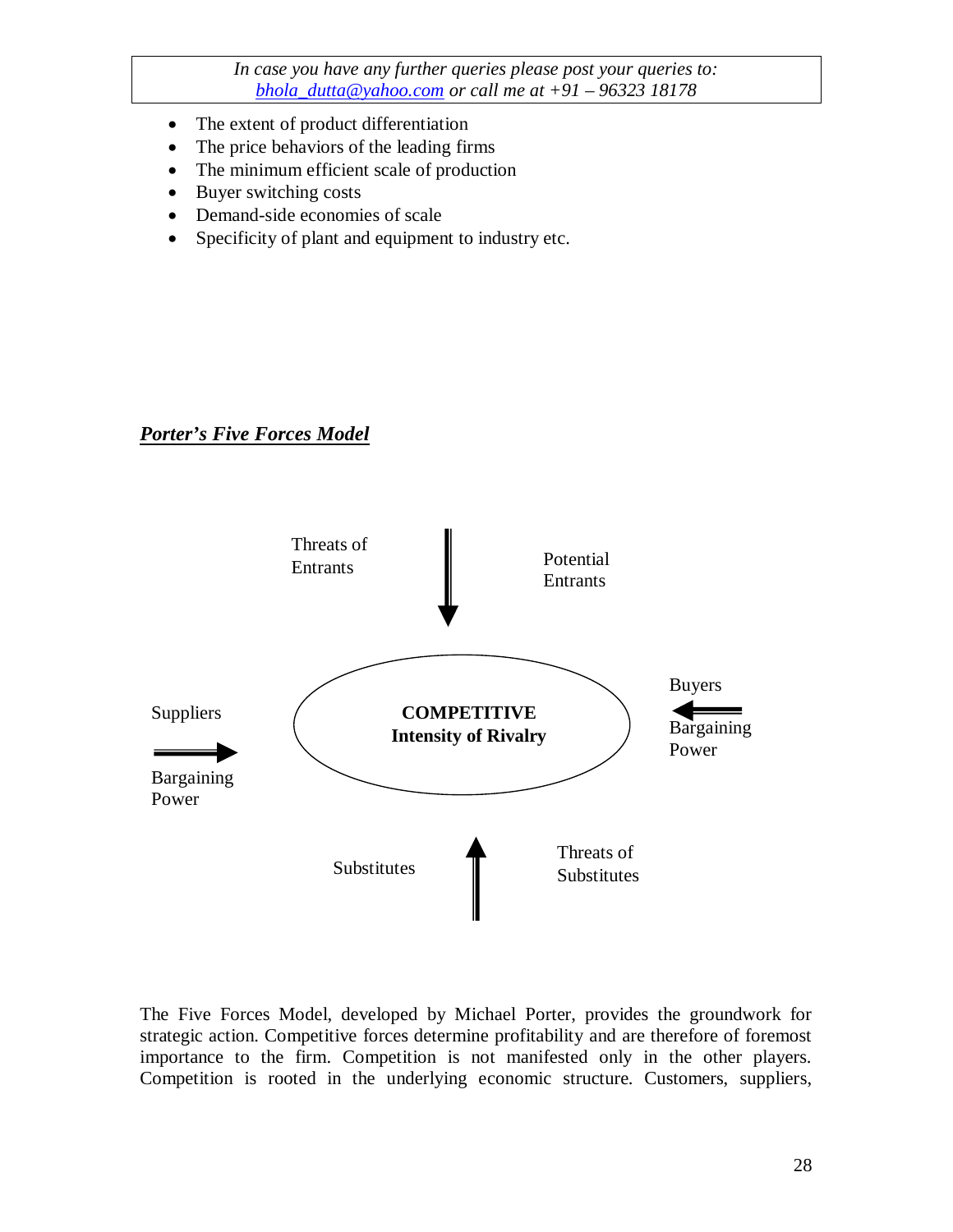potential entrants and substitute products, all have the potential to impact the market depending on the industry.

*1) Threats of Entry:* New entrants to an industry bring new capacity, the desire to gain market share, and often substantial resources. Gaining entry is always not easy as there are barriers to entry. (i) The economies of scale prohibit entry by forcing the aspirant either to come in on a large scale or to accept a cost disadvantage (ii) brand identification (product differentiation) creates a strong barrier by forcing entrants to spend heavily to overcome customer loyalty (remember lux, bournvita, vicks, good day) (iii) The need to invest large financial resources in order to compete creates a barrier to entry (iv) Entrenched companies many have cost advantages not available to potential rivals, no matter what their size and attainable economies of scale. (vi) The government can limit or even foreclose entry to industries, with such controls as license requirements, and limits on access to raw material.

*2) Powerful Supplier:* This is a situation where suppliers can force buyers to pay higher prices and thus affect their profitability. This would happen if the supplier enjoys monopoly, where the switching cost of the buyer is substantially higher, where the industry is not as important customer of the supplier group, where it sells products having no substitutes etc.

*3) Powerful buyers:* Customers likewise can force down prices, demand higher quality or more service and play competition against each other – all at the expense of industry profits. This can usually happen when buyers have choice of substitutes or an alternative source of suppliers for the same product. Also, high buyer concentration, threat of backward integration, and low switching costs add to the power of buyers.

*4) Substitute products:* By placing a ceiling on the prices it can charge, substitute products or services limit the potential of an industry. For example, Jute industry suffered badly after facing competition from petro-chemical based packing products. The demand for fibre glass suffered likewise when insulation substitutes emerged in the form of cellulose rockwool and Styrofoam.

*5) Intensity of Rivalry:* There is competitive rivalry between firms on a continuing basis, the various players in a particular sector or niche try to constantly jockey for position and try new product and process innovation in order to develop a strategic edge and hence a stronger position in the competitive space. Intense rivalry is related to a number of factors; competitors are large in number and of comparable sizes; industry growth is slow; the product or service has low switching costs; fixed costs are high; the product is perishable; exist barriers are high etc.

## **Example:**

*Entry barriers:* Economies of scale, proprietary produce difference, brand identity, capital requirements, cost disadvantages, access to distribution channels, government policy.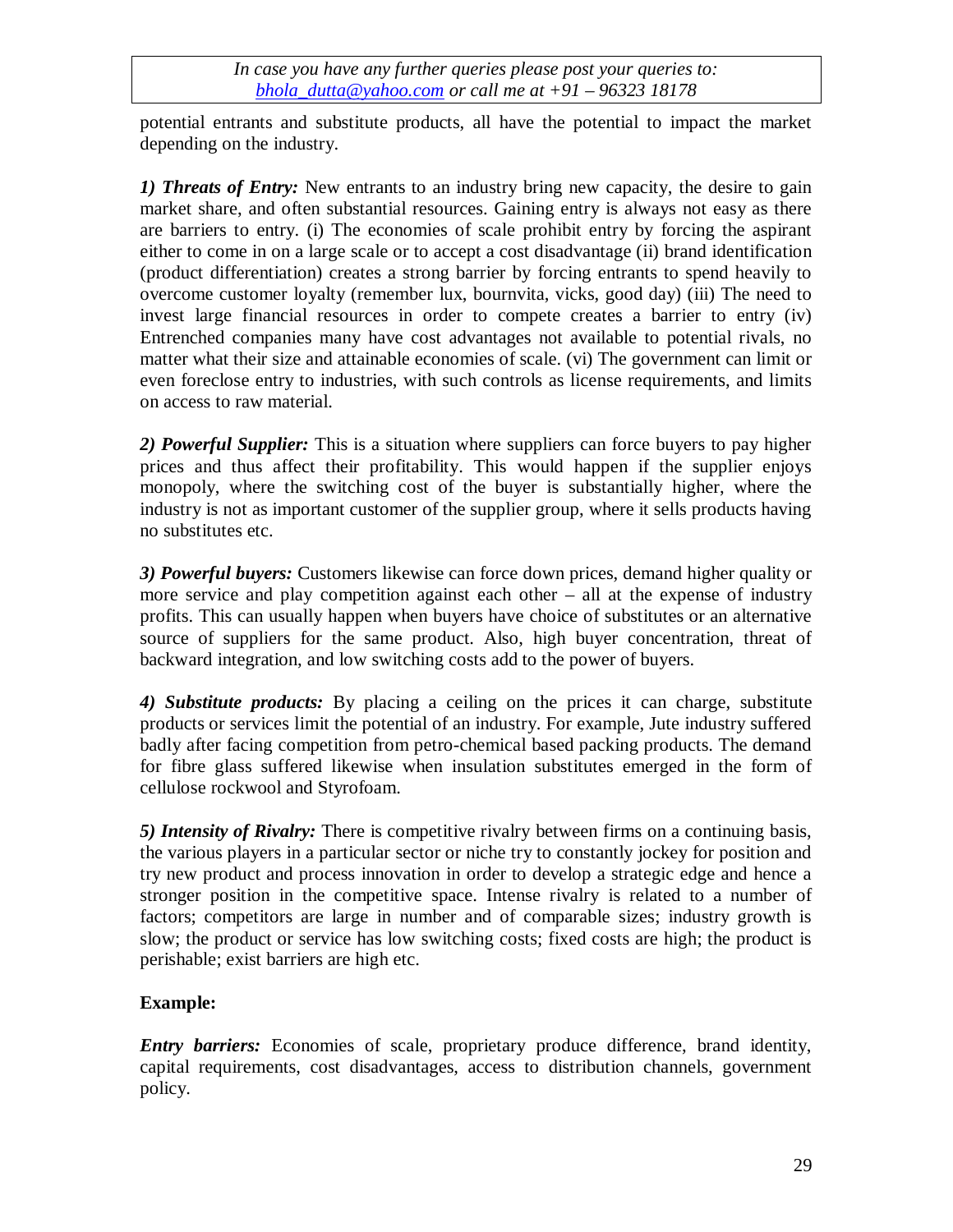*Determination of substitution threat:* Relative price performance of , substitutes, switching costs, buyer propensity of substitutes.

*Determinants of supplier power:* Differentiation of inputs, switching costs, presence of substitute inputs, supplier concentration, importance of supply volumes, total purchase in industry, impact of inputs on cost, threat of backward integration.

*Determinants of buyer power*: Buyer vs fir concentration, buyer volume, switching costs, buyer information, substitute products, product differences, brand identity, quality performance.

*Industry competitors* – intensity of rivalry: Industry growth, fixed costs, value, capacity, product differences, brand identity, switching costs, corporate stakes, diversity of competitors, exit barriers.

# *Critical Success Factors (CSFs)*

Strategic advantage profile (SAP) tries to find out organizational strengths and weaknesses in relation to certain CSF ( advantage factors or competence factors) within a particular industry. Many industries have relatively small but extremely important sets of factors that are essential for successfully gaining and maintaining competitive advantages. Known as critical success factors (CSFs), they have a significant bearing on the overall growth of a firm within an industry. Research has identified four major sources of CSFs in general:

- *Industry characteristics:* CSFs are often industry-specific. CSFs supermarket chains include inventory turnover, product-mix, sales promotion and pricing. In the airline industry CSFs would be somewhat different, i.e. fuel efficiency, load factors, excellent reservation system etc. No one set of CSFs applies to all industries. As industries change, CSFs would also change.
- *Competitive positions:* CSFs vary with a firm's position relative to its rivals in the field. Now-a-days old rivals Coke and Pepsi are discovering there is more money in water than coloured water.
- *General environments:* Changes in any of the dimensions of the general environment i.e. political/legal, socio cultural, demographic, technological, macroeconomic, global etc. can affect how CSFs emerge.
- *Organisational developments:* Internal developments, too, take the centre stage and give rise to new CSFs. For example if several key executives of an investment banking arm quit to form a competing 'spin off firm', rebuilding the executive team would become a key issue for the original firm.

## *Synergy*

It is an important concept for mangers because it emphasizes the importance of working together in a cooperative and coordinated fashion. To obtain special benefits in the form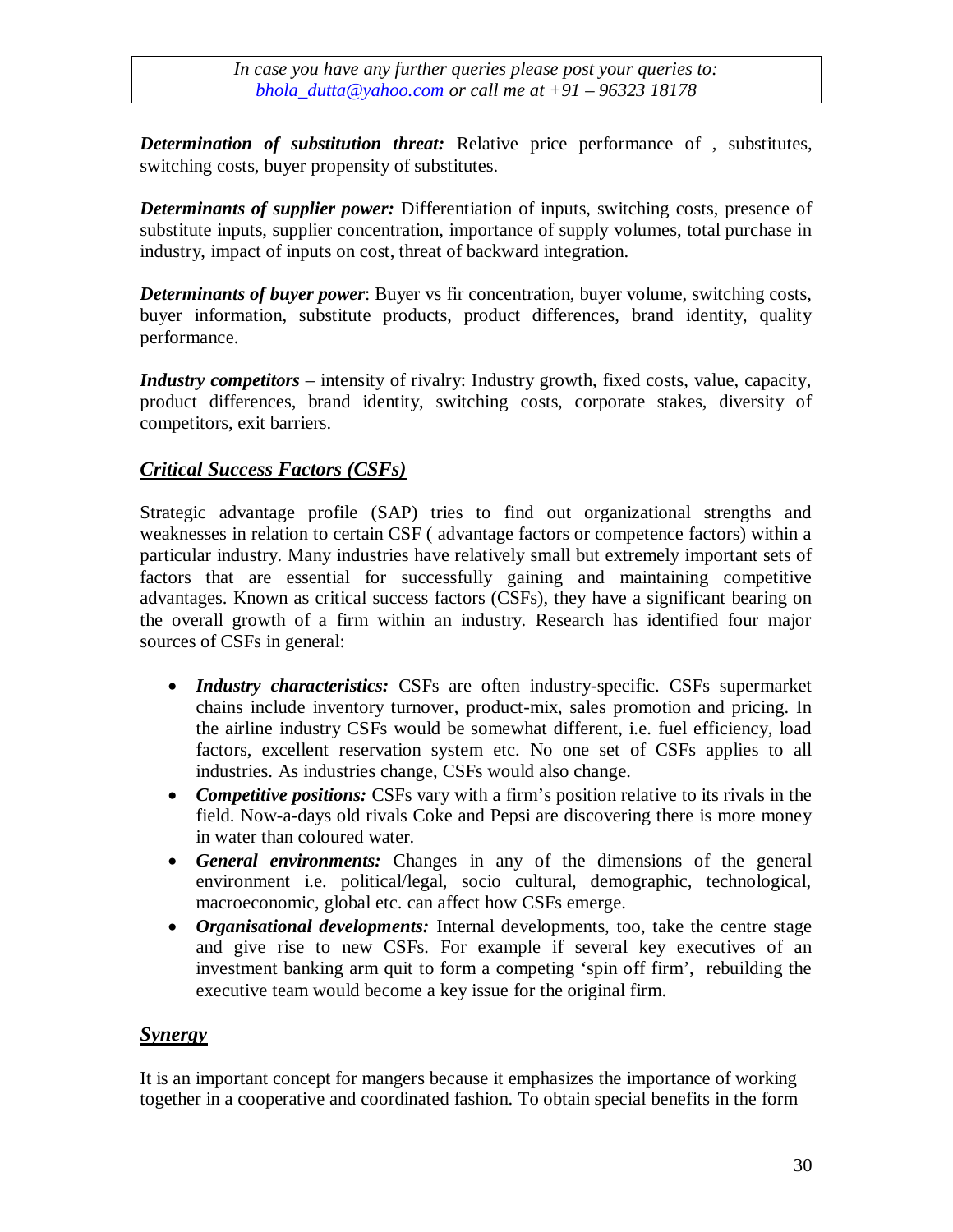of cost savings, better grip over the market, full exploitation of scarce managerial talent, joint sharing of technology etc. firms are often , compelled to have good relations and strong alliances with suppliers, creditors and customers.

# *Terminology*

*Capability:* Ability of a bundle of resource to perform an activity.

Competency: ability of an organisation to achieve its purpose. It is the ability to perform exceptionally well and increase the stock of targeted resources of a firm.

*Core competencies*: Activities that the firm performs especially well when compared to its competitors and through which the firm adds value to its goods and services over a long period of time.

*Synergy:* An economic effect in which the various parts of a firm contribute a unique source of heightened value to the firm when managed as a single, unified entity.

# Module -4

## *Hand out by Prof Bholanath Dutta*

*Analyzing a company's resources and competitive position* – Analysis of the company's present strategies – SWOT Analysis – Value Chain Analysis – Bench Marking.

## *Resource-Based Strategy (Grant)*

The formulation of strategy usually begins with a mission statement that answers questions like: what is our business? Who are our customers? Which of their needs are we going to serve? In a dynamic world where customer preferences are flirting and the identity of customers and the technologies for serving them are fast-changing , a marketfocused strategy may not provide the stability and constancy of direction needed as a foundation for long-term strategy. Hence, the need to define the firm's strategy in terms of what it is capable of doing, putting its internal resources and capabilities to best advantage.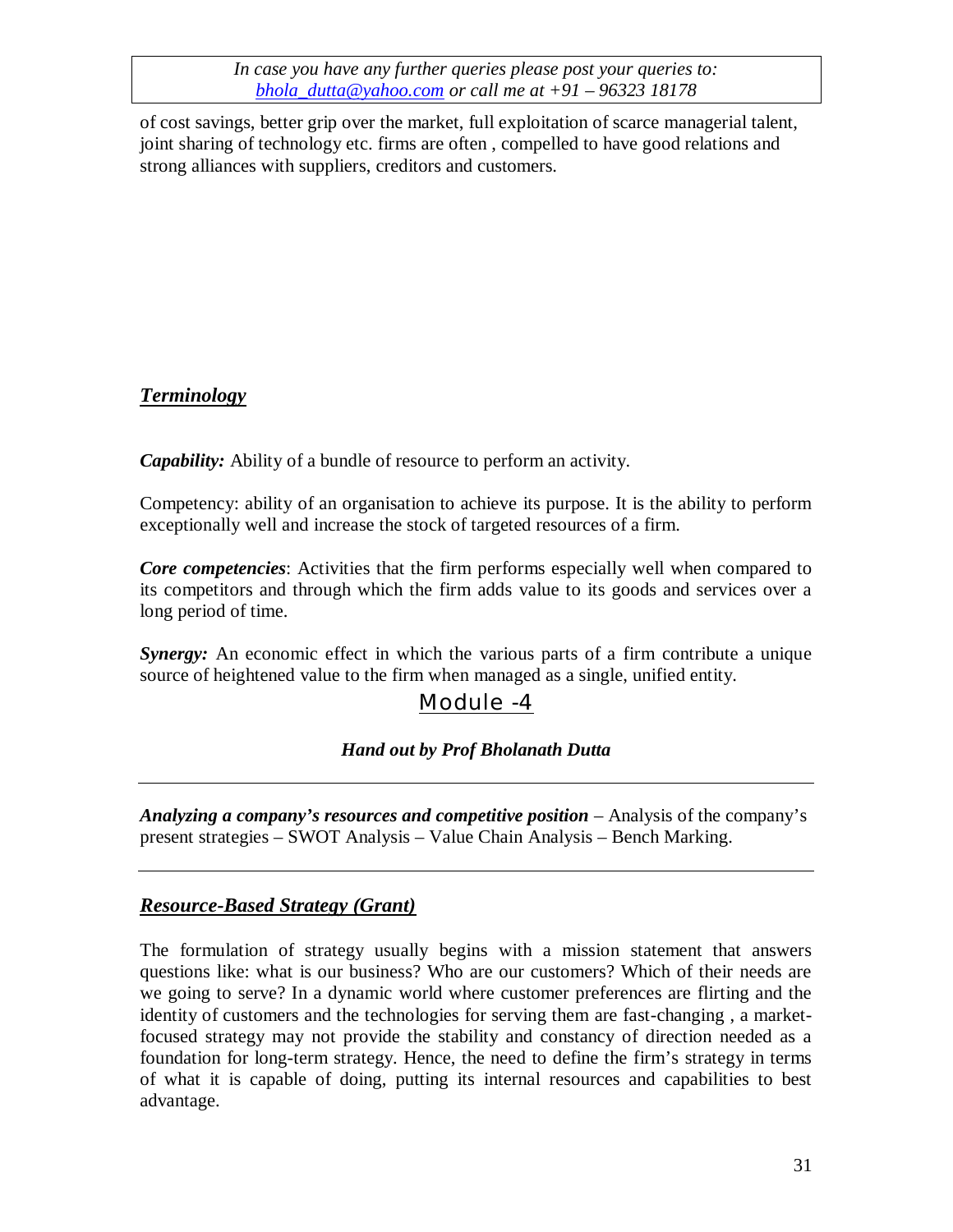## *The Resource Based View (RBV)*

The RBV's basic premise is that each firm possesses a unique 'bundle' or resources – tangible and intangible assets and organizational capabilities to make use of those assets. Each firm develops competencies from these resources and when put to use effectively, these become the sources of the firm's competitive advantage ( Miller).

Key elements of resource-based strategy:

- Pursue a strategy that exploits a firm's principal resources and capabilities ( e.g. Ranbaxy, HDFC, Infosys)
- Ensure that the firm's key resources are exploited fully to realize the full profit potential. For example spending close to five percent on R& D where the industry average is just a percent or so, Sundaram Fasteners today has developed world class design and development facilities and world class tooling capabilities that have helped it remain miles ahead of its competitors in terms of quality, customer service and profits.
- Fill the critical resource gaps.

### *Resources*

#### **(i) Assets**

Tangible assets: organization structure, finance, planning , controlling, equipments, machineries, vehicles, computers, building etc.

Intangible assets: knowledge, skill, expertise, ideas, style, creativity, culture, brand name, perception of product, databases of customer-competitor-suppliers, patents, trademarks etc.

### **(ii) Skill**

### *Capabilities & Competencies*

Capabilities reflect a firm's capacity to deploy resources that have been purposefully integrated to achieve a desired end state. They emerge over time through a complex process of interaction between tangible and intangible resources.

The term competency refers to the ability of an organisation to achieve its purpose. It is the ability to perform exceptionally well and increase the stock of targeted resources of an organisation. Hamel and Prahalad coined the term 'core competence' to distinguish those capabilities fundamental to a firm's performance and strategy.

Organisational capabilities and competitive advantage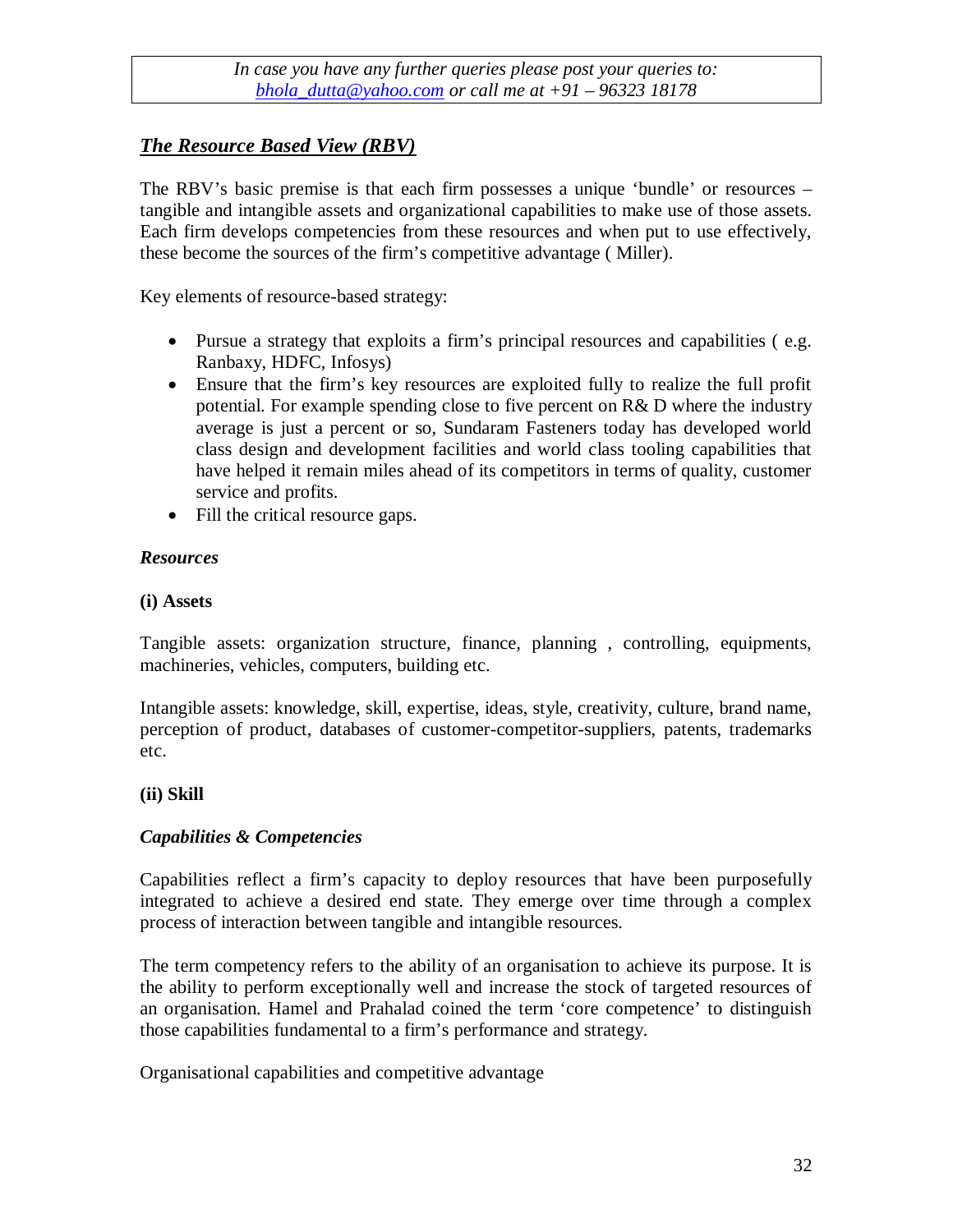- Patents
- Licenses
- Location
- Distribution channel
- Employee motivation and skills
- Design skills, process improvements
- Interrelationship- relationships with other similar businesses.

### *Approaches to Internal Analysis:*

#### *SWOT Analysis*

SWOT is an acronym for the internal strengths and weaknesses of a firm and the external opportunities and threats facing that firm. SWOT analysis helps managers to have a quick overview of the firm's strategic situation and assess whether there is a sound 'fit' between internal resources, values and external environment (E-V-R Congruence).

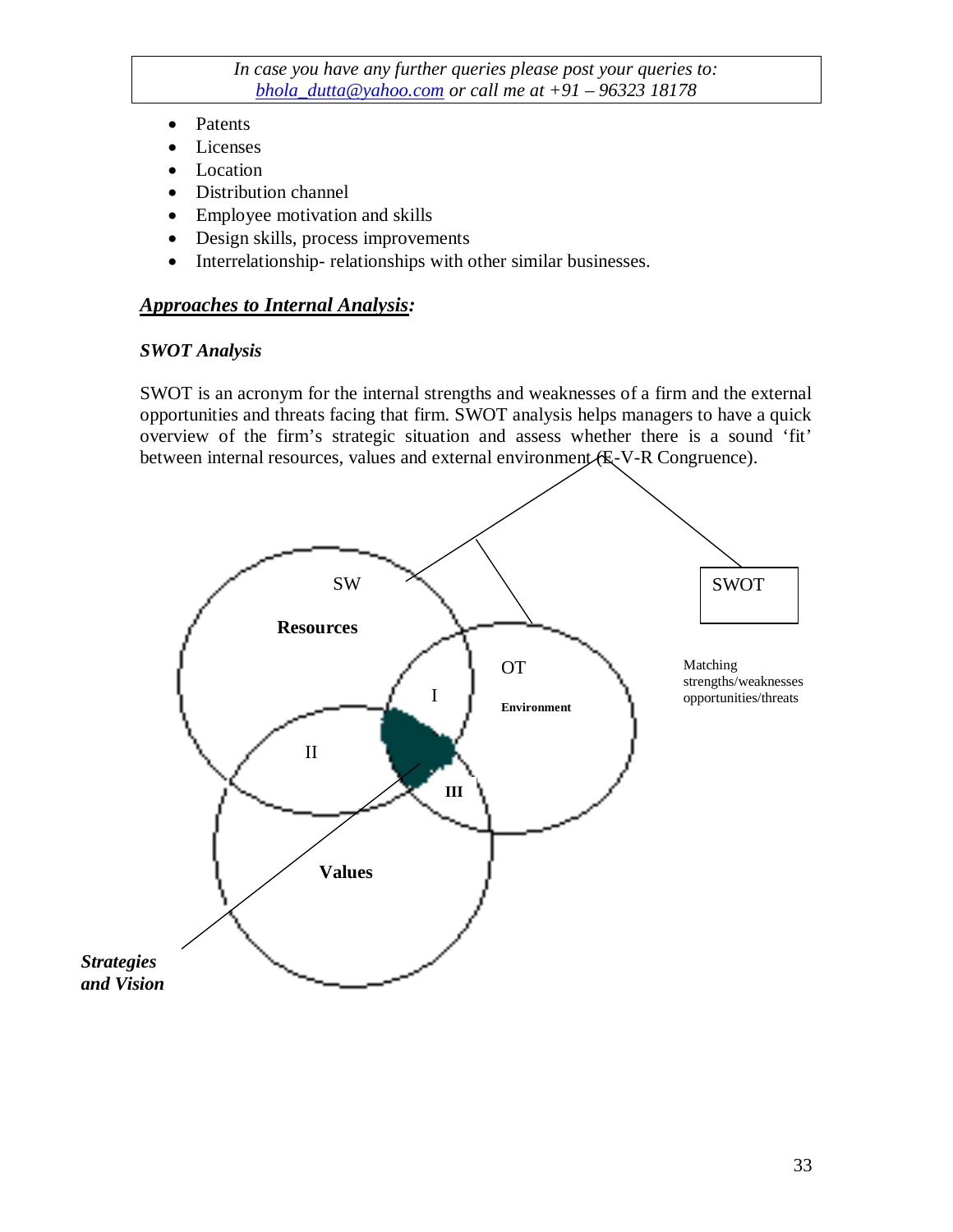*E-V-R Congruence. The greater the congruence the greater the likelihood that the organisation is managing its resources effectively to match the key success factors dictated by the environment.*

A good 'fit' maximizes a firm's strengths and opportunities and minimizes its weaknesses and threats. The external analysis provides useful information required to identify opportunities and threats in a firm's environment.

| <b>Strength</b>                                                                                                                                                                                                                                                                                                                                                                                                                      | <u>Weaknesses</u>                                                                                                                                                                                                                                                                                                                                                                                                                                                                                                                                                                     |  |
|--------------------------------------------------------------------------------------------------------------------------------------------------------------------------------------------------------------------------------------------------------------------------------------------------------------------------------------------------------------------------------------------------------------------------------------|---------------------------------------------------------------------------------------------------------------------------------------------------------------------------------------------------------------------------------------------------------------------------------------------------------------------------------------------------------------------------------------------------------------------------------------------------------------------------------------------------------------------------------------------------------------------------------------|--|
| A distinctive competence?<br>Adequate financial resources?<br>Good competitive skills?<br>Well thought of by buyers?<br>All acknowledged market leader?<br>Well -conceived functional area<br>strategies?<br>Access to economies of scale?<br>Insulated (at least somewhat) from<br>strong competitive technology?<br>Proprietary technology?<br>Cost advantage<br>Competitive advantage?<br>Product innovation abilities?<br>Other? | No clear strategic direction?<br>deteriorating<br>competitive<br>A<br>position?<br>Obsolete facilities?<br>Lack of managerial depth<br>and<br>talent?<br>Missing any key<br>skills<br>$\alpha$<br>competencies?<br>Poor track record in implementing<br>strategy?<br>Plagued with internal operating<br>problems?<br>Vulnerable<br>competitive<br>to<br>pressures?<br>Falling behind in $R \& D$ .<br>Too narrow a product line?<br>Weak market image?<br>Competitive disadvantages?<br>Below-average marketing skills?<br>Unable to finance needed changes<br>in strategy?<br>Other? |  |
| <b>External Analysis</b>                                                                                                                                                                                                                                                                                                                                                                                                             |                                                                                                                                                                                                                                                                                                                                                                                                                                                                                                                                                                                       |  |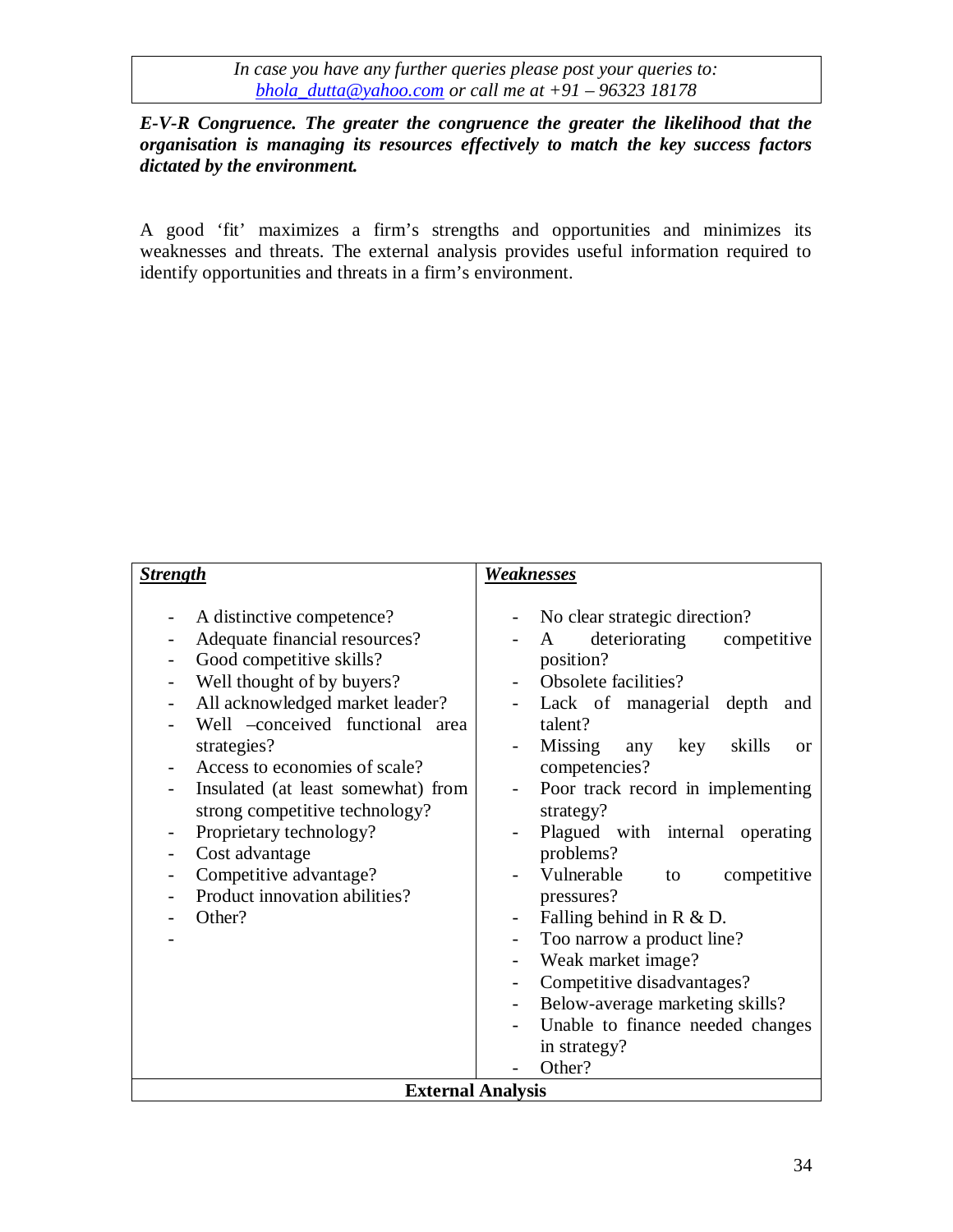| <i><b>Opportunities</b></i>         | <b>Threats</b>                                                |
|-------------------------------------|---------------------------------------------------------------|
|                                     |                                                               |
|                                     |                                                               |
| Enter new market segments?          | Likely entry of new competitors?<br>$\overline{\phantom{0}}$  |
| Add to product line?                | Rising sales of substitute products?                          |
| Diversity into related products?    | Slower market growth?                                         |
| Add complementary products?         | Adverse government policies?<br>$\overline{\phantom{0}}$      |
| Vertical integration?               | Growing competitive policies?<br>$\overline{\phantom{0}}$     |
| Ability to move to better strategic | Vulnerability to recession<br>and<br>$\overline{\phantom{0}}$ |
| group?                              | business cycle?                                               |
| Complacency among rival firms?      | Growing bargaining<br>οf<br>power<br>$\overline{\phantom{0}}$ |
| Faster market growth?               | customers or suppliers?                                       |
| Other?                              | Adverse demographic changes?                                  |
|                                     | Other?                                                        |

### *Value Chain Analysis (VCA)*

A value chain identifies and isolates the various economic value-adding activities ( such as differentiating a product, lowering the cost, and meeting customer's needs quickly) that occur in some way in every firm. It portrays activities required to create value for customers of a given product or service. Value chain analysis, thus, offers an excellent means by which managers can find the strengths and weaknesses of each activity vis-àvis the firm's competitors.

- Primary activities: operation, outbound logistic, marketing and sales, service.
- Support activities: HRM, Technological development, procurement etc.

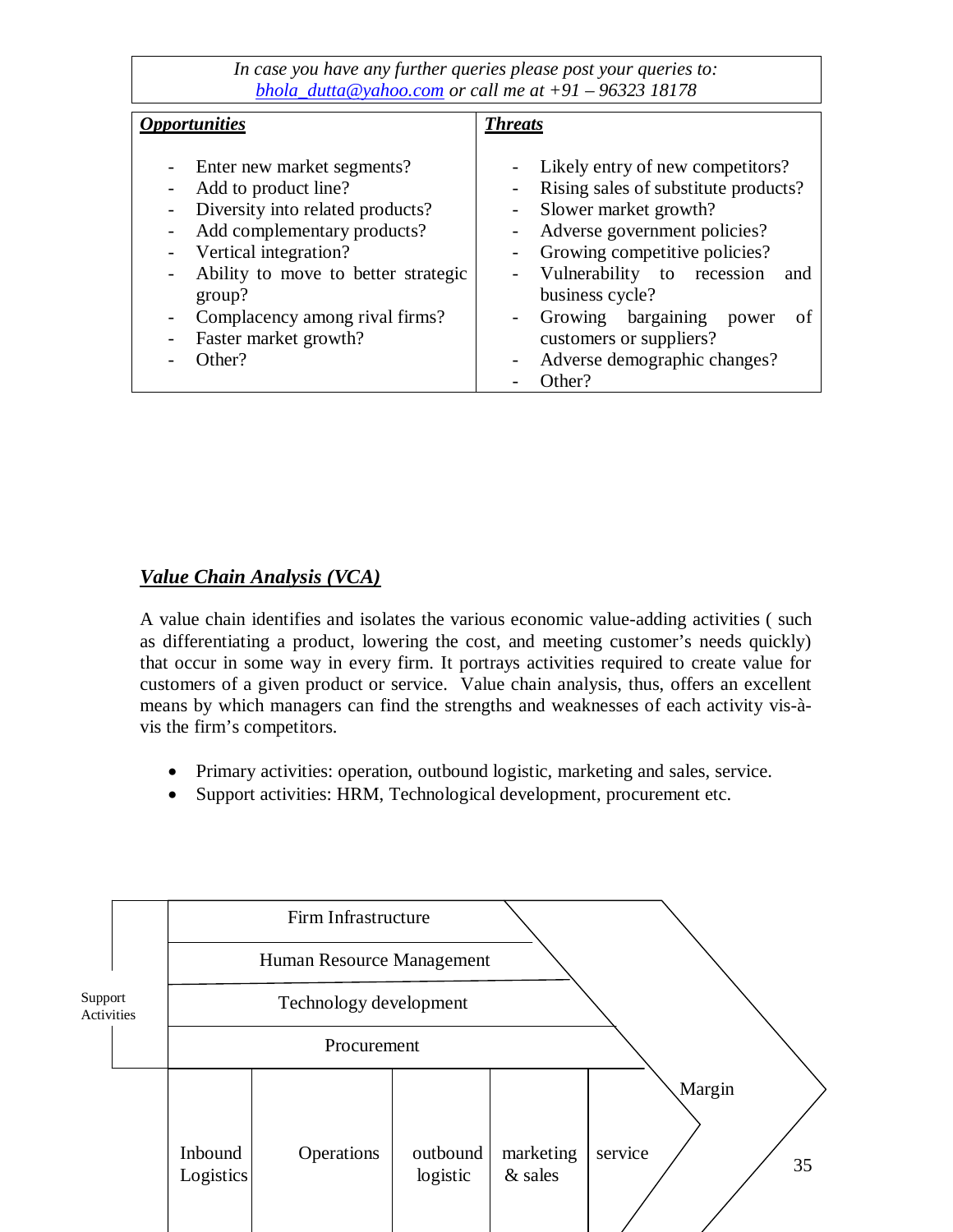Primary activities

## *The organization's value chain*

## *Conducting a Value Chain Analysis*

- **Identify activities:** VCA requires a firm to divide its operations into primary and support activity categories. Within each category a firm may typically perform a number of discrete activities that may reflect its key strengths or weaknesses. At this stage managers should desegregate what actually goes into various activities in a detailed manner.
- **Allocate cost:** VCA requires manager to assign costs and assets to each activity, which is totally different from what one finds in traditional cost accounting method.
- **Identify activities that differentiate the firm:** Here managers should try to identify several sources of differentiation advantage relative to competitors. Alex Miller has listed some of these advantages.
- **Examine the value chain:** Once the value chain has been described, managers should list the activities that are important to buyer satisfaction and market success. Keeping costs under strict vigil, offering value added service at each stage, doing things better than rivals are all part of this strategy.

VCA is most effective when managers try to draw comparisons with key competitors and improve the internal processes with a view to offer 'value for money' kind of services to customers.

### *Benchmarking*

It is a popular tool of business management in corporate attempts to gain and maintain competitive advantage. The central essence of benchmarking is about learning how to improve business activity, processes and management. However, benchmarking as a term has been used widely to refer to many different activities. There is a wide variation in definitions used to describe 'benchmarking'. Some of the definitions are given below: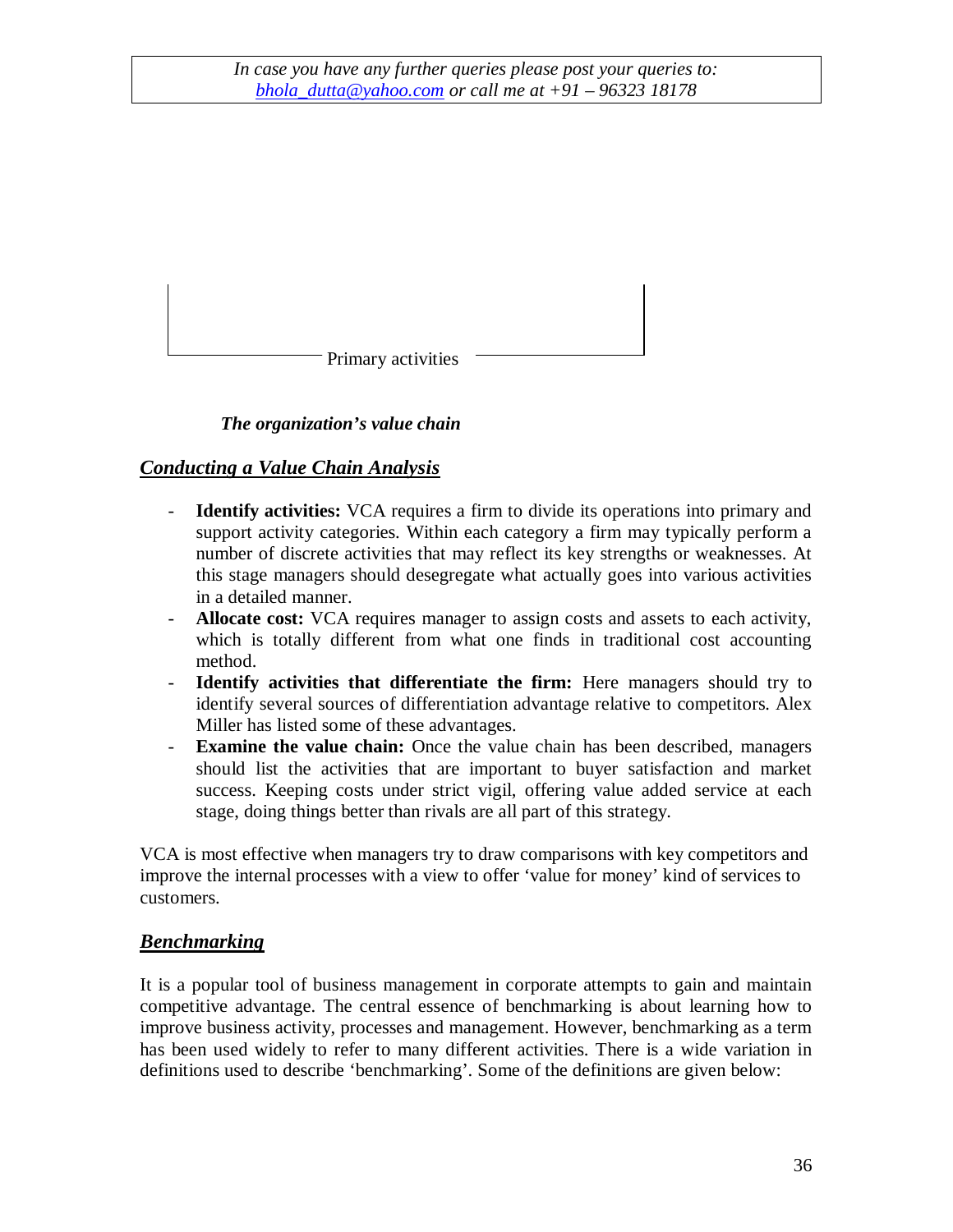- A continuous systematic process for evaluating the products, services and work of organizations that are recognized as representing best practices for the purpose of organizational improvement – Spendolini, 1992.
- A continuous search for, and application of, significantly better practices that lead to superior competitive performance- Watson, 1993.
- A disciplined process that begins with a thorough search to identify best-practiceorganizations, continues with the careful study of one's own practices and performance , progresses through systematic site visits and interviews , and concludes with an analysis of results, development of recommendations and implementation – Gravin, 1993.

The characteristics to emerge from these definitions are that benchmarking is:

- measurement via comparison
- continuous improvement
- systematic procedure in carrying out benchmarking activity

#### *The process:*

Benchmarking involves looking outside a particular business, organization, industry, region or country to examine how others achieve performance levels and to understand the processes they use. In this way benchmarking helps explain the processes behind excellent performance. When the lessons learnt from a benchmarking exercise are applied appropriately, they facilitate improved performance in critical functions within an organization or in key areas of the business environment.

#### *Application of benchmarking involves four key steps:*

- i) Understand in detail existing business processes.
- ii) Analyze the business processes of others
- iii) Compare own business performance with that of others analyzed
- iv) Implement the steps necessary to close the performance gap.

Benchmarking should not be considered a one-off exercise. To be effective, it must become an ongoing, integral part of an ongoing improvement process with the goal of keeping abreast of ever-improving best practice.

## *Types of Benchmarking*

*(i) Strategic benchmarking:* Where businesses need to improve overall performance by examining the long-term strategies and general approaches that have enabled highperformers to succeed. It involves considering high level aspects such as core competencies, developing new products and services and improving capabilities for dealing with changes in the external environment. Changes resulting from this type of benchmarking may be difficult to complement and take a long time to materialize.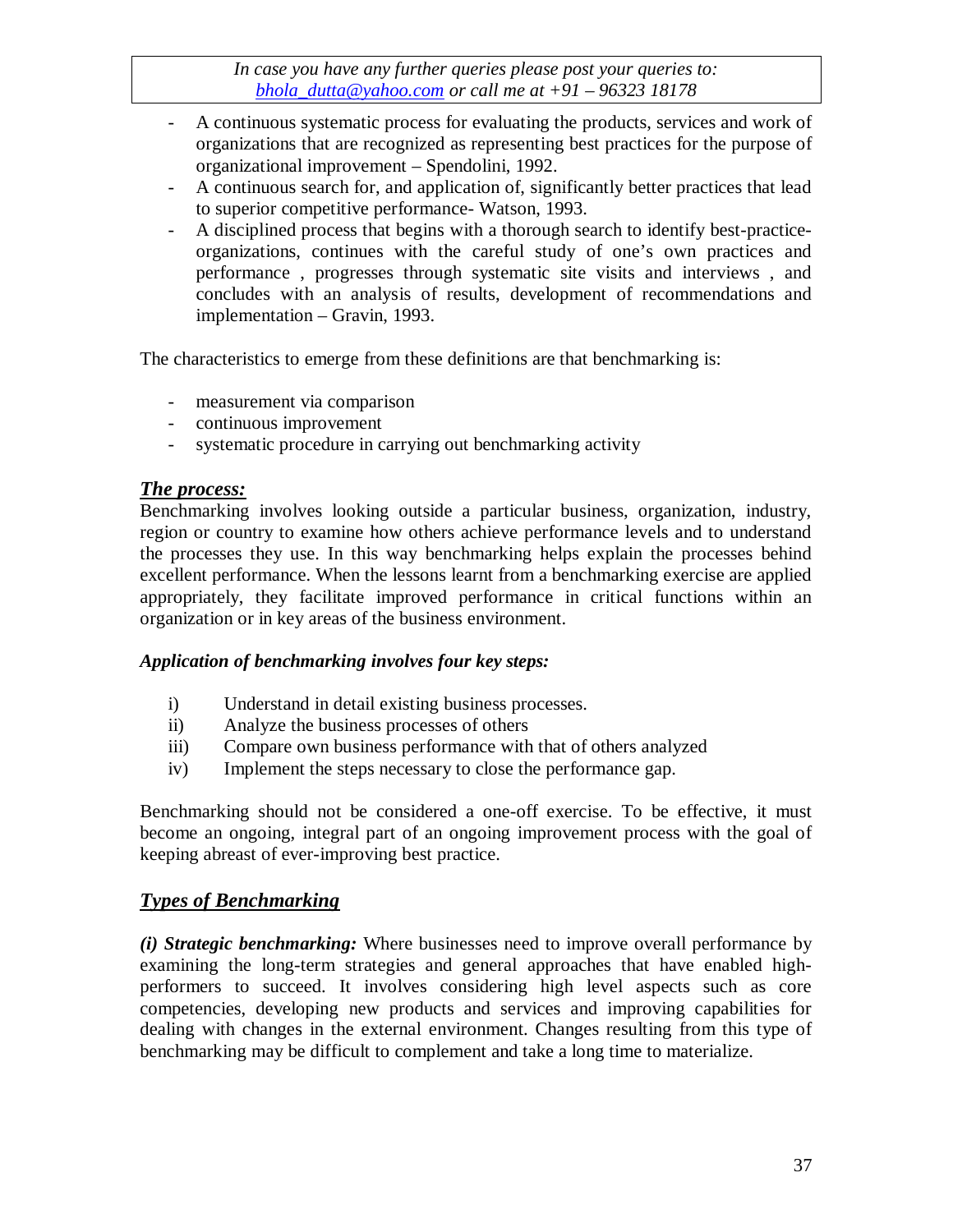*(ii) Performance or competitive benchmarking:* Businesses consider their position in relation to performance characteristics of key products and services. Benchmarking partners are drawn from the same sector. This type of analysis is often undertaken through consultants to protect confidentiality.

*(iii) Process benchmarking:* Focuses on improving specific critical processes and operations. Benchmarking partners are sought from best practice organizations that perform similar work or deliver similar services. Process benchmarking invariably involves producing process maps to facilitate comparison and analysis. This type of benchmarking generally results in short term benefits.

*(iv) Functional benchmarking*: Businesses look to benchmark with partners drawn from different business sectors or areas of activity to find ways of improving similar functions or work processes. This sort of benchmarking can lead to innovation and dramatic improvements.

*(v) Internal benchmarking*: involves benchmarking businesses or operations from within the same organization. The advantage of internal benchmarking is that access to sensitive data and information is easier; standardized data is often readily available; and, usually less time and resources are needed. There may be fewer barriers to implementation as practices may be relatively easy to transfer across the same organization. However, real innovation may be lacking and best in class performance is more likely to be found through external benchmarking.

*(vi) External Benchmarking:* Involves analyzing outside organisations that are known to be best in class. External benchmarking provides opportunities of learning from those who are at the 'leading edge'. This type of benchmarking can take up significant time and resource to ensure the comparability of data and information the credibility of the findings and the development of sound recommendations.

*(vii) International benchmarking:* Best practitioners are identified and analyzed elsewhere in the world, perhaps because there are too few benchmarking partners within the same country to produce valid results. Globalization and advances in information technology are increasing opportunities for international projects. However, the results may need careful analysis due to national differences.

## *Terminology and Definitions*

*Econometrics*: It is a branch of economics that uses mathematical methods and models – calculus, probability, statistics, linear programming, and game theory, as well as other areas of mathematics – to analyze, interpret, and predict various economic factors and systems, such as price and market action, production cost, business trends and economic policy.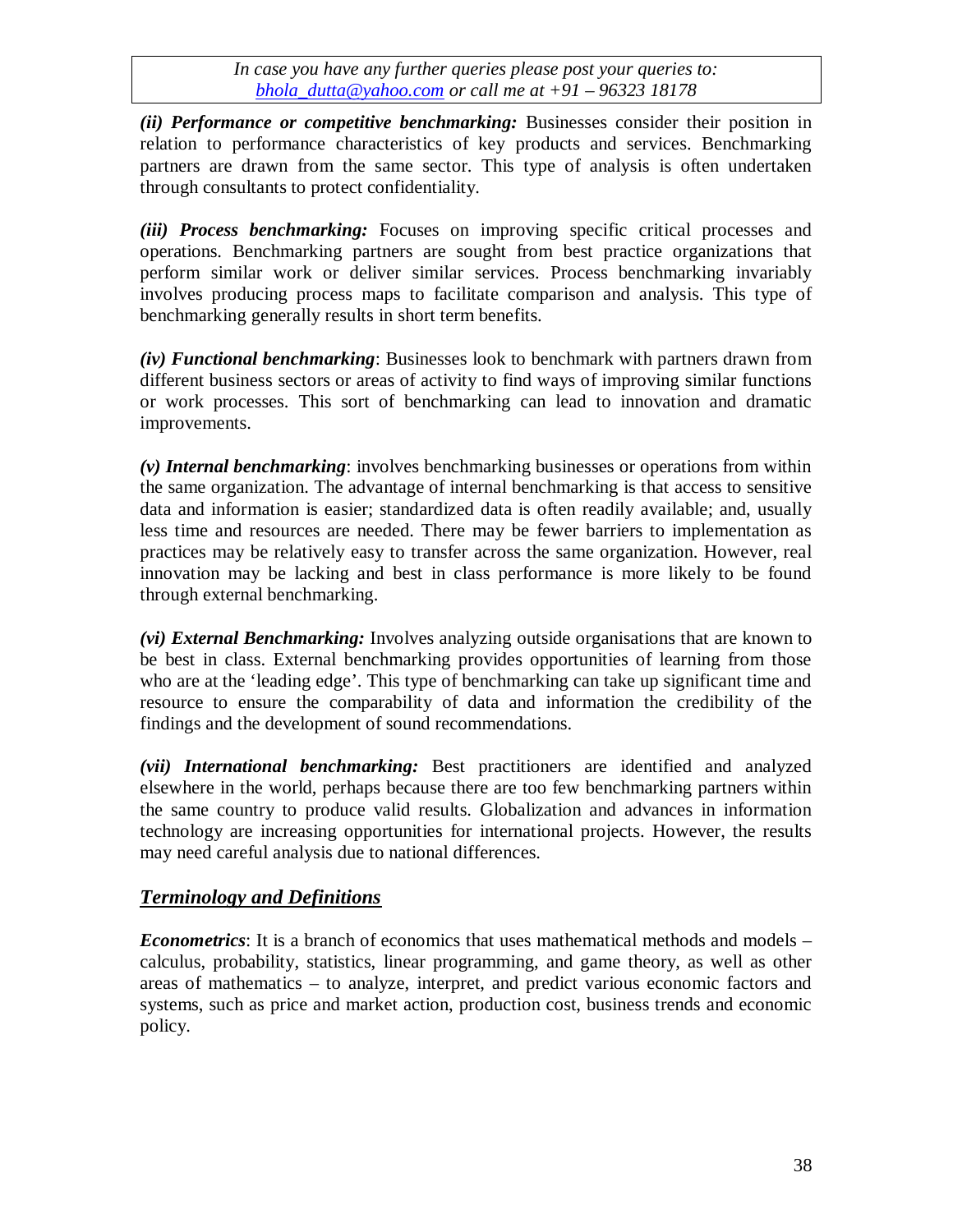*Competitiveness profiling:* Is a powerful tool for strategic analysis involves creating a simple profile of how our product matches up to what the market wants and our best competitors can offer.

*Strategic Group analysis:* Is the identification of groupings within the industry that have similar strategic characteristics, or follow similar strategies or are competing on similar bases.

*Scenario Planning:* In the strategic management context, scenarios can be described as 'stories of possible futures that might be encountered.' And scenario planning is a long term view, highlighting large-scale forces that push the future in different directions.

*Delphi Panel:* Is a technique of forecasting by experts using iteration with controlled feedback and statistical group response to project the result.

# **Module- 5**

## *Hand Out by Prof Bholanath Dutta*

*Generic Competitive Strategies* – Low cost – differentiation – best cost – focused strategies – strategic alliances – collaborative partnerships – mergers and acquisition – joint ventures strategies – outsourcing strategies – international business level strategies.

## *Porter's Competitive Strategies (Generic Competitive Strategies)*

ME Porter studied a number of business organizations and proposed that business-level strategies are the result of five competitive forces in the company's environment that we have already discussed.

Porter suggested three generic strategies that managers might take up to make organisations more competitive:

## *Cost Leadership:*

Cost leadership is a strategy that focuses on making an organisation more competitive by producing its products more cheaply than competitors can. The logic behind this strategy is that by producing products more cheaply than competitors and thereby hopes to increase market share. Nirma chemicals was able to challenge the might of Hindustan lever by pursuing this strategy aggressively, without, of course, sacrificing quality. For Example, Wal-mart , a typical industry cost leader, enjoys a competitive advantage due to a unique satellite-based distribution system; it generally keeps store location costs to a minimum by placing stores on low-cost land outside small to medium-sized southern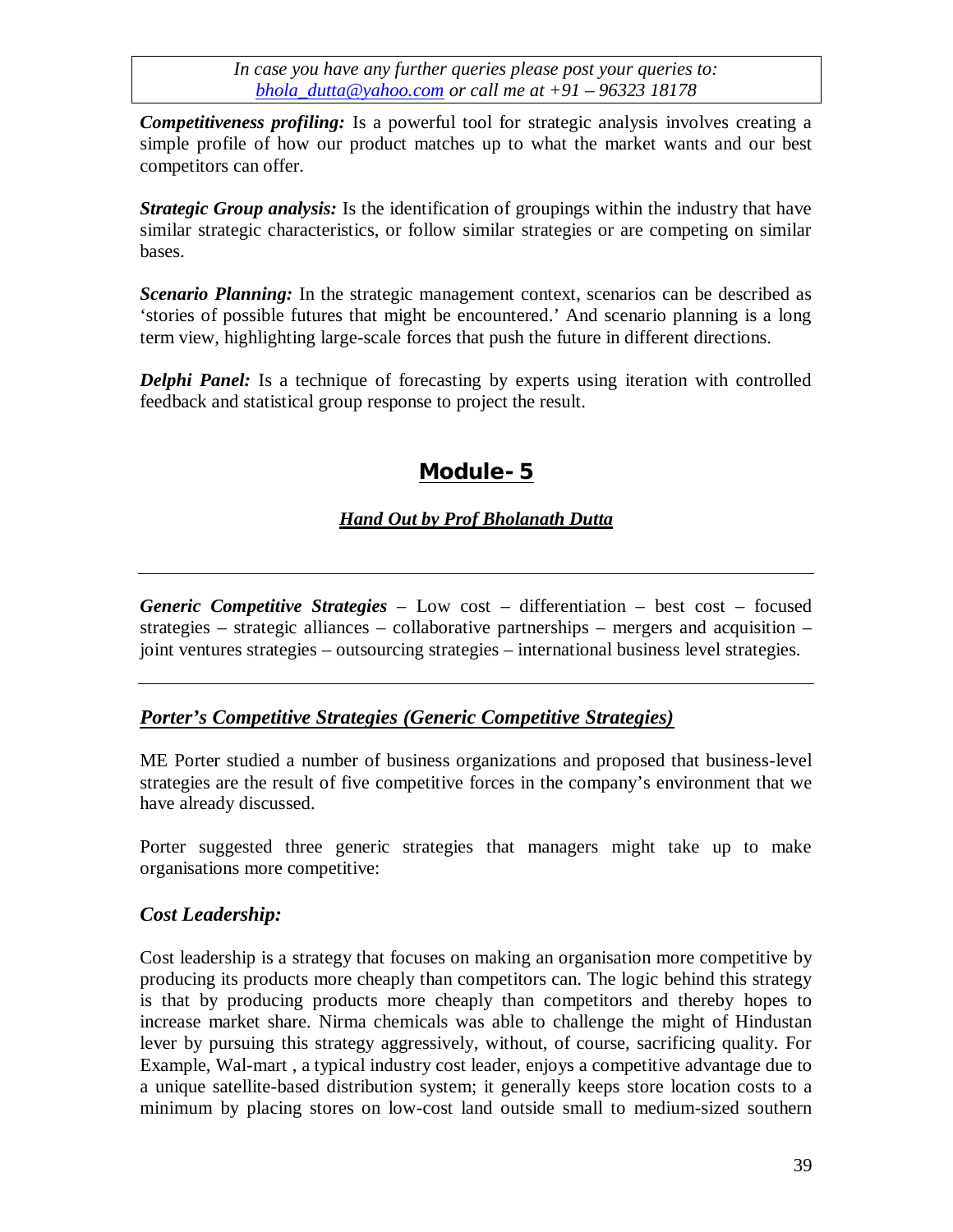towns. Most software companies in India enjoy the cost advantage in terms of low labour and location costs when compared to their western counterparts.

A low-cost strategy is not without risks. To be effective, the company in question should be the cost leader, not just one of several players. Otherwise, two or more companies vying for cost leadership can push prices to unremunerative levels.

## *Differentiation Strategy:*

It involves attempting to develop products and services that are viewed as unique in the industry. Successful differentiation allows the business to charge premium prices, leading to above average profits. Differentiation can take many forms, for example, design or brand image (Rolex Watches, Levi's Jeans, Pepsi or Coca Cola for Brands) ; technology (Macintosh stereo components, Honda's vehicles); customer service ( City band, HDFC), unique features ( Mercedes Benz), Quality ( Xerox copiers, Rolls Royce). Differentiation works best when the differentiating factor is both important to customers and difficult for competitors to imitate. If buyers are loyal to a company's brand, a differentiation strategy can reduce rivalry with competitors. Of course, when costs are too high, customers tastes and needs can change, so businesses following a differentiation strategy must carefully evaluate customer's shifting preferences from time to time.

## *Focus:*

It is a strategy that emphasizes making an organisation more competitive by targeting a specific regional market, product line or buyer group. The organisation can use either a differentiation or low cost approach, but only for a narrow target market. The logic of this approach is that an organisation that limits its attention to one or a few market segments can serve those segments better than organisation that seeks to influence the entire market. For example, products such as Rolls-Royce automobiles, Titan Jewellery watches are designed to appeal to a narrow segment of the market and serve the same well instead of covering the whole ground.

# *Corporate Restructuring*

With rapid advances in information technology and acute resources constraints across the globe, the business world has become more complex and fluid in recent times. To survive and compete, present-day organisations should do away with their existing culture, policies, structure and start with a clean sheet. They have to put more emphasis on the business process as a whole (both external and internal focus) and do everything to keep the smile on the customer's face. As rightly pointed out by Peter Drucker, 'every organisation must prepare to abandon every thing it does". Externally the organisation must search for new products, new service and new market opportunities, working with suppliers, distributors and customers to redefine markets and industries. Internally structures, management styles and cultures must be capable of creating and delivering these products and services. Strategic awareness, information management and change are very important if the organisation wants to get ahead of its competitors.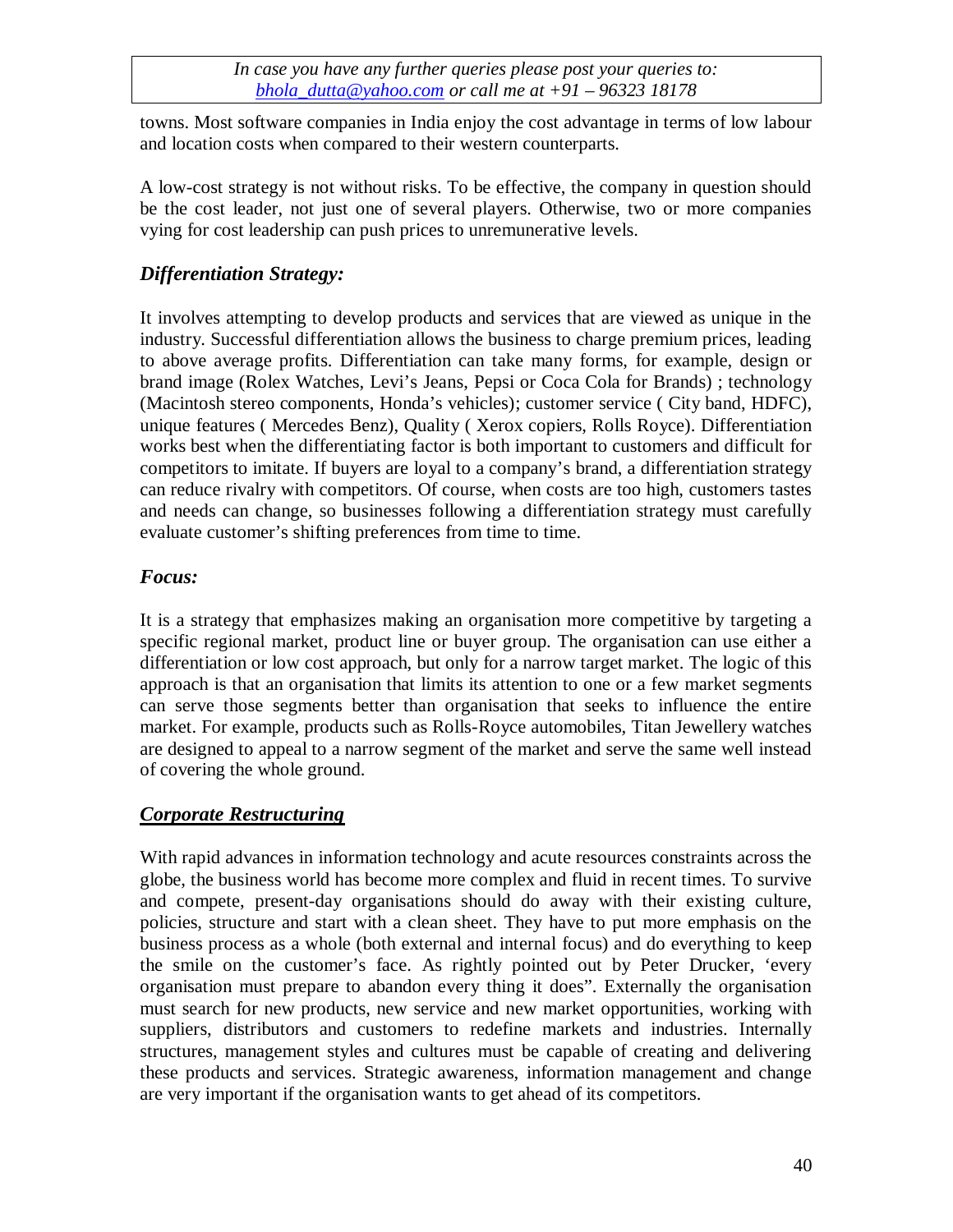Corporate Restructuring, thus, involves destroying old paradigms, old technology, old ways of doing things and starting all over afresh. It demands a strong cultural willingness to make a clear beginning – taking a realistic look at one's company and deciding to reshape the whole place to remain continuously competitive.

## *The Process of Restructuring*

The process of corporate restructuring, generally speaking, covers the following steps:

*(i) Customer focus*: Restructuring should, ideally speaking, begin and end with the customer. To succeed in a highly competitive world, every business will have to listen to the customer, find out what he needs and deliver more than what he expects.

*(ii) Core Business Process:* The organisation should make up its mind and decide what is it really good at making. Then it must divide itself into strategic business units – focusing on an individual core competency. Then it should divide the individual SBU into core business processes by deciding what product attributes, technologies, designs, skills etc. are most important from the customer's point of view. Once the key processes are identified, it is necessary to decide which areas need to be restructured and the order in which they should be handled – since restructuring all the processes simultaneously is not possible.

*(iii) Structural changes through Reengineering:* In order to respond to internal and external signals quickly and to bring about a radical change in core business processes, the organisation should have an appropriate structure. The conventional hierarchical structure fails to deliver the results here, as it is loaded with layers, rules, regulations and bureaucratic procedures. The challenge for the future is to teach an elephant to dance. Pyramids are tombs and they have to be ruthlessly demolished. The traditional doubledigit hierarchies should yield ground to multi-disciplinary, autonomous work teams and task forces, sharing authority and decision-making powers while realizing goals. Such a structural shift makes many of the levels in the organisational structure where work gets organized processes (as opposed to functions).

*(iv) Cultural Changes:* A strategic change often requires changing the culture of an organisation. A culture change refers to a change in employees' values, norms, attitudes, beliefs and behaviour. Fuji – Xerox, for example, took several steps to implement such cultural change.

## *Methods of Restructuring (MEHTA)*

The methods of corporate restructuring may broadly be classified into two categories:

*(i) External restructuring:* This can be carried out through asset restructuring or capital restructuring.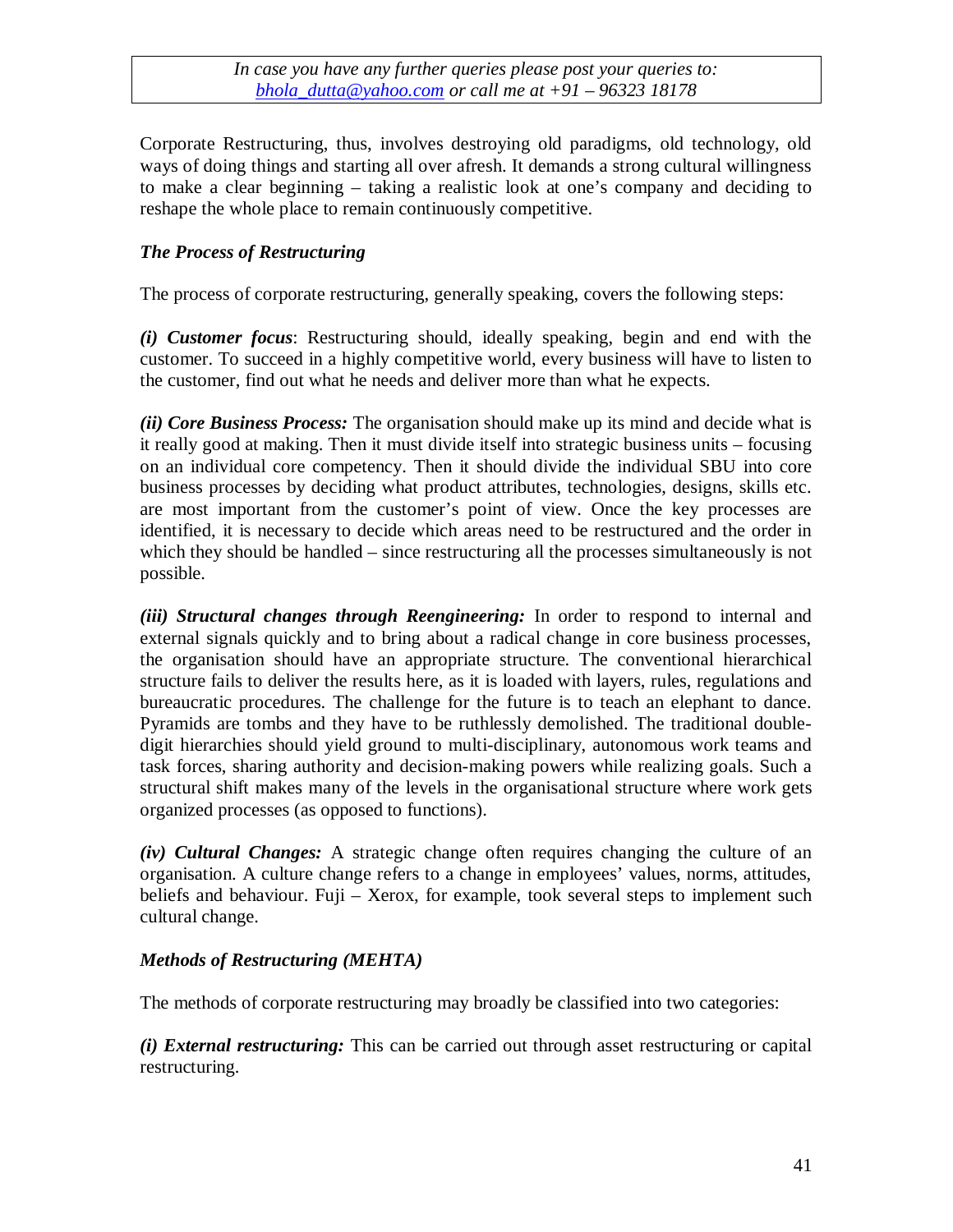- *Asset based* restructuring is undertaken through (i) acquisition/takeover, merger/amalgamation: (ii) Asset swaps (entails divesting and acquisition of each others' business by two companies where the differences in valuation are settled either through cash payment by any other mutually agreed mode); (iii) demerger /spin off.
- *Capital restructuring* (also called financial restructuring) is carried out through (i) leveraged buyouts (ii) share buyback (buying back shares of the company whose valuations are tempting; the basic purpose is to enhance the value of shares to the remaining shareholders; (iii) conversion of debt to equity (undertaken to increase the profitability of a company).

*(ii) Internal restructuring:* This may involve portfolio restructuring or organisational restructuring. Portfolio changes are effected after the SWOT analysis of a company. Organisation-wide changes are adopted to ensure better service to customers.

## *Mergers and Acquisitions*

A merger occurs when two or more organisations (usually of roughly similar sizes) combine to become one through an exchange of stock or cash or both. Mergers can take place in two different ways;

*Acquisition:* It is the purchase of a firm that is considerably larger. The firm that acquires is called the acquiring firm and other, the merging firm.

*Consolidation:* If both firms dissolve their identity to create a new firm, it is called consolidation.

The combining firms may join hands through a cooperative or hostile approach. A friendly merger takes place when both firms agree to combine their might in order to gain certain synergistic benefits like

- (i) *Marketing synergy-* using common distribution channels, sales force, sales promotion etc.
- (ii) *Operating synergy-* better use of facilities
- (iii) *Investment synergy* better uses of resources as in the case of mergers of banks or financial institutions.
- (iv) *Management synergy-* using existing managerial talent in a judicious way.

It results in a carefully negotiated acquisition of one firm by another.

*Hostile merger:* Better known as takeover – refers to a surprise attempt by one company to acquire control (through the purchase of a controlling share of voting stock in a publicly traded company) of another company against the will of the current management. Organisations are more likely to become takeover targets when their performance lags below potential, negatively affecting their price of their stock but making them attractive targets for acquisition.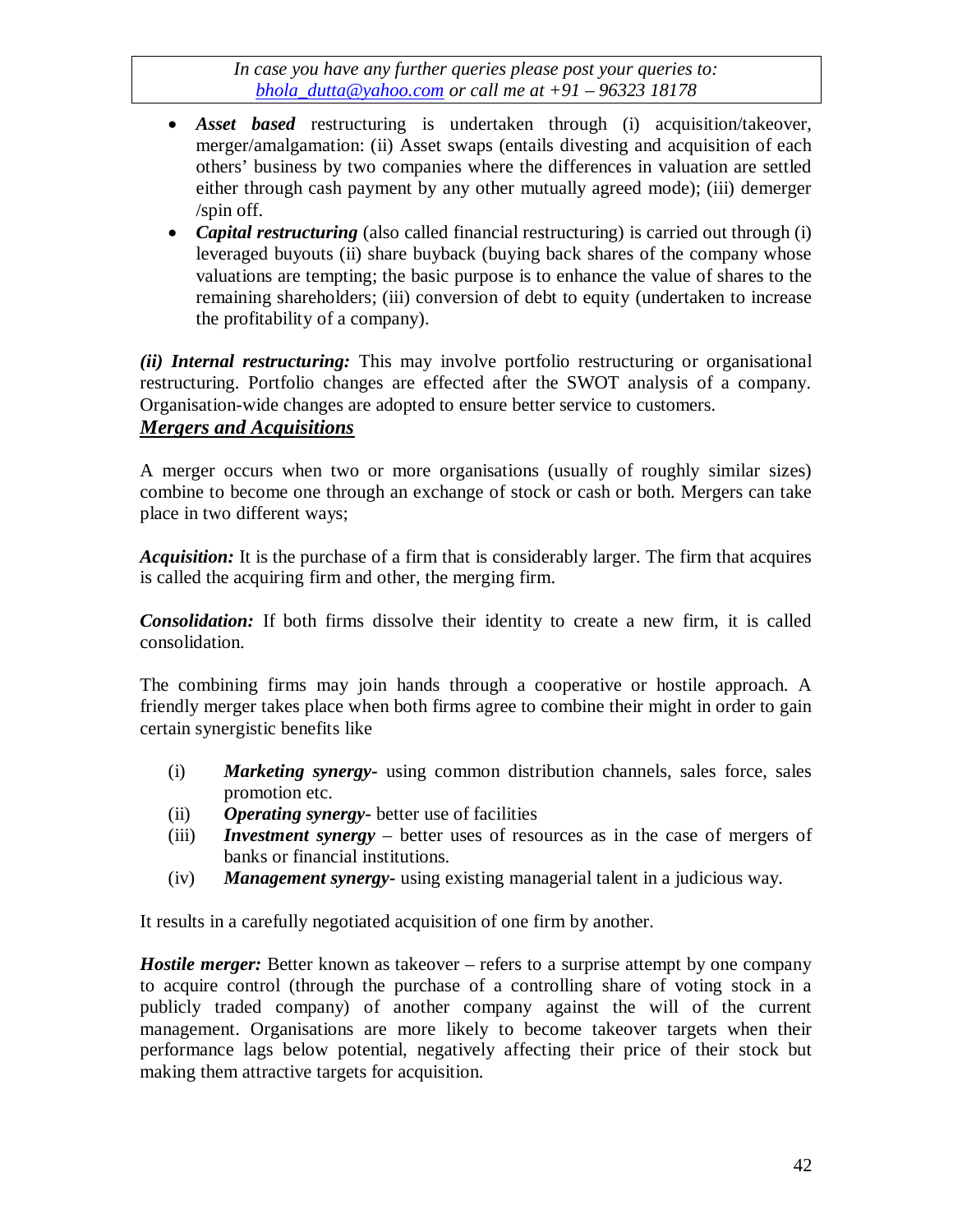## *Types of Mergers:*

*Vertical mergers:* It is a combination of two or more firms, not necessarily in the same line of business, having complimentarity in terms of supply of materials or marketing of goods and services. In vertical mergers the merging firm would either be a supplier or a buyer using its product as intermediary product for final productions. For instance, a footwear company may merge with a leather tannery or a chain or retail shoe outlets.

*Horizontal mergers:* It is a combination of two or more firms in the same line of business; formed primarily to obtain economies of scale in production or broaden the product line, reduce working capital needs or eliminate competition, gain better control over market etc. for instance if Jet Airways combines with Indian Airlines it would be integrating horizontally. The same would be true if General Motors purchases Daewoo Motors Ltd for an agreed sum.

*Concentric mergers:* It is a combination of two or more firms somewhat related to each other in terms of customer functions, customer groups, production processes, or technologies used. Ansoff's example of concentric merger is of the motor manufacturer who decides also t manufacture farm machinery; the new customers are only somewhat similar to the old, the new product and its technology is only somewhat similar to a car and yet a car and the farmer are not wholly dissimilar – there is some commonality and hence scope for positive synergy.

*Conglomerate mergers:* It is a combination of two or more firms unrelated to each other. Rather than concentrating on having a common thread running through their company, top managers who pursue this strategy are chiefly concerned with the rate of return. Will proposed merger between a shipping company and an oil firm improve the company's overall profitability:?

## *Pitfalls*

Mergers and acquisitions, however, do not always produce results. The reasons are fairly obvious. Culture-clash is often cited as one of the reasons. The acquiring firm might have an aggressive culture and the acquired on might be living in a different world altogether. According to Thompson, "the real weaknesses of the acquired company are hidden until after the acquisition and consequently are underestimated. Also underestimated are the cultural and managerial problems of merging two companies and then running them as one. As a result, insufficient managerial resources are devoted to the process of merging and hence the hoped-for synergy remains elusive."

## *Problems in achieving success through mergers*

- Integration difficulties
- Inadequate evaluation of targets
- Large debt burden
- Inability to achieve synergy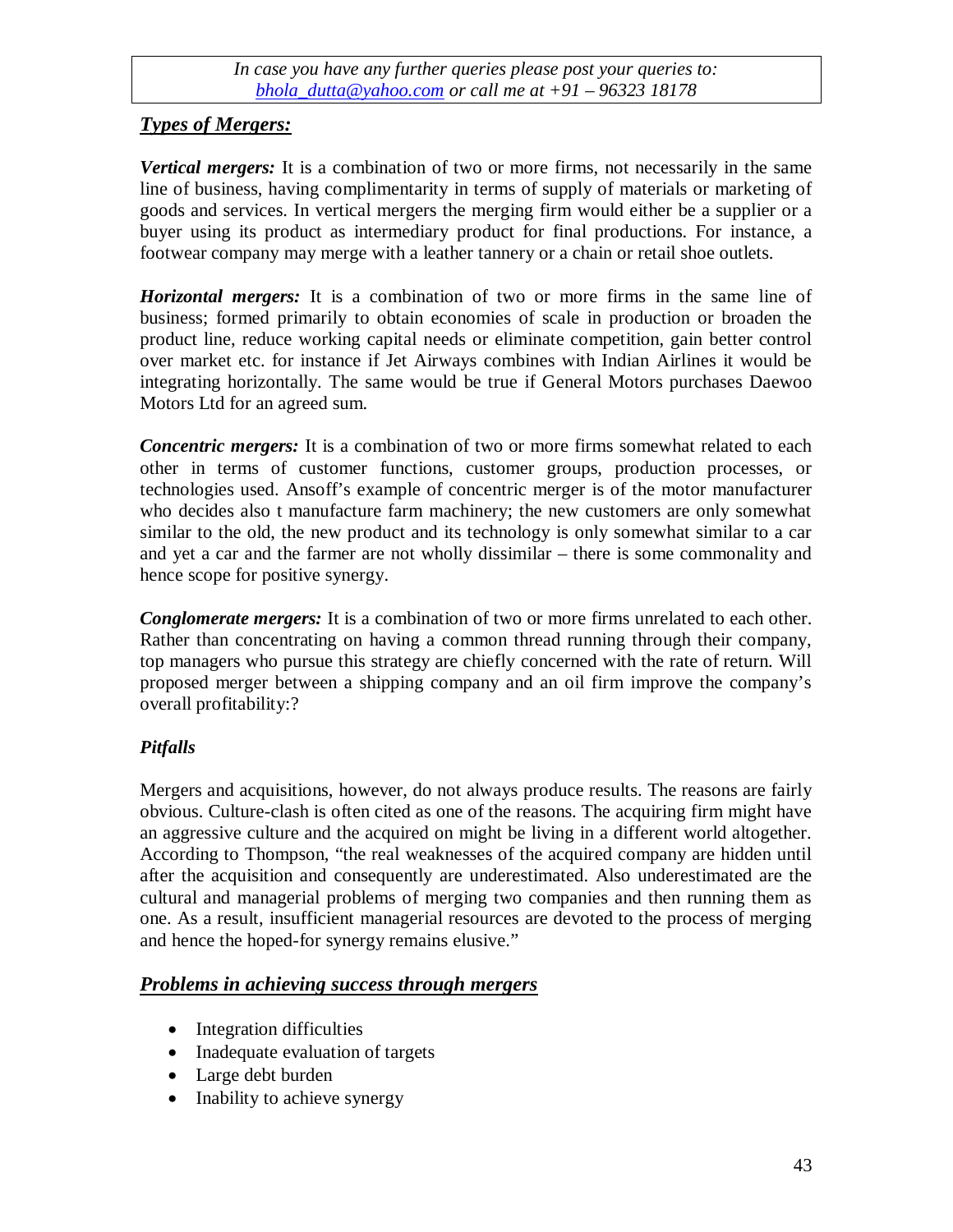- Too much diversification
- Managers overly focuses on acquisitions
- Too large.

## *Takeover of Sick Units in India*

| <b>BIFR Case</b>         | Acquirer                    |
|--------------------------|-----------------------------|
| Panjab Anand Batteries   | <b>ITC</b> Limited          |
| Kothari Electronics      | Saha Group                  |
| Aluminium Industries Ltd | Sonami Grou                 |
| Jayanti Chemicals        | Sri Krishna Keshav Labs Ltd |
| <b>Premier Tyres</b>     | <b>Apollo Tyres</b>         |

#### *Mergers*

| <b>Name of Bank</b>     | <b>Merged With</b>          |
|-------------------------|-----------------------------|
| Lakshmi Commercial Bank | Canara Bank                 |
| <b>Bank of Cochin</b>   | State Bank of India         |
| United Industrial Bank  | Allahabad Bank              |
| Bank of Tamil Nadu      | <b>Indian Overseas Bank</b> |
| <b>Bank of Karad</b>    | Bank of India               |

## *Merger in Cell Phone Industry*

| City      | <b>Merger Deal</b>           |
|-----------|------------------------------|
| Mumbai    | <b>BPL</b> and Hutchison Max |
|           | <b>BPL</b> and Orange        |
| Delhi     | Air Tel and Essar            |
|           | Air Tel and Orange           |
| Kolkata   | Spice and Command            |
| Bangalore | JT Mobile and Spice          |
|           | Airtel and Spice             |
| Kerala    | <b>BPL</b> and Escotel       |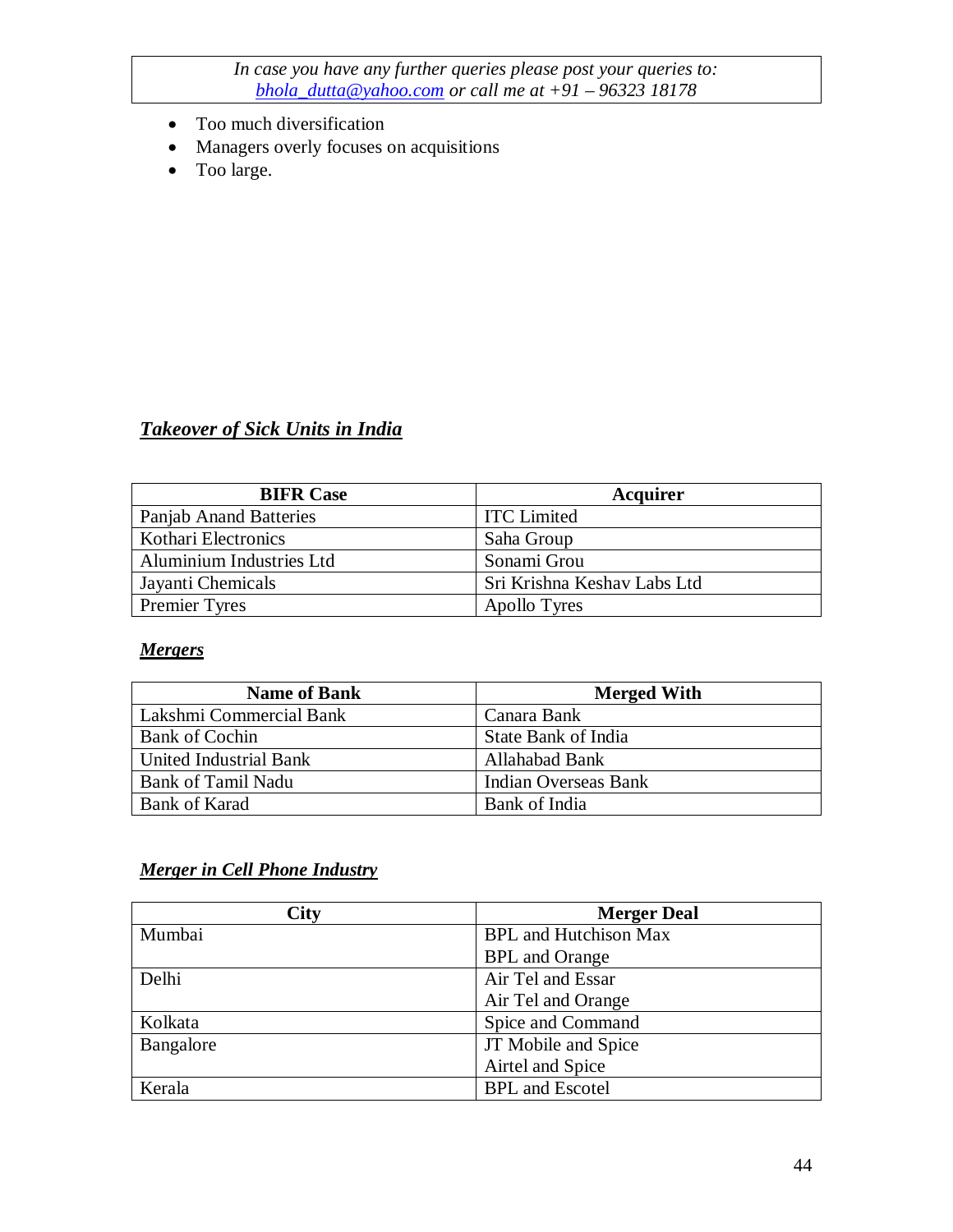| In case you have any further queries please post your queries to:<br>bhola dutta@yahoo.com or call me at $+91 - 96323$ 18178 |                |                            |  |
|------------------------------------------------------------------------------------------------------------------------------|----------------|----------------------------|--|
| Chennai                                                                                                                      | Sky Cell & RPG | Airtel takes over Sky Cell |  |

## *Restructuring Strategies:*

Firms generally adopt three types of restructuring strategies: downsizing, downscoping and leveraged buyouts:

*Downsizing:* It is a reduction in the number of firm's employees and sometimes in the number of operating units, but it may or may not change the composition of businesses in the company's portfolio.

*Downscoping:* It is a way of eliminating businesses that are unrelated to a firm's core business. The firm wants to stick to its knitting and focus more closely on areas where it enjoys unbeatable strength. Downscoping may lead to downsizing as well. The firm becomes less diversified and it is easy for top management to better understand and manage the remaining businesses.

*Leveraged Buyouts (LBOs):* It is a restructuring strategy whereby a party buys all of a firm's assets in order to take the firm private. Once the deal is struck, the company's stock is no longer traded publicly. It is basically undertaken to correct managerial mistakes which may be partly responsible for the low valuations of the firm. LBOs are financed through debt generally.

## *Cooperative Strategies*

Cooperative strategies (such as strategic alliances, joint ventures etc.) are a logical and timely response to intense and rapid changes in economic activity, technology and globalization. Apart from alliances between firms operating within the same country, cross-border alliances (alliances between companies with headquarters in different countries) have also become increasingly popular these days. Strategic alliances generally come in three basic types : joint ventures, strategic alliances and consortia.

## *Joint Ventures*

Joint ventures are a special case of consolidation where two or more companies form a temporary partnership for a special purpose. Once the purpose is achieved ( or the project is completed) the joint venture is terminated , with all profits distributed to ( or losses recovered from) its members. From an Indian standpoint different joint ventures can take place between (i) Two firms in one industry ( ii) two firms across different industries (iii) an Indian company and a foreign company in India (iv) an Indian company and a foreign company in that foreign country and (v) an Indian company and a foreign company in a third country. For example, the Tatas, the Birlas, the Kirloskars, the Goenkas, the Oberois have mainly grown in size during the license-permit raj through joint ventures of varius kinds in India.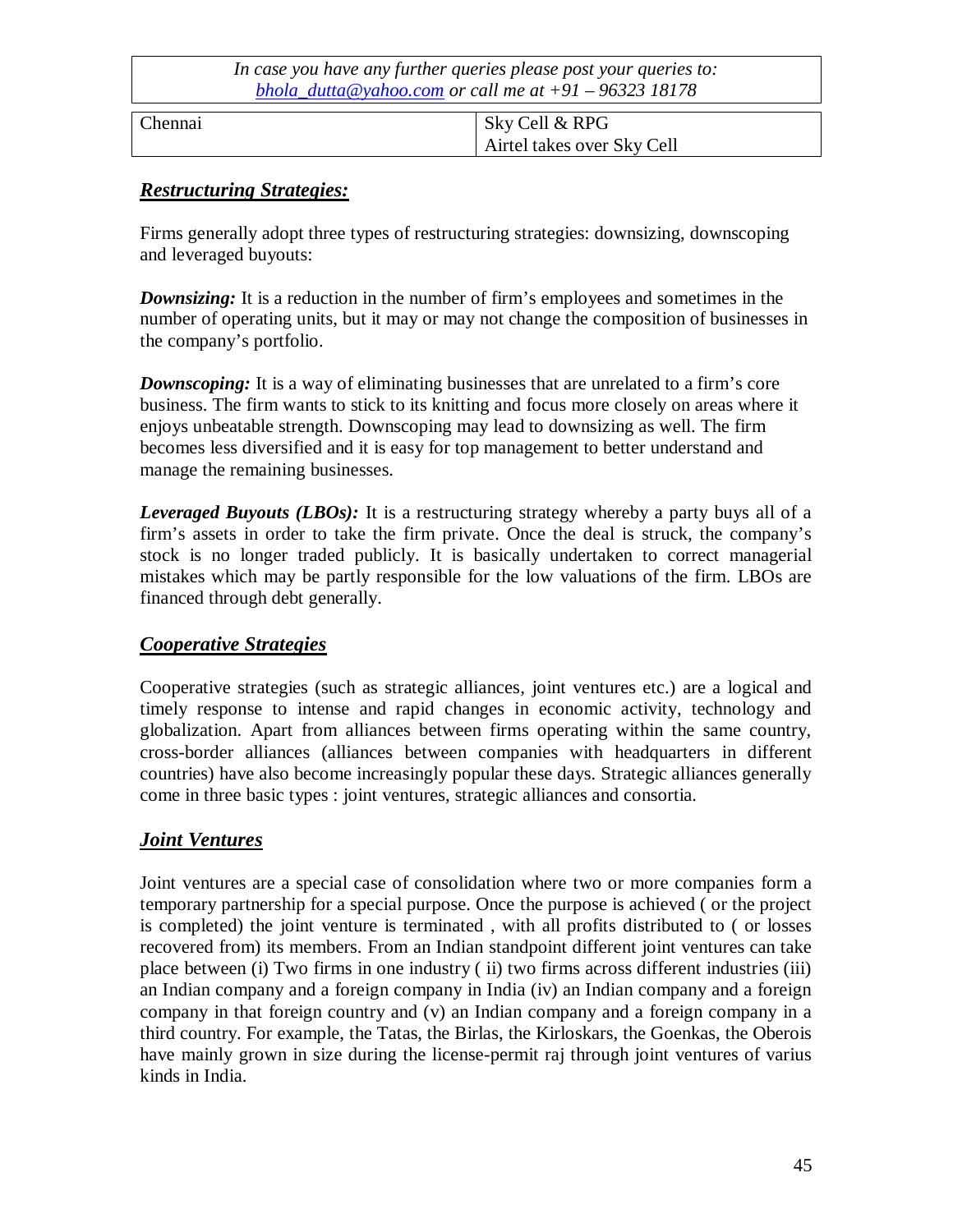## *Equity Strategic Alliances*

In this case, partners own different percentages of equity in a new venture. Many foreign direct investments are completed through equity strategic alliances, such as those by Japanese and US companies in India (Maruti, Hero Honda, Birla-Tata-A&T, etc). Equity strategic alliances are more effective at transferring know-how between firms because they are close to hierarchical control than are non-equity alliances. Non-equity strategic alliances are formed through contractual agreements given to a company to supply, produce or distribute a firm's goods or services without equity sharing. Such contractual arrangements may cover marketing and information sharing activities too. Firms such as Coca Cola, Hilton, Hyatt, Holiday Inn, McDonald's and Pepsi have long engaged in licensing agreements with foreign distributors as a way to exploit new markets with standardized products that can profit from marketing economies.

## *Consortia*

Consortia are defined as large interlocking relationships, cross holdings and equity stakes between businesses of an industry. There could be two forms of consortia:

*(i) Multipartner Consortia:* These are multi-partner alliances intended to share an underlying technology. One of the most important European based consortiums to date is Air Bus Industries. Airbus brings together four European aerospace firms from Britain, France, Germany and Spain. A common consortium arrangement binds each firm to certain stipulations.

*(ii) Cross-holding consortia*: Two important features of cross-holding consortia are building long-term focus and gaining technological critical mass among affiliated member companies. Example: Daewoo, Lucky-Gold star, Hyundai, Samsung. The supplier-buyer relationships help members stabilize their production volume. Each member could obtain needed components from other consortium members easily (especially for TV sets, VCR sets etc). All of them can pool resources and make huge fixed cost investments in key technologies. Further, there is a guaranteed internal market for components.

*(iii) Tacit Collusion:* Apart from the above explicit strategic alliances, there could be implicit cooperative arrangements. Tacit collusion is an example of such an arrangement. Tacit collusion exists when several firms in an industry cooperate tacitly to reduce industry output below the potential competitive level, thereby increasing prices above the competitive level. In the recent past, cement manufacturers in India, especially the Big Boys of the industry, have tried to regulate output and obtain better realizations per bag of cement through a tacit understanding in different parts of the country.

## *Reasons for Strategic Alliances*

- New market entry
- Define future industry standards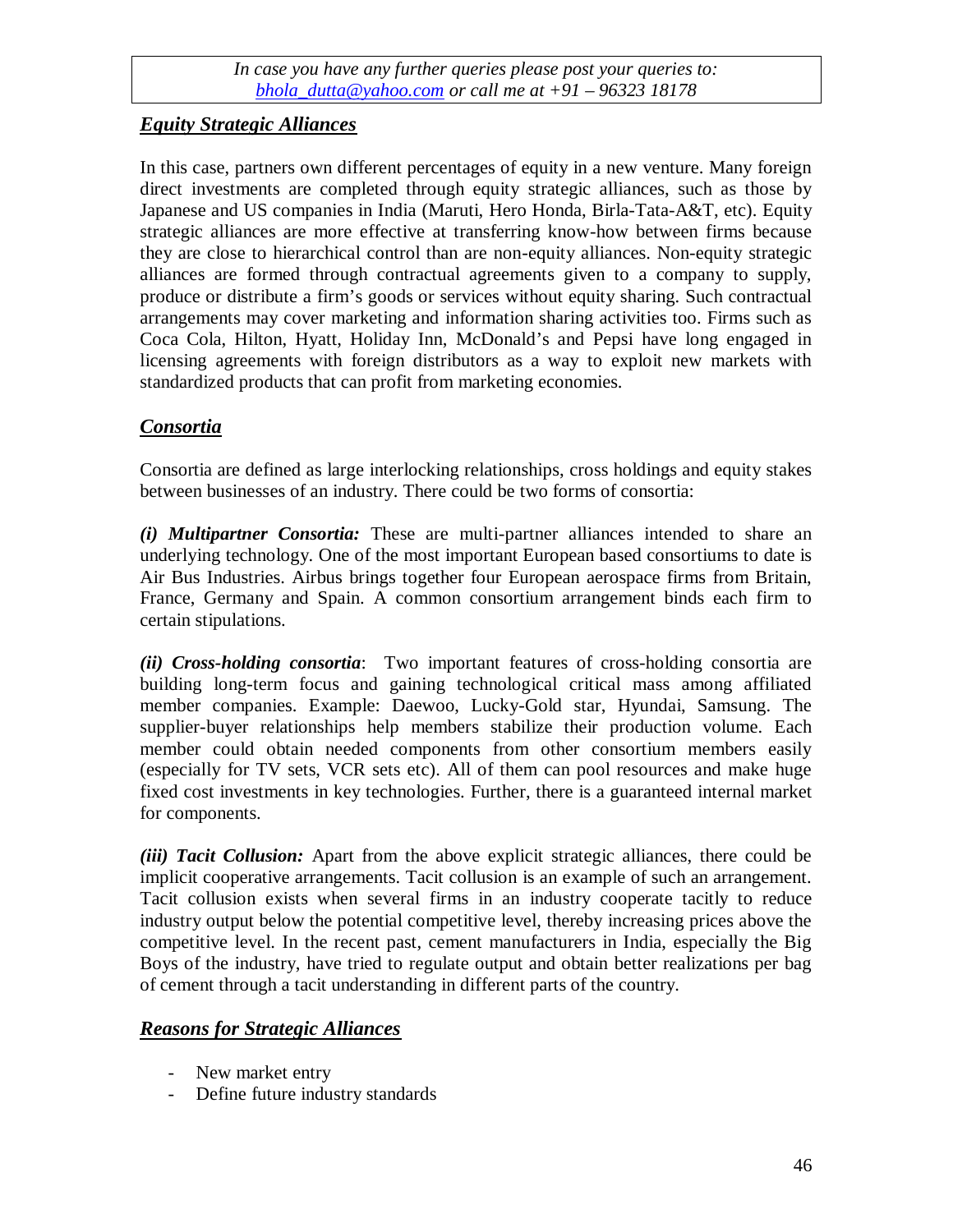- Learn and apply new technologies
- Fill gaps in product line

#### *Risks and costs of alliances*

- Incompatibility of partner
- Risk of knowledge/skills drain
- Risk of dependence

#### *Pre-requisite for success*

- Commitment
- Objectives
- Partner
- Agreement
- Flexibility
- Cultural gaps.

## *International Business Strategies*

- Globalization
- Challenges
- Entry strategies

## *Terminology*

*Merger:* A merger occurs when two ro more organisations (roughly similar size) combine to become one.

*Acquisitions:* It is the purchase of a firm by a firm that is considerably larger. The firm that acquires is called the acquiring firm and the other , the merging firm.

*Takeovers:* A takeover occurs when one firm buys another, sometimes against its will (a) hostile takeover)

*Profit center:* It is an organisational unit that is accountable for both the revenues generated by its activities and the costs of those activities.

*Consolidation:* If both firms (say X and Y) dissolve their identify to create a new firm (say Z), it is called consolidation.

*Joint ventures:* A joint venture is when two or more firms create an independent company by combining parts of their assets.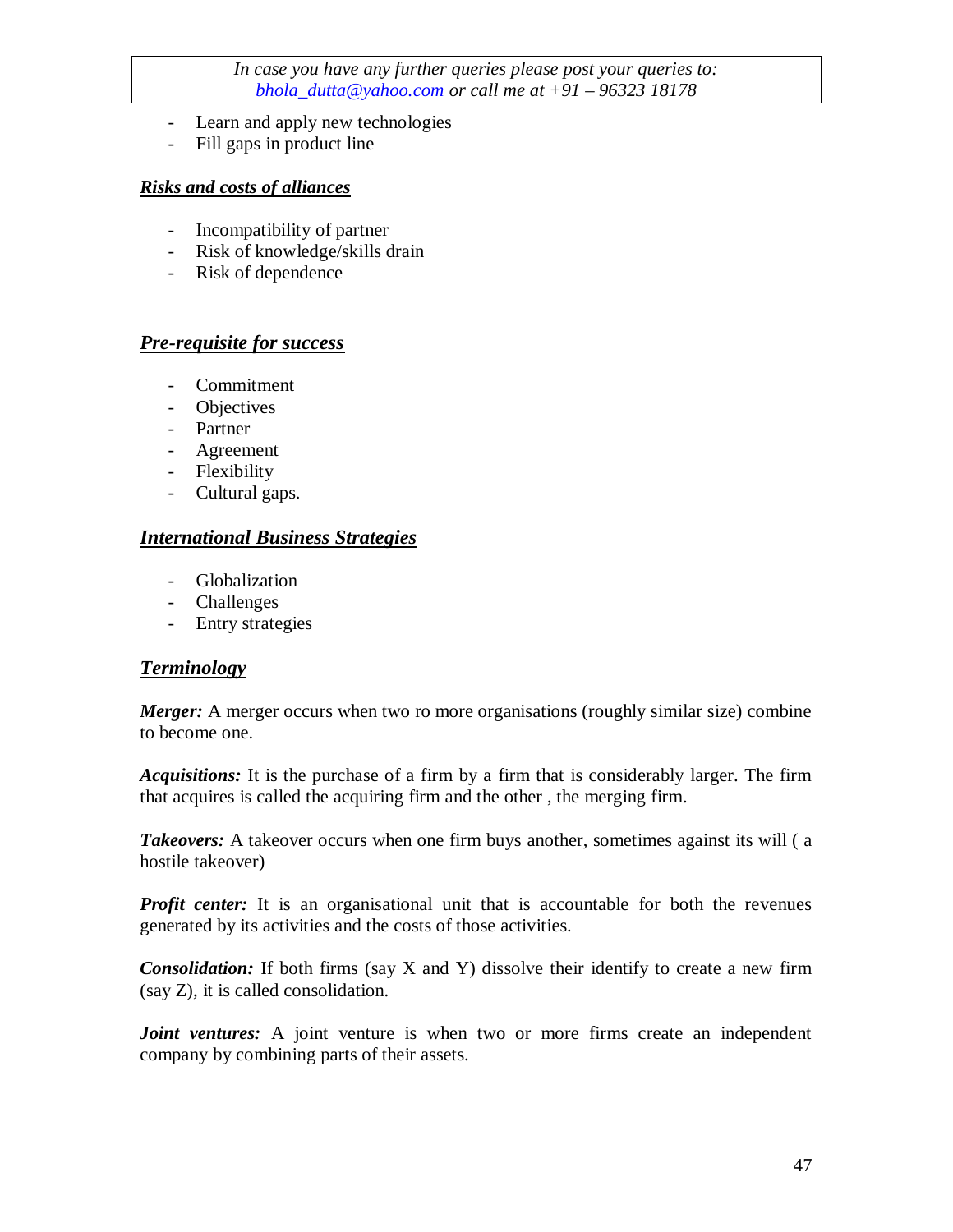*Strategic Alliance:* They are usually partnerships that exists for a definite period during which partners contribute their skills and expertise to a cooperative projects.

*Consortia:* They are defined as large interlocking relationships between businesses of an industry.

# **Module- 6**

#### *Hand Out by Prof Bholanath Dutta*

*Formulating long term and Grand Strategies* – tailoring strategy to fit specific industry and company situation – long term objectives for grand strategies – innovation, integration and diversification – conglomerate, diversification, retrenchment, restructuring and turnaround – GE nine cell planning grid and BCG Matrix.

## *Introduction*

Grand strategy is the general plan of major action by which a firm intends to achieve its long-term goals. It provides basic direction for the strategic actions of a firm. Most firms begin their operations as single-business units. Some firms continue to thrive due to their specialized operations and exclusive focus on a limited business arena. McDonald's, for instance, has been able to develop a steadily improved product line and keep its costs low by focusing on the fast food business alone. Walt-Mart, too, has benefited primarily from the retailing industry. However, operating in one industry may be risky if that industry face slow down. That's the reason many companies go for diversification into related or unrelated businesses.

Grand strategies fall into four general categories: growth/expansion, stability, retrenchment and combination.



48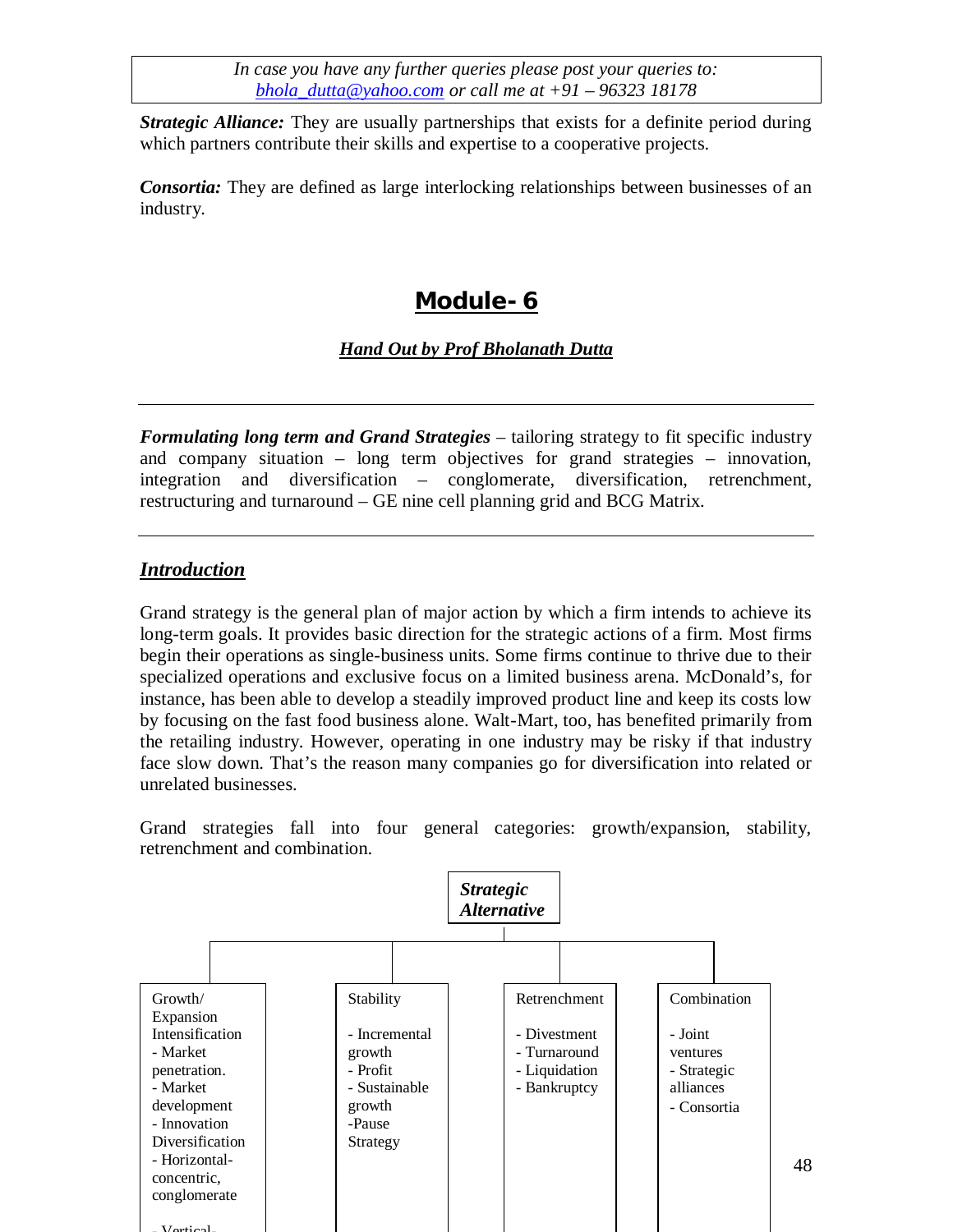## *Growth/Expansion Strategy*

Organisations generally seek growth in sales, market share or some other measure as a primary objective. When growth becomes a passion and organisations try to seek sizeable growth, ( as against slow and steady growth) it takes the shape of an expansion strategy. The firm tries to redefine the business, enter new businesses, that are related or unrelated or look at its product portfolio more intensely. The firm can have as many alternatives as it wants by changing the mix of products, markets and functions.

#### **When to adopt a growth strategy:**

- i) Growth must be manageable.
- ii) Growth must take into account environmental demands.
- iii) Growth should be the natural choice where the environment presents several opportunities and special concessions and incentives are readily available.

## **Why to pursue growth strategy?**

- i) To ensure survival: Ambassador car failed to grow and forced out of market.
- ii) To obtain scale economics.
- iii) To stimulate talent.
- iv) To reach commanding heights.

## **Problems created by growth:**

Growth, however, is not an unmixed blessing. In some firms growth beyond an optimum limit creates many problems. According to PF Drucker, a business that grows at an exponential rate would soon gobble up the world and all its resources. Growth at a high rate and for an extended period makes a business exceedingly vulnerable. It makes it all but impossible to manage it properly.

#### **How to manage growth?**

i) Minimum growth: The firm, initially, must set its growth targets both for the short-term and the long-term. It must meet these targets, of course, without losing its standing 9 in terms of sales, margins, market share) in the marketplace. It should be able to grow in economic performance and economic results.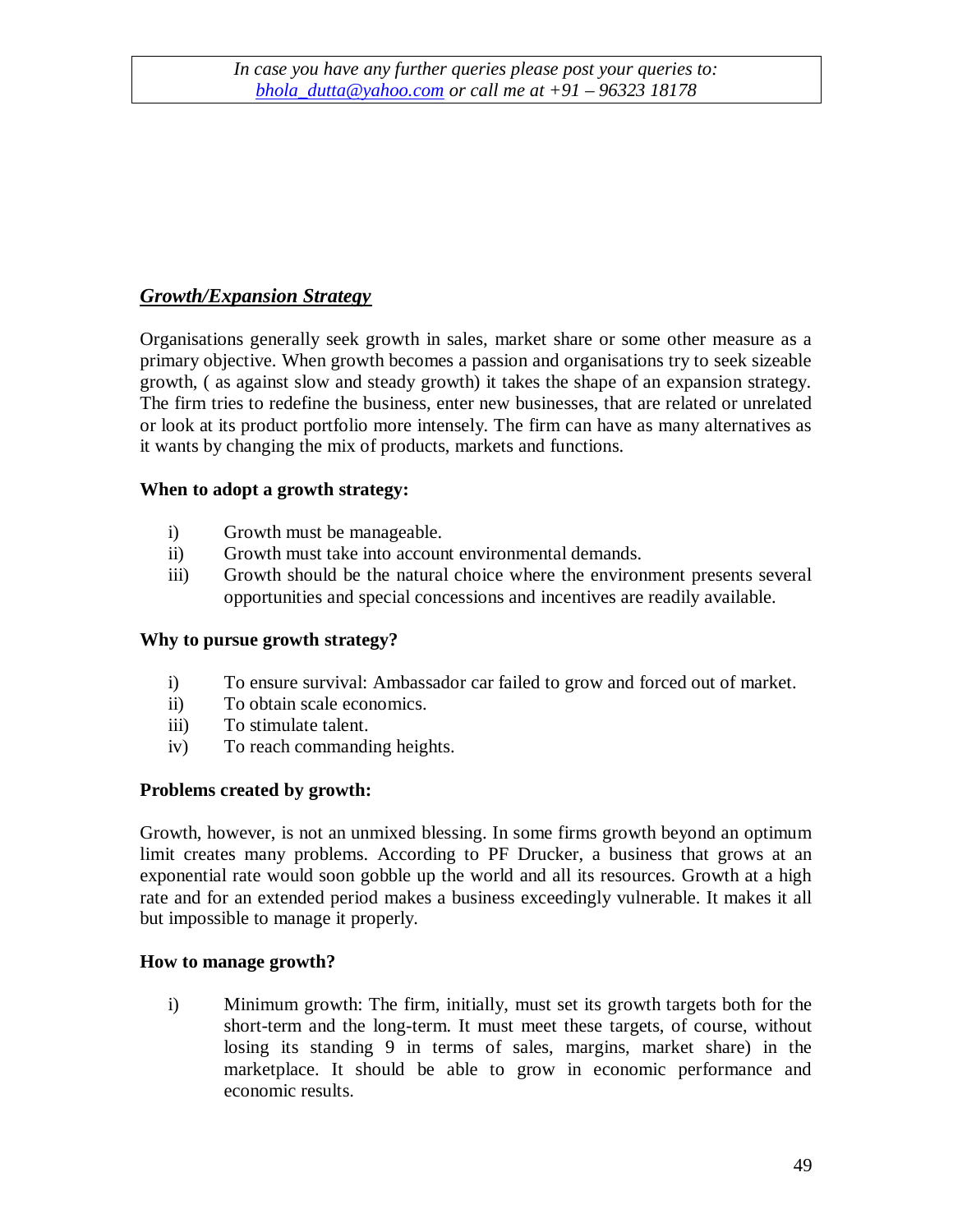- ii) Optimum Growth: The Company should be able to strike a happy balance between risk and return on resources. It should be able to combine activities, products and business in a useful manner.
- iii) Internal Preparation: Growth requires internal preparation. As pointed out by Drucker, 'When the opportunity for rapid growth will come in the life of a company cannot be predicted. But a company has to be ready. If a company is not ready, opportunity moves on and knocks at somebody else's door."

## *Strategic growth options: The Ansoff Matrix*

|                        | <b>Current Products</b>   | New Products               |
|------------------------|---------------------------|----------------------------|
| <b>Current Markets</b> | <b>Market Penetration</b> | <b>Product Development</b> |
| New Markets            | Market Development        | Innovation                 |

*Market penetrations:* It is the strategy of a firm that directs its resources to the profitable growth of a single product, in a single market with a single dominant technology. The firm tries to thoroughly exploit its expertise in a delimited competitive arena and increase the sale of its existing products in the existing markets by:

- Increasing sales to current customers (buy toothpaste and take toothbrush free offers).
- Woo customers from competitors' products. (offer the Santro car at an attractive, initial price to woo the potential buyers of Maruti Car)
- Convert non-users into users (draw the rural folks to buy toothpaste, colour televisions, Tata-sumo vehicle etc.)

*Market Development:* It consists of marketing existing products in new markets. The firm tries to achieve growth by finding new uses for the existing products and tap new customers on that basis (within the country or outside the country). The firm can add new channels of distribution to expand the customer reach of the product. It can also enter new market segments by coming out with slightly different products for each price segment, undertaking cosmetics changes in colour, taste, and packaging etc.

*Product Development:* It tries to achieve growth through new products in existing markets. The new products in this case are not essentially new products, but improved versions of an existing product or substitutes serving the same need catering to the same market as at present.

*Innovation:* Here the organisation tries to develop new products or services and thereby makes similar existing products obsolete – unlike product development strategy which extends an existing product's life cycle. There could be radical innovations where the company tries to replace existing products or technologies in an industry. In the case of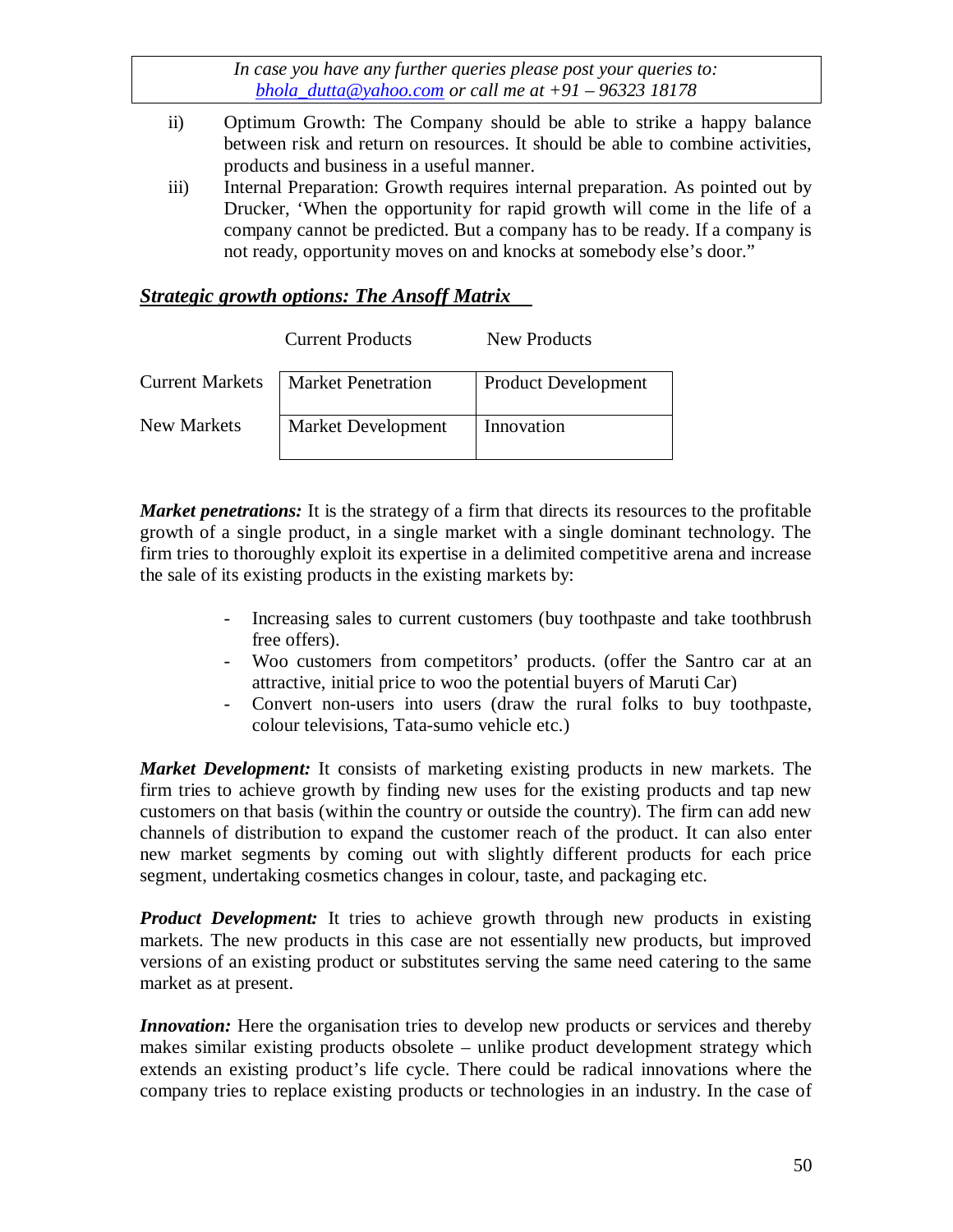incremental innovations, the firm tries to put focus on new products or services that modify the existing ones. One example is Toyota's multi-utility vehicle Qualis.

#### *Diversification strategy*

A single product strategy is always a risky one. Because the firm has staked its survival on a single product (or a small basket of products like Colgate) the organisation has to work very hard to ensure the success of that product. If the product is not accepted by the market (like taking a big call on Indica by TELCO) or is replaced by a new one (the challenge of Close-Up from HLL to Colgate) the firm will suffer. Given the risk of a single product strategy, most large organisations today operate in several different businesses, industries or markets. Diversification describes the number of different businesses that an organisation is engaged in and the extent to which these businesses are related to one another).



Vertical Integration allows the firm to enlarge its scope of operations within the same overall industry.

*Backward Integration:* Asian Paints had integrated backwards to manufacture critical raw materials like Penstasia Chemicals and Pthalic anhydride in order to beat the vagaries of suppliers.

*Forward Integration:* Titan Company decided early on to forward integrate into retailing through company-owned shops, thus raising the entry cost for potential rivals, who would also have to build their own retailing networks to compete successfully.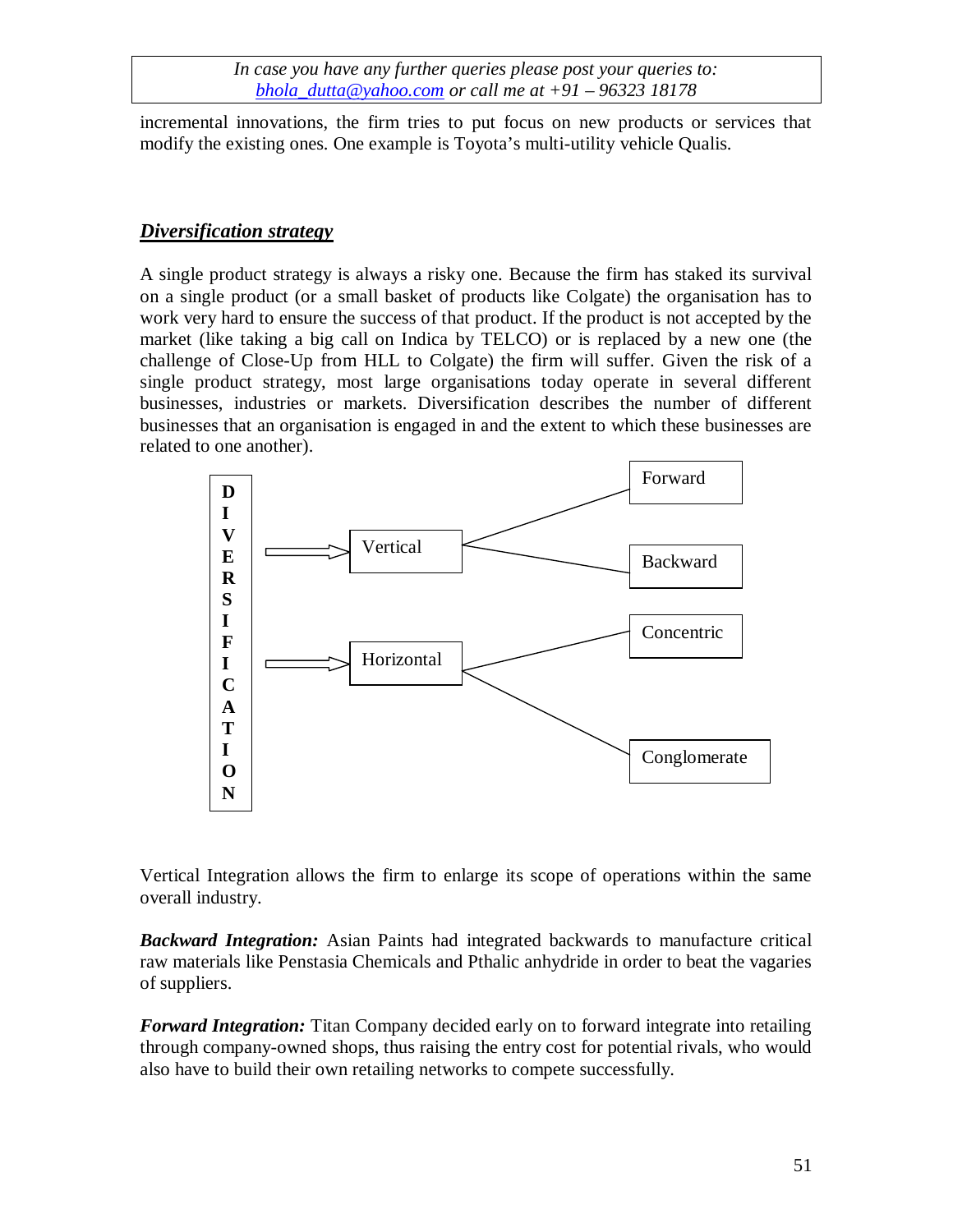*Both-way;* Indian Oil had to vertically integrate from refining, packaging, bottling to marketing and distribution – since none of these services were available outside.

## *Concentratic Diversification (Related diversification)*

It occurs when an organisation diversifies into a related, but distinct business. With concentric diversification, the new businesses can be related to existing businesses through products, markets or technology. The new product is a spin-off from the existing facilities, products and processes. For example, Philip's the electronics major, decided to diversify into related businesses such as cellular phones, telecommunication equipment, electronic components etc. to exploit it core advantages in the form of related technology, strong distribution network etc. Like examples are IBM, HP, Microsoft etc.

## *Conglomerate diversification (Unrelated diversification)*

It takes place when an organisation diversifies into areas that are unrelated to its current business. The decision to diversify into unrelated areas is generally undertaken by firms in volatile industries that are subject to rapid technological change. The obvious purpose is to reduce risk. It is also assumed that by restructuring the portfolio of businesses, the firm would be in a position to create value. Example: ITC's diversification into edible oils, hotels, financial services.

## *Stability Strategy*

A stability strategy involves maintaining the status quo or growing in a methodical, but slow, manner. The firm follows a safety-oriented, status-quo-type strategy without effecting any major changes in its present operations. The resources are put on existing operations to achieve moderate, incremental growth. As such, the primary focus is on current products, markets and functions, maintaining the same level of effort as at present. Organisations might follow a stability strategy for a variety of reasons:

- Why rock the boat?
- Why not stop for a while?
- Why to swallow risk?
- Where are the resources?

## **Limitations:**

Stability strategies would work only when the firm is doing well and the environment is not excessively volatile. However, present day organisations have to grapple with change continually. They have to operate in highly competitive and turbulent environments. So strategies of functioning along existing lines would work initially when the firm is able to carve out a niche for itself but would fail to work as new firms enter into the market or new developments in the business environment occur. It is true that future means change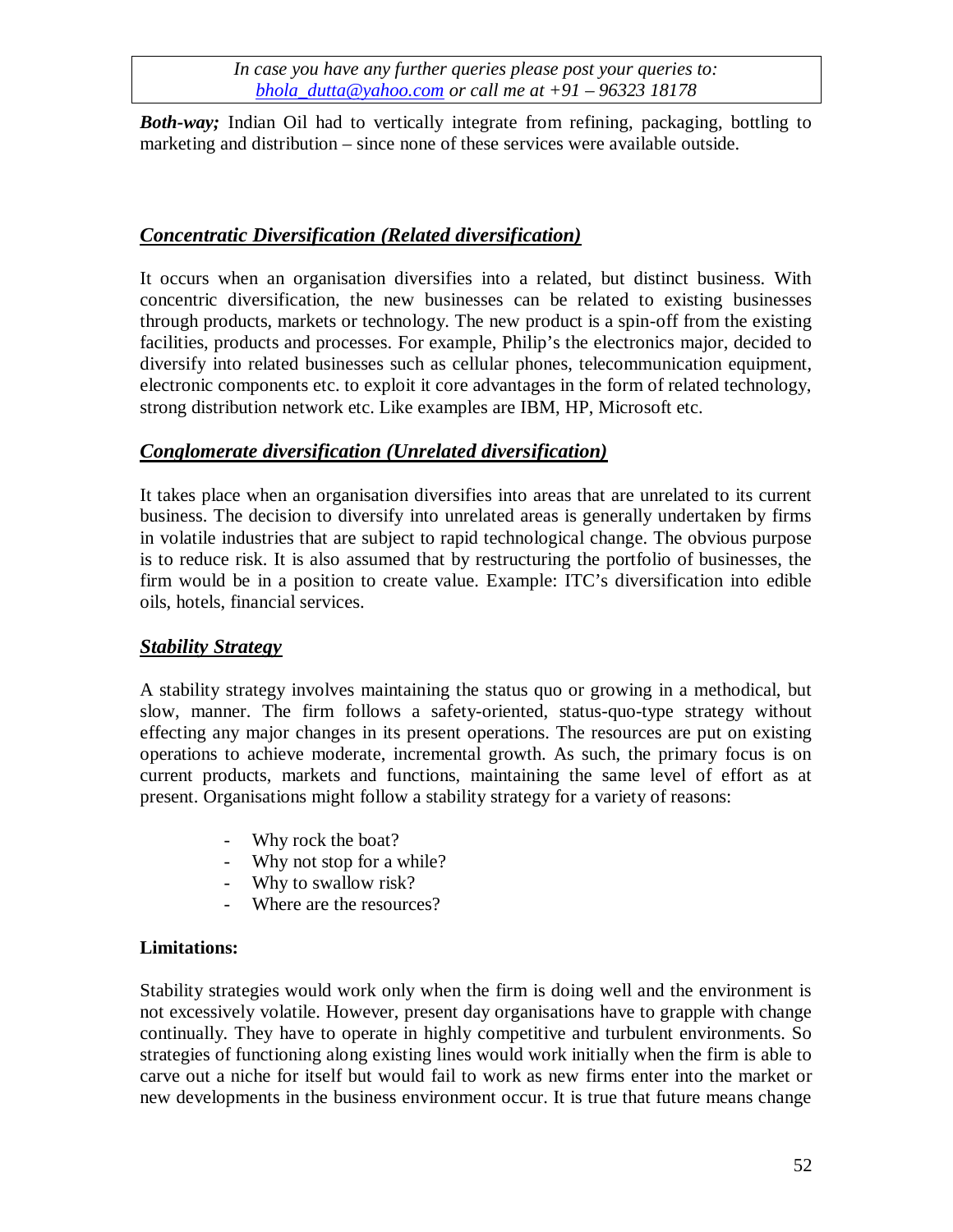and adjustments to new situations and conditions. But it is better to indulge in proactive planning through strategic planning systems rather than living with low profits and low stockholder dividends year after year. Failure to improve profits over the long term means corporate death. The corporate graveyard is filled with the corpses of companies that failed to respond to changes in the environment.

## *Retrenchment Strategy*

Retrenchment strategy is a corporate level, defensive strategy followed by a firm when its performance is disappointing or when its survival is at stake for a variety of reasons. Economic recessions, production inefficiencies, and innovative breakthroughs by competitors are only three causes. Managers choose retrenchment when they think that the firm is neither competitive enough to succeed through a counter attack ( on market forces affecting its sales negatively) nor nimble enough ( effecting fast changes) to be a fast follower. However, retrenchment does not mean death knell for every business under attack. Many healthy companies have faced life – threatening competitive situations in the past, successfully addressed their weaknesses and restored themselves.

Example: Xerox Company went through a terrible 2-year period in early 1980s when managers and analysts thought the firm might face bankruptcy because of crushing attacks from Japanese competitors like Cannon and Sharp. Xerox gave up considerable market share under this assault. However, it the decade that followed, the firm managed to fight its way back and regain much of the market share it had lost, by focusing on customer value and establishing its competitive advantage.

Retrenchment calls for a radical surgery to cut the 'extra fat' – say, laying off employees, dropping items from a production line, eliminating low-margin customer groups, avoiding elaborate promotional efforts etc. Apart from the above cost reductions, retrenchment calls for drastic steps to improve cash flows through sale of assets. Retrenchment strategy, as such, is adopted out of necessity, not by deliberate choice.

In fact retrenchment may take one of the following forms:

## *(i) Divestment strategy (also called divestiture or spin-off)*

It involves the sale of those units or parts of a business that no longer contribute to or fit the firm's distinctive competence. The firm simply gets out of certain businesses and sells off units or divisions for various reasons.

Divestment may take one of three forms: (a) outright sale to another company (b) Leveraged Buy-out (LBO) and (c) Spin-off.

A leveraged buy out occurs when a company's shareholders are bought out (hence buyout) by the company's management and other private investors using borrowed funds (hence leveraged). In the last case, the parent company creates a new company, then distributes its shares to shareholders of the parent.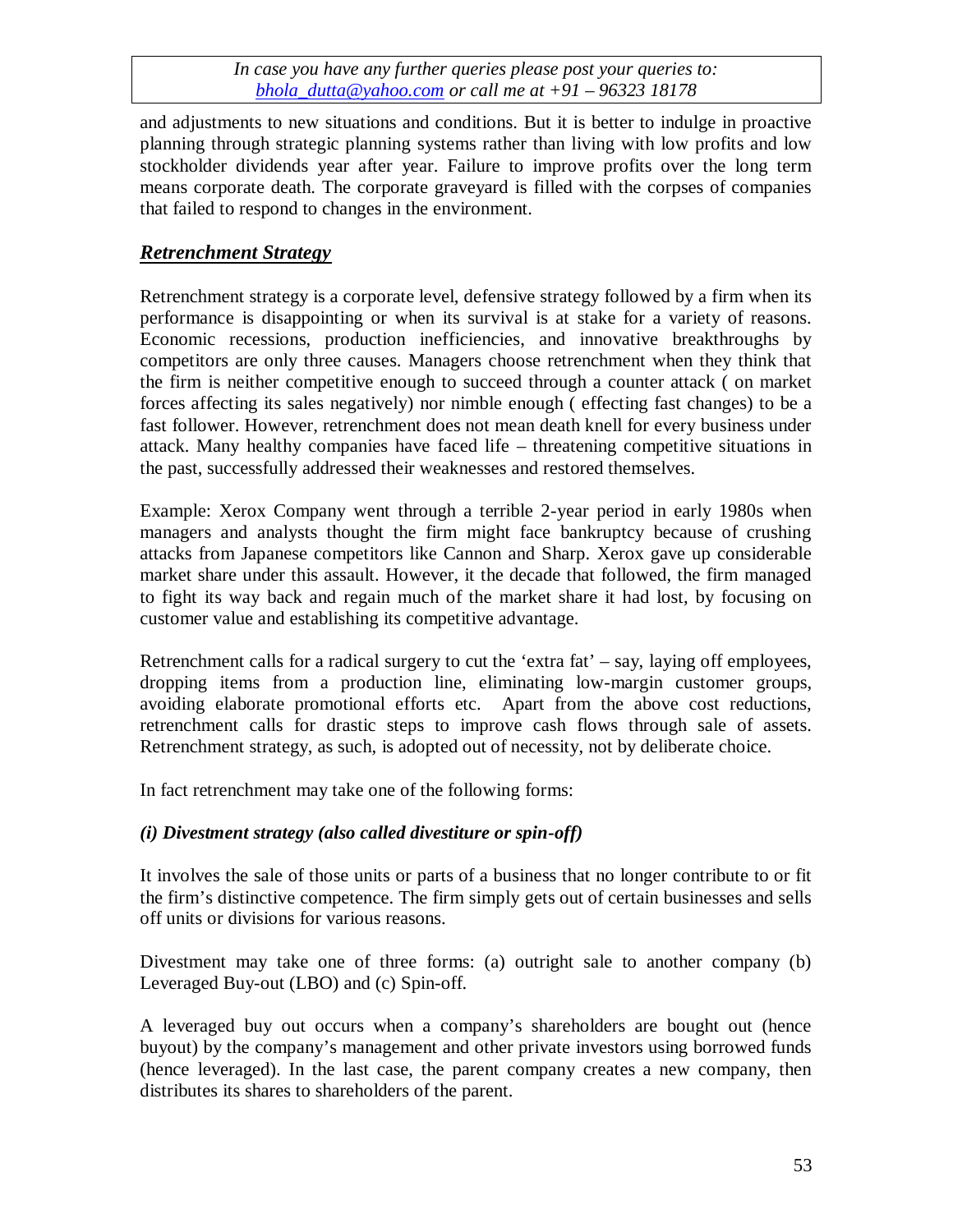#### Reasons for divestment

- Strong focus
- Unlock critical funds
- Invest in emerging technologies
- A maker or policy
- Unviable projects.

Example: The Raymond group sold two of its units (1) steel division ( to ERG India Pvt. Ltd for Rs. 142.20 crore) (2) cement division ( to Lafarge for Rs. 740 crore) during 2000- 2001 and realized Rs. 1126 crore. The unlocked funds are being used to add strength to its core business – garments, ready-mades and engineering files (apart from modernization, automation, and brand building in ready made).

## *Turnaround Strategies*

A turnaround is designed to reverse a negative trend and bring the organisation back to normal health and profitability. The basic purpose of a turnaround is to transform the corporation into a leaner and more efficient team. It usually involves getting rid of unprofitable products, trimming the workforce, pruning distribution outlets and finding other useful ways of making the organisation more efficient. If the turnaround is successful, the organisation may then focus on growth strategy.

## *Conditions for Turnaround Strategies:*

- Continuous cash flow problems
- Declining profits; lower profit margin
- High employee turnover
- Dwindling market share
- Low morale of employees
- Underutilization of capacity
- Raw material supply problems
- Rising input prices
- Strikes and lockouts
- Increased competition, uncompetitive products or services
- Recession
- Mismanagement etc.

## *Action Plan for Turnaround:*

- Change the leader
- Change the price depending on the elasticity of demand
- Focus attention on specific customer and specific products
- Extend the product's life through product improvements
- Replace existing products with new ones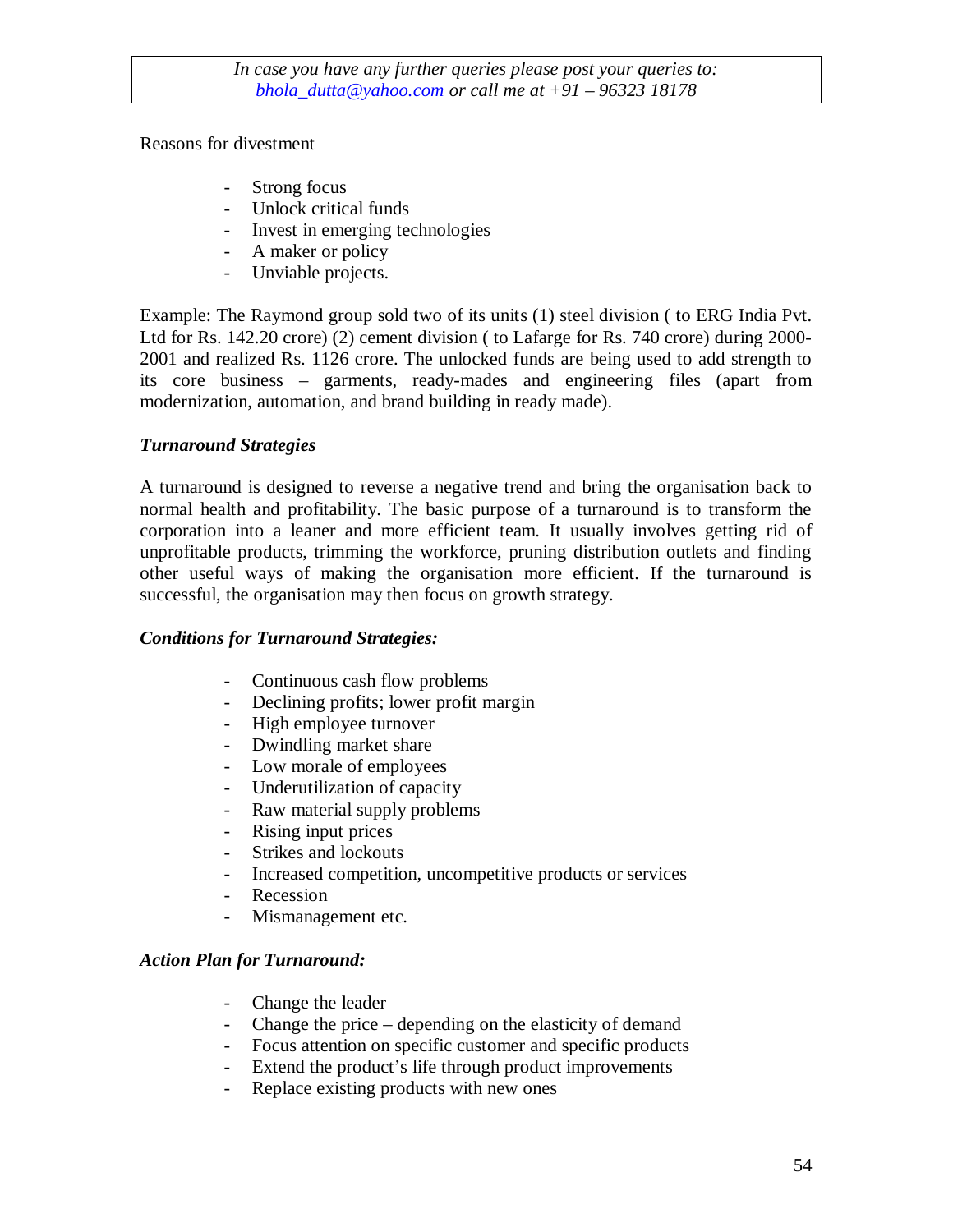- Focus on 'power brands' that are valued, visible and bring in most of the revenues of the firm; in short, rationalizing the products line.
- Liquidating assets for generating cash.
- Better internal coordination
- Emphasis on selling, advertising etc.

ITC Bhadrachalam (Paper): In 1997-98, ITC Bhadrachalam reported its first net loss of Rs. 48.9 crore in 15 years. Dismal paper prices , staggering interest costs of Rs. 68 crore pushed losses up to a record Rs. 98 crore the following year. The company began to clean up operation squcikly through a turnaround strategy advanced by Pradeep Dhobale ( MD)

## *The strategy has three key elements*

(i) Focus on value-added products such as premium paper boards which have better realizations (2) Benchmarking against global companies such as Metsa Serla of Finalnd , the company tried to reduce input costs of chemicals, water, energy and manpower. A Rs. 200 crore modernization programme was put in place to improve operational efficiencies (3) It replaced the high cost debt with cheaper loans. As a result of all these measures, the cost per tonne have come down to the tune of roughly Rs. 4,000 during 2000-1, capacity utilization has gone up from 68 percent to more than 100 percent now. Margins have improved dramatically. Apart from reporting healthy profits, the company expect to wipe out the Rs. 150 crore, it has accumulated in losses over the last three years during 2002- 03.

## *Liquidation Strategy*

This is a strategy to be followed as 'last resort'. When neither a turnaround not a divestment seems feasible, liquidation is used. Liquidation involves selling or disposing of all or a part of an organization's assets. Liquidation is generally followed when (i) the future of a unit looks bleak in terms of sales, profitability etc (ii) the unit has unmanageable accumulated losses (iii) some other firm is willing to buy the unit , to avail tax benefits (iv) it is not possible to revive the unit with the existing resources.

Planned liquidation is a worthwhile option because the assets of the liquidating firm can be sold gradually, securing greatest possible return to shareholders. According to the Companies Act, 1956, liquidation may be carried out in three ways: (i) compulsory winding up under an order of the court (ii) voluntary winding up and (iii) voluntary winding up under the supervision of the court. The Act provides for a liquidator who takes control of the company, sells its assets, pays its debts and distributes the surplus, if any to equity shareholders.

## *Bankruptcy*

It is a means whereby an organisation that is unable to pay its debts can seek court protection from creditors and from certain contract obligations while it tries to regain financial health and stability (reorganization bankruptcy).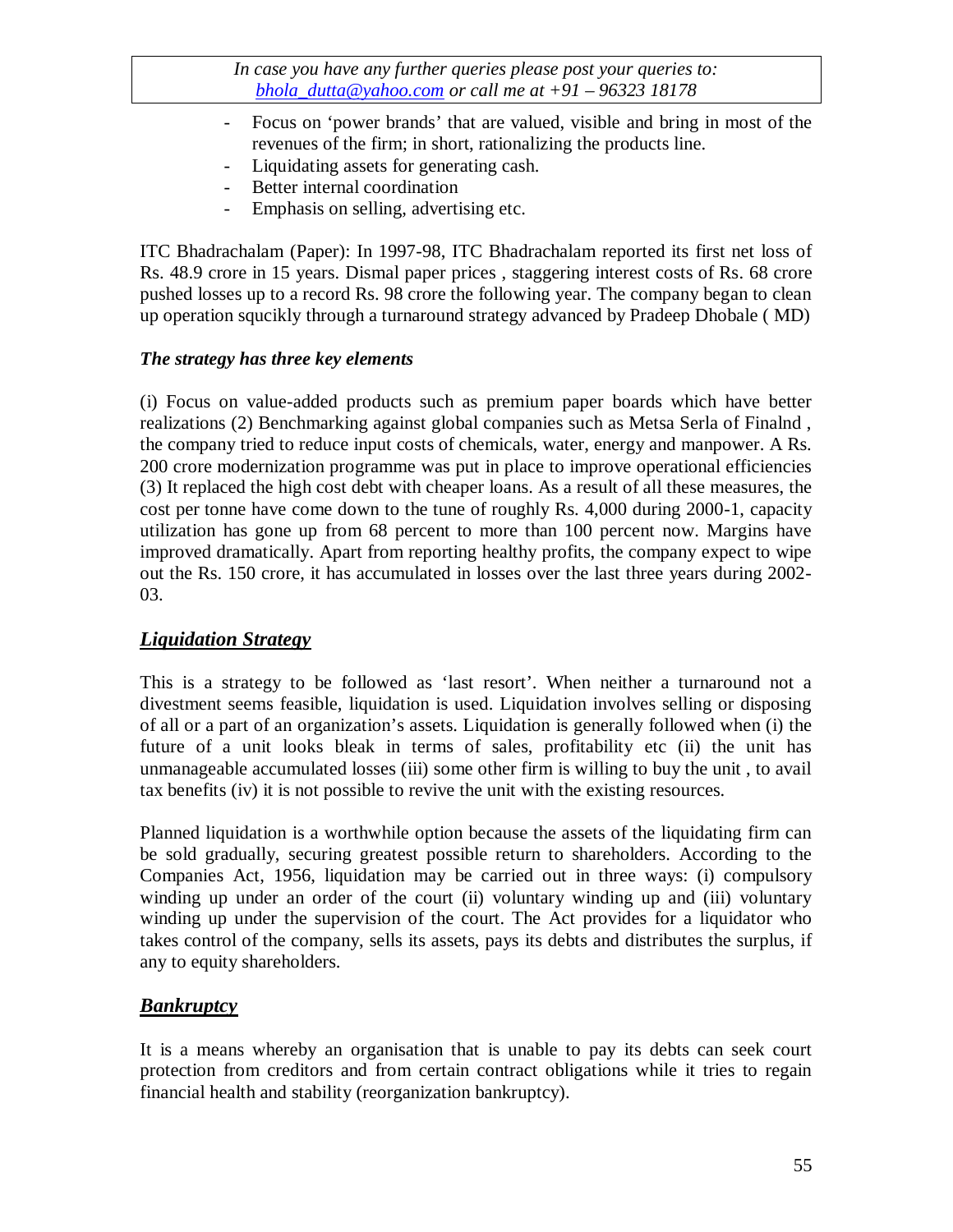In case of a more serious one, liquidation bankruptcy , the liquidating firm agrees to distribute all assets to creditors, most of whom receive a small fraction of the amount they are owed. If the firm can convince its creditors about the revival of the firm in the near future , a reorganization bankruptcy comes into existence..( The Gujarat High Court in the recent past gave the debt-ridden Arvind Mills a breather by dismissing a petition filed by the lender banks for debts worth Rs. 2,634 crore – thus giving sometime for the company to replay loans gradually by selling off its assets and reorganizing its operations. Subsequently, all the 60 lenders have agreed for debt restructuring. As of now, Arvind Mills seems to be on course and with improved denim prices in the world market, should be able to ward off all kinds of threats from lenders. Combination Strategies

Large, diversified organisations generally use a mixture of stability, expansion or retrenchment strategies either simultaneously ( at the same time in various businesses) or sequentially ( at different times in the same business).

## *Join Ventures:*

When two or more firms pool resources to accomplish a task that a firm could not accomplish, or that can be done more effectively by joining, the result is a joint venture. Like merger or acquisition, a joint venture is not a strategy but a way of implementing strategy. It helps a firm to undertake giant projects by spreading risks more efficiently. Example: Maruti & Suzuki, Hero & Honda.

## *Strategic Alliance:*

In a joint venture, the companies involved take an equity stake in one another. In strategic alliances, however, the partners contribute their skills and expertise to a cooperatively conceived and executed project for a specific period. Partners, during the said period, try to peep into each other's know-how and learn from one another. Alliances could take the shape of a licensing agreement too, where licensor would transfer his property right over patents, trademark, technical know-how etc., to a licensee for a specified time in return for a royalty. Example: Outsourcing.

## *BCG Matrix:*

Developed by Boston Consultancy Group, USA.

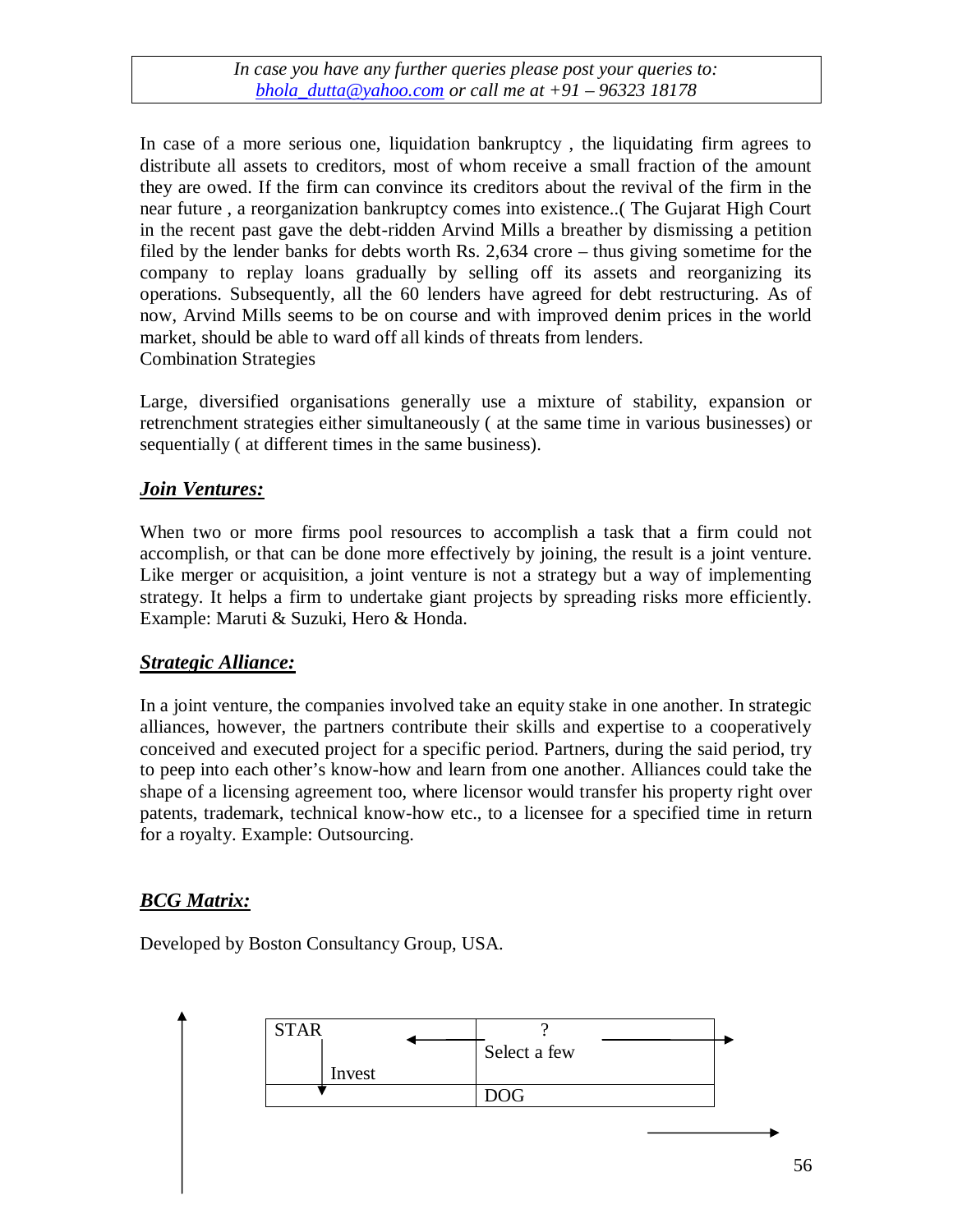|                           |      |                  | In case you have any further queries please post your queries to:<br>bhola_dutta@yahoo.com or call me at $+91 - 96323$ 18178 |                          |
|---------------------------|------|------------------|------------------------------------------------------------------------------------------------------------------------------|--------------------------|
| <b>Business</b><br>Growth | High | <b>CASH COWS</b> |                                                                                                                              | Remainder<br>diversified |
| Rate                      |      | High             | Low                                                                                                                          |                          |
|                           | Low  |                  |                                                                                                                              | Liquidate                |
|                           |      |                  | <b>Relative Position (Market Share)</b>                                                                                      |                          |

The BCG matrix reflects the contribution of the products offered by the firm to its cash flow. Based on this analysis, products are classified as stars, cash cows, question marks and dogs.

*(i) Stars* (high growth, high market share). Stars are in the upper left quadrant of the matrix.

- They grow rapidly
- They use large amounts of cash
- Are leaders in the business so they should also generate large amounts of cash
- There is generally a balance on new cash flow.

Over time , all growth slows. Therefore, starts eventually become cash cows if they hold their market share. If they fail to hold market share, they become dogs.

*(ii) Cash Cows* ( low growth, high market share): Cash cows are in the lower left quadrant of the matrix.

- Such products are profitable and cash generation is high.
- Because of the low growth, investments needed should be low.
- Keep profits high.
- They form the foundation of an organization.

Cash cows pay the dividends; pay the interest on debt and cover the corporate overhead.

*(iv) Dogs* (low growth, high market share): Dogs are in the lower right quadrant.

- These products need to be avoided. You should try to minimize the number of dogs in a company.
- Beware of expensive 'turn around plans'.
- As soon as they stop delivering cash, they should be phased out or otherwise liquidated.

They are essentially worthless and are generally cash traps.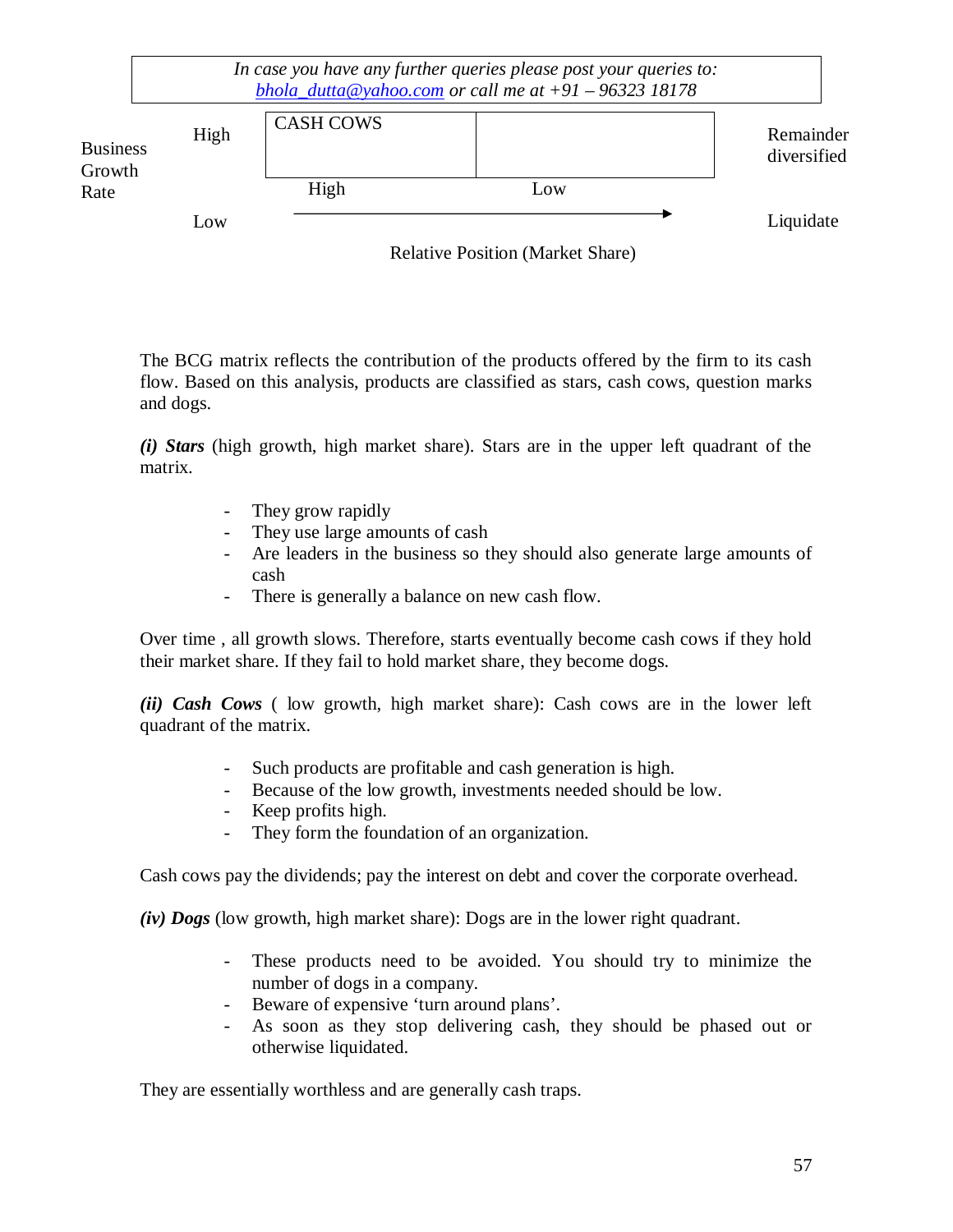*(v) Question Marks* (high growth, low market share): They are in the upper right quadrant.

- These products have the worst cash characteristics of all, because high demands and low returns due to low market share.
- If nothing is done to change the market share, question marks will simply absorb great amounts of cash and later, as the growth stops, turn into dogs.
- Either invests heavily or sell off; or invest nothing and generate whatever cash it can. Either you should increase market share or deliver cash.

Question marks are the real gambles. Their cash needs are great because of their growth. Yet, their cash generation is very low because their market share is low.

The strategic implementations of this categorization appear obvious. The cash cows become the financiers of the other developing businesses of the organization. One funds the 'stars', decides what to do with the 'question marks' and gets rid of the dogs.

## *GE/McKinsey Matrix*

GE's Business screen is a more complex version of the BCG; however, it is derived from the same principles as the BCG Matrix. This model is an example of highly centralized planning specialists. This matrix is a model to perform a business portfolio analysis on the SBU of a corporation. SBU are portrayed as a circle plotted in the Matrix. Here the sizes of the circles represent the Market Size; the size of the pies represents the Market Share of the SBUs, and arrows represent the direction and the movement of the SBUs in the future.

|                       |        | <b>Competitive Strength</b> |        |      |
|-----------------------|--------|-----------------------------|--------|------|
| Market                |        | Low                         | Medium | High |
| <b>Attractiveness</b> | High   |                             |        |      |
|                       | Medium |                             |        |      |
|                       | Low    |                             |        |      |

The GE/McKinsey Matrix is a later and more advanced form of the BCG Matrix in three aspects, which are discussed below:

In this model, market growth is replaced by market ( Industry) attractiveness as the dimension of industry attractiveness. Porter identified market growth as just one of the parameters of market attractiveness. Market attractiveness includes a broader range of factors other than just the market growth rate that can determine the attractiveness of an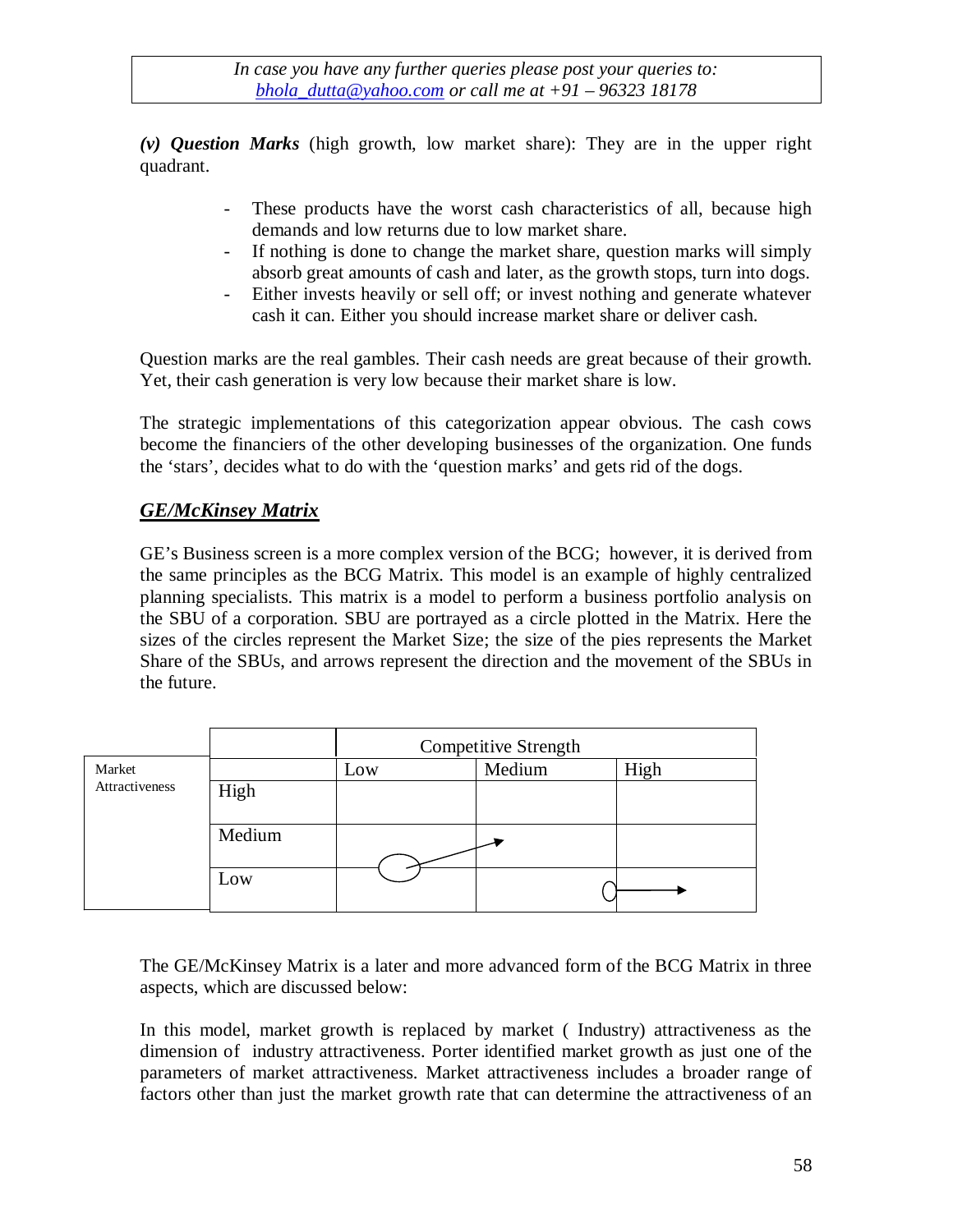industry/market. Depending on the product characteristics, different parameters can be selected to measure 'market attractiveness'.

Typical factors that affect 'Market Attractiveness' are called 'drivers' and can be

- Market size
- Market growth rate
- Market profitability
- Pricing trends
- Competitive intensity/rivalry
- Overall risk of return in the industry
- Opportunity to differentiate products and services
- Demand variability
- Segmentation
- Distribution structure

Market share in the BCG Matrix is replaced by competitive strength. This is the dimension by which the competitive position of each SBU is assessed. Competitive strength likewise includes a broader range of factors other than just the market share that can determine the competitive strength of a SBU. Typical drivers of Competitive Strength of a SBU.

- Strength of assets and competencies
- Relative brand strength
- Market share
- Market share growth
- Customer loyalty
- Relative cost position (compared with competitors)
- Relative profit margins (compared to competitors)
- Distribution strength and production capacity
- Record of technological or other innovation
- Access to financial and other investment resources

Finally, it works with a 3,3 grid, while the BCG Matrix has only 2,2. This also allows for more sophistication. Using the GE/McKinsey involves a six-step approach. The different stages to implement the portfolios analysis include the following:

1. The drivers for each dimension are to be specified. The organisation must carefully determine those factors that are important to its overall strategy.

2. You must assign relative importance by giving weights to the drivers.

3. Score the SBUs on each driver and multiply weights times scores for each SBU to determine the value of each dimensions.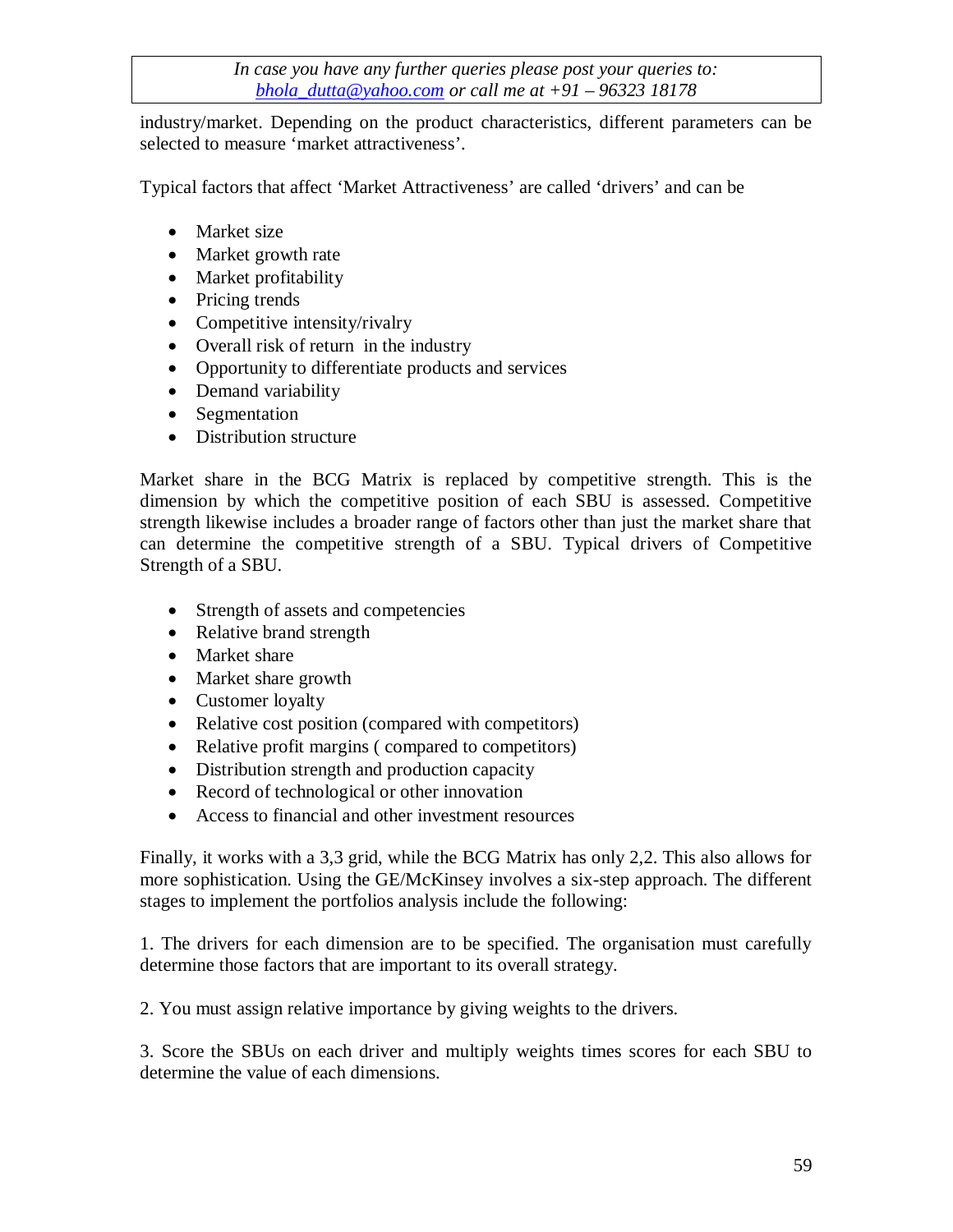- 4. Repeat the exercise for each dimension.
- 5. View resulting graph and interpret it.
- 6. Perform a review/sensitivity analysis using adjusted weights and scores.

Though this matrix analysis is more sophisticated that many other similar tools, there are some important limitations. It has most of the advantages and limitations of the BCG matrix analysis. However, it has some specific characteristics that need to be understood.

- The company position/industry attractiveness screen is less precisely quantifiable than the growth/share matrix.
- This technique requires subjective criteria about where a particular business unit should be plotted.
- The screening technique reflects the assumption that each business unit is different and requires its own analysis of competitive position and industry attractiveness. Therefore, it is more vulnerable to manipulation.

The GE/McKinsey Matrix is also known as General Electric's stoplight grid.

# **Module- 7**

*Hand Out by Prof Bholanath Dutta*

*Strategy Implementation* – *Operationalizing strategy – annual objectives – developing functional strategies – developing and communicating concise policies-*

*Institutionalizing the strategy – structure – leadership and culture – ethical process and corporate social responsibility.*

## *Introduction*

**(Strategy implementation is a crucial issue because any strategy is as good as the effort behind lit to move it forward. Successful strategy implementation requires support, discipline, motivation land hard work from all managers and employees. More importantly, it requires a suitable in organisation structure to translate ideas into concrete action plans. In spite of having all these supporting elements, strategy implementation, on most occasions proves to be a tricky job. {Creating a 'fit' between a firm's goals and its other activities proves to be a tough exercise. {Multifarious reasons could be cited in support of this statement. Strategy is**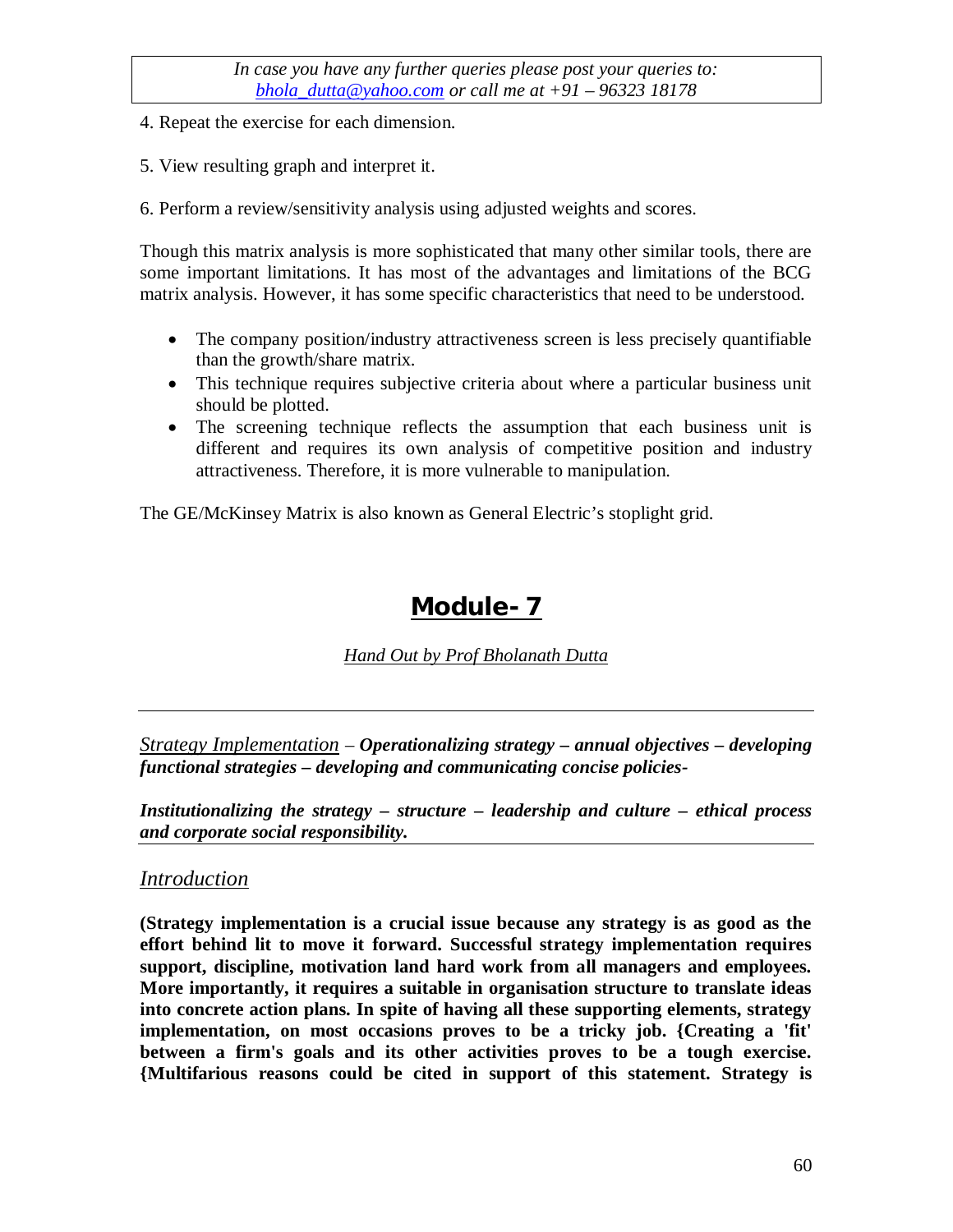**dependent on many variables—internal as well as external—and to compound the problem further there are countless, interrelated change**

**Steiner, Miner and Gray. "Implementation of strategies is concerned with the design and management of systems to achieve the best integration of people, structures, processes, and resources in reaching organisational purposes.**

**factors that could upset managerial calculations overnight. Because change factors interrelate, changing only one or two things seldom brings any significant overall organisational change. There are certainly no magic bullets to assist managers in bringing about organisational change either automatically or slowly. Given the complexities inherent in organisational change and strategy implementation, it is easy to find why efforts at both so often fail. The Mckinsey Company, a well known management consultancy firm in the United States, towards the end of 1970s was asked to find a solution to this knotty issue. The researchers Peters and Waterman found after examining America's best run companies that the problem in strategy lay in its implementation and structure was only one lever in the hands of management. The other levers were systems, staff, style, skills and superordinate goals. A strategy is usually successful when the other S's in the 7-S framework fit into or supports the strategy.**

*• Strategy:* **A set of decisions and actions aimed at gaining a sustainable competitive advantage.**

*• Structure***: The organisation chart and associated information that shows who reports to whom and how tasks are both divided and integrated.**

*•Systems:* **The flow of activities involved in the daily operation of a business, including its core processes and its support systems.**

*•Style:* **How managers collectively spend their time and attention and how they use symbolic behaviour. How management acts is more important than what management says.**

*•Staff:* **How companies develop employees and shape basic values.**

*•Shared Values:* **Commonly held beliefs, mindsets and assumptions that shape how an organisation behaves—its corporate culture.**

*•Skills:* **An organization's dominant capabilities and competencies.**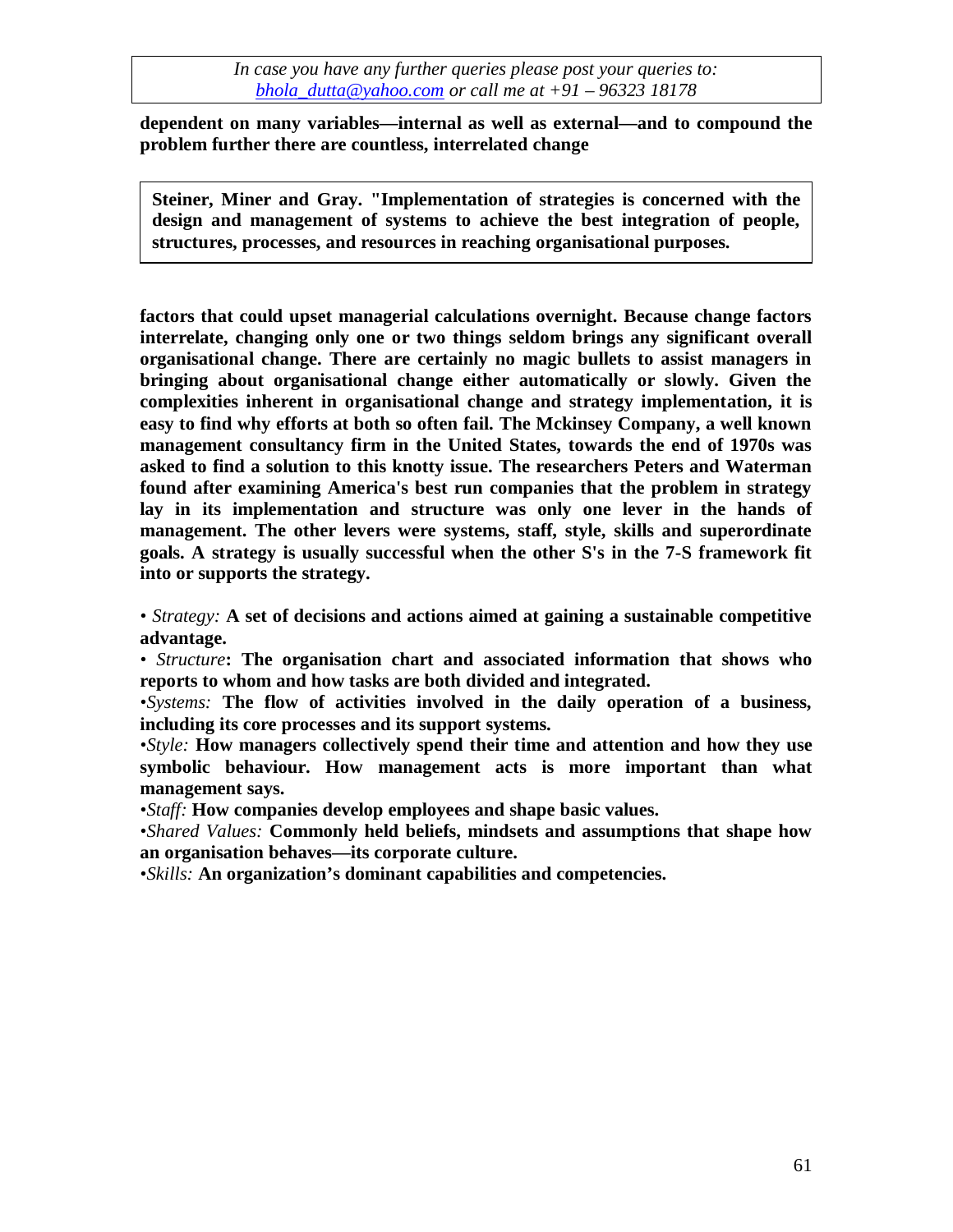

**The 7-S framework highlights the importance of some interrelated and interconnected factors within the organisation and their role in successful implementation of strategy. The successful implementation of a strategy depends on the right alignment of all the seven-Ss. "When the seven-Ss are in good alignment, an organisation is poised and energized to excuse strategy to the best of its ability". Of course there is no starting point or implied order of preference in the shape of the diagram. It is also not very obvious which of the seven factors would be the driving force in changing an organisation at a point of time. The principal job of strategists then is to achieve a good fit among the Seven Ss by making necessary alterations from time to time.**

#### *Resource Allocation*

**While implementing strategies, the scarce resources of a firm (financial, physical, human, technological) need to be allocated carefully, according to a plan. In this regard, one can follow a top-down or a bottom-up approach. In a top-down approach resources are allocated through a process of segregation down to the operating levels. The Board of Directors, Managing Directors and other members of top management typically decide the requirements of each subunit and distribute resources accordingly. In the bottom-up approach, resources are distributed after a process of aggregation from the operating level. A mix of these two may also find favour in fairly large, multi-plant organisations.**

#### *MEANS OF RESOURCE ALLOCATION*

**There are several ways of allocating resources in a systematic way, namely**

• *Strategic budget:* **Keeping the assumptions made before the formulation of a budget, divisional heads (SBUs) and functional managers focus their efforts on allocating funds, through an interactive exercise—taking the opinions of all those**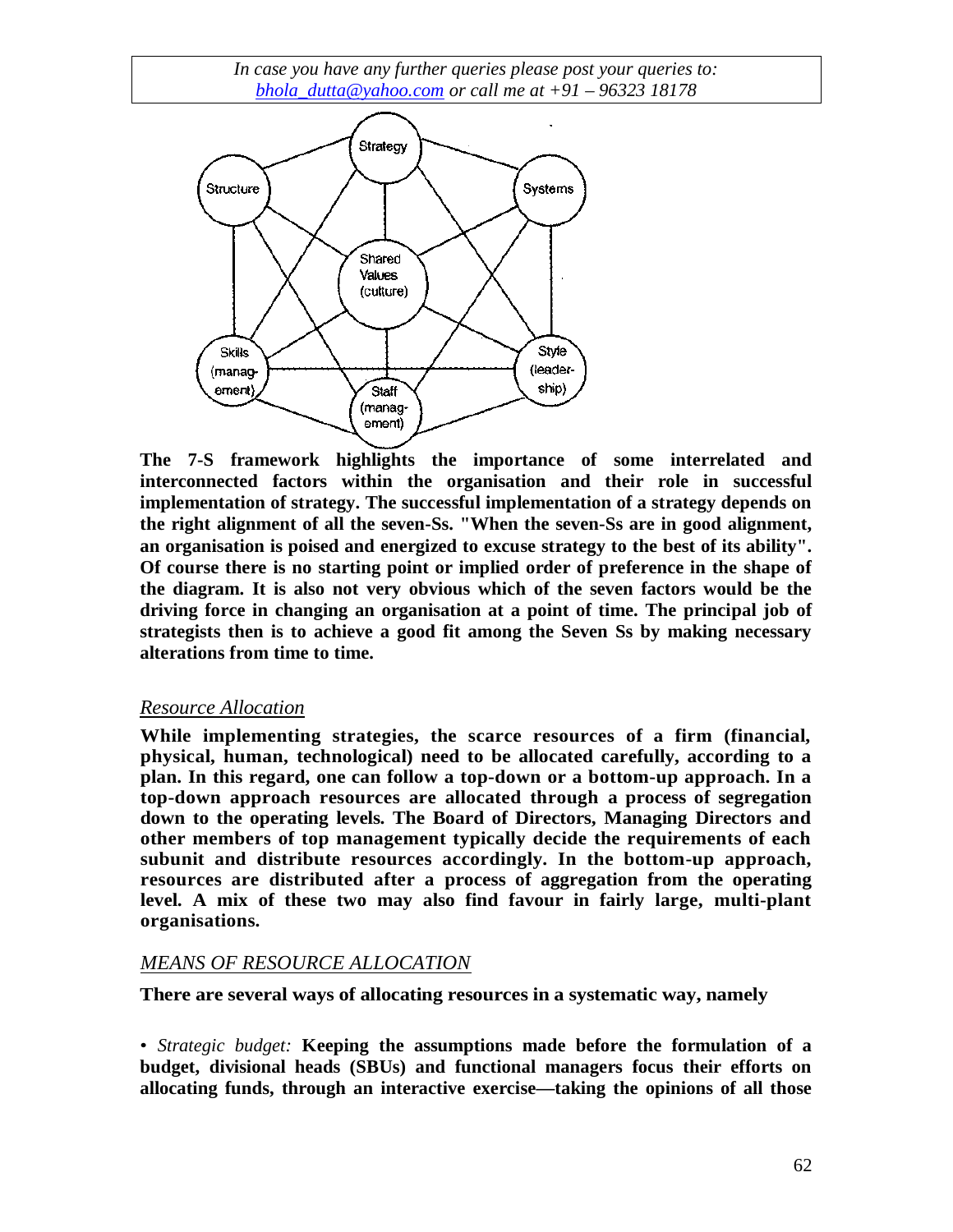**who matter most. The external influences and their likely impact and the internal capabilities of a firm are also kept mind in this joint budgeting effort (hence, the name strategic budget).**

*• Capital budget:* **The primary purpose of a capital budget is to maximise the long term profitability of a firm while deploying resources. Various techniques like internal rate of return, pay back period, net present value are used to find where a rupee invested would earn maximum returns.**

**•** *Performance budget:* **Here the basic purpose is to focus attention on the work to be carried out, services to be rendered rather than things to be spent for or acquired. It concentrates attention on physical aspects of achievement. Here, there is not only a work plan but also a work plan in terms of work done. It takes a systems view of activities trying to associate the inputs of the expenditure with the output of accomplishment in terms of services, benefits etc.**

*• Zero based budget:* **The key element of ZBB is future-objective orientation of past objectives. Instead of taking the last year's budgets and adjusting them for finding out the future level of activity and preparation of budget there from, ZBB forces managers to review the current, ongoing objectives and operations. ZBB is, therefore, a type of budgets that requires managers to rejustify the past objectives, projects, and budget and to set priorities for the future. The essential idea budget that differentiates ZBB from traditional budgeting is that it requires managers to justify their budget request in detail from scratch, without any reference to the level of previous appropriations. It tantamount to recalculation of all organisational activities to see which should be eliminated, funded at a reduced level, funded at the current level or increased finances must be provided.**

## *The Functional Structure*

**In the functional structure, activities are grouped together by common function. Each functional unit has a dissimilar set of duties and responsibilities. In a university, functional structure would mean a set of departments like marketing, management, business economics, finance, etc. Thus, similar and related occupational specialties are grouped together. Functional structure tries to incorporate the positive aspects of specialization.**

## *FEATURES OF FUNCTIONAL STRUCTURE*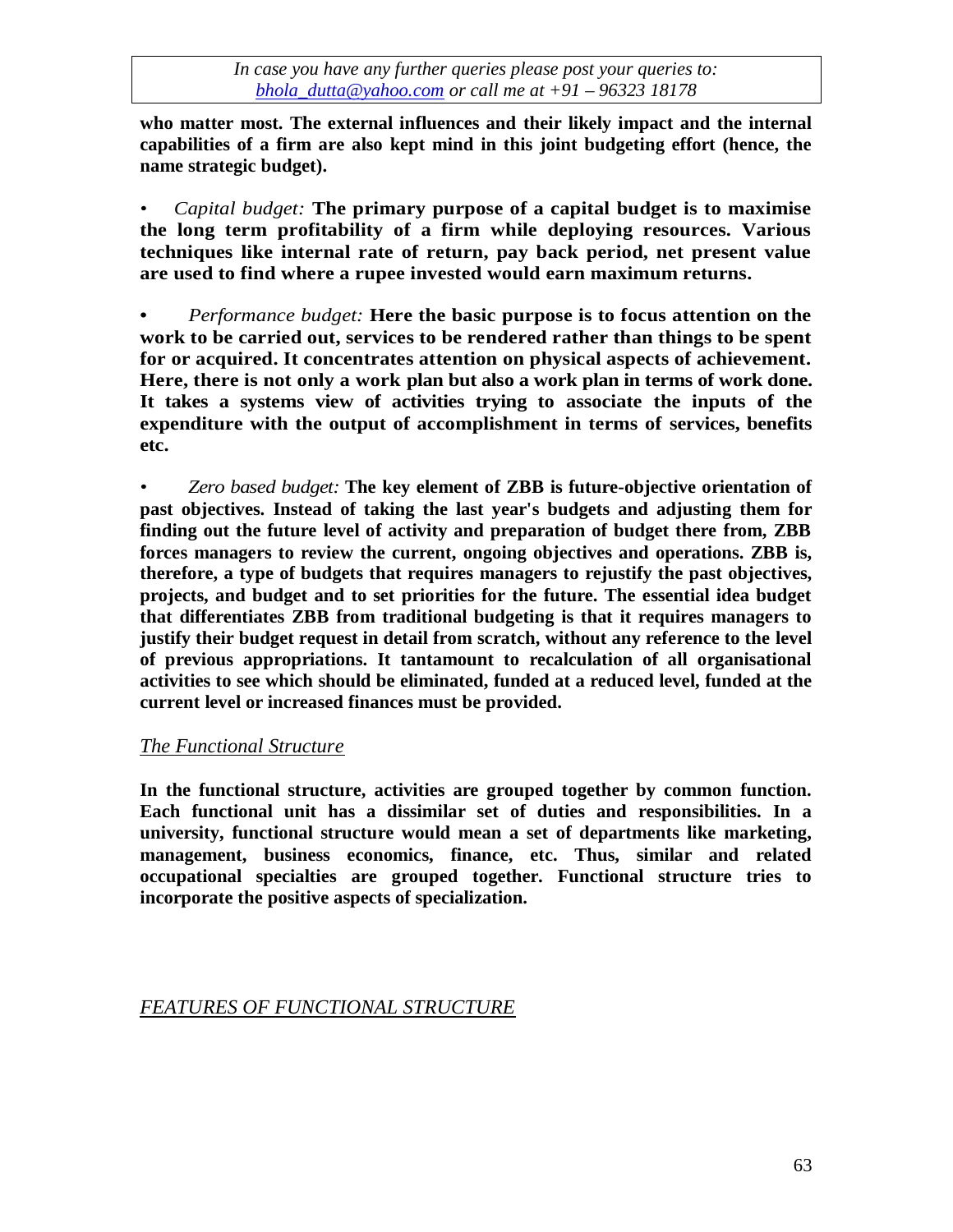

## *ADVANTAGES OF FUNCTIONAL STRUCTURE*

*1. Clarity:* **Functional design has the great advantage of clarity. Everybody has a 'home'. Everybody understands his own task. As a result, functional structures bring order and clarity to organisational activities.**

*2. Economies of scale within function:* **It provides economy of scale within functions. It reduces duplication and waste. For example, the total floor space shared by several products in functional organisation leading to economy of operations.**

*3. Specialisation:* **Each departmental manager is concerned with only one kind of work and can concentrate all his energies upon it with minimum diversion. Specialisation being built into the organisation brings about competitive advantage for the firm. By putting its limited resources into one specialized activity, 'even the small company can compete with the giant corporation on quantity, delivery and price'.**

*4. Coordination:* **Coordination within functions is easy. Centralized decision-making ensures unity of performance.**

*5. In-depth skill development:* **The functional structure also promotes skill development of employees. Employees are exposed to a range of functional activities within their departments allowing them to embody their outstanding skills in every activity of the company.**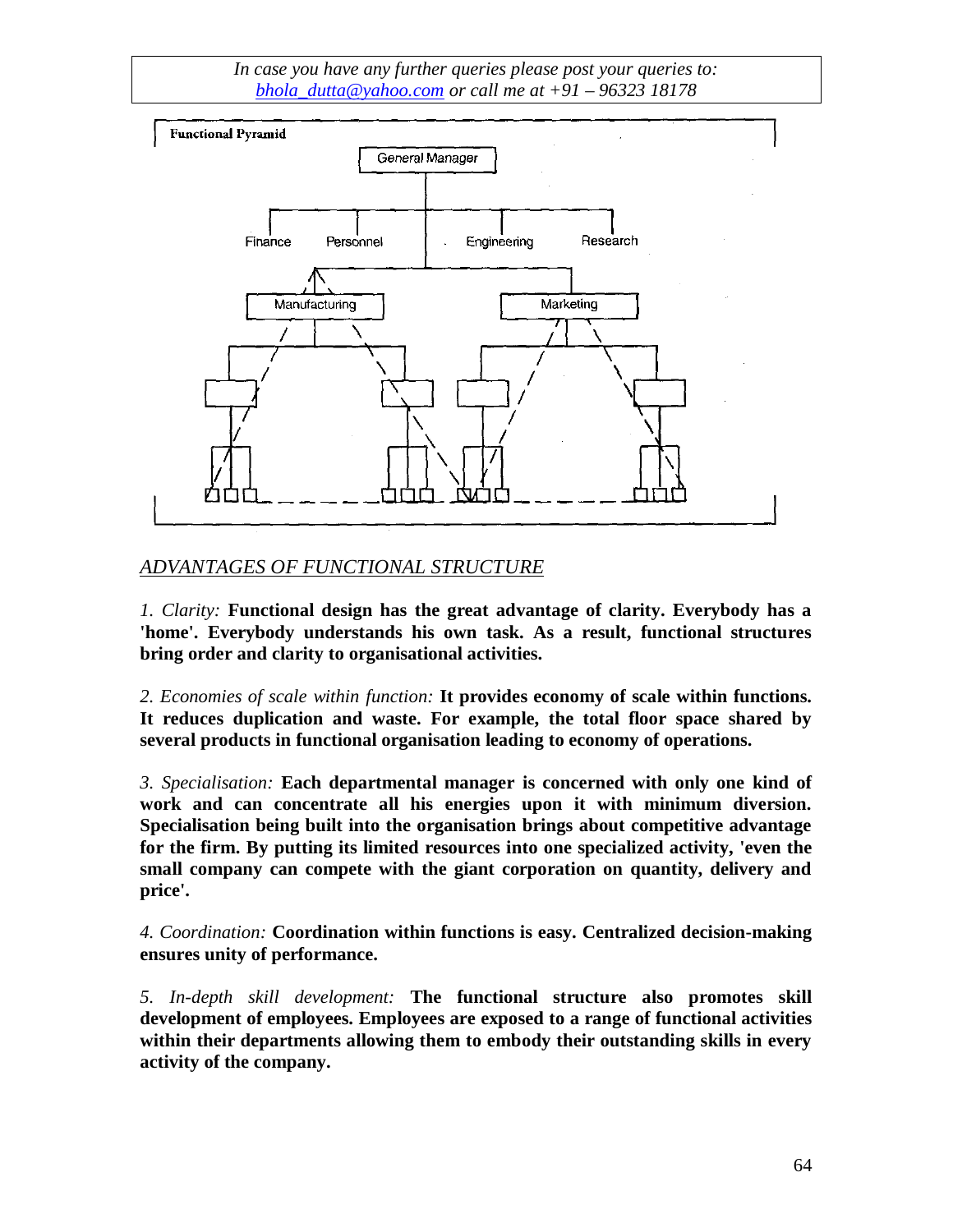*6. Suitability:* **The functional type of organisation is best for small to medium sized organisation producing one or a few products where the dominant competitive issue and goals of the organisation emphasise functional specialisation, efficiency and quality. In fact, Fayol's model for functional structure was a coal-mining company where there was only one product, demanding simple, mechanical operations. The operations were more or less standardised.**

## *LIMITATIONS OF FUNCTIONAL STRUCTURES*

**The weaknesses of the functional structure, unfortunately, are legendary as the following list indicates.**

- *1. Effort focus***: Every functional manager considers his function the most important one and develops a narrow dimension of the organisation. He becomes so enamoured with his own specialty that he forgets the organization's overall goals. In his anxiety to achieve departmental goals he may try to subordinate the welfare of the other functions. 'The lust for aggrandisement on the part of each function is the price paid for the laudable desire of each manager to do a good job.' A**
- *2.* **gain, functional specialisation may lead to extremely narrow, dull and boring jobs in the organisation with routine technologies. Functional structure also contributes to a short term perspective on the part of specialists.**

*2. Poor decision-making:* **No one except the man at the top sees the entire picture of business. Consequently, decisions are easily misunderstood and poorly executed. Questions like 'who is right?', who has scored better?' force organisational participants into a tug-of-war.**

*3. Sub-unit conflicts:* **As the functional organisation balloons to a reasonable size, boundaries are erected between departments. The structure turns out to be a 'Berlin Wall Building'. Coordination among departments becomes a tough exercise. No one functional group is totally responsible for performance. As a result, tendencies like buckpassing, sidetracking of issues, etc., develop. Overlapping authority and divided responsibility adds to the confusion and chaos prevailing. Accountability suffers. If functional structure is employed, important projects may suffer for lack of focused coordinated attention.**

*4. Managerial vacuum:* **Emphasis on functional skill makes a man unfit for top management post requiring a broad perspective on the organisation's activities. Functional structure does not prepare people for tomorrow, for it has no position in which a functional head can learn and prepare to handle complexities inherent in the chief executive's position. In course of time, a chronic shortage of top management generalists may be felt.**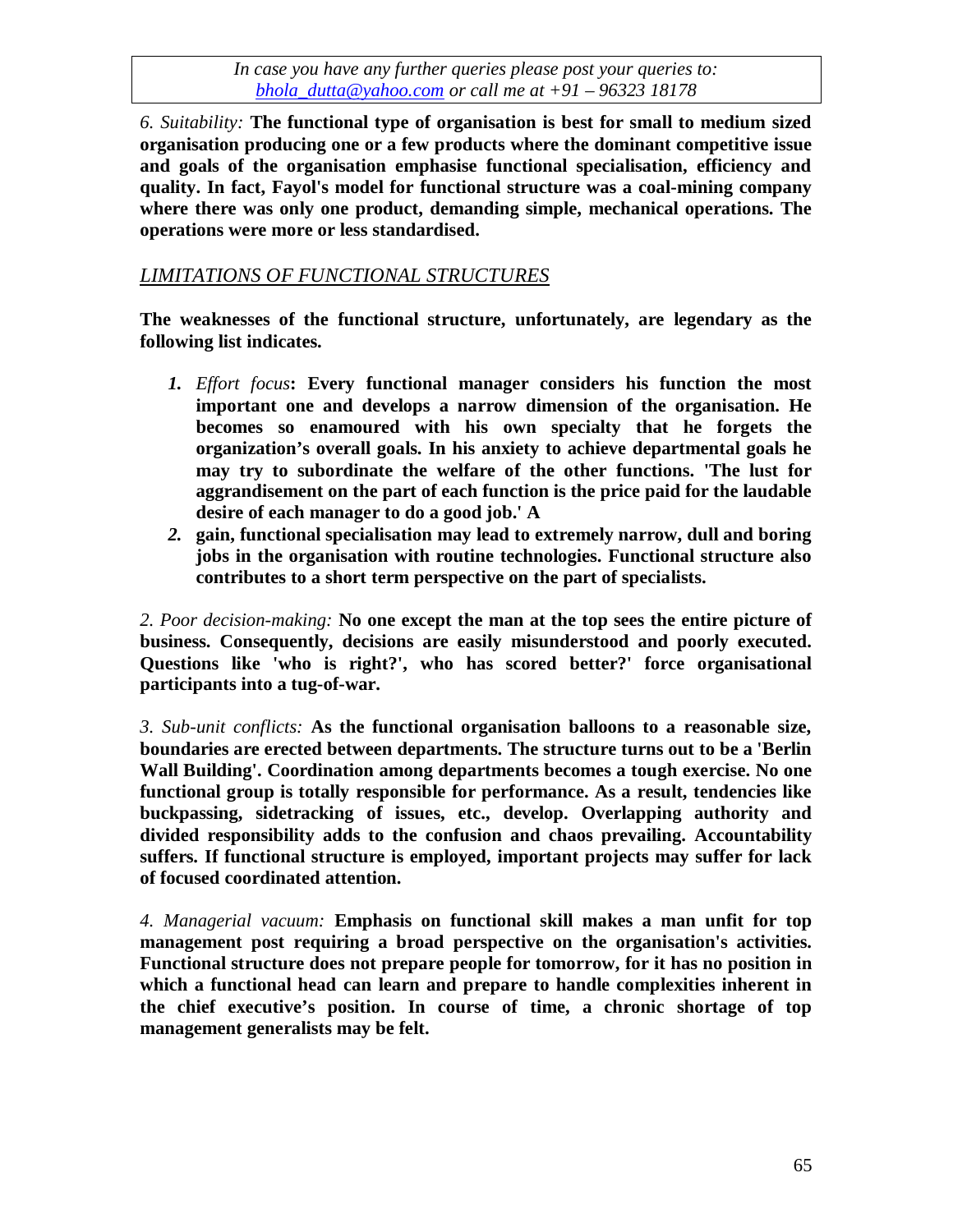*Divisionalisation: Product and Geographic Forms*

#### *Product Departmentation*

**Product or commodity departmentation is particularly adaptable to tremendously large, complex and multiproduct organisations. Product departmentation calls for division of organisation work on product basis. The large functional units in the organisation are divided into smaller.**



**units, each grouped in terms of product manufactured and sold. Product departmentation increases emphasis on product development, it helps in orderly and even development of products. Those products which need to be carefully nursed and skillfully developed will receive prompt and improved attention. Other products whose life is over may be discontinued. In response to changing conditions, products can be developed, added or dropped.**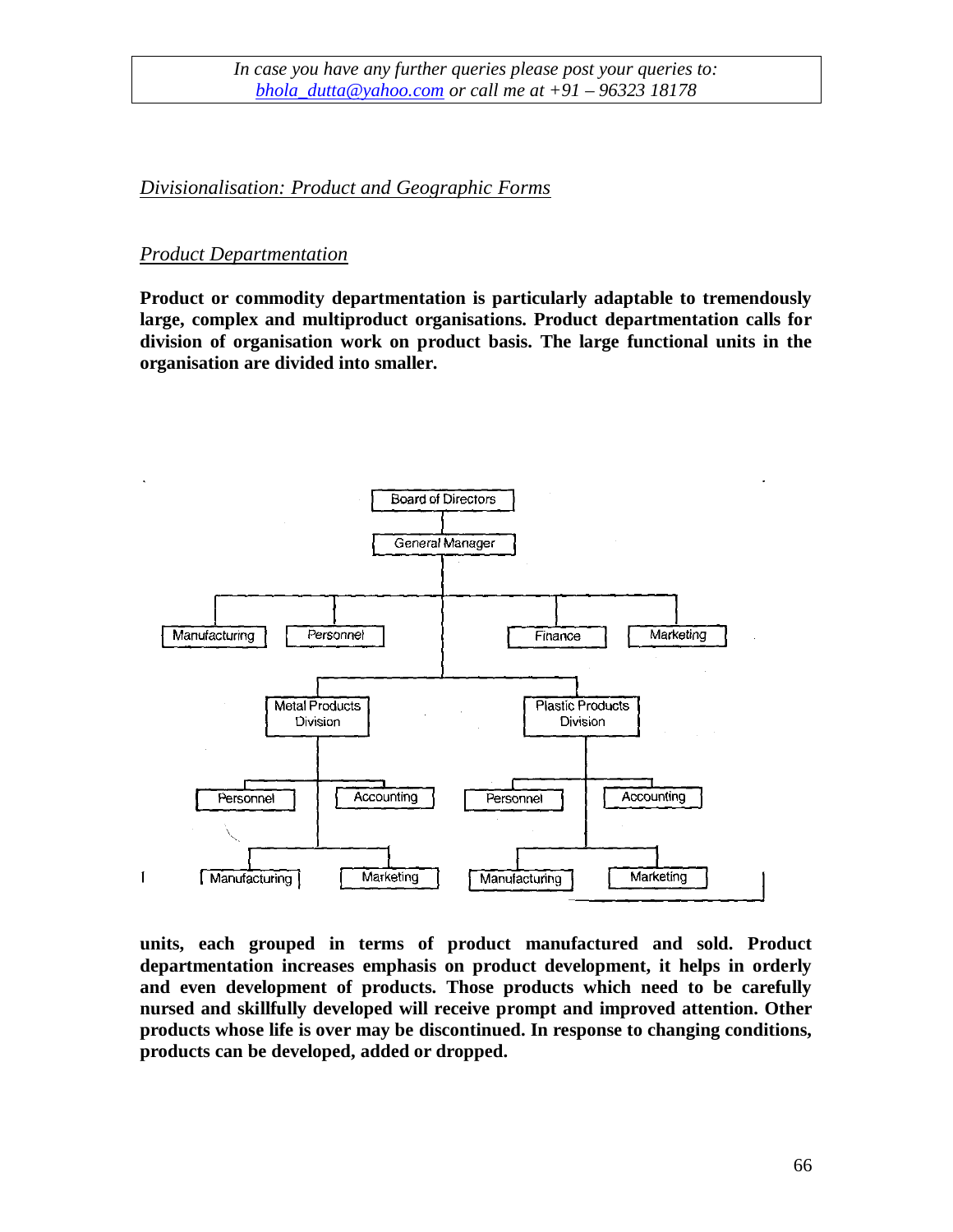## *FEATURES OF PRODUCT STRUCTURE*

**Product departmentation is characterised by the following:**

**(a) Product departmentation focuses on results and performance than on means. The product structure is organized, basically, according to organisational outputs.**

**(b) Product structures involve dismemberment of the monolithic functional organisation into autonomous units. Within each of these units lies another organisational form and it's almost always of the functional type.**

**(c) The divisional head is responsible for performance and holds complete strategic and operating decision-making authority.**

**(d) The organisation is split into product divisions, each of which is responsible for its own profit or loss.**

**(e) In addition to providing for a central headquarters, divisionalisation helps in promoting decentralisation in a fruitful way. It facilitates a wide span of control at the top leading to a flat organisation structure. It frees the top management for the top management tasks.**

**(f) It is usually adopted by a multiproduct enterprise whose basic aim is to expand and diversify its products having distinct manufacturing and marketing features.**

#### *Merits*

**The resources of one complete administrative unit are deployed on the product. All the activities for a single project or purpose are brought under one manager. It is easy to fix accountability. Procedures and systems can be standardised, leading to better integration across different specialties. The different units like marketing, sales, engineering, finance and personnel are dedicated to the interests of one or a few related products. All this increases emphasis on product development, market exploitation, etc. Further, autonomous units enable a manager to acquire a broad range of experience, the individual responsibility and independence forces him to face challenges and run an entire company with its frustrations and satisfactions. Thus, divisionalised form serves as an excellent vehicle for training and development of general managers. Managers know what they are doing and can direct themselves toward the performance of the whole, instead of becoming prisoners of their own work, effort and skill. Divisionalised form, further, allows for a wide span of control. It focuses the vision and efforts of managers directly on business performance and results. The divisions have the responsiveness, the accountability and the benefits of specialisation and are able to process information as if they were organisations unto themselves. Unprofitable lines are not allowed to be carried on the backs of the profitable ones. Whenever necessary the autonomous units can be lopped off with minimal effect on the entire organisation.**

## *Limitations*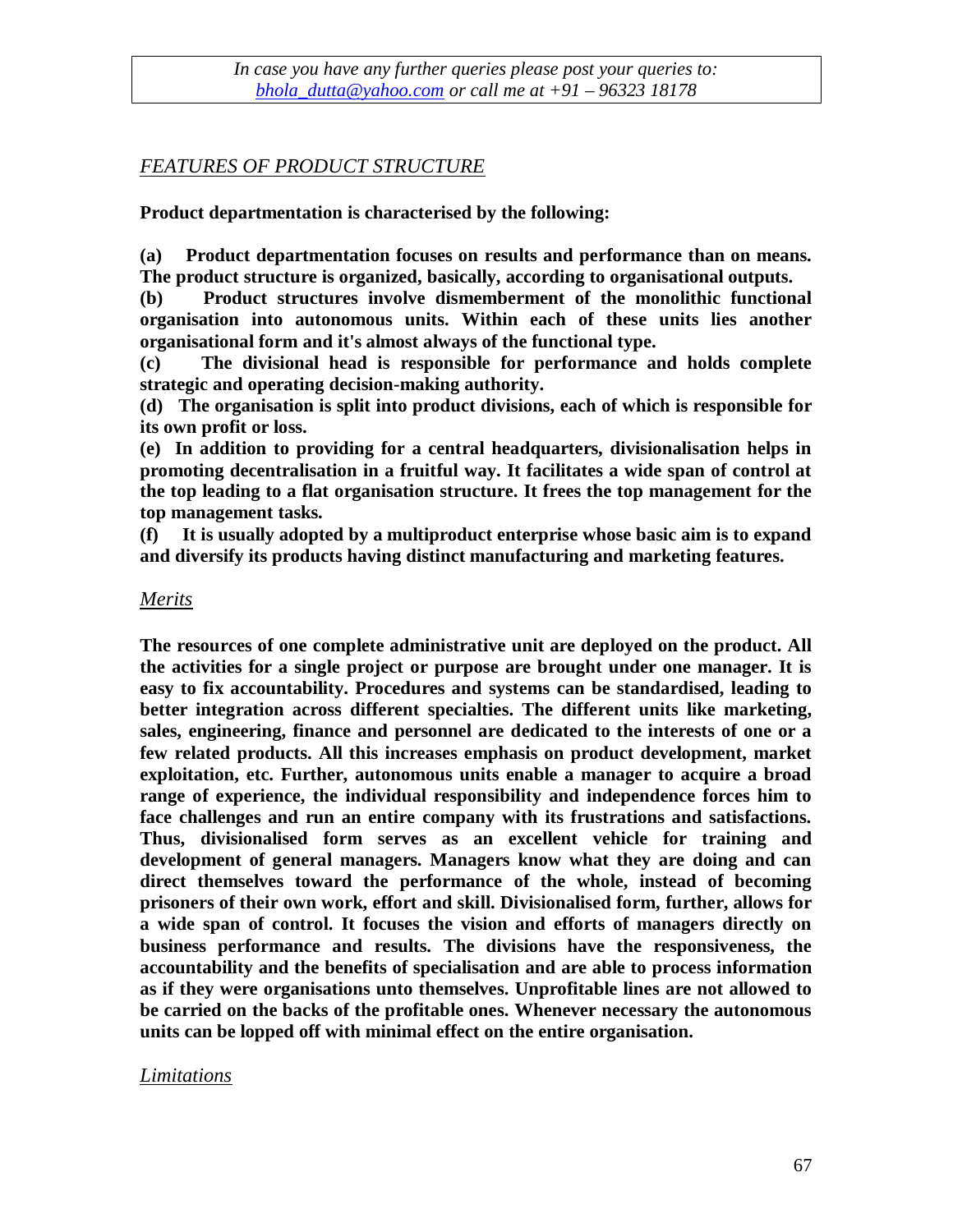**Divisionalisation tends to create additional departments and divisions leading to duplication of effort. The overhead costs of the product division multiply. There is little incentive to promote cooperation among divisions. Conflicts are created as divisions and headquarters argue about where to locate support services. Often, it is difficult to draw a clear distinction between different units and settle the priorities. A tremendous amount of managerial time and energy is wasted on adjudicating disputes between them with reference to scarce inputs, etc. The smallest adjustment between departments becomes a trial of strength or a matter of prestige and honour. The rivalry and territorial protectionism by the individual divisions can make coordination by headquarters extremely difficult. Further, the autonomy of divisional manager is exercised within limits and this breeds resentment as divisional heads feel that authority is inadequate to meet the challenges. Divisionalisation makes high human demands on self discipline, on mutual toleration, on subordinating one's self interest. High-quality managers possessing these exceptional qualities are rarely available.**

## *GEOGRAPHIC DIVISIONALISATION*

**Geographic divisionalisation sets up separate regional units, each self-sufficient in manufacturing, marketing, etc., to cater to the needs of local markets. As organisations grow, they divide their activities among branches, regional offices or other facilities from the main centre of their operations. To develop an appropriate sales campaign, to exploit the latent advantages available in a region or a good customer service programme, organisations draw a territorial fence around their operations. Sometimes, the nature of the product also demands geographical fencing, for example, dairy products, candies, drinks, etc. In such cases, territorial allotment leads to intensive exploitation of markets. These days geographic departmentation is also adopted to avoid the congestion of large urban centres, as well as the problems of recruiting and utilising labour.**

#### *Strategic Business Units (SBUs)*

**The SBU structure is an extension of the divisional structure. In its most extreme form, the SBU operates as a separate autonomous organisation and may periodically send profits to the corporate parent. Each unit will have a clearly defined strategy, based on its capabilities and**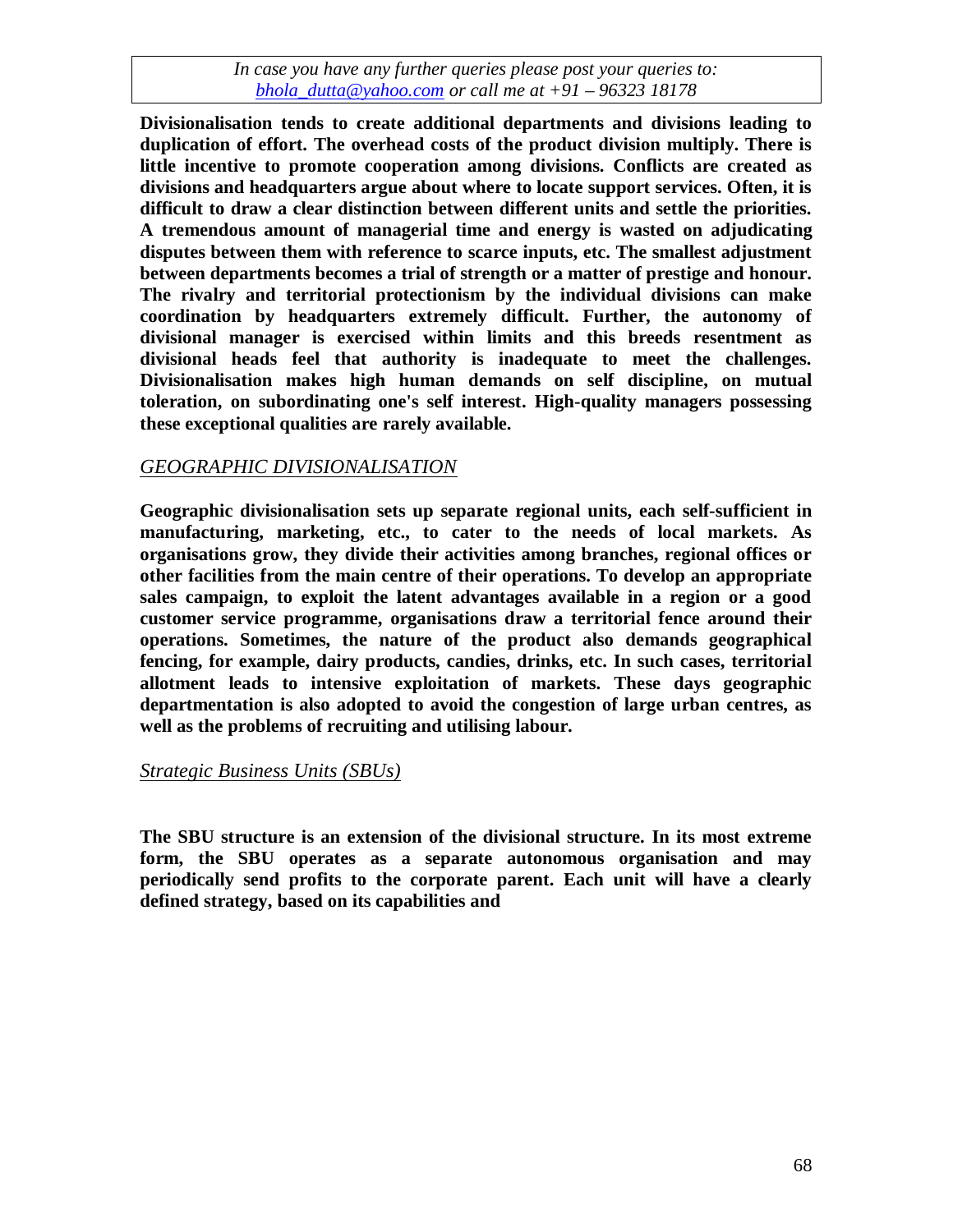

**Overall organisational needs. The SBU's autonomy will decrease if profits are lower than the parent expects. The parent may impose controls at various levels to ward off risks arising out of independent operations at a different location.**

## *ADVANTAGES*

**•Improves coordination between divisions with similar strategic concerns and product/ market environments.**

**•Tightens the strategic management and control of large, diverse business enterprises.**

**•Facilitates distinct and in-depth business planning at the corporate and business levels.**

**•Channels accountability to distinct business units.**

#### *DISADVANTAGES*

**•Places another layer of management between the divisions and the corporate management.**

**•Unhealthy completion for corporate resources.**

**• The role of the group vice president can be difficult to define.**

**• Defining the degree of autonomy for the group vice presidents and division managers can be difficult.**

## *Project Organisation*

**The project structure is an effective way of focusing all of the necessary talent and organisation resources for a given period on a specific project goal. The best talent is pooled to achieve a specific and complex undertaking within time, cost and /or quality parameters. It permits large \ doses of information and activity to be managed without overloading the hierarchical structure. The organisation can continue to focus on its routine activities without interruption. It allows the main organisation to proceed normally while providing concentrated attention to a new project.**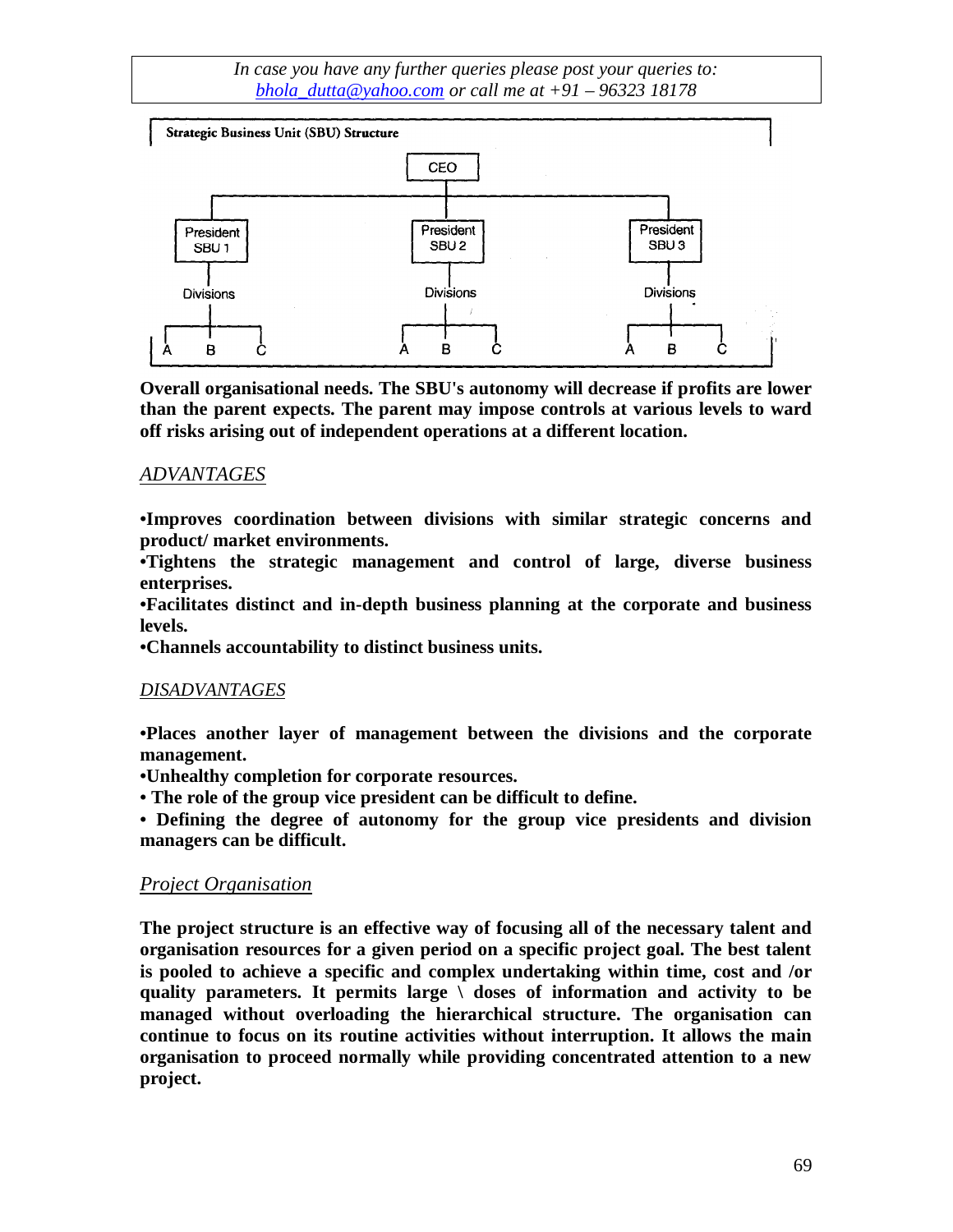

**The project structure is quite similar to product organisation. Project structures usually have limited life whereas product structures are created to deal with profitable products having a long life. The project structure can also be distinguished from the matrix organisation (the terms are interchangeably employed these days). The project employees' in the matrix structure are only lent to the project managers for a specific purpose, rather than being purely responsible only to the project manager for some period of time.'**

## *THE NATURE OF PROJECT MANAGEMENT*

*Project manager:* **Project management calls for the appointment of a project manager who is responsible for the completion of the project. The project manager makes sure that the project does not get lost in the shuffle of organisational activities. He specifies what is to be done, when it is to be completed, and how much of the resources are required. In turn, the functional managers decide who in their units will perform the task and how it will be done. The project manager is a unifying agent and a focal point for the project activities.**

*Team members:* **The project involves members from various functional departments or from outside. Team members report directly to the project manager. Membership is temporary. The size of the group may change with the different phases of the work. As soon as the project is completed, team members go to another project.**

*Project authority:* **A project possesses a vertical as well as a horizontal dimension. It cuts across the normal organisation structure. A project manager is expected to work with various functional managers by seeking their support through persuasive bargaining. He must convince them that they should help the project by lending its manager the support needed to finish the undertaking within the time. In reality, the project managers face an 'authority gap'. They do not have authority to promote or reward their personnel. They lack complete authority over the team and possess**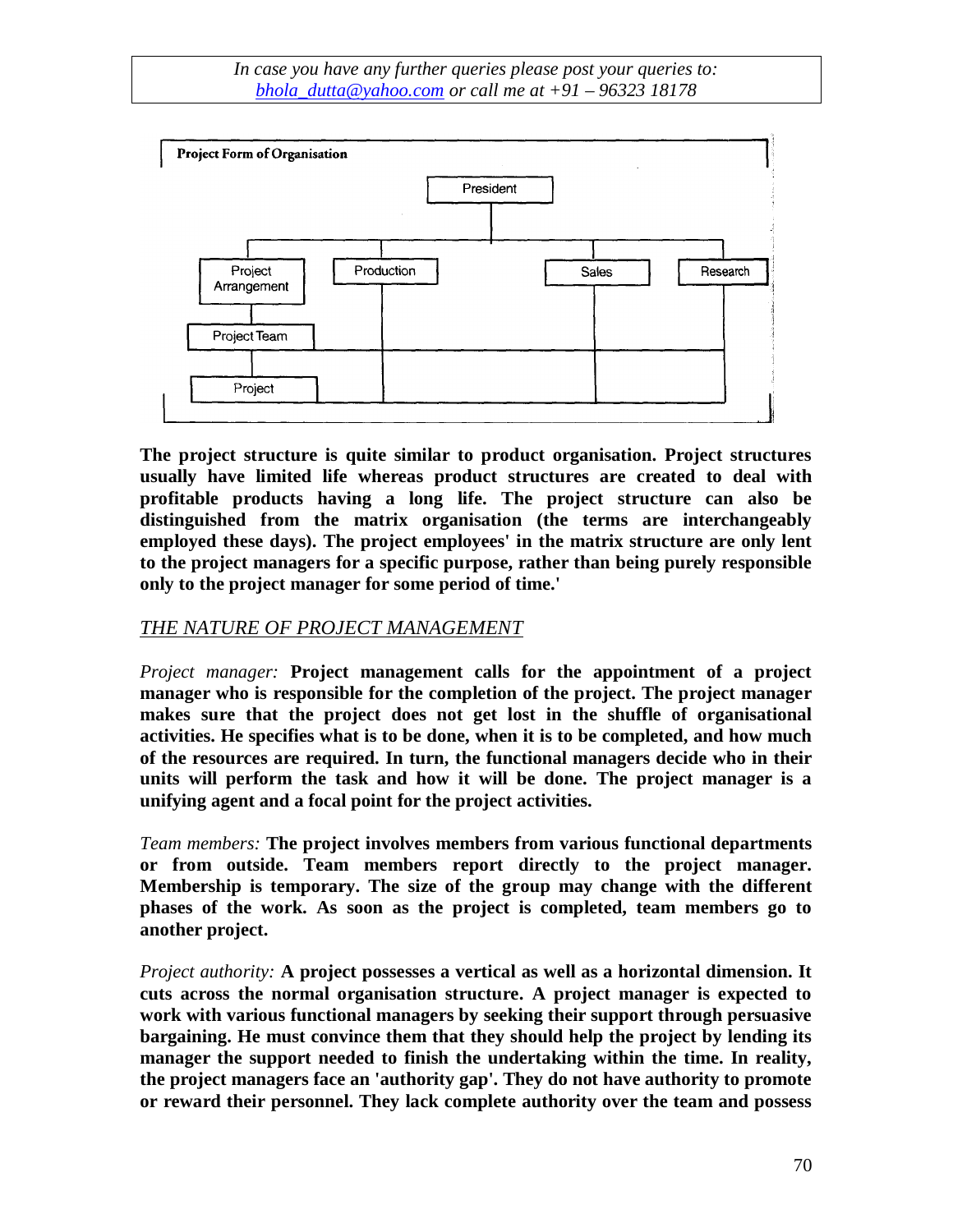**what is known as 'project authority'. Further, in a project structure, the role perceptions are unclear and lack specificity. The relationship of project manager with functional heads is quite ambiguous. His authority is more fluid than in a stable organisation composed of line and staff relationships only. The project manager is expected to accomplish goals by working not only with the functional groups of the company but also with outside organisations. 'The total project organisation has no discrete boundaries; it is a complex structure that facilitates the coordination and integration of many project activities.'**

#### *Advantages*

**1. Project management allows maximum use of specialised knowledge which is available to all projects on an equal basis. Knowledge and experience can be transferred from one project to another.**

**2. Project people have a functional home when they are no longer required on a given project. In between they are provided with stimulating opportunities to participate in the decision process.**

**3. The project structure reduces environmental complexity. It facilitates rapid collection and processing of new information.**

**4. Project structures are one way of promoting and maintaining organisational flexibility. Through projects, specialisation required to achieve a goal is brought together for as long as necessary, but no longer.**

#### *Problems*

**1. Project structure creates feelings of insecurity and uncertainty among members. Their relationship with functional members is unclear. Dual loyalty creates anxiety and tension.**

**2.The project structure is an ad hoc arrangement, having a limited life. Once the project is completed, the project team is disbanded. In other words, the project manager and project staff work themselves out of a job. Some people feel lost without a permanent department with which they can identify. Security for such people is threatened when it appears that the organisation's only commitment to them is a temporary project. They fear that completion of the project will mean the end of their job. This can encourage project slowdowns.**

**3. The project management violates the principle of unity of command. Role prescriptions are unclear. The relationship between functional managers and the project manager is not defined properly leading to ambiguity and conflict.**

**4. The project structure creates insecurity and fear of unemployment as the project nears completion. Members may even create work to avoid dangers of being laid off**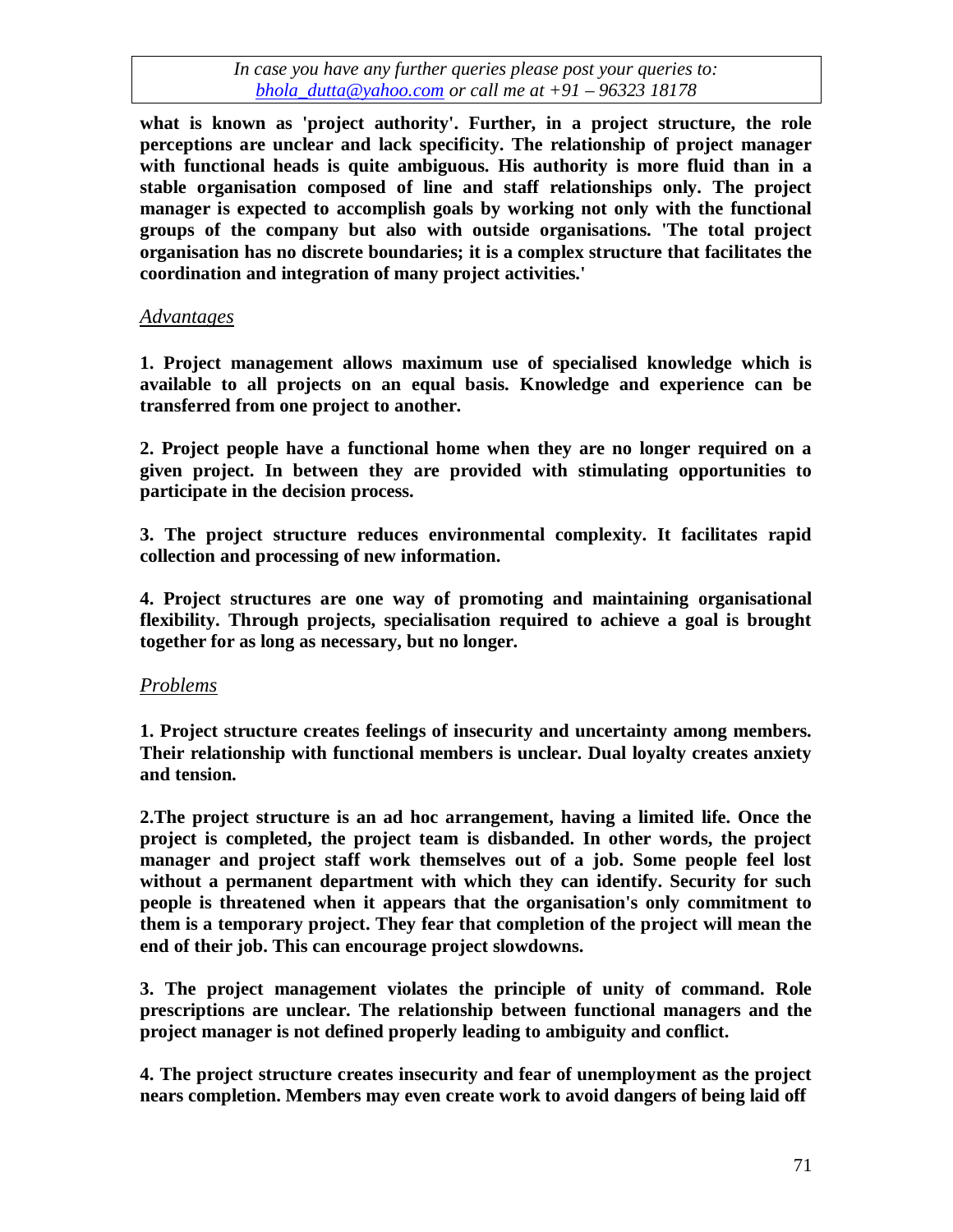**5. Contacts with the mainstream of organisational life are severed. Members may be bypassed when opportunities arise in their fields leading to career advancement.**

**6. Project manager has to perform a tightrope walk: he must build the team straightaway, obtain cooperation from other departments, battle to meet the schedule, grapple with cost figures and decide things quickly. Decisions to sacrifice time for cost, cost for quality or quality for time are common in most projects and the project manager must be able to make them without panicking.**

**7. The project organisation creates an authority gap for project managers where responsibility outweighs authority. Most projects are not self-sufficient. They need support from various quarters. Top management can easily jeopardise the projects' success by lack of awareness. Functional cooperation may be difficult to obtain. All such factors seriously hamper the project performance.**

#### *Matrix Organisation Structure*

**In the matrix structure, project managers are assigned to a variety of projects rather than a single one—whose activities cut across traditional departments. Matrix structure is simply an extension of the project management concept. The matrix breaks the unity of command concept. The classical principle 'one man one boss' is violated. The normal vertical hierarchy is 'overplayed' by a form of lateral influence. The matrix legitimates lateral chains of influence.**

**At any given time, a number of project managers direct the activities of a number of projects, while the functional heads allocate their resources to meet the requirements of these various projects. Project managers have authority over project employees relative to the projects' goals. Decisions such as promotion, salary increases, employee performance appraisal typically remain a part of the functional manager's responsibility. In the matrix structure, the authority of the project manager is generally greater than that given under the more traditional project management concept. There is usually a more equal division of authority between project managers and functional line managers.**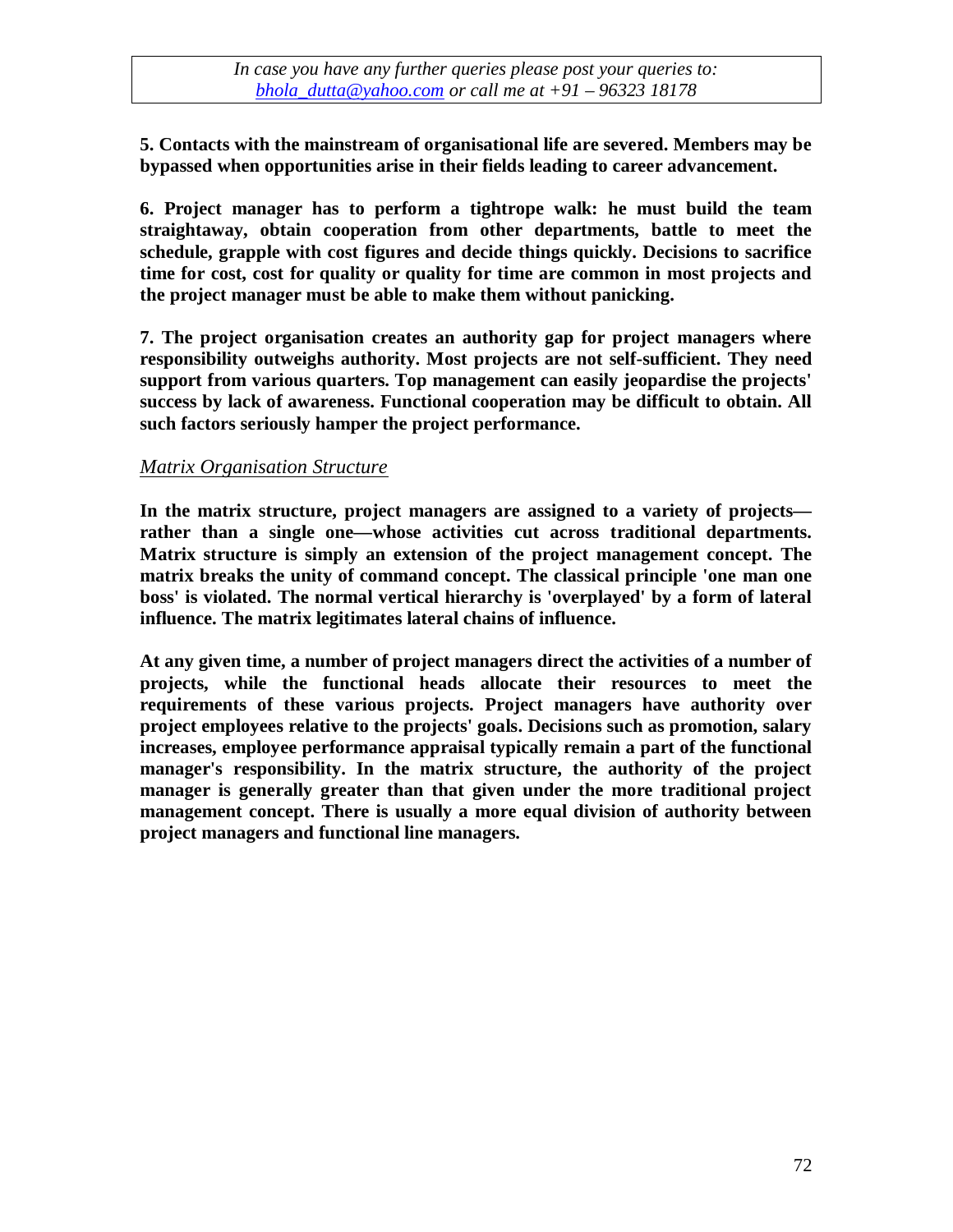

# *KEY MATRIX ROLES*

*Top leadership:* **The top leader holds the balance of power. He must be willing to delegate decisions. He must emphasise direct contact and group problem solving at lower levels so as to promote effective communication throughout the organisation. He must also see that the power balance is maintained properly.**

*Matrix bosses:* **Matrix bosses have authority over project employees relative to projects' goals. They share subordinates in common with other bosses. They do not have full control over subordinates. The functional head's responsibilities pertain to functional rules and standards. The project manager acts as an integrator. He is required to achieve the specific project by balancing time, cost and performance. Matrix bosses must also be willing to face one another on disagreements. Managing highly competent professional employees demands a great deal of time, patience, and skill from project heads.**

*Two-boss managers/matrix subordinates:* **Matrix subordinates are often confronted with an agonising choice. He must confront senior managers on conflicting demands and reach joint decisions with them. Just like a child adjusting to conflicting demands from two parents, he is expected to move along with both managers smoothly. In such dual assignments, as indicated by Friedlander there is commonly**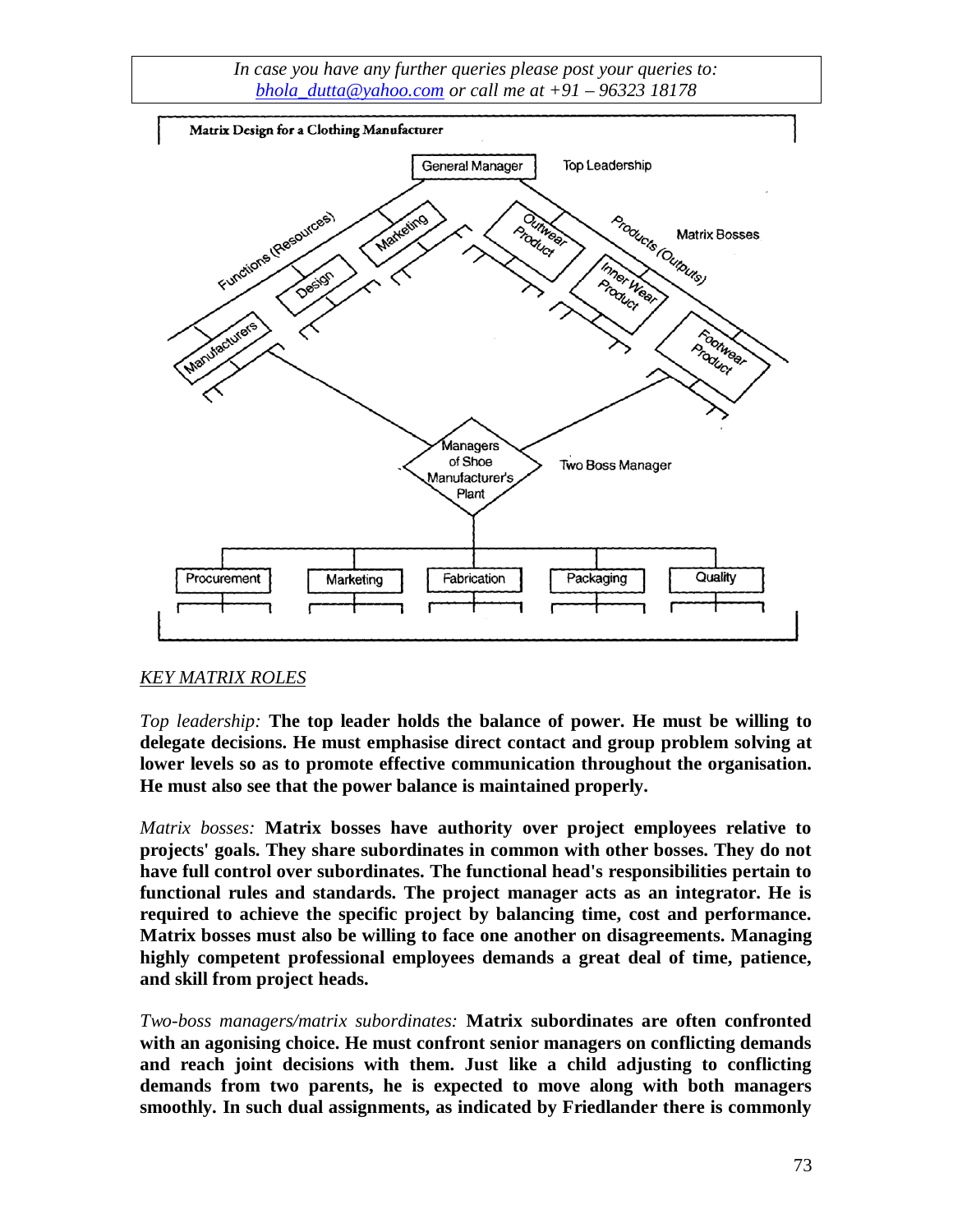**a lack of jurisdictional clarity. The dual reporting relationship and assignments can cause role ambiguity, concerns for career development and weakening of ties with professional reference groups for employees.**

#### *Strengths*

**Many people have sung the praises of matrix organisation forms, from time to time. In fact matrix form attempts to achieve the benefits of both the functional organisation and the product organisation:**

*Efficiency:* **A matrix form permits efficient utilisation of resources, especially manpower. Resources can be freely allocated across different products. It facilitates the efficient allocation of specialists. Specialised knowledge is available to all products/projects on an equal basis. Further, knowledge and experience can be transferred from one project to another. Each project can share the specialised resource with other units, rather than duplicating it to provide independent coverage for each. 'If a project demands half an astrophysicist, it does not need to support a whole one half occupied.' It allows the pooling and sharing to specialised resources across products in a natural, routine way.**

*Flexibility:* **Matrix forms encourage constant interaction among project unit and functional department members. The direct and frequent contact between different specialties in the matrix can make for better communication and more flexibility. Information permeates the organisation and reaches those people who need to take account of it. Quick decisions can be taken and the organisation can encounter the changing and uncertain environment in a better way.**

*Technical excellence:* **Matrix structures ensure the maintenance of high technical standards. They facilitate high quality and innovative solutions to technical problems. Frequent interactions among project unit and functional department members encourage cross fertilization of ideas. Each specialist is forced to listen, understand and respond to the views of the other.**

*Balance:* **Matrix structure is a way of balancing customers need for project completion and cost control with the organisations need for economic cooperation and development of technical capability for the future. 'A better balance between time, cost and performance can be obtained through the built in checks and balances and the continuous negotiations carried on between the project and functional organisations.' Further, matrix reduces bureau-pathologies. The dual lines of authority reduce tendencies of departmental managers to become so busy protecting their little worids that goals become displaced.**

*Freeing top management:* **Matrix structure permits decision-making at lower levels. Since many decisions are made at lower levels, the top management has more time to interact with the environment. The top management need not bury itself in endless daily routine; it can concentrate more on long range planning. Matrix**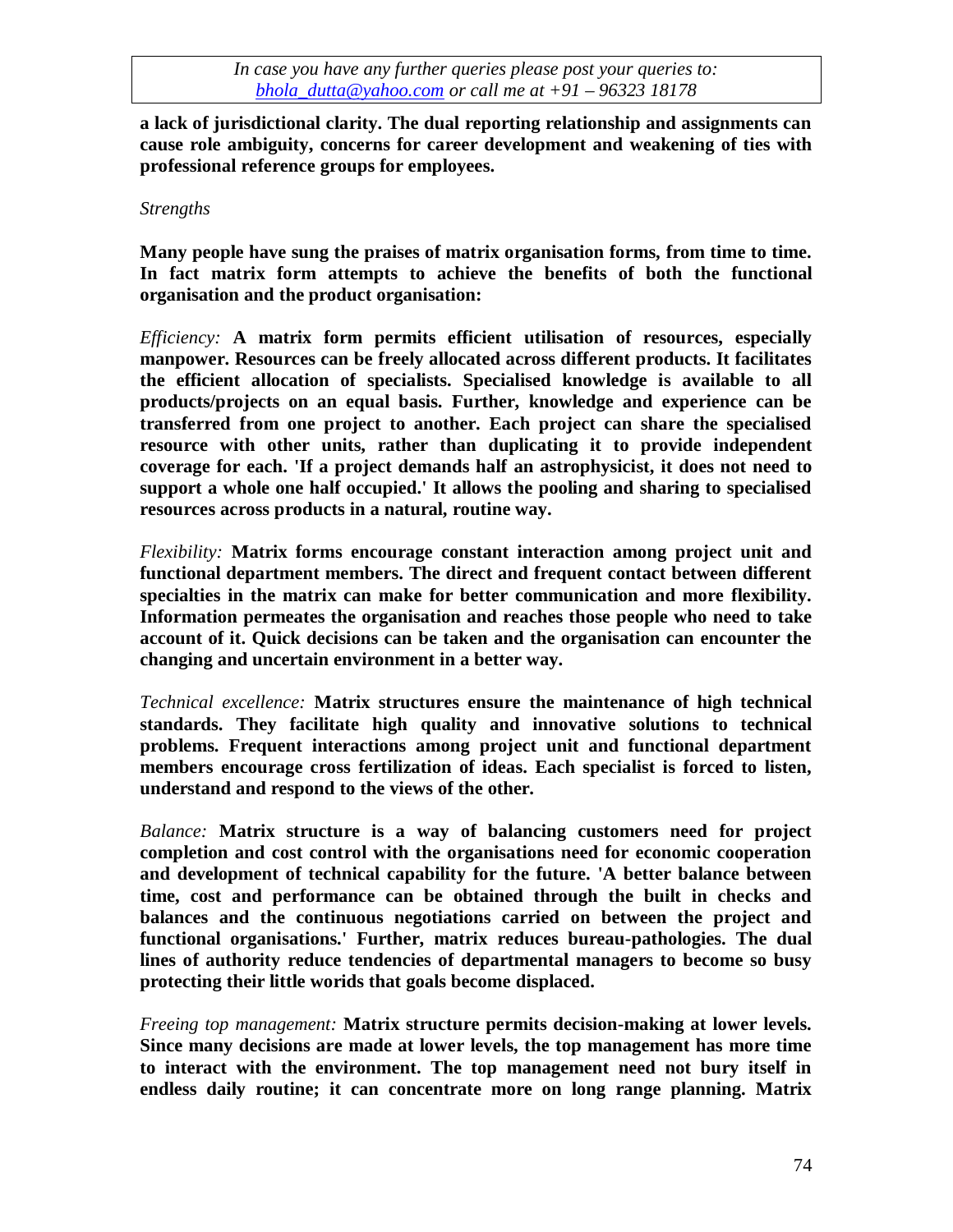**structure facilitates a rapid managerial response to changing market and technical requirements.**

*Motivation:* **Traditional organisation structures are based on the assumption that position level equals contribution and contribution equals rewards. In other words, the higher the individual in the organisation, the more authority he has, the greater the knowledge he possesses; the more he contributes, and the more he should be rewarded. In many organisations this holds good even today. A 60-year-old full-time professor receives a fat salary of Rs. 50,000 per month for teaching Organisation Theory to post-graduate students while a 25-year-old lecturer receives only Rs 15,000 p.m. for teaching another section of the same course in the university. The reward structure will be more frustrating in case we assume that the young scholar had just published two brilliant research papers while the older one had produced nothing in years. Fortunately in matrix structures more emphasis is placed on the authority of knowledge than the position of an individual in the organisational hierarchy. Membership of the team is based on special knowledge for given aspects of the work. As a result, lower level people can have a greater say in important decisions. The opportunity to participate in important decisions fosters higher levels of motivation and commitment.**

*Development:* **A matrix structure helps employees to develop and grow. It enlarges their experience and broadens their outlook. It exposes them to a wider arena full of challenges. The process of job rotation helps them to learn something of other specialties; auditors will learn about marketing, engineers develop knowledge of financial matters and accountants learn about quality control. A matrix structure gives persons of high potential an excellent means of demonstrating their capabilities and make a name for themselves (employees can acquire either functional or general management skills depending on their interests). It provides a stimulating atmosphere more in line with the democratic norms preferred by scientific and professional employees.**

#### *Weaknesses*

**A matrix structure is far from being a cure-all for the embarrassments, expenses and delays that plague even the best managed organisations. They are seen as 'hurried improvisations' rather than as 'thought-through transformations'. In fact, matrix organisations carry two diametrically opposed sets of costs and benefits.**

*Power struggles:* **Matrix fosters power struggles between product and functional managers. Unfortunately, both functional and product managers share the same set of resources leading to unhealthy competition. Each manager tries to safeguard his undisputed control over a given sphere of operations by building protective walls. For example, functional managers form coalitions to undermine the power of project specialists. Matrix intensifies defensive behaviour and hostile attitudes between managers. It is a sure recipe for personal conflict.**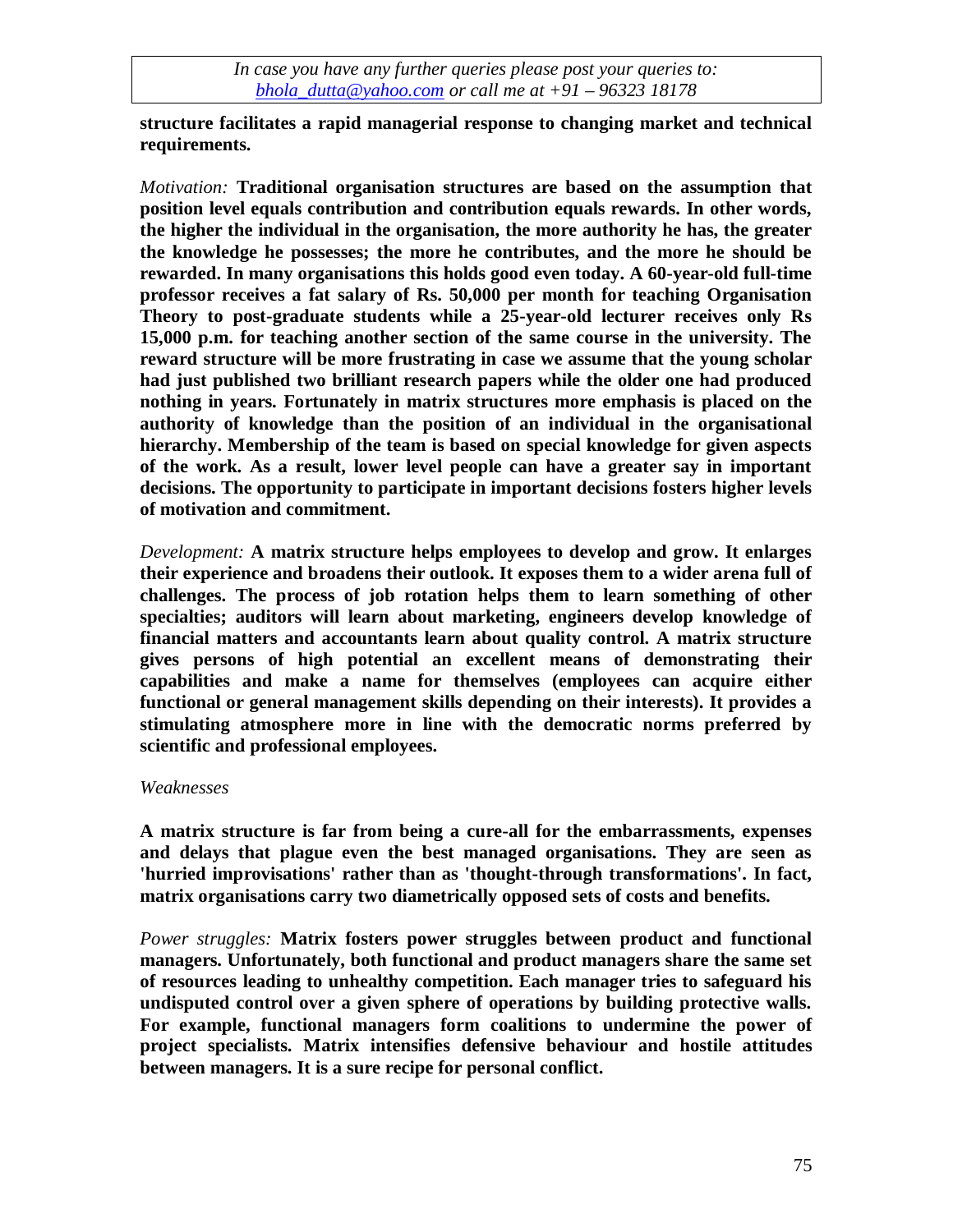*Stress:* **Matrix organisations can be stressful places to work in. As pointed out by R.L. Kahn, et al, stress at work arises from three factors: role conflict, role ambiguity and role overload. The use of matrix means use of dual command. Managers often end up jockeying for power and influence. "The individuals are subjected to conflicting and confusing expectations from others. The subordinate becomes a political football of the 'two superpowers' in the organisation." Members of project teams posses only de facto decision-making power. As a result, important decisions are vetoed by superiors in preference to decisions based on individual power and influence. In such ambiguous situations accountability becomes unclear. Role overload arises because of too many demands placed on an individual. An employee is expected to shoulder normal operating responsibilities as usual and also find time to participate in endless meetings and tedious discussions. Additional demands arise from these discussions leading to an increase in overall work load. Confusion exists over who reports to whom. The comfort of bureaucracy's predictability is replaced by growing insecurity and stress.**

*Costs:* **The matrix organisation incurs great administrative costs than a conventional hierarchy. In an attempt to cover themselves against blame, managers try to put everything in writing. The dual chain of command turns the matrix structure into another form of anarchy. It increases the management costs to double. The decisionmaking process is slowed down. Members have to spend far more time at meetings and discussions than doing work. More information has to be processed through written reports.**

*Balance:* **It is rather difficult to strike a stable balance between project and functional authority. 'The two kinds of influence are negatively correlated. The more successful lateral collaboration is achieved at a given level, the greater are the stresses up through the vertical hierarchy, with more senior managers resentful of being bypassed. And conversely, the better the vertical relationships in the line hierarchy, the more likely the lateral activities are to suffer from boundary disputes and communication blocks.'**

# *New Design Options*

**To compete effectively, managers have been experimenting with various design options, especially after the 80s. Let's briefly explain these options in the ensuring sections.**

#### *THE TEAM STRUCTURE*

**The term 'team structure' refers to the use of teams as a central device to coordinate work activities. The bureaucratic structure is not suitable for most of today's dynamic organisations. Employees with diverse skills and experience are required to work together (as teams) to successfully complete complex projects. As such traditional work areas have given way to more of a team effort, building and capitalising on the various skills and backgrounds that each member brings to the**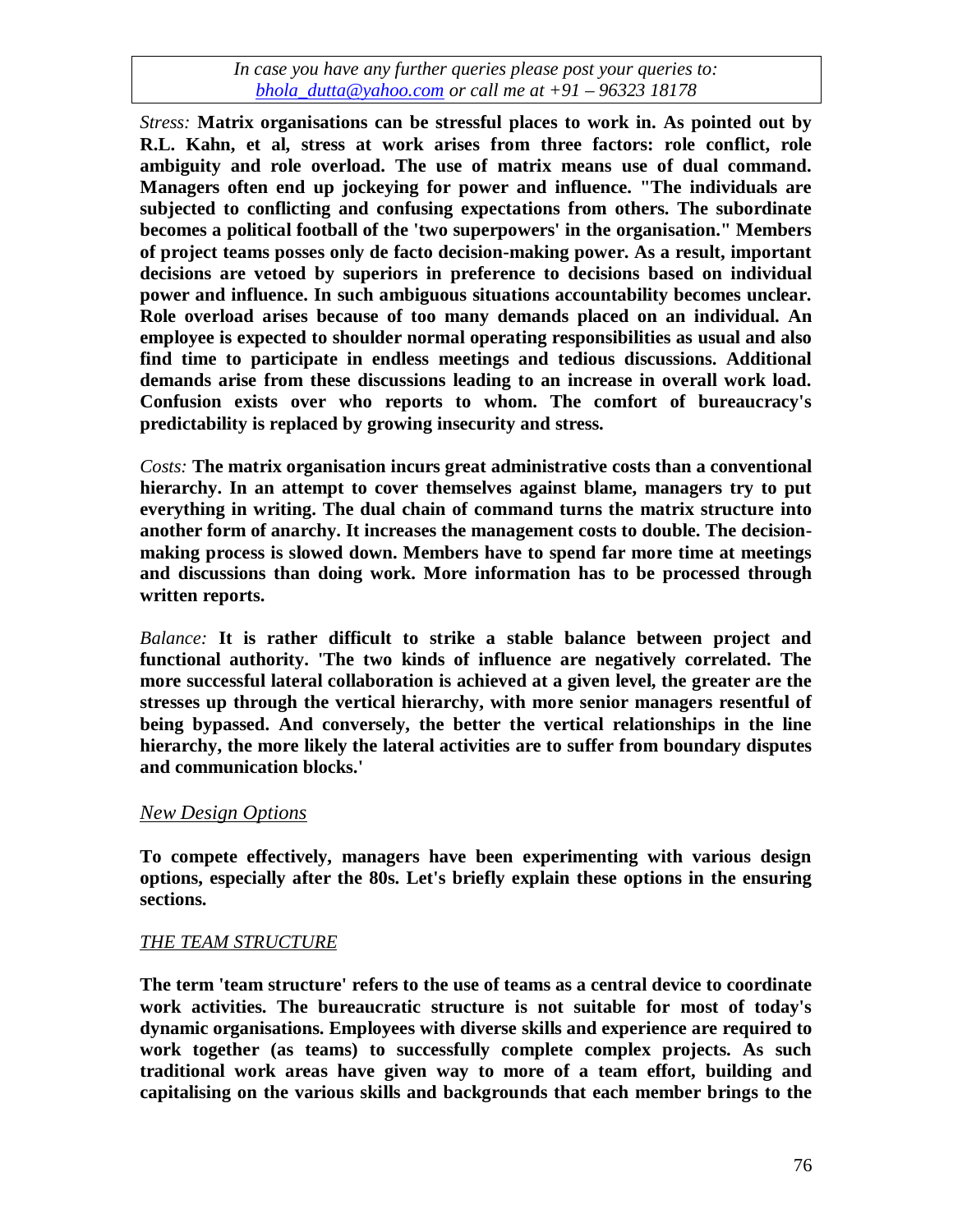**team. Team members have a commitment, purpose, establish specific goals and have the leadership and structure to provide focus and direction. They are held responsible-individually and jointly-for results. They rely on each other and develop healthy interpersonal relations based on trust. They exchange information, resources, feelings and thoughts freely and openly. The point is that teams do go beyond traditional formal work groups by having a collective synergistic (the whole is greater than the sum of its parts) effect. The basis of these work teams, then, is driven by the tasks at hand. Involving employees gives them an opportunity to focus on the job goals. The freedom that they enjoy empowers them to develop the means to achieve the desired ends.**

# *THE VIRTUAL ORGANISATION*

**The virtual organisation is a small core organisation that outsources major business functions. Dell Computer, for instance, owns no plants and merely assembles computers from outsourced parts. The core functions generally reflect the strengths of the virtual organisation-it can be designing, marketing, distribution, etc. The core group consists of a small group of executives overseeing activities that are undertaken in-house and coordinating relationships with outside organisations that carry out work on behalf of the virtual organisation. Most of the time of executives is spent in developing and coordinating links with outside suppliers through computer networks. The major advantages of the virtual structure are its flexibility. For instance it allows someone with an innovative idea and little money—like Dell Computer—to successfully compete with giant outfits such as IBM.**

#### *THE BOUNDARYLESS ORGANISATIONS*

**It is an organisation that seeks to eliminate the chain of command, have limitless spans of control, and replace departments with empowered teams. Let's explain these briefly. In a boundaryless organisation, the vertical lines of hierarchy are eliminated. The pyramidal shape is decimated and a flat organisation structure takes its place. Functional departments are replaced by cross-functional teams. A cross functional team consists of employees from the same hierarchical level but from different work areas, who come together to accomplish a task. The attempt is to turn every employee into a kind of a generalist by putting him in various teams to improve his skills, experience and ability to get along with others. To this end, the organisation rotates people into and out of different functional areas. Lateral transfers are also routinely carried out.**

# *Behavioral Issues in Strategy Implementation*

#### *Influence Tactics*

**Apart from a suitable structure, commitment from leaders at the top is important to successfully implementing and achieving objectives. To this end, they must establish the firm's direction -by developing and communicating a vision of the future — and**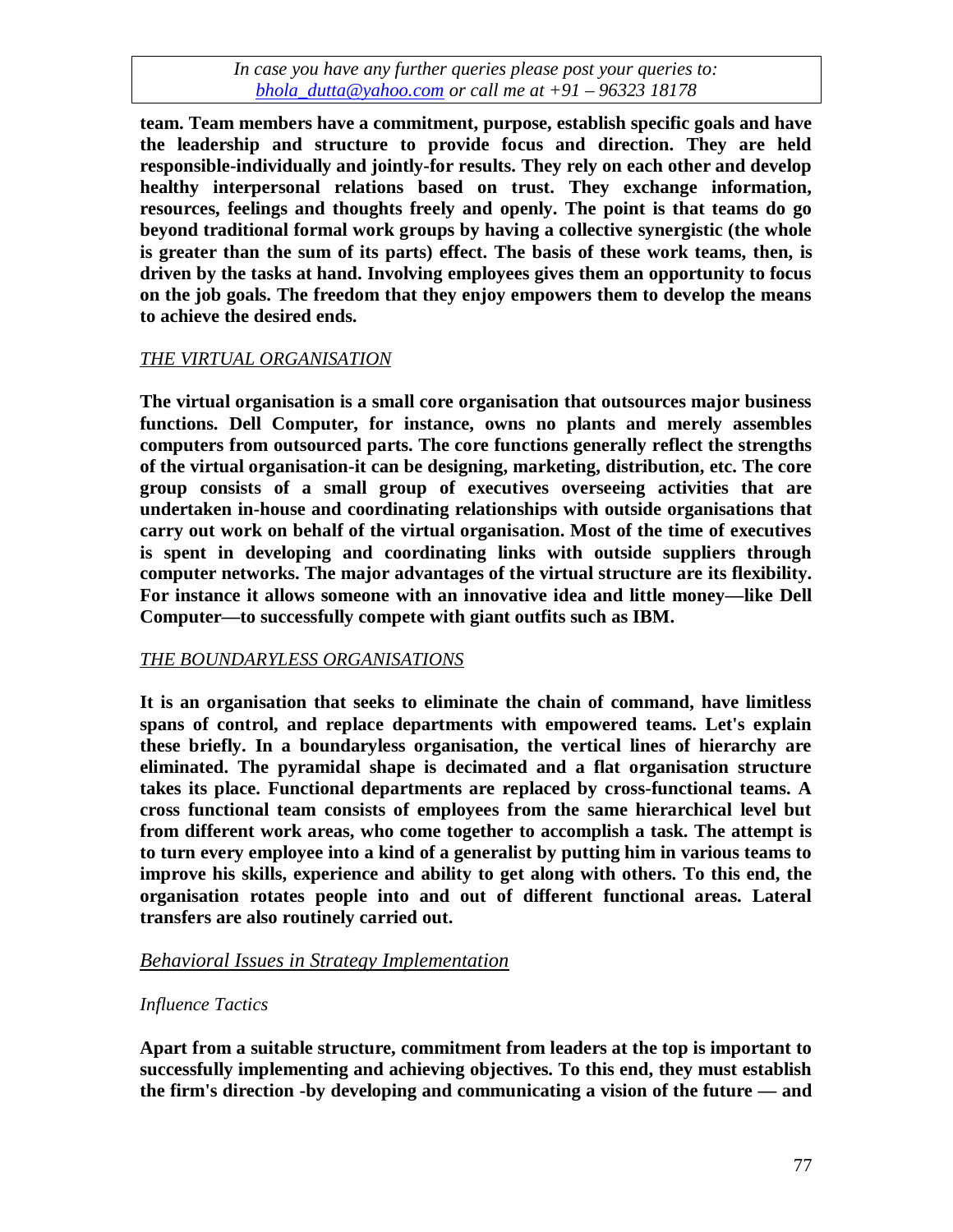**to motivate and inspire organisation members to move in that direction. Leadership success is often linked to the ability of a leader to exercise the right kind of influence at the right time.**

#### *Power*

**Leaders often use their power to influence others and implement strategy. Formal authority that comes through the leader's position in the organisation — say CEO — may not always help in influencing others. Two reasons could be stated in support of this contention.**

**•Not everyone in today's organisations passively accepts and enthusiastically implements multi-myriad rules, orders, instructions coming from the top. Subordinates may resist orders, subtly ignore them, blatantly question them, or even quit.**

**•The CEO cannot influence some individuals — such as customers, government officials, competing managers in rival firms, board of directors etc. — through his influence tactics (because he has not formal authority over them). The leader, therefore, needs to exercise something more than formal authority — called as power — to secure compliance and cooperation from others. Here, power may be defined as the potential ability to influence the behaviour of others or represent the resources with which a leader effects changes in employee behaviour (and thereby implements the strategic game plan).**

*•Expertise:* **Power resulting from a leader's special knowledge or skill regarding the tasks carried out by followers is referred to as expert power. When the leader is a true expert, subordinates go along with recommendations because of his or her superior knowledge. Three conditions are essential to maintain expert power. First, since expert power is based on knowledge and skill, the experts must continue to be perceived as competent; those who become obsolete lose their expert power. The second requirement is to make certain that the organisation continues to need the expert's knowledge and skill. The expert power of many accountants and lawyers is created by complex laws and tax regulations. If these laws were repealed, the expertise of accountants and lawyers would suddenly become unnecessary. Finally, individuals who are exerting expert power must prevent other experts from replacing them. In short, expert power can be maintained only if there is a critical need for the skills and knowledge of the expert that cannot be conveniently obtained elsewhere.**

*Charisma:* **It refers to a leader's ability to influence others through his personal magnetism, enthusiasm and strongly held convictions. Often, leaders are able to communicate these convictions and their vision for the future through a dramatic persuasive manner of speaking. Dr Martin Luther King's famous "I have a Dream" speech galvanised a generation to support the Civil Rights Movement in the United States. As Yukl remarked, charismatic leaders (Mahatma Gandhi, Abraham**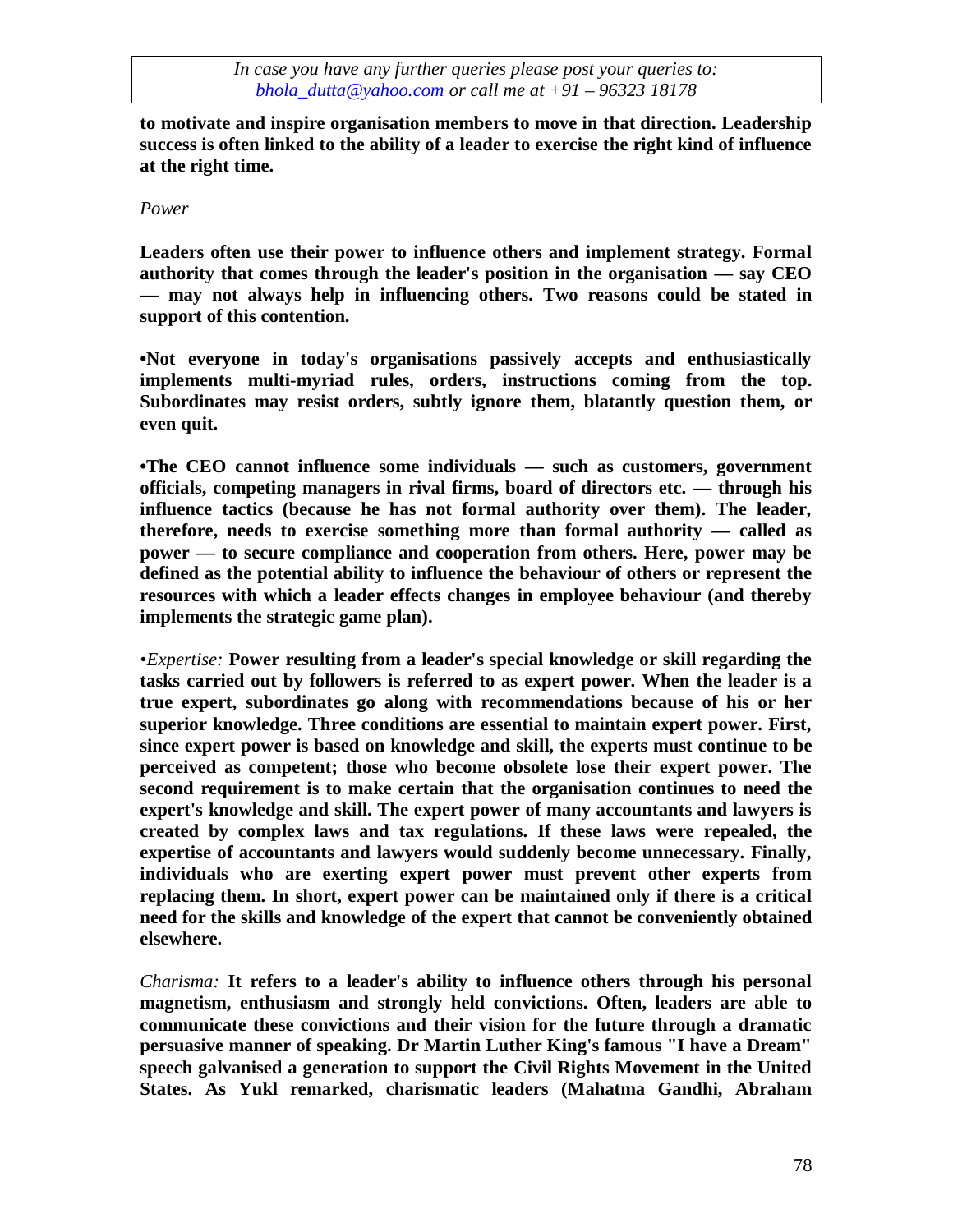**Lincoln, Nehru etc.) attempt to create an image of competence and success. They are often hailed as heroes and role models everywhere. The more that followers admire their leaders and identify with them the more likely they are to accept the leaders' values and beliefs. This acceptance helps charismatic leaders to exercise great influence over their followers' behaviours (Yukl, 1989). If they set high standards for themselves, subordinates follow their steps religiously. Such leaders, as researchers pointed out, are most likely to be effective during periods of organisational crisis or transition. Stressful situations are more likely to encourage employees to repose faith in a leader who seems to steer the ship out of trouble. If the leader's strategy works and organisational performance improves, his power base too will expand dramatically.**

*Reward Power:* **Top managers can get others to implement the organisation's strategies by making changes in formal reward systems. Those who carry out the strategy will receive pay raises, bonuses, promotions etc. Those who support the strategic initiatives and remain loyal to the leader will assume responsible positions and get away with plum postings. If the leader has a number of rewards under his control, which are valued and desired by subordinates strongly, he will be able to secure cooperation and compliance from subordinates easily.**

*• Information Power:* **A manager's access to important information and control over its distribution, often, help him influence the behaviour of subordinates. According to Mintzberg, the CEO is generally the best informed member of an organisation. He is able to oversee everything from the top and he has excellent external contacts to secure as much information as possible. He may not, of course, know everything, but he usually knows more than anyone else. If the CEO's information is reliable and complete, no one will be able to question his decisions which are based on a lot of information and knowledge.**

*• Exchange:* **The use of exchange as a power base is quite common in corporate circles. The leader helps others when they are at the receiving end. Others, in turn, will feel obliged to carry out things the leader would request later. Such reciprocal relationships flourish when the leaders step down from their ivory tower, join the mainstream and get along with others — shedding a portion of their superego, status and power. Sometimes connections or links with people inside or outside the work environment by the manager also bring some power to him. A manager who has got many valuable, respectable and useful links possesses this type of power; a subordinate who has good public relations and rapport with officials outside the organisation, or elsewhere can also have connection power. A manager or subordinate can influence others who acknowledge the connections they have.**

*• Legitimate Power:* **This power is the prerogative of a manager by virtue of his position in the organisation. Power is inherent in the position and authority a manager has. In our society people accept the right of top managers to direct the organisation. They are conditioned to accept the authority of superiors in higher positions. Moreover, managers have control over the distribution of resources and**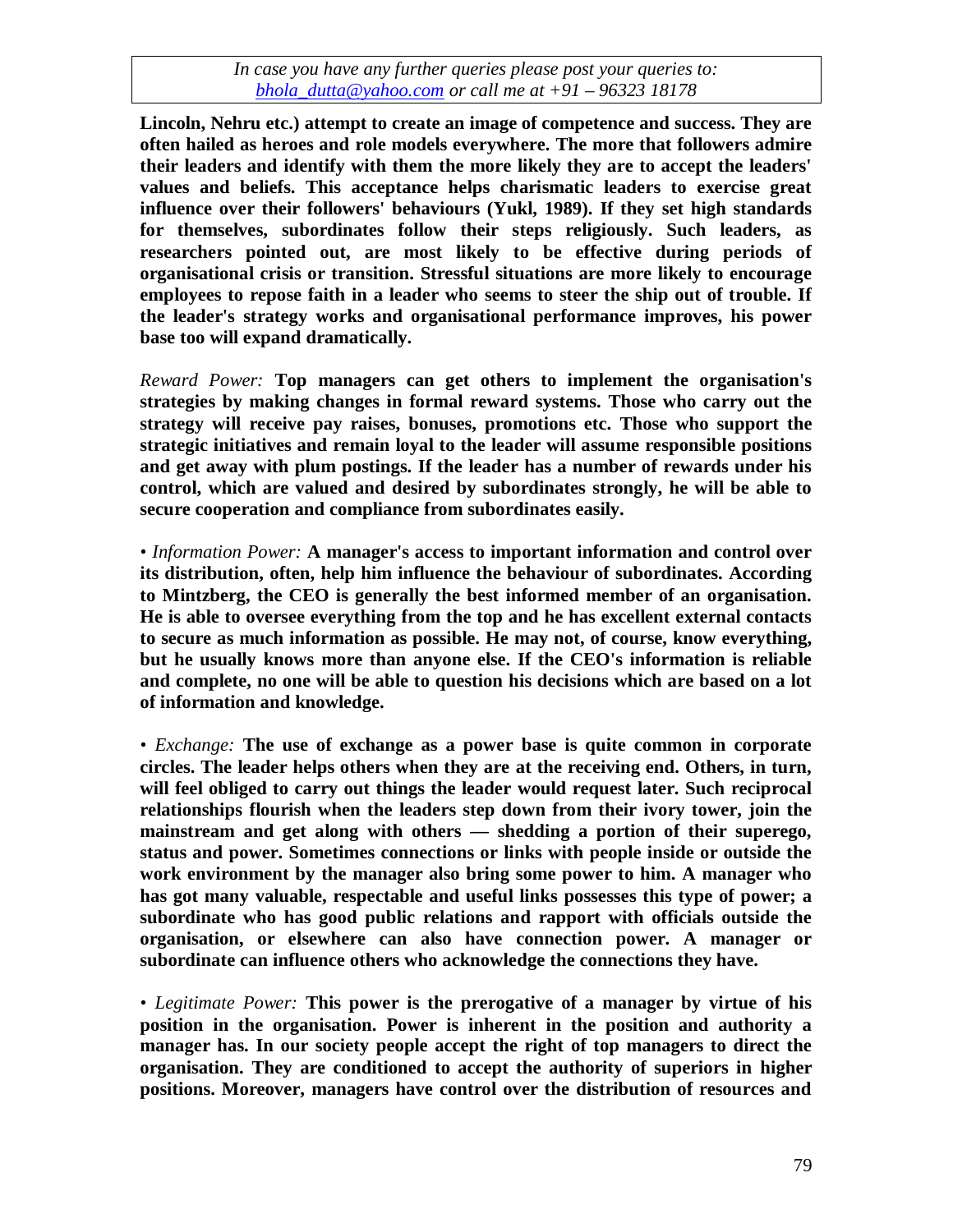**this control earns power for them over others. The quantum of legitimate power a manager exercises depends on the nature of his task, the organisation and the willingness of the manager to exercise power.**

*•Coercive Power:* **Managers who have "reward power" also have "coercive power". This is generally exercised by the manager against unproductive or disturbing elements and to restore discipline in the task environment. Coercive power is associated with the ability to assign distasteful tasks, withhold promotions, harass subordinates by not rewarding performance suitably, etc. Managers threaten the employees, when exercising this kind of coercive power, with job-related punishments such as dismissal, demotion, reprimand, transfer, and discourage low performance etc. Coercive power, if used properly, can lead to strong leadership. If punishments are inflicted indiscriminately, several dysfunctional consequences will automatically follow viz., damaging leader-member relations, frustration of the punished people, irreparable damage to the organisational set up etc. The punished person may be totally frustrated so that he retaliates by aggressive and violent responses which may prove to be very costly, for the organisation in the end.**

#### *STRATEGIES AND TACTICS TO ACQUIRE POWER*

**Various political strategies are pursued by individuals with a view to enhance their image and gain respect from others. Successful political behaviour involves keeping people happy, cultivating contacts and wheeling and dealing. Some commonly employed political strategies are given below (Dubrin):**

*• Forming Alliances:* **Maintain alliances with powerful people, especially those who are close to the most powerful person in the organisation.**

*• Selective use of Information:* **Control the flow of important pieces of information to suit personal ends. Includes withholding unfavourable information from superiors, keeping useful information from competitors, interpreting information in a way that is favourable to oneself.**

*• Scapegoating:* **Ensuring that someone else is blamed for a failure. Skilled politicians make sure that they never blamed when something goes wrong and are given get credit when something goes right.**

*• Image Building:* **Skilled politicians know the importance of being viewed positively and go out of their way to create positive images of themselves. Includes dressing appropriately, highlighting one's successes, being enthusiastic about the organisation, adhering to group norms etc. Also they always try to present a conservative image of themselves. It can be disadvantageous to be seen as too radical an agent of change.**

*•Networking:* **Insuring that one has many friends in positions of influence. Skilful politicians extend favours to cultivate rewarding relationships with others. They**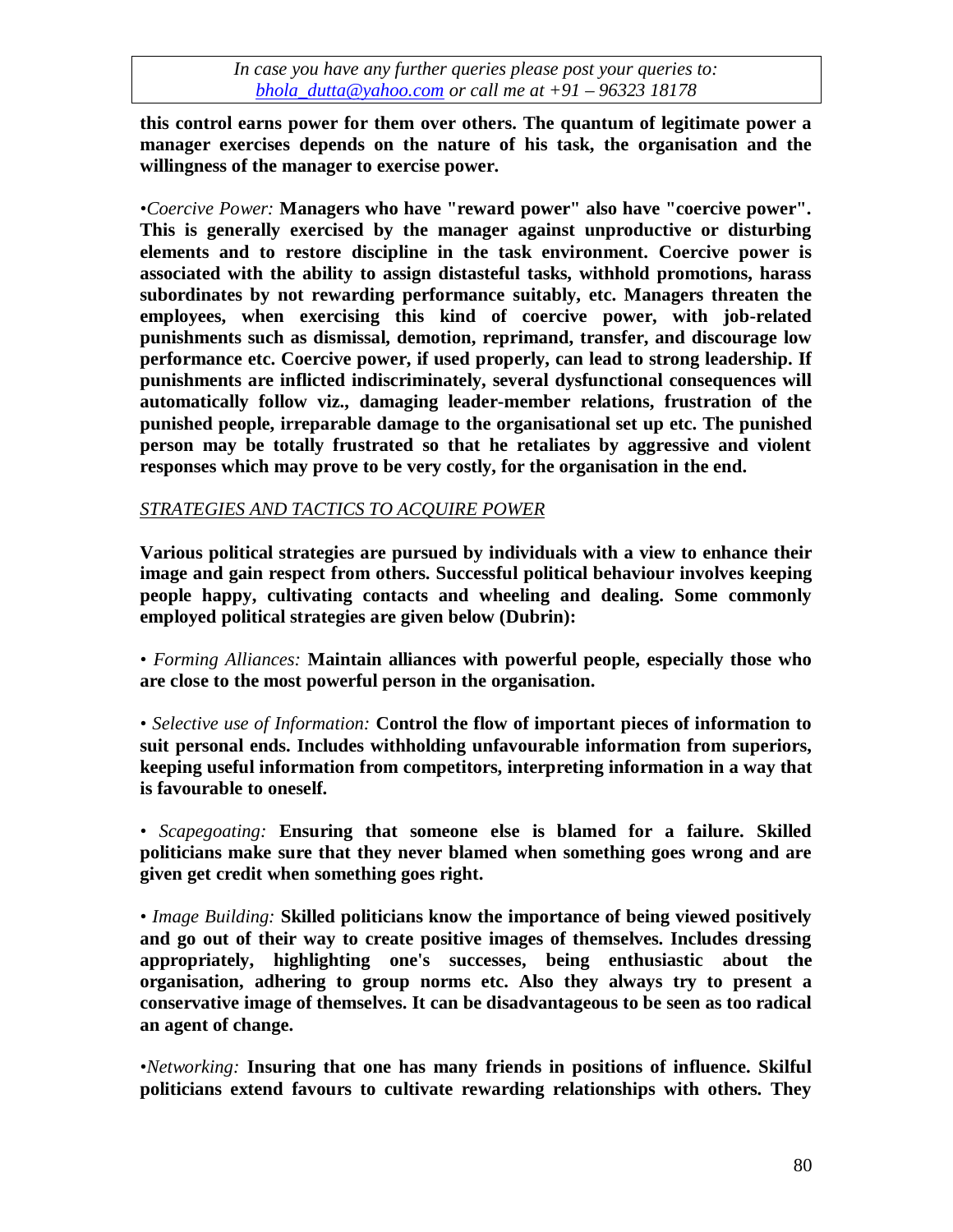**praise people and avoid critical, negative remarks about others. They are generally very cordial in their interpersonal dealings.**

*•Compromise:* **Giving in on an important issue in order to gain an ally who will be on your side when an issue of importance to you arises at a later date.**

*• Rule Manipulation:* **Refusing an opponent's request on the grounds that it is against company policy but granting an identical request from an ally on grounds that it is a 'special occasion.'**

*• Fabianism:* **Avoiding decisive engagement. This means going slow and easy — an evolutionary rather than a revolutionary approach to change. By not 'ruffling feathers', the power seeker can slowly but steadily become entrenched and gain the cooperation and trust of others.**

*• One Step at a Time:* **Skilful politicians take one step at a time instead of pushing the whole project or reorganisation attempt at a time. One small step can be a foothold that the power seeker can use as a basis to get other, more major .things accomplished.**

*• Persuasion:* **Another tactic is persuasion which relies on both emotion and logic. An operations manager wanting to construct a new plant on a certain site might persuade others to support his goal on grounds that are objective and logical (land is cheap, tax concessions are great) as well as subjective and personal.**

# *Leadership Style and Culture Change*

**To bring about change and to implement strategies successfully, organisations are now pinning hopes on the unique capabilities of transformational leaders. Le lacocca is often used as an example of a successful transformational leader because of his successful efforts in transforming Chrysler Corporation from a floundering company into a much more successful company that could avoid bankruptcy. The word, 'transformational leadership' is used to signify leadership that goes beyond ordinary expectations by transmitting a sense of mission, stimulating learning experiences and inspiring new ways of thinking. In 1914 Henry Ford, for example, offered unusually high wages for workers @\$5 a day in exchange for their accepting tight controls to be imposed on them (strict discipline, no idle time etc.).**

#### *WHO ARE TRANSFORMATIONAL LEADERS?*

**1998.)**

81 **Transformational leaders are distinguished (from charismatic leaders) by their unique ability to bring about innovation and change. They create significant change in both followers and the organisation. They have the special capabilities required to lead changes in the organisation's mission, strategy, structure and culture, as well as to promote innovation in products and technologies. They generally do not put emphasis on tangible rules and incentives alone while motivating followers. They focus on intangible qualities such as vision, shared values and ideas to build relationships, give larger meaning to diverse activities and find common ground to enlist followers in the change process.**

**(R L Daft and R H Lengel, Fusion leadership, Barren-Koehler San Francisco,**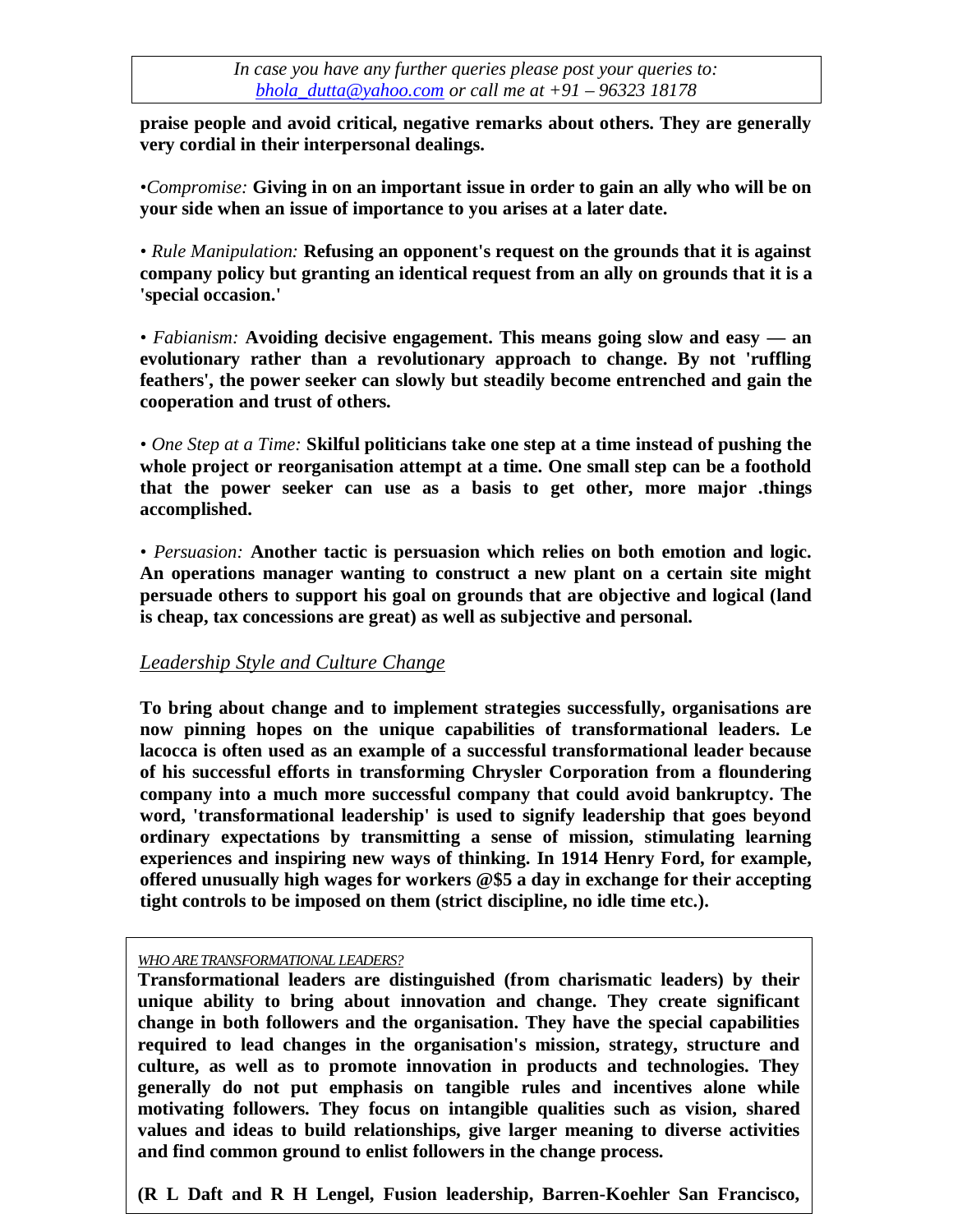**Henry Ford wanted a simple, inexpensive car, Model T, to be within the reach of ordinary citizens. Standardised production, focus on a single model, massive scale, reduced prices enabled Ford to realise his dream sooner than expected. By 1913, the selling price dropped to \$ 500; it fell to \$ 390 by 1915 and sold for only \$260 by 1925. The time to produce the car had declined from 12 '/z worker-hours in 1912 to IVz worker-hours in 1914! (B M Bass). To bring about change within an organisation, leaders must benchmark their performance against their competitors (not just against last year's quarter's performance) and try to switch gears when the organisation is successful (certainly not when it is in trouble as stated by Drucker) by focussing attention on measures such as new product innovations, customer satisfaction, product quality as compared with competitors. Once the need for change is recognised, the leader must inspire organisational members with a Vision' of what the organisation can become — by inviting followers to extend a helping hand, stretching their abilities fully (A E Pearson). He must lead from the front, setting a glorious example of dedication, sacrifice and single-minded devotion to the vision mapped out by him. It is also important that this vision be repeated over and over and not be allowed to fade away (Bennis & Nanus). He must also try to ensure that the changes occur as desired and suitable feedback mechanisms be incorporated to see that the desired changes in organisational culture actually take place.**



**The culture of an organisation is the set of values, beliefs, behaviours that helps its members understand what the organisation stands for, how it does things and what it considers important. Culture is a kind of social glue that binds people together through shared symbols, language, stories, and practices.**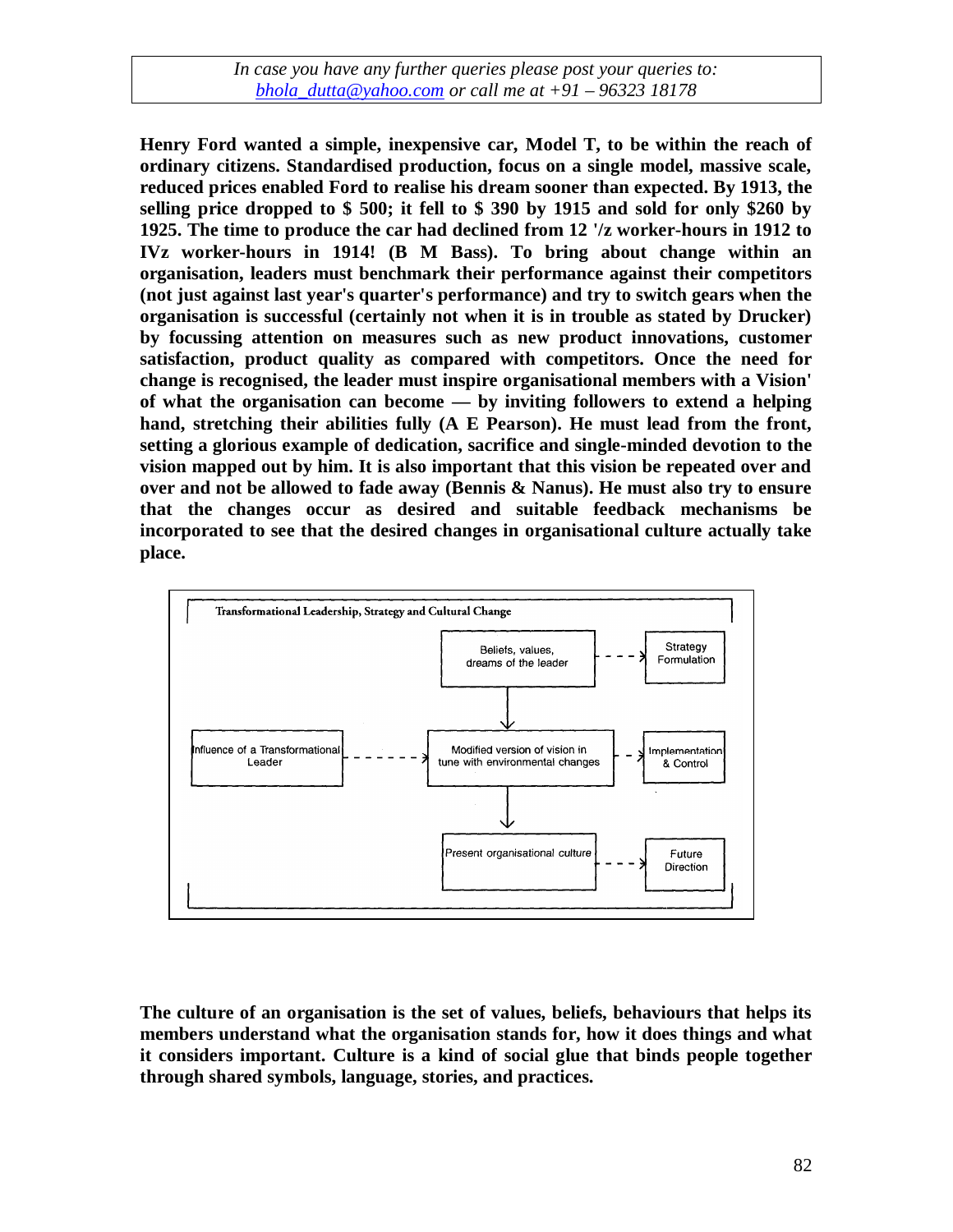*Elements of Strong Corporate Cultures*

- **A widely shared philosophy. This philosophy is not an abstract notion of the future but a real understanding of what the firm stands for, often embodied in slogans.**
- **A concern for Individuals. This concern often places individual concerns over rules, policies, procedures and adherence to job duties.**
- **A recognition of heroes. Heroes are individuals whose actions illustrate the shared philosophy and concerns of the company**
- **A belief in ritual and ceremony. Management understands that rituals and ceremonies are real and important to members and to building a common identity.**
- **A well-understood sense of the informal rules and expectations. Employees understand what is expected of them.**
- **A belief that what employees do is important to others. Networking, to share**

**To be successful, the firm's culture must be appropriate to and supportive of that firm. The culture must invariably have certain values that can help the firm adapt to environmental change. Changes in strategy should be accompanied by corresponding alterations in the firm's culture. For example, mere formation of new goals and plans do not transform conservative organisations instantaneously unless there are significant changes in the thinking of members and organisational practices. Leaders play a great role in maintaining or changing the culture and setting a new road map for the firm. Leaders, generally, use several mechanisms to help develop and reinforce a desired corporate culture.**

#### *Values and Culture*

**A value is something that has worth and importance to an individual. As such values help shape human behaviour. Parents, friends, teachers and external reference groups can all influence individual values. Indeed, a person's values develop as a product of learning and experience in the cultural setting in which he or she lives. As learning and experiences vary from one person to the next, value differences are the inevitable result.**

**As a system of shared values, the corporate culture reflects a climate within which people value the same things and apply these to benefit the corporation as a whole. One example is the dominant value of customer service at TELCO. This value helps keep everyone — from top management down to persons on the factory floor pulling in the same direction. Other examples are found in corporate slogans or creeds such as General Electric: "Progress is our most important product'; Delta Airlines, "The Family Feeling"; Sears, "Quality at a good price"; Bata India Ltd. "Customer is the king". The strength of such slogans in communicating value lies in the basic premise that values can influence behaviour. To the extent that employees understand and share values such as those reflected in the slogans, their behaviour**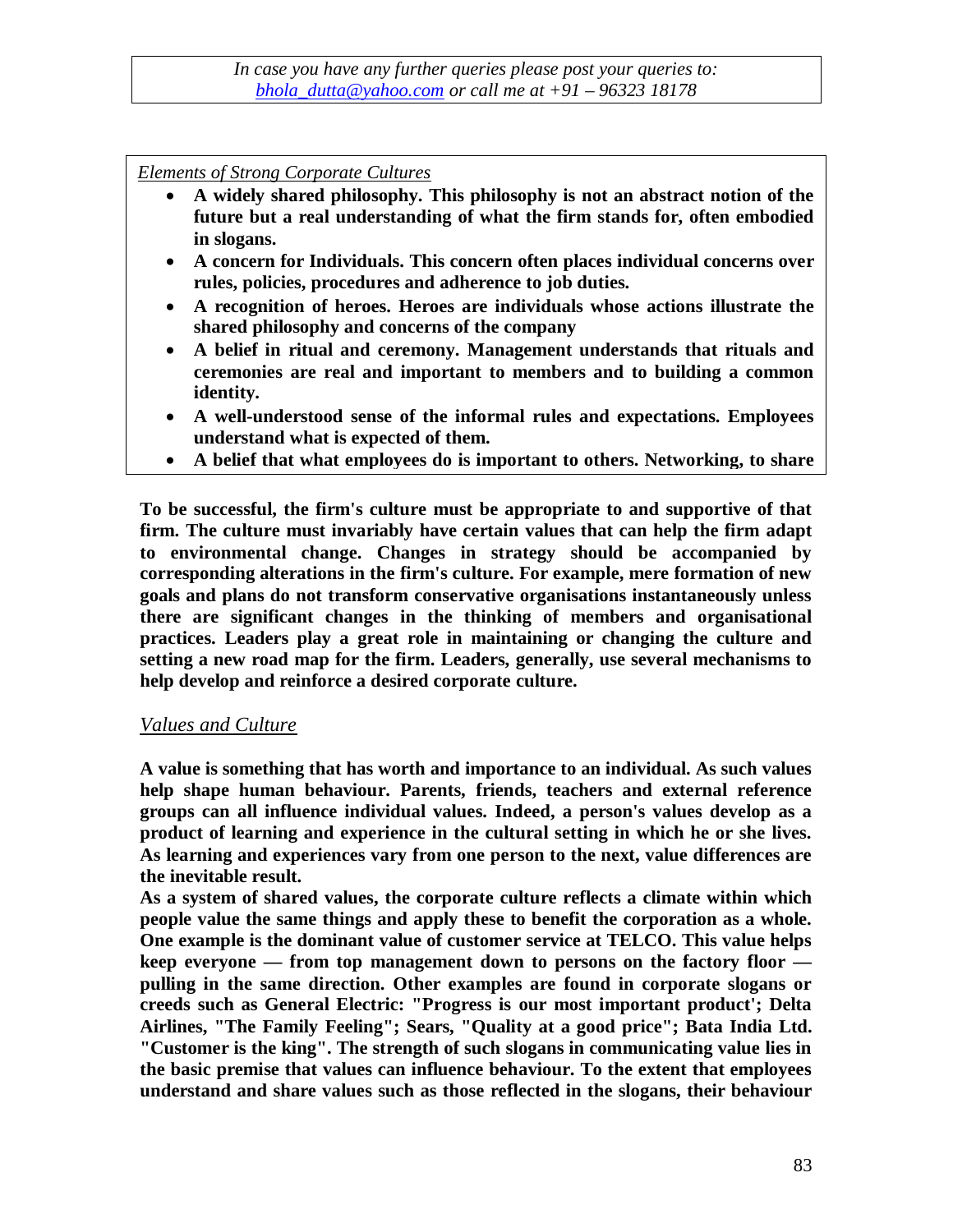**should be more uniform and consistent. Performance of individuals, groups and the organisation as a whole should benefit as a result. Research shows that managers who sense a compatibility and experience feelings of success in their lives show high regard for organisational objectives and significant stakeholders and have a healthy assessment of the values and ethics of their colleagues, subordinates and bosses.**

**The concept of "corporate culture" and its companion notion of shared values is important in the field of strategic management. Researchers recognise that organisations develop different cultures, that these cultures have different performance implications and that they can be changed. Strong cultures that fit the needs and challenges of the situation are "in", whereas weak or poorly matched cultures are "out". The case of AT&T, the telecommunications giant, is a good example. For many years the company operated as a regulated monopoly and created what many observers felt was the best phone system in the world. All this was achieved in a highly structured corporate culture where "universal service at reasonable cost" was the predominant value. Things are different for AT&T today. The culture is changing, albeit slowly, as the company tries to instill in itself the new sense of innovation and competition that is necessary to prosper in a deregulated environment (like what is happening in public sector banks, insurance firms and oil companies after deregulation).**

#### *VALUES AND BEHAVIOUR FORMATION*

**People are not born with values; rather they acquire and develop them early in life. Parents, teachers, relatives, friends and others influence an individuals' values. Values such as — stealing is bad, 'honestly is the best policy' respect your elders and teachers', 'be kind to people' are taught and reinforced in schools, religious institutions and social groups. Over the years these values become relatively stable and enduring. As we grow in years, we often seek environments that are compatible with the values we learned as children. For example, values help find out what companies we are attracted to and how long we stay therein. They also influence how motivated we are at work; people who share same values as the organisation are more committed to the organisation than those who do not.**

#### *IMPACT*

**Whenever people make decisions or talk about what constitutes appropriate behaviour at work, we can easily see the impact of values or even conflicts between different values. For example, consider the question of laying off employees. Managers with dominant economic values would be less hesitant to lay them off quickly than would managers with high social values.**

#### *Ethics and Strategy*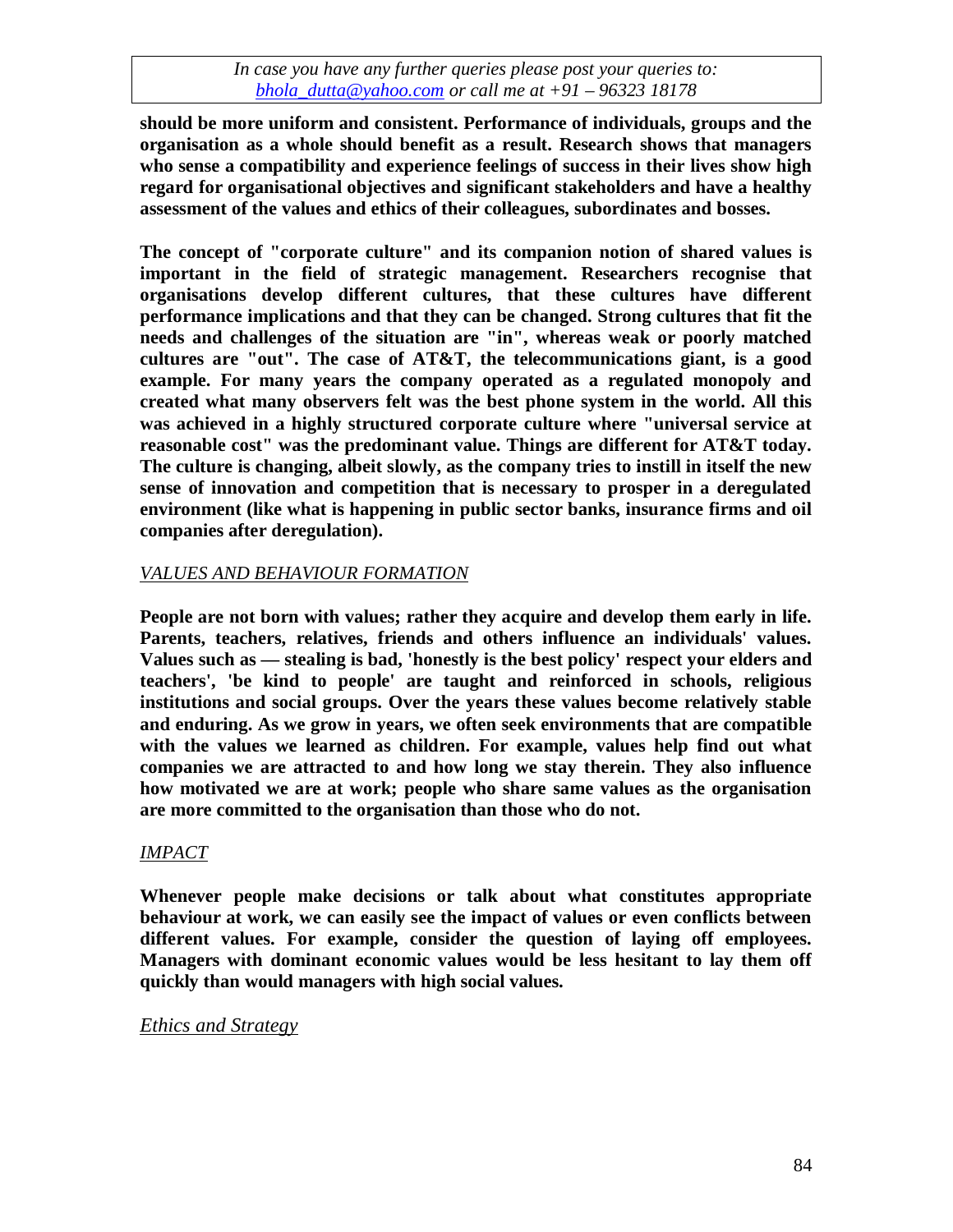**Ethics are contemporary standards and a principles or conducts that govern the actions and behaviour of individuals within the organisation. They provide a basis for determining what is right or wrong in terms of a given situation.**

**If we accept that all organisations pose ethical problems for managers then what constitutes ethical behaviour? There is a great tendency to oversimplify the matters of ethical problems in business organisations. Frequently, we visualise decisions as involving simple choices between right and wrong, black and white. However, drawing the curtain between ethical and unethical practices is not an easy matter. In a controversial Harvard Business Review article, Albert Z Carr argued that there has always been a kind of double standard applied to the morality of business. Carr believes that business and poker should be played by different rules -than those which apply to polite society. He argues that be should not expect to approach a used car salesman with an open straightforward statement of what we will pay any more than we expect a poker player to tell us what cards he has. When companies begin negotiations with union representatives what would happen if all cards were laid face up on the table? A manager of corporate planning from India, for example, may be acquiring a non-India company with two sets of books to evade income tax — a standard practice for the country. Do we (i) declare income and pay taxes (ii) take the black money out the country (illegally) or (iii) continue tax evasion? Another type of dilemma confronts the manager who must decide whether to lay off an older, less efficient employee for a younger employee with greater skill and vigour. Again how to resolve the conflicting interests while deciding on a particular issue? Can a businessman make decision in favour of his employee, the government, society at large, or some other persons when he would personally profit more by making a decision contrary to that interest? Thus, decisions with ethical overtones are often complex. Often there are conflicts in values and the manager perceives different obligations which seem to conflict in their implications.**

#### *Factors influencing Business Ethics*

**At least five factors significantly influence decisions made by managers involving ethical issues.**

*1. Legislation:* **Laws are generally passed as a result of low ethical Standards or the failure 10 recognizes social responsibilities. They are the result of social pressures. A practice can be made illegal if society views ir as being unethical. For example, if contributions to political parties by corporations are viewed as being excessive and unethical, the practice can be banned.**

*2. Government rules and regulations:* **Government regulations regarding working conditions, product safety, statutory warnings (on cigarettes and other harmful products), etc., are all supported by laws. These provide guidelines to managers in determining what are acceptable standards and practices.**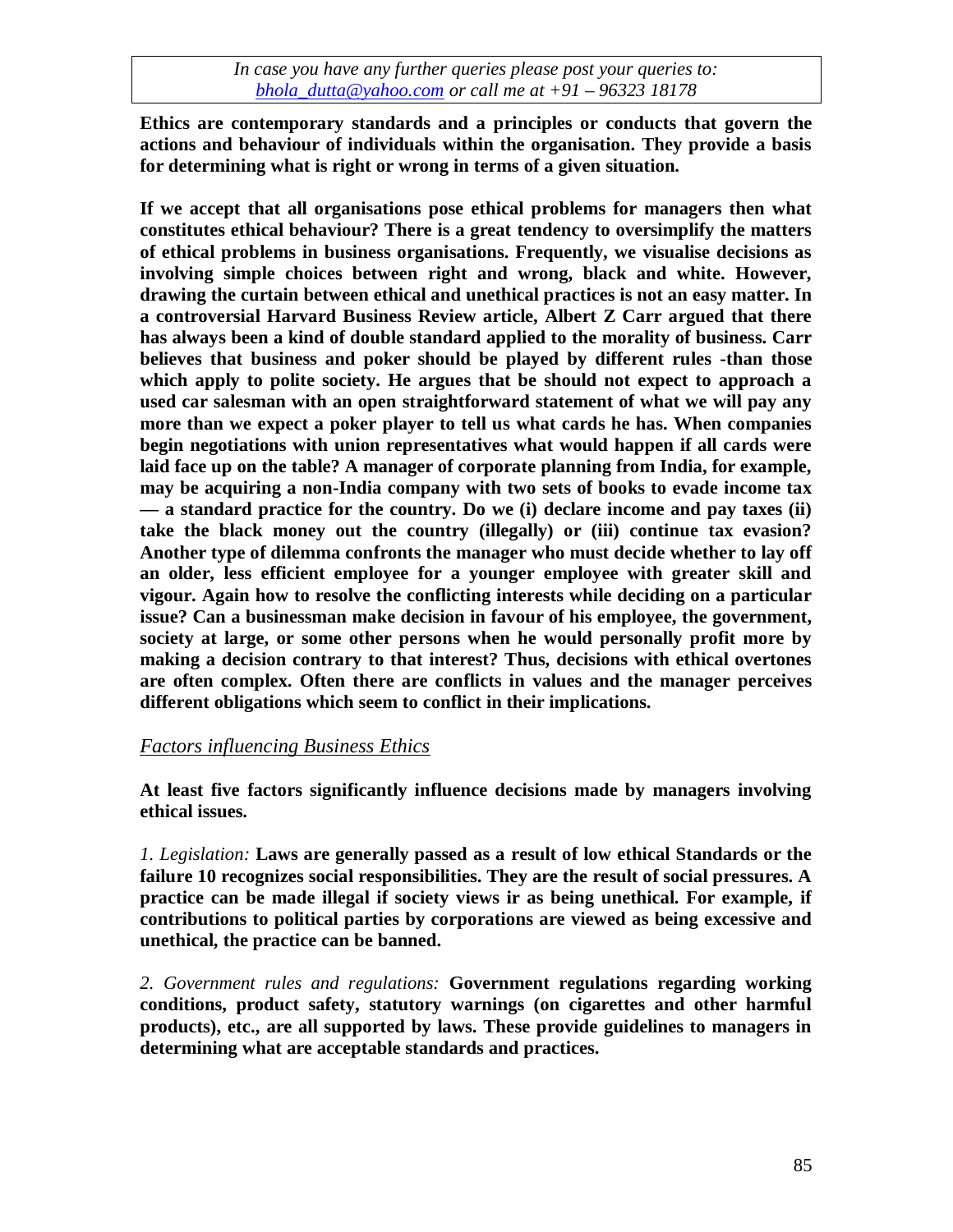*3. Industry and for company ethical codes of behaviour:* **Many times specific guidelines are provided to managers by the company's' ethical code of behaviour. One important question in such instances is whether individuals within organisations are really governed by the code of ethics or give lip-service to the guidelines.**

*4. Social pressures:* **Social forces and pressures have considerable influence on ethics in business. Society, in the recent past, has demonstrated how a special status can be conferred on backward castes; boycotted products and complained and threatened action to prevent the construction of nuclear power plants. Such actions by different groups in society may, in fact, force management to alter certain decisions by taking a broader view of the environment and the needs of society.**

*5. Conflicts between personal values and the needs of the firm:* **Many times, managers may be forced to compromise their personal ethical and moral values in order to achieve organisational goals. Everyday ethical decisions are usually made between the lesser of the two evils rather than obvious right and wrong.**

# *UNETHICAL BEHAVIOUR AND CODE OF CONDUCT*

**The manager's real world of deciding shades of difference is far more challenging and complex than the textbook ethical problem situations. In addition to the above factors, there are other complicating factors in making choices between right and wrong. Often it may be difficult for the manager to free himself from bias and prejudice and look at issues objectively. In spite of good intentions, he becomes involved in the situation and becomes identified with certain positions or points of view. It becomes difficult to step back and to take a detached point of view in examining the issue from an ethical standpoint. In spite of these problems, certain examples can be cited to answer the question as to what constitutes unethical behaviour:**

**• Padding expense accounts to obtain reimbursement for questionable business expenses**

- **• Revealing confidential information or trade secrets**
- **• Giving or accepting 'gifts' or 'favours'**
- **• Using company property and/or materials for personal use**
- **• Leaving the job without observing job contract**
- **• Being severely critical of competitors**
- **• Attempting to corner opportunities by bribing public officials**
- **• Price discrimination, unfair pricing, price collusion**
- **• Unfair competitive practices, pirating employees or ideas, etc.**
- **• Cheating customers, overselling, unfair credit practices**
- **• Dishonesty in making or fulfilling contracts**
- **• Code of Ethics" and Answer to Ethical Problems in Business**

**"One of the most far-reaching company activities designed to improve business ethics is the adoption of code of ethics and/or standards of practice. Although it is**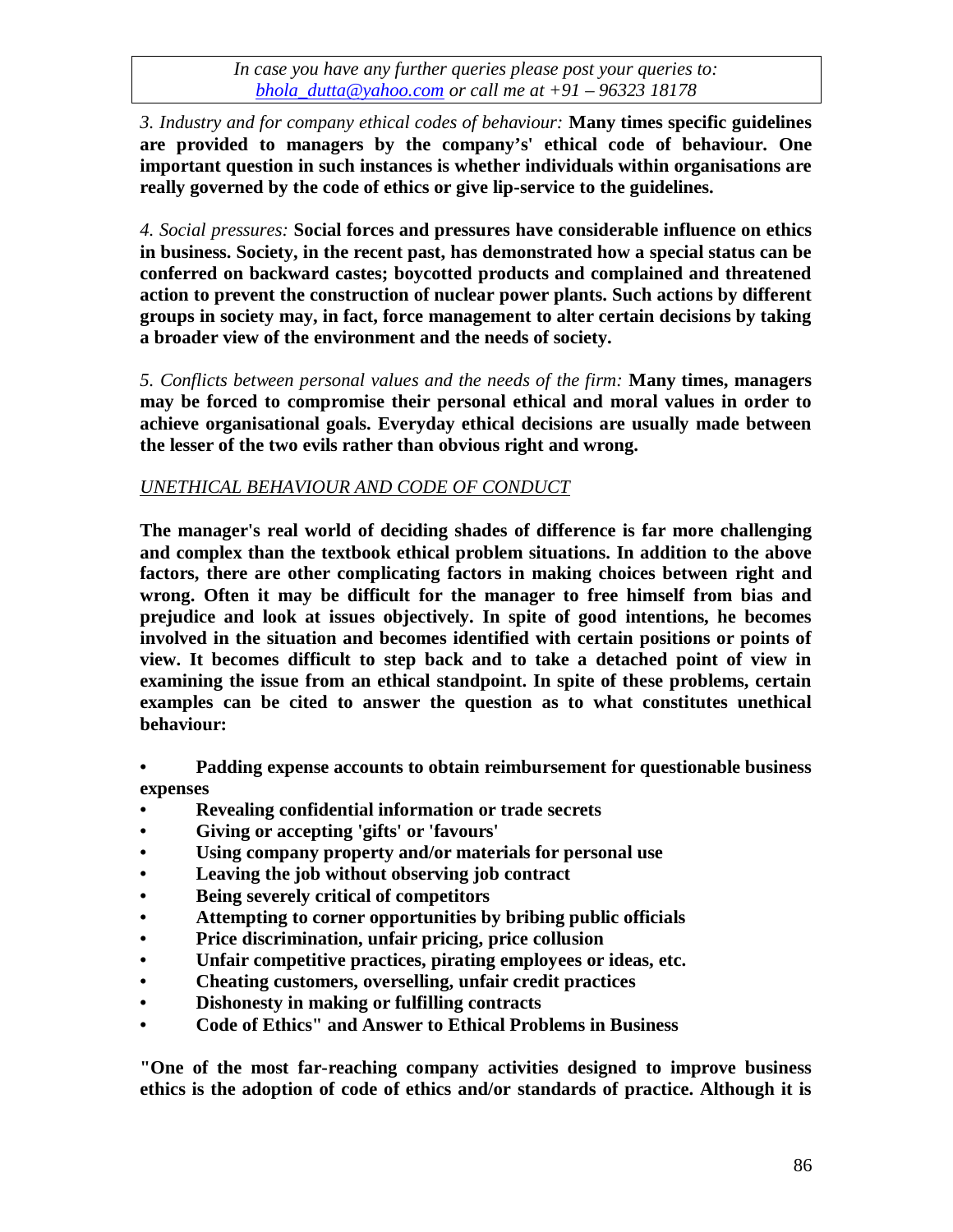**true that codes range from arbitrary, legalistic documents to vague generalities written in such misty, grandiose terms that they become meaningless, the potential contributions from codes make them worthy of consideration by progressive organisations." R W Austin suggested a simple positive code of conduct for business management thus:**

**• The professional manager affirms that he will place the interest of his company before his own private interests.**

**• He will place his duty to society above his duty to his company and above his private interest.**

**• He has a duty to reveal the facts in any situation where his private interests are involved with those of his company, or where the interests of his company are involved with those of society.**

**• He must subscribe wholeheartedly to the belief that when business managers follow this code of conduct, the profit motive is the best incentive of all for the development of a dynamic economy.**

#### *FORMULATING OPERATIONS STRATEGY*

**The operations function plays a very important role in implementing strategy. It establishes the level of quality as a product is manufactured or as a service is offered. For example, the decision whether to stress high quality regardless of cost, lowest possible cost regardless of quality or some combination of the two, has numerous important implications. A highest possible quality strategy dictates state of the art technology and strict adherence to design and material requirements. A combination strategy may require lower grade technology and less concern about product design and materials specifications. If the firm decides to upgrade the quality of its products but lacks production capabilities and does not have the resources to replace its technology, it becomes difficult to reach the new standards. Therefore, just as strategy affects operations management, so too does operations management affect strategy. Operations decisions must always be consistent with corporate strategy so that the full potential of operations, resources can be harnessed in pursuit of the company's goals.**

**Operations strategy is the recognition of the important role of operations in organisational success and the involvement of operations managers in the organisations' strategic planning. According to WheelWright and Hayes there are four stages in the evolution of operations strategy. At stage 1, business strategy is set without taking the capability of operations into account. Operations management is regarded as an essentially neutral function and is viewed as incapable of positively impacting the organisation's competitive success. The primary focus, then, is on labour costs and operational efficiency — trying to minimise any negative impact that internal operations may have on the organisation. At stage 2, the operations department sets goals according to industry practice. The operations attempt to be current with regard to operations management techniques and views capital investment in plant and equipment, quality control and inventory management as**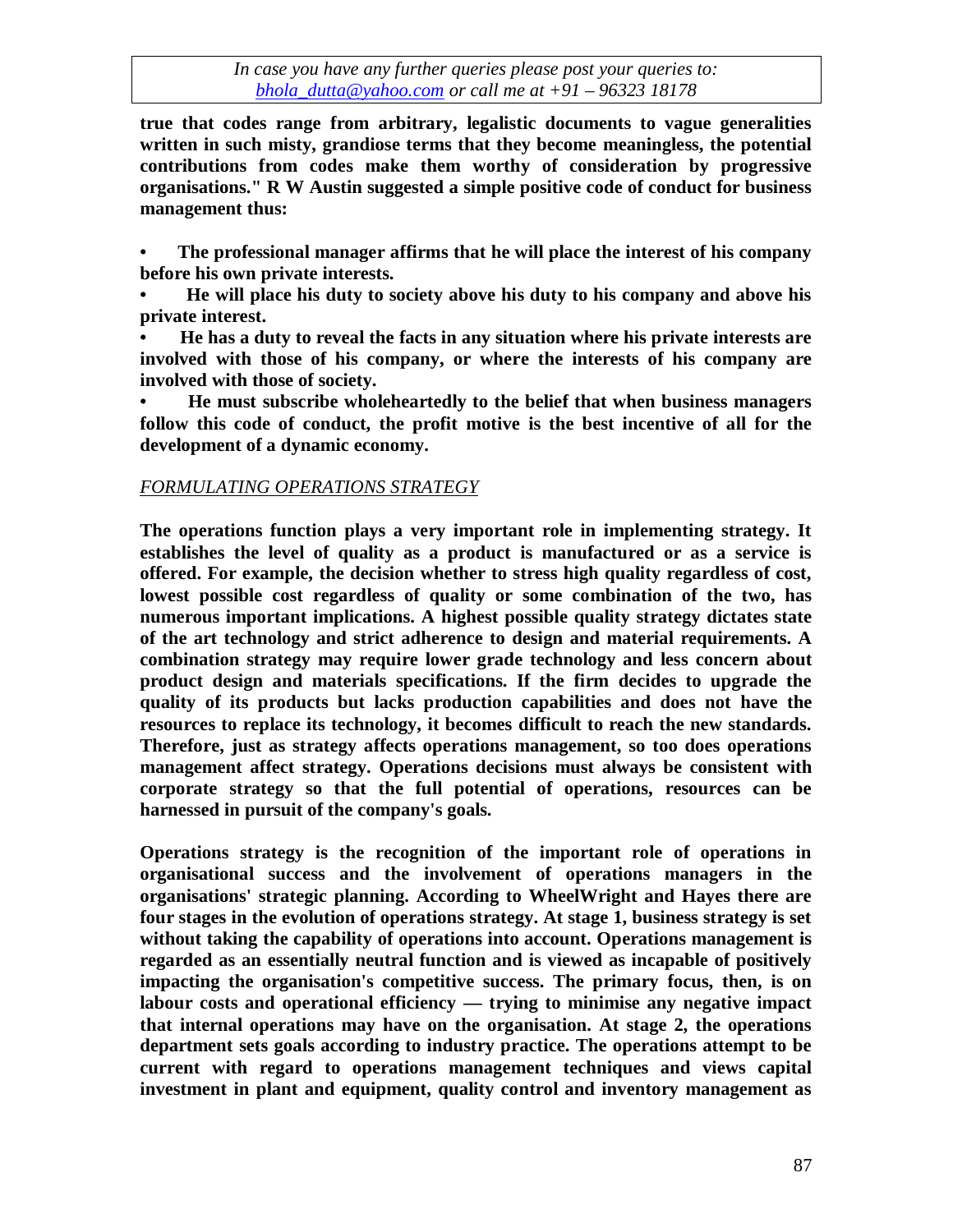**ways to be competitive. At stage 3, operations strategy is in line with company strategy and the operations department will find new ways to enhance competitiveness. Operations managers are involved in implementing and supporting strategy but not in formulating it. At stage 4, operations managers adopt new technologies on their own with a view to deliver goods and services of highest quality. Here operations strategy is regarded as a genuine competitive weapon. Managers try to anticipate potential technological advances that could impact operations and to gain the necessary internal expertise well before the implications are obvious. At this stage organisations try to use innovation as a means of making strategic jumps ahead of the competition.**

**In order to carry out operations strategy successfully, it is necessary to design and implement well-conceived operating systems. The primary operating systems that are used in operations management are discussed below:**



#### *PRODUCT-SERVICE MIX (WHAT TO PRODUCE)*

**Initially every firm should decide about the product-service mix (how many and what kinds to offer), keeping the following objectives in mind.**

**•** *Productivity:* **It is the degree to which a product or service can actually be manufactured for the customer within the firm's operational capacity.**

*• Cost efficiency:* **It is the sum total of all materials, labour and overhead expenses associated with a product or service. Striving for simplicity and few parts keeps product and service designs within reasonable limits. A company that stresses cost efficiency will keep its operating costs low relative to those other, similar companies.**

*• Quality:* **It is the excellence of the product or service — the serviceability and value that customers gain by purchasing the products. A company that stresses quality will consistently try to provide a level of quality that is significantly superior to that of its competitors, even if it has to pay something extra to do so.**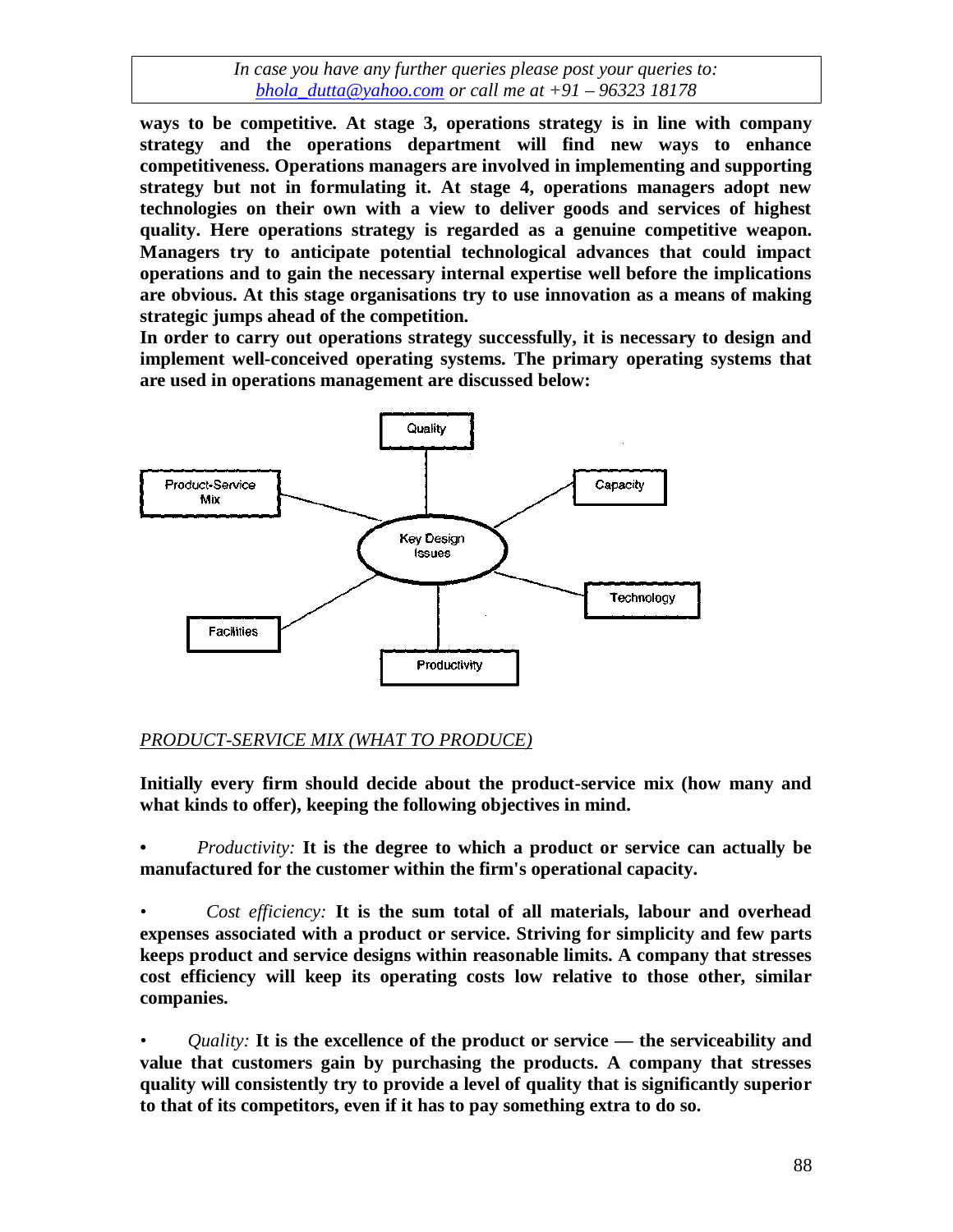*• Reliability:* **It is the degree to which the customer can count on the product or service to fulfill its intended function. The product should work as designed for a reasonable length of time.**

*• Flexibility***: It is the degree to which a company can respond to changes in product design, product mix or product volume.**

**In actual practice, a company cannot simultaneously have a product that is lowest in cost, highest in quality and instantly available in every corner of the country. Depending on factors such as operational capabilities, availability of resources and technical skills, each company must earmark its niche areas and design products so as to maximise return on investment.**

**Currently, a growing number of companies are using design for manufacturability and assembly (DFMA) to avoid problems. The focus of DFMA is simplicity making the product easy and inexpensive to manufacture. DFMA often demands restructuring operations, creating teams of experienced designers, manufacturers and assemblers to work together.**

# *CAPACITY PLANNING (HOW MANY TO PRODUCE)*

**Capacity planning is a process of forecasting demand and then deciding what resources will be required to meet that demand. Demand forecasting is the process of estimating the future demand that can be expected for the organisation's various offerings under an array of different market conditions. According to Mcclain and Thomas, capacity planning involves the following sequential steps.**

*•Predict future demands and competitive reactions:* **The Company must estimate customer reaction to the products offered by it and also take care of potential countermoves by competitors.**

*•Translate above estimates into capacity needs:* **Based on forecasts, management must decide the amount of each offering that can be manufactured keeping input limitations such as plant, equipment, human resources etc. in mind.**

*• Create alternate capacity plans:* **Depending on what the market might absorb and what the organisation can produce, management should come out with alternate capacity plans for various products/services that are offered to customers.**

*•Evaluate each alternative:* **As the firm adds to the variety of its offerings (or volume), costs tend to go up. Such additional costs should be carefully evaluated in terms of expected payoffs, identifying the opportunities and threats associated with each choice.**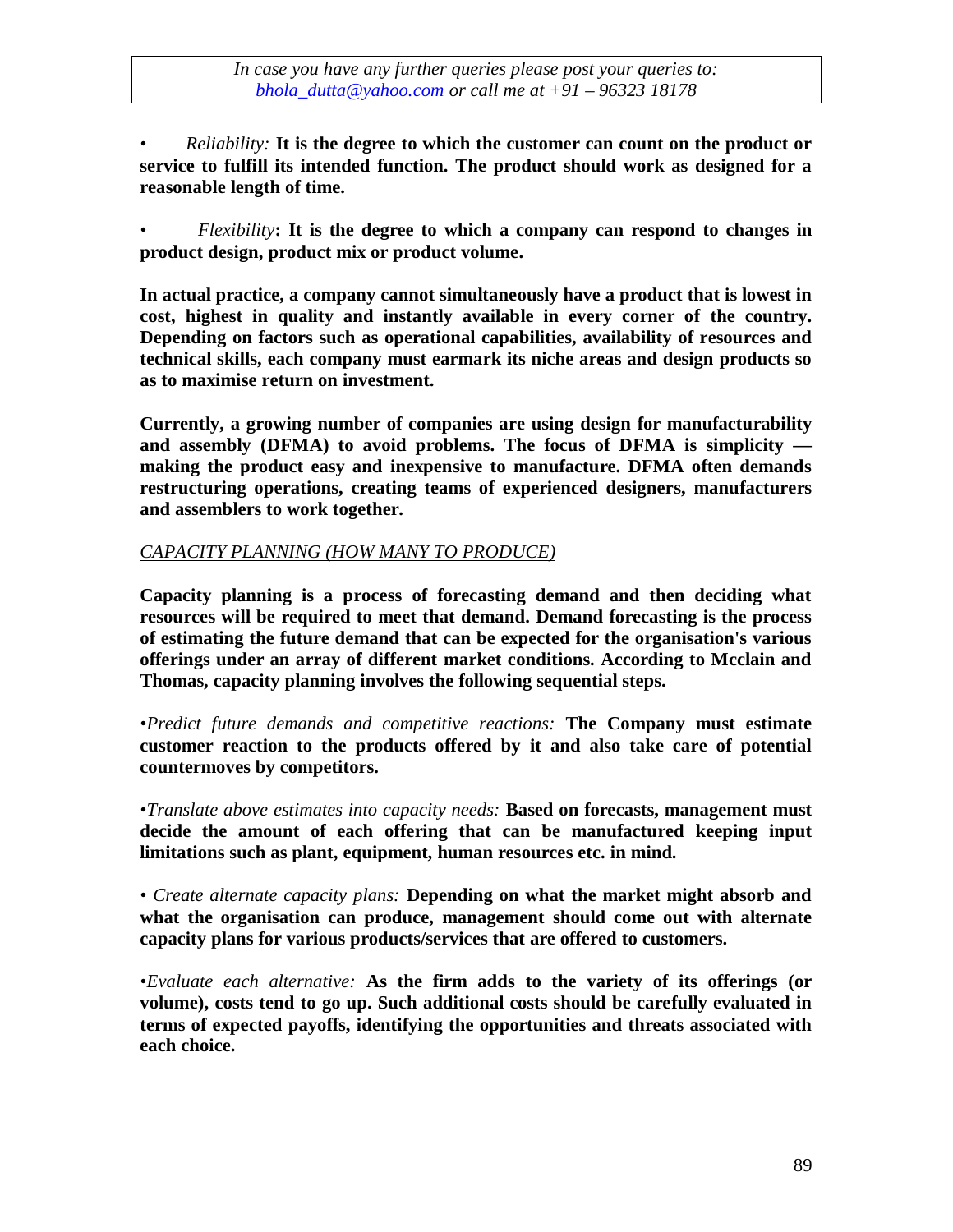*•Select and execute a particular capacity plan:* **The capacity plan that best serves corporate objectives and strategies should be picked up and implemented.**

#### *TECHNOLOGY AND FACILITIES PLANNING (HOW TO PRODUCE)*

**Process selection and facilities planning (which determines how the product or service will be produced) involves several important decisions (Stoner).**

*• Major technological choice:* **The operations manager, at this stage, should pay attention to questions such as, — does technology exist to produce the products? Are there competing technologies among which to choose? Should the company import technology through collaborations and joint ventures or develop it indigenously? etc.**

*• Process planning:* **Here the operations manager is concerned with evaluating transformation processes for costs and for consistency with desired product and capacity plans. Basically there are two options available: repetitive processing and batch processing. Repetitive processing moves the flow of materials through a continuous transformational process. Batch processing calls for work to be done on materials in batches or separate orders. Once the basic transformational process is identified, the decision then shifts to the physical arrangements to be made within the process.**

*• Facilities Location Planning***: This deals with the selection of the preferred location for a production or service facility. Every firm has its own criteria for choosing a particular site for locating a new facility. In addition to cost considerations associated with purchasing and building a new site, many other factors must be evaluated including the supply of skilled labour, access to raw materials and supplies, access to transportation and communications systems, governmental incentives etc.**

# *FACTORIES OF THE FUTURE*

*• Flexible Manufacturing Systems (FMS):* **The use of automated production lines that can be adapted to produce more than one kind of product is called a flexible manufacturing system. The machinery uses computers to carry out functions such as loading, unloading, storing parts, changing tools and machining. The computer can instruct the machines to change everything when a new product must be produced, depending on customer choices.**

*• CAM:* **Computer Aided Manufacturing is the heart and soul of flexible manufacturing. It uses computers to direct the manufacturing process.**

*• CAD:* **Computer Aided Design uses special software to instruct a computer to draw specified configurations including dimensions and details on a display screen. This method reduces the time spent in the design process and simplifies the exploration of alternative design.**

90 **manufacturing specifications. The demand for CAM has grown rapidly because flexibility Typically, the CAM system is linked to CAD so that the product specifications drive the is required to meet the ever-changing competition and customer demand. FMS, CAD and**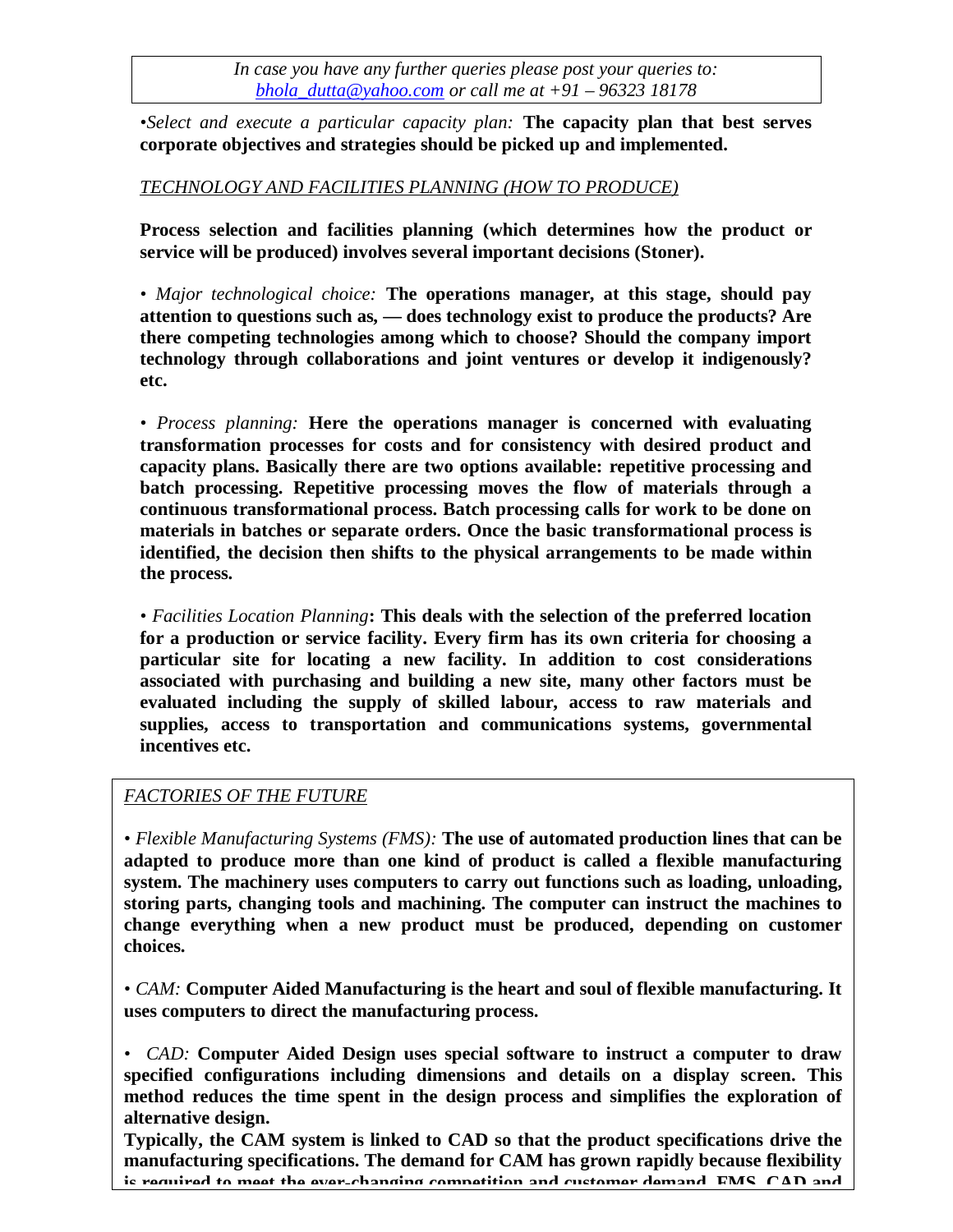*• Facility Layout Planning:* **It establishes the manner in which workspace is to be arrange for each operation. For virtually any type of operation, management must determine in most effective way to layout the physical facilities. Among the traditional approaches product layouts, process layouts and fixed-position layouts.**

*•A Product Layout* **is one in which the components are arranged according to the progressive steps by which the product is made. Conceptually, the flow is an unbroken line from i material input to finished goods. This type of layout is exemplified in automobile assembly food processing and furniture manufacture.**

*• A Process Layout* **(or functional layout) is one in which the components are group according to the general function they perform, without regard to any particular product Custom job shops, department stores and hospitals are generally arranged in this manna**

*• A Fixed-position Layout* **is one in which the product by virtue of its bulk and weight,' remains at one location. The equipments required for product manufacture are moved I the product rather than vice versa. Sound stages on a movie set, aircraft assembly and shipyards typify this mode of layout.**

*• Purchasing Management:* **Purchasing management is concerned with buying the material and resources needed to create products and services. The purchasing manager, often I to perform a tight-rope walk while taking purchasing decisions. Buying too much up capital and increases storage costs. Buying too little might lead to shortages and hig ordering costs. While buying materials and supplies, the purchasing manager must; make sure that the quality of what is purchased meets the firm's requirements, that i supplier is reliable and that the best financial terms are negotiated.**

**Purchasing needs are generally identified through Materials Requirement Planning (MRP). MRP is the process of creating schedules that identify specific parts and materials required to produce an item, the exact quantities of each needed to enhance the organisational production process and the dates when orders for these quantities should be released to suppliers and be received for best timing within the production cycle. The basic input data for MRP come from three main sources (1) a master production schedule based on orders from consumers, sales forecasts or product demand or plant capacity (ii) a bill of material file that considers product design changes in determining the types and quantities of materials required within the production process and (iii) an inventory file that shows die types and quantities of materials presently on hand. The computer, thereafter, generates output reports**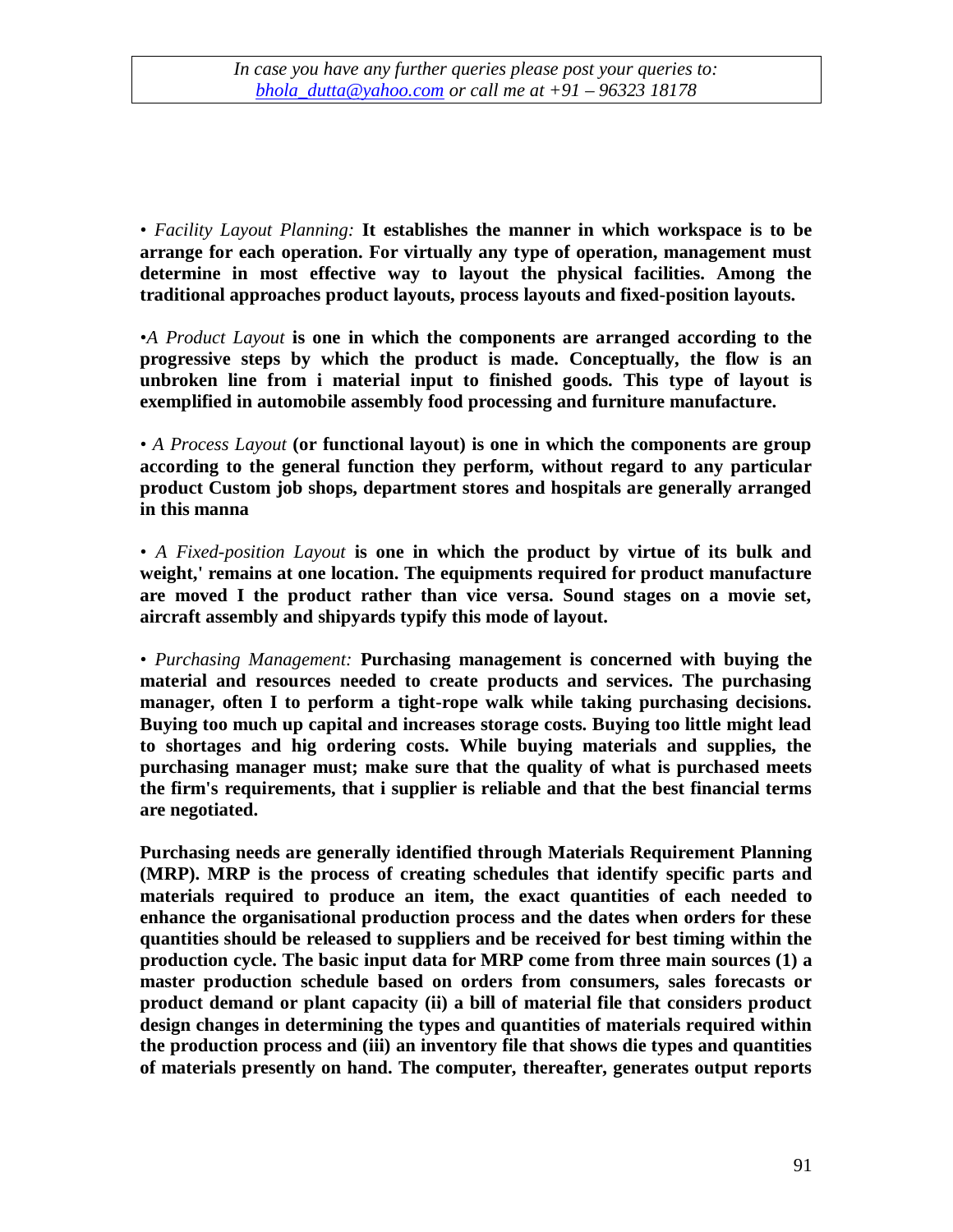**that show what materials should be ordered or cancelled as well as what materials should be expedited or de-expedited.**

*Inventory Management:* **It deals with the proper management of the organisation's inventory comprising of raw materials, work-in-process, financial goods and intransit goods. Raw materials inventory includes the basic inputs to the organisation's production process. Work-in-process inventory includes the materials moving through the stages of the production process that are not completed products. Finished goods inventory represents the completed but unsold goods. Intransit inventories are controlled by the transportation and distribution systems. Inventory management has become an important issue for various reasons. Money not locked up in inventory can be used in other productive ventures. In high-tech firms, products lose value quickly as they are replaced by more innovative or lower cost models. Hence, keeping inventory low becomes a critical factor for achieving success there. For competitive pricing inventories have to be managed efficiently. Two important techniques of inventory management, discussed below, have gained popularity, in addition to the materials requirement planning technique discussed previously.**

*(a) Economic Order Quality (EOQ)* **is designed to minimise ordering and holding costs for inventory items. Ordering costs (hostage, receiving, inspection etc.) are the costs of purchasing and receiving the inventory. Holding (or carrying) costs are the costs of storing, insuring and maintaining inventory.**

*(b) Just in time (JIT) Inventory Systems* **are primarily designed to reduce the organisation's inventory to zero. The JIT technique reduces inventories to a minimum by arranging for them to be delivered to the production facility 'Just in time' to be used. It is based on the philosophy (originally developed by the Toyota Motor company of Japan, called as Kanban, referring to purchasing of raw materials by using a special card ordering form) that products should be manufactured when customers need them and in the quantities that customers need them in order to minimise levels of raw materials and finished goods inventories kept on hand. JIT stresses maintaining operations by employing only the resources that are absolutely necessary to meet customer demand. This technique works best in companies that produce relatively standardised products having consistent demand. Such companies can comfortably order materials from suppliers and assemble products in several small continuous batches. The result is a smooth, consistent flow of purchased materials and assembled products with very little inventory build-up.**

*• Quality Management:* **Quality is the totality of features and characteristics of a product or service that bear on its ability to satisfy stated or implied needs. According to D A Garvin, quality has several different attributes.**

**Quality is a major consideration for all managers today. It is important because it affects competition, productivity and costs. Good quality products enable a**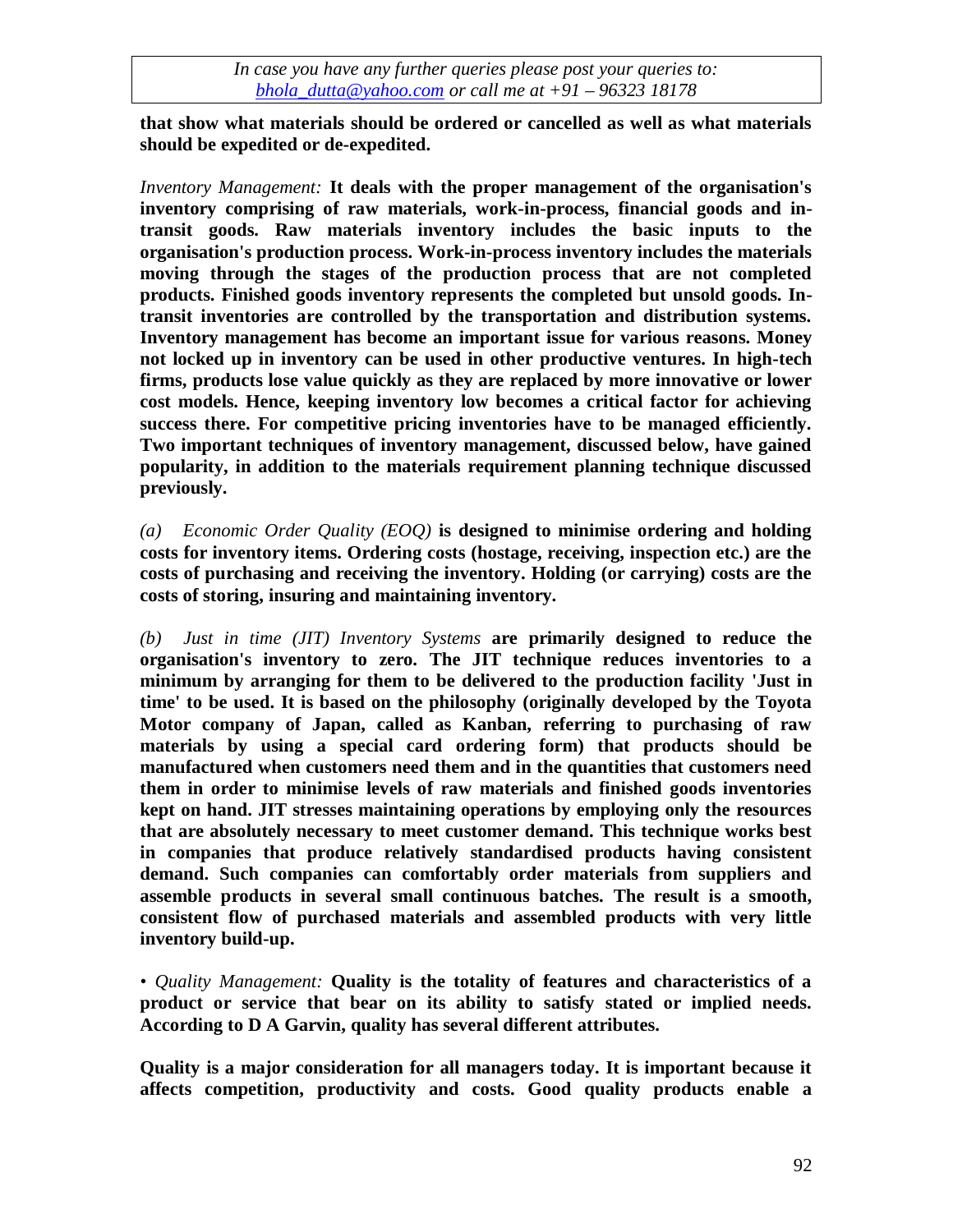**company to run ahead of its competitors. 'Zero defect products' mean fewer returns from customers. As the number of defects goes down, reworking costs fall. Quality consciousness helps employees to act responsibly and thereby cut down inspection costs as well. The organisation, thus, is able to produce more units with fewer resources — implying improved productivity. The Japanese have shown the industrial world that quality lowers costs. Poor quality results in higher returns from customers, high warranty costs and lawsuits from customers injured by defective products. Future sales are lost because of disgruntled customers. Poor quality means the commitment of resources to rectification of errors and quality inspection.**

**The most popular approach to managing quality is called Total Quality Management (TQM). TQM is a strategic commitment by top management to change its whole approach to business by making quality a guiding factor in everything it does. According to Edward Deming, TQM is a way of creating an organisational culture committed to the continuous improvement of skills, teamwork, processes, product and service quality and customer satisfaction. TQM is anchored to the organisational culture because successful TQM is deeply embedded in virtually every aspect of organisational life.**

# *Deming's Advice on Achieving Quality*

**W E Deming was originally trained as a statistician and started teaching process control (a method of measuring variation and continuously improving work processes before the final inspection stage to prevent the production of flawed products) in Japan shortly after World War II. He is recognises internationally as an important contributor to Japanese quality improvement programmes. Deming advocates that the way to achieve product quality is to continuously improve the design of a product and the process used to manufacture it. According to Deming, top management has the primary responsibility of achieving product quality. Deming advocates that management should follow fourteen principles to achieve a high level of success in improving product quality.**

- **Create and publish to all employees a statement of objectives of the company. The management must demonstrate constantly their commitment to this statement.**
- **Learn the new philosophy top management and everybody.**
- **Understand the purpose of inspection — for improvement of processes and reduction of cost.**
- **End the practice of awarding business on the basis of price tag alone.**
- **Improve constantly, and forever, the system of production and service.**
- **Institute training.**
- **Teach and institute leadership.**
- **Drive out fear. Create trust. Create a climate for innovation.**
- **Optimize towards the aims of the company, the efforts of teams, groups and staff areas.**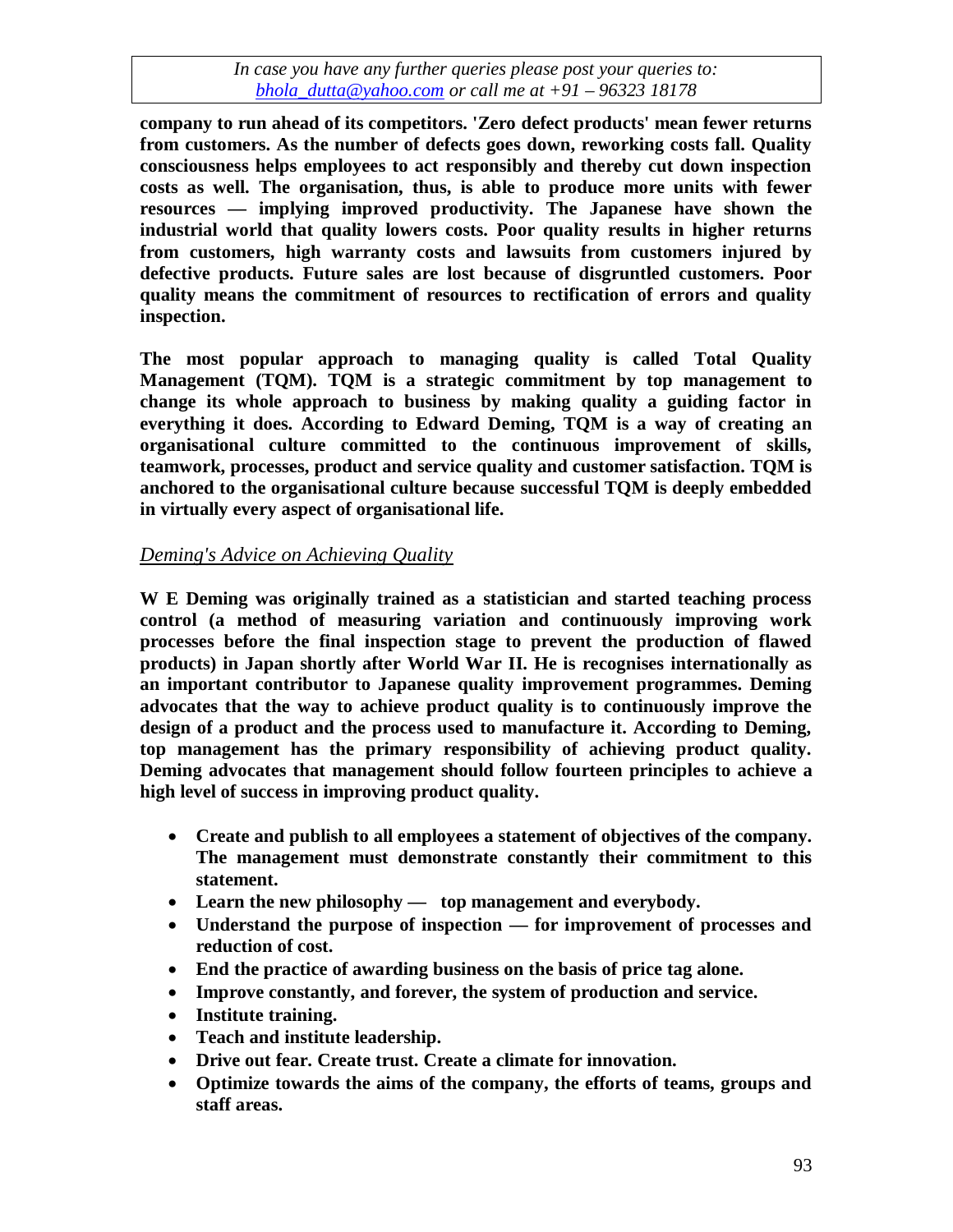- **Eliminate exhortations for the workforce.**
- **Eliminate numerical quotas for production. Instead learn and institute methods for improvement. Eliminate management by objectives. Instead, learn the capabilities of processes and how to improve them.**
- **Remove barriers that rob people of pride of workmanship. Encourage education and self improvement for everyone. Take action to accomplish the transformation.**

#### *TQM: The Main Ideas*

**TQM is built around four main ideas: do it right the first time, be customer centered, make continuous improvement a way of life and build teamwork and empowerment. Let's examine each of these in detail.**

*Do it right the first time***: Managers have been interested in the quality of their products, at least as an afterthought, since the Industrial Revolution. Thanks to the sustained efforts of quality gurus like Deming and Kaoru Ishikawa, product/service quality has become both forethought and a driving force in effective organisations of all kinds nowadays. Today's hospitals, universities and public sector organisations are as interested in improving product/service quality as are manufacturing organisations, mines, airlines and railways. In its most basic form, the emphasis on quality has come through four distinct phases since World War II — from 'fixes it in' to 'inspect in' to 'build it in' to 'design it in'. Present day managers are moving away from the first two approaches and towards the 'build it in' and 'design it in' approaches. Let's look into the differences in these approaches.**

**\* The 'fix it in approach to quality: Rework any defective products identified by quality inspectors at the end of the production process.**

The 'inspect it in approach to quality: Here quality inspectors sample work in **process and prescribe machine adjustments to avoid substandard output.**

**\* The 'build it in' approach to quality: Make everyone who touches the product responsible for spotting and correcting defects. Emphasis is on identifying and eliminating causes of quality problems.**

**\* The 'design it' in approach to quality: Intense customer and employee involvement drives the entire design production cycle. Emphasis is on continuous improvement of personnel, processes and product.**

**Each stage of this evolution has broadened the responsibility for quality, literally turning quality improvement into a true team effort. Also, the focus has shifted from reactively fixing product defects to proactively working to prevent them and to satisfy the customer completely. Just having 'zero things gone wrong' is not sufficient now — instead it is important to offer something of value to the customer and buy his loyalty. Today's quality leaders strive to exceed, not just meet, the customers' expectations. Putting quality first is the 'new slogan.**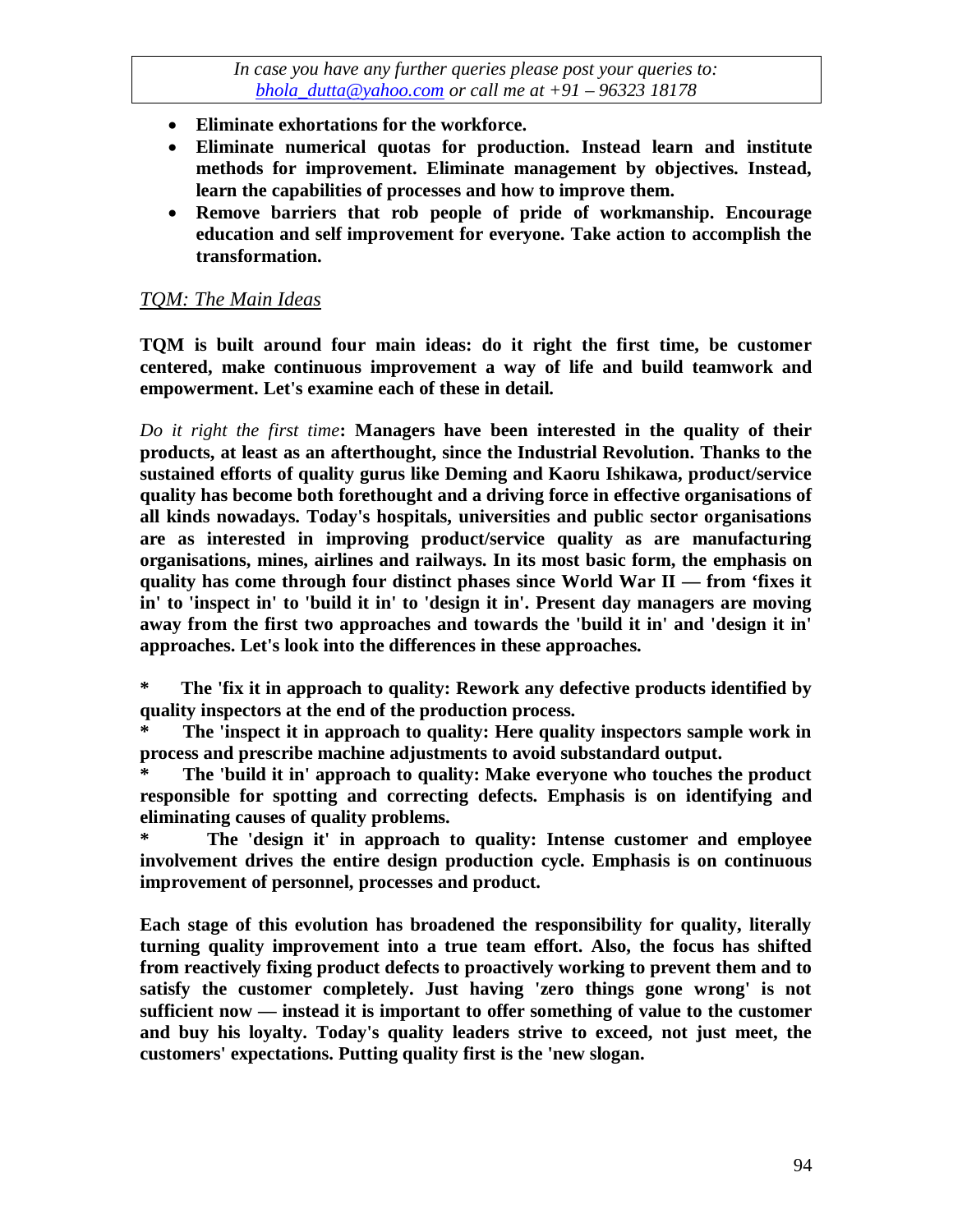*Be customer centered:* **Organisations have to meet the expectations of both the internal as well as external customers. Internal customers are other members of the organisation who depend on your work to get their job done. For example, a corporate lawyer employed by Maurya Hotel does not directly serve the hotel chains' customers by changing beds, serving meals or carrying luggage. But that lawyer has an internal customer when a Maurya manager needs to be defended in court. As far as external customers are concerned, TQM demands all employees who deal directly with outsiders to be customer centered which means:**

- **Anticipating the customer's needs**
- **Listening to the customer**
- **Learning how to satisfy the customer and**
- **Responding appropriately to the customer.**

*Make continuous improvement a way of life:* **The Japanese word for continuous improvement is Kaizen, which means improving the overall system by constantly improving the little details. Kaizen practitioners look at quality as an endless journey, not a final destination. In order to improve things they experiment, measure, adjust continuously. Rather than naively assuming that zero defects means perfection, they try to put their finger on the problem. There are four ways of achieving improvements.**

*Improved and more consistent product and service quality.*

- **Faster cycle times (in cycles ranging from product development to order processing to payroll processing).**
- **Lower costs and less waste (for example, eliminating needless steps, scrap rework and non-value adding activities).**
- **TQM advocates emphasise the importance of achieving greater quality, speed and flexibility at lower cost and waste. You need not sacrifice onething in order to give another thing. All things are possible, provided you work with a clear-cut focus, i.e., improving things.**
- **Build teamwork and empowerment: TQM is built around employees, their needs, aspirations and expectations. It is employee-driven. It allows employees to exploit their full potential. Empowerment takes place when employees are properly trained, provided with all relevant information and the best possible tools, fully involved in key decisions and fairly rewarded for results. In order to carry out work effectively and efficiently, teams have to be created, drawing talent from various departments in a cooperative way.**

# *TQM TOOLS AND TECHNIQUES*

**Managers can use several tools and techniques for improving quality. Some of the important techniques are discussed below:**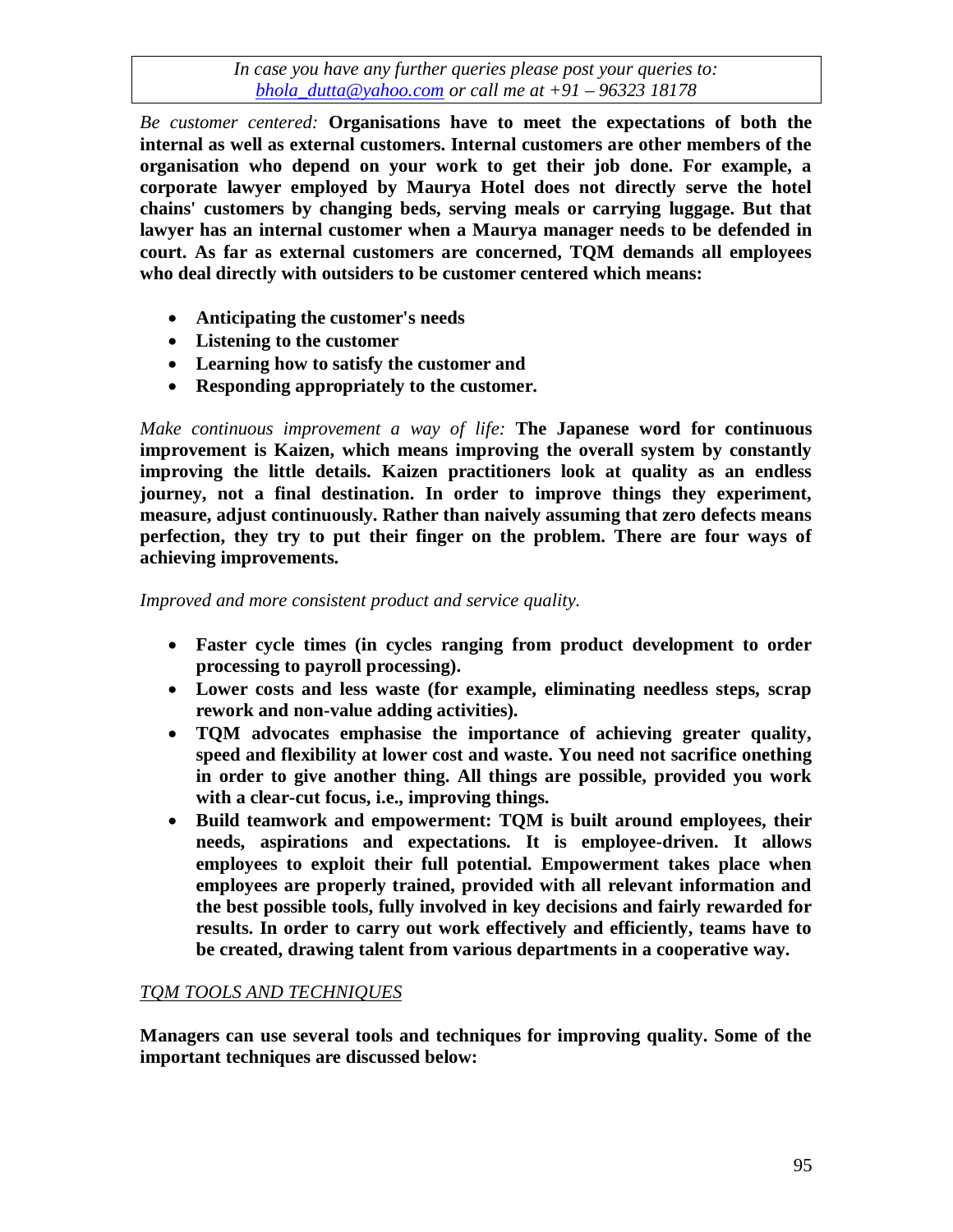*• Benchmarking:* **It is the process of learning how other firms (the toughest competitors or those recognised as industry leaders) do exceptionally high-quality things. The key to successful benchmarking lies in analysis. Starting with its own mission statement, a company should look into its current procedures and mark areas for improvement. Then the company should carefully pick up competitors worthy of copying.**

*• Outsourcing:* **It is the process of self-contracting services and operations to other firms that can do them cheaper or better (or both). By farming out activities in which they do not have expertise, such as human resource or inventory management, firms can cut down costs on employee benefits and free existing personnel for other duties.**

*• Quality circles:* **A quality circle is a small group of employees who meet periodically to solve quality problems related to their jobs. The reason for using quality circles is to push decision making to an organisation level at which the people who do the job and know it can make recommendations better than anyone else.**

*Statistical quality control***: Managers, traditionally, use inspection to control product quality. Inspection is simply examining and grading finished products, components or products at any stage of production. The purpose of inspection is to discard products or components that do not meet reestablished quality standards. Managers must generally determine not only what products or product components to inspect but also how many units or components to inspect. One way of addressing this question is called statistical quality control (SQC) . SQC is a process used to determine how many units of a product should be inspected to calculate a probability that the total number of units meets organisational quality standards. Although managers limit inspection costs by not examining all units, they must take care to see that the number of units inspected gives an accurate measurement of the quality of the products being manufactured.**

#### *NOT IN SYLLABUS*

*Financial Strategy*

- **Procurement of Fund**
- **Utilization Fund**
- **Financial Ratio Analysis: Liquidity ratio, leverage ratio, activity ration, profitability ratio etc.**
- **Strategic investment decision**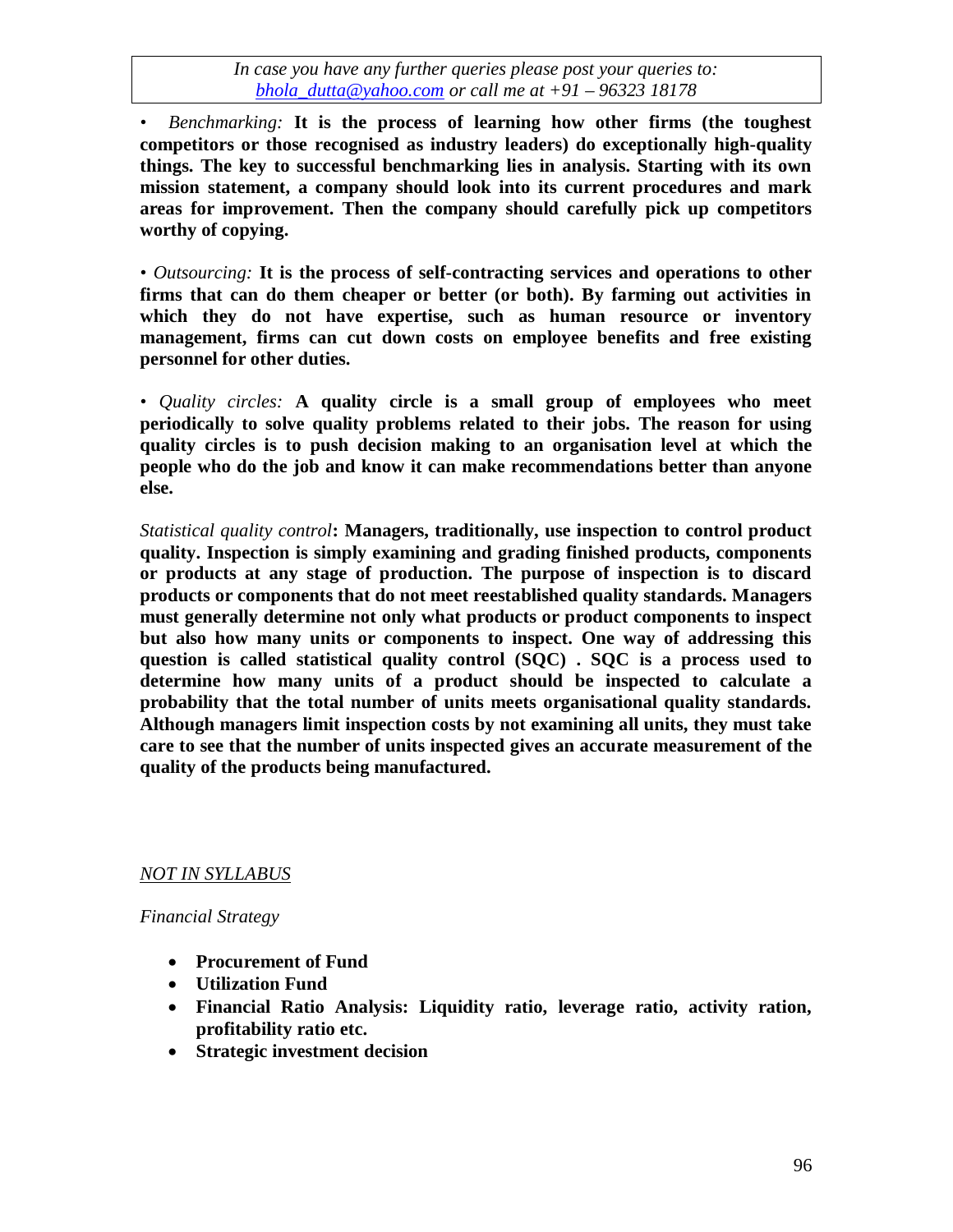*Marketing Strategy*

- **Market segmentation**
- **Product positioning**
- **Product strategies**
- **The PLC Concept**
- **Pricing Strategies**

#### *HR Strategy*

- **HR Planning**
- **Recruitment**
- **Selection**
- **Induction**
- **Training & Development**
- **Performance Appraisal**
- **Career Planning and Development**
- **Compensation planning**
- **HR Strategy in a dynamic environment.**

# Module- 8

# *Hand Out by Prof Bholanath Dutta*

*Strategic review and audit* – *Strategic control guiding and evaluating strategies – establishing strategic controls – operational control systems – monitoring performance and evaluating deviations – challenges of strategy implementation.*

# *Introduction*

Strategy evaluation and control (SEC) is the final phase of strategic management. The basic I purpose of strategy evaluation and control is to determine the effectiveness of a given strategy j in achieving the organisational objectives and taking appropriate corrective action whenever; required. According to F.R. David, strategy evaluation includes three basic activities: (i) examining the underlying bases of a firm's strategy (ii) comparing expected results with actual results and (iii) taking corrective actions to ensure that performance conforms to plans.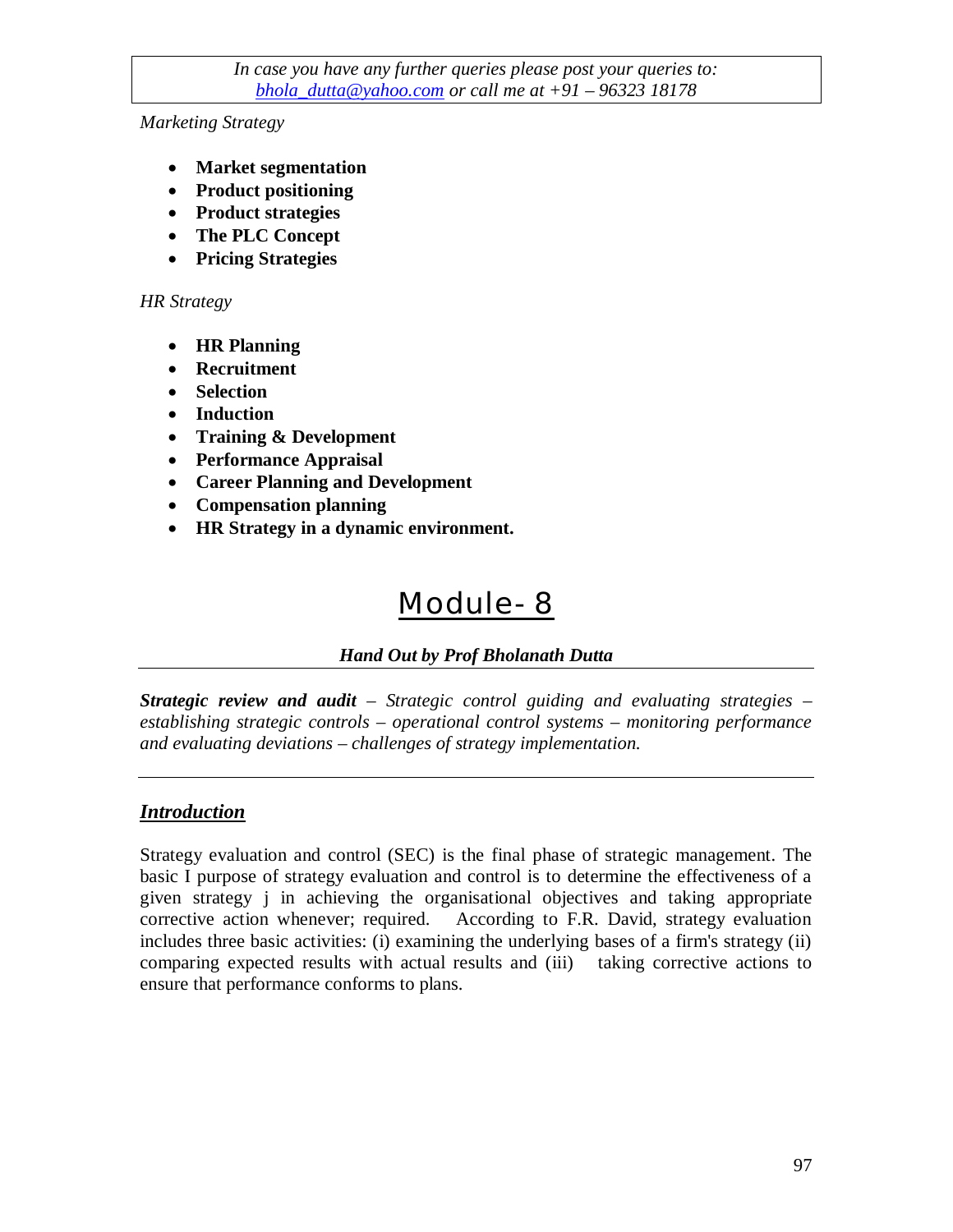Operations and Influences of International Business



Strategy evaluation generally operates at two levels: strategic and operational. At the strategic level, managers try to examine the consistency of strategy with environment. At the operational level, the focus is on finding how a given strategy is effectively pursued by the organisation.

# *Importance*

There are several reasons why a strategy may not produce desired results. The external factors may not be in tune with the strategy. Competitors may also spring surprises occasionally with unexpected moves that may create major gaps in the strategy. Having spent time, effort and money while formulating strategies, it is, therefore, not advisable to leave the implementation of strategy to chance. Managers need to constantly monitor everything, introduce checks and balances and carry out mid-course corrections at an early stage while implementing the strategies. SEC helps an organisation in several ways.

*• Feedback:* SEC offers valuable feedback on how well things are moving ahead. It also throws light on the relevance and validity of strategic choice made previously. More importantly, SEC tries to closely monitor performance and offer feedback by answering certain critical questions such as (Thompson).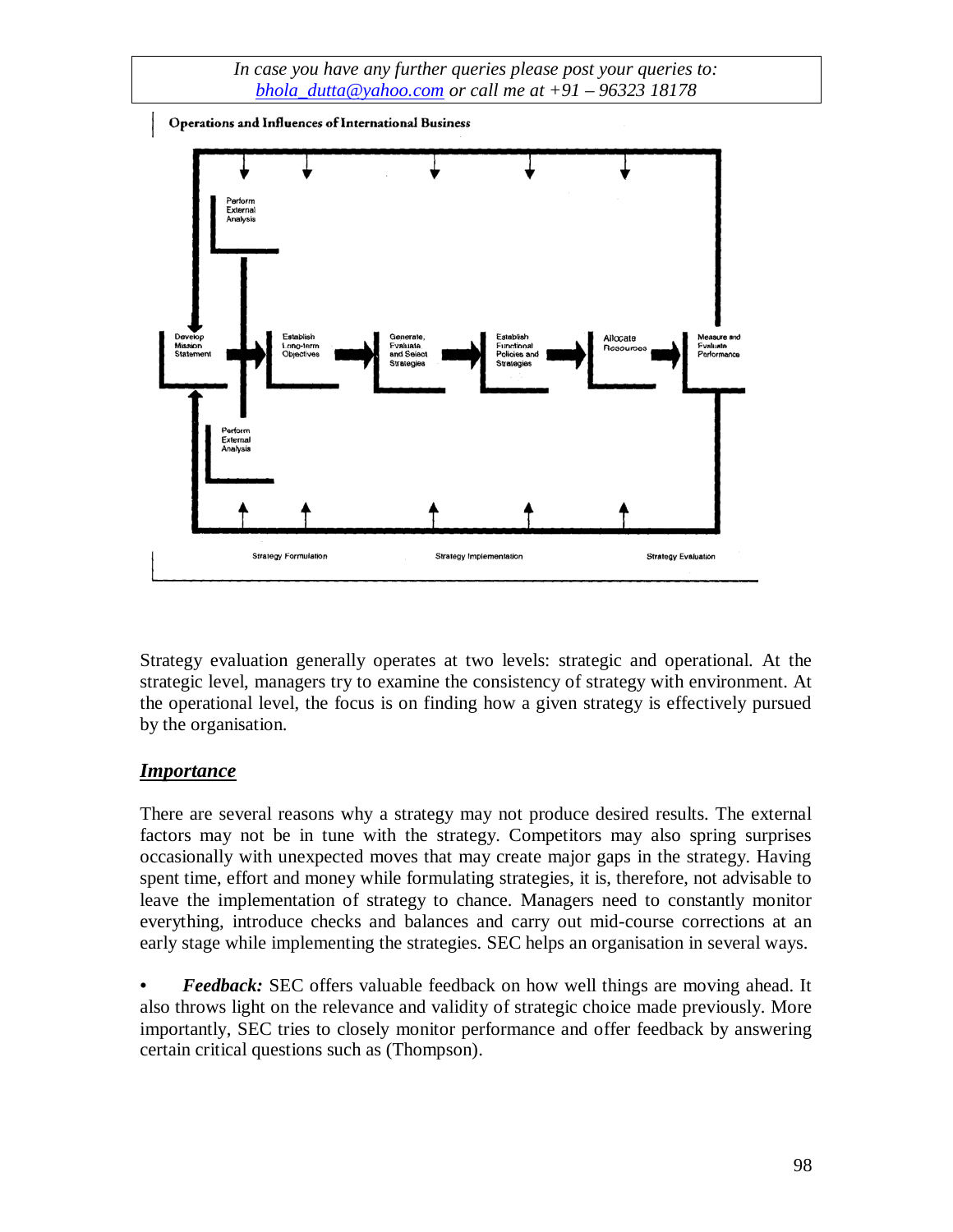*• Are we moving in the proper direction?* Are key things falling into place? Are our assumptions about major trends and changes correct? Are we doing the critical things that need to be done? Should we adjust or abort the strategy?

*How are we performing?* Are objectives and schedules being met? Are costs, revenues, and cash flows matching projections? Do we need to make operational changes?

*Reward.*: SEC helps in identifying rewarding behaviors that are in tune with formulated strategies. It helps in pinpointing responsibility for failures as well. Where people find it difficult to stick to a planned course of action due to circumstances beyond their control, managers can take note of such things and initiate suitable rectificational steps immediately.

*• Future Planning:* SEC offers a considerable amount of information and experience to decision makers that can be quite valuable in the formulation of new (often improved) strategic plans.

# *Barriers*

There are three types of barriers in evaluation: the limits of control, difficulties in measurement, and motivational problems.

• The limits of control: It is not easy for strategists to decide the limits of control. Too much control prevents managers from taking initiative, experiment with their creative ideas and gain through calculated risk taking. On the other hand, when there is very little control people tend to go off the hook, waste resources without any fear of punishment and work at cross purposes — putting a big question mark on the very survival of the firm.

*Difficulties in measurement:* It is not easy to find measurement techniques that are valid and reliable. Validity is the extent to which an instrument measures what it intends to measure (for example measuring the speed and accuracy of a typist in a typing test). Reliability is the confidence that an indicator will measure the same thing every time. "A yardstick that measures me 60 inches tall every time I use it, is reliable". In the absence of reliability and validity, the control system gets distorted. It may fail to measure results uniformly or measure attributes that are not required to be measured. When people are not confident about the measures used for judgment, they resist the whole process vehemently.

• *Motivational problems:* Having taken a position while formulating and implementing the strategy, strategists are often reluctant to admit their mistakes when things go off the track. Instead of setting their own house in order, they tend to shift the blame on others. This may also prevent them from hiving off unprofitable divisions, reversing wrong decisions and go in search of more viable alternations quickly.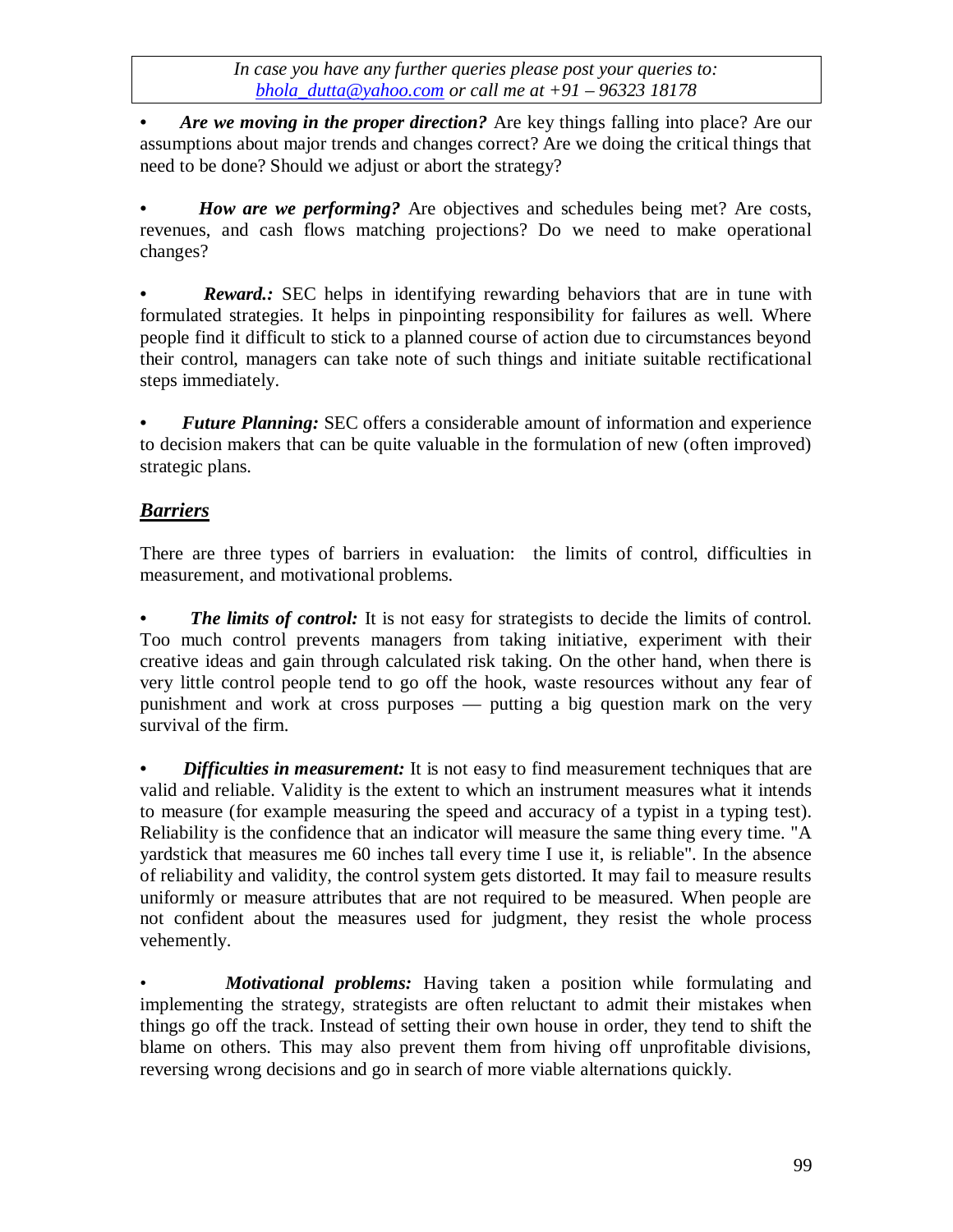These barriers, of course, can be avoided if people at all levels begin to look at evaluation in a positive manner. To establish truth, several qualitative and quantitative criteria should be used. Once the criteria are known to everyone, it becomes easy to find gaps, pinpoint responsibility and initiate mid-course connections quickly.

# *Evaluation Criteria*

The critical factors that could help in evaluating a strategy may broadly be classified into two categories: quantitative factors and qualitative factors.

*Quantitative Factors:* Quantitative criteria commonly employed to evaluate strategies are financial ratios, which strategists use to make three important comparisons: (i) comparing the firm's performance over different time periods (ii) comparing the firm's performance to competitors' and (iii) comparing the firm's performance to industry averages. Some key financial ratios that are particularly useful as criteria for strategy evaluation may be stated thus:

- Return on investment
- Return on equity
- Z score
- Employee turnover
- Employee satisfaction index
- Return on capital employed
- Profit margin
- Market share
- Debt to equity
- Earnings per share
- Sales growth
- Asset growth

However, there are some potential problems associated with using quantitative criteria for evaluating strategies. First, most quantitative measures are tied to annual objectives rather than long-term objectives. Second, different accounting methods can provide different results on many quantitative measures. Third, dividing the quantitative measures for various purposes involves judgment. For these and other reasons, qualitative criteria are also to be taken into account while evaluating strategies.

# *QUALITATIVE FACTORS*

Many managers feel that qualitative organisational measurements are best arrived at simply by answering a series of important questions aimed at revealing important facets of organisational operations. The following list of questions, suggested by Milton Lauenstein, could be useful to the practicing manager:

Seymour Tiles identified six qualitative questions that are useful in evaluating strategies way back in 1963 thus.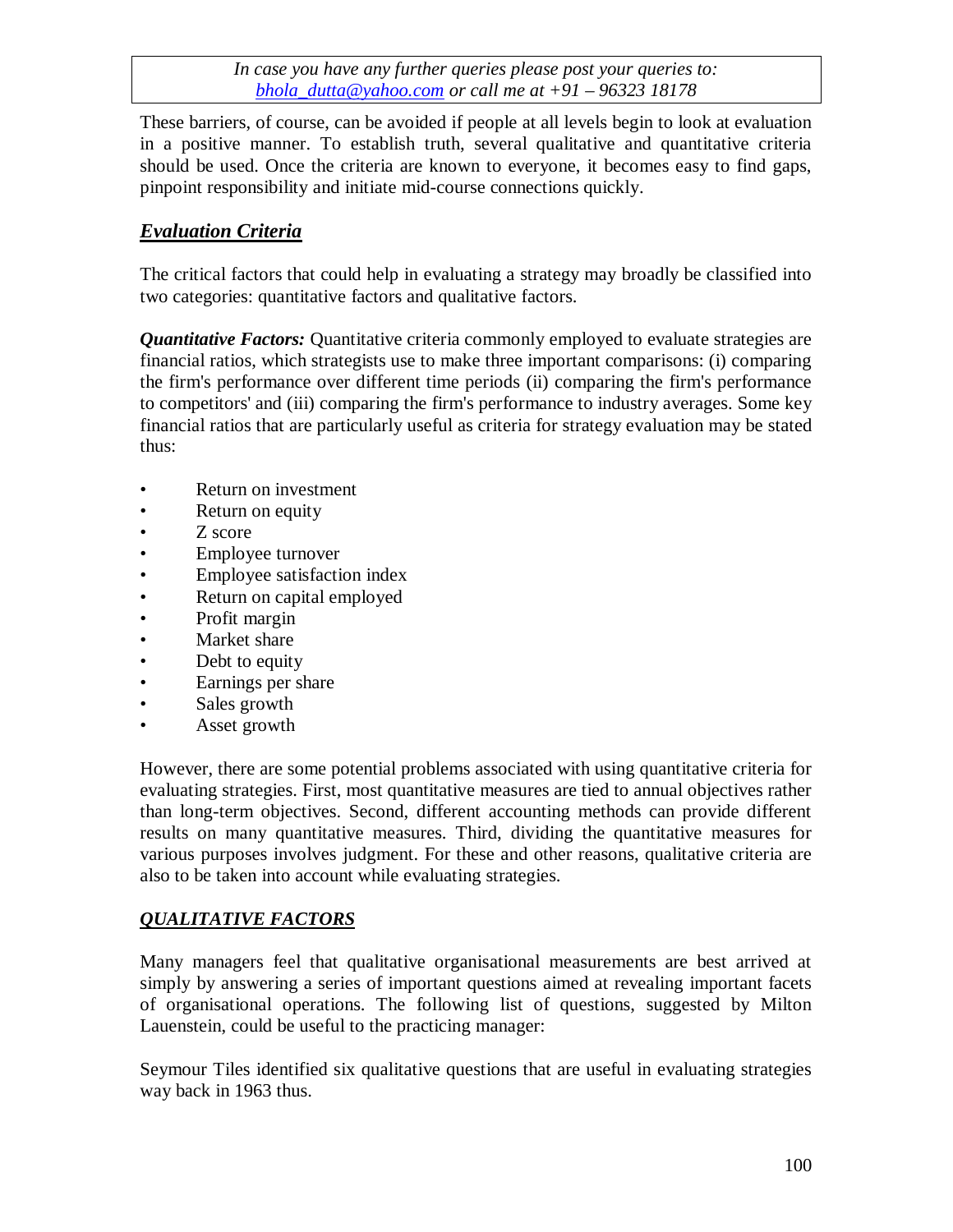- 1. Is the strategy internally consistent?
- 2. Is the strategy consistent with the environment?
- 3. Is the strategy appropriate in view of available resources?
- 4. Does the strategy involve an acceptable degree of risk?
- 5. Does the strategy have an appropriate time framework?
- 6. Is the strategy workable?

Some additional key questions that reveal the need for qualitative or intuitive judgments in strategy evaluation may be listed thus.

1. How good is the firm's balance of investments between high-risk and low-risk projects?

2. How good is the firm's .balance of investments between long-term and short-term projects?

3. How good is the firm's balance of investments between slow-growing markets and fast-growing markets?

- 4. How good is the firm's balance of investments among different divisions?
- 5. To what extent are the firm's alternative strategies socially responsible?

6. What are the relationships among the firm's key internal and external strategic factors?

7. How are major competitors likely to respond to particular strategies?

Rumelt etal suggested the following set of factors for strategy evaluation in early 80s. Qualitative measures need to be used with care and caution because they involve significant amounts of human judgement. Conclusions based on such measures must be drawn carefully, because this subjective judgement if exercised incorrectly could easily

# *Strategic Control*

render evaluation results invalid.

A strategy is built around several assumptions. These relate to the environmental and organisational factors which are ever-changing. Strategies once formulated, are not translated into action immediately. The implementation process itself, takes lot of time. During the intervening period, changes might occur that have major ramifications for the strategy's ultimate success. As a result, the traditional post action controls should be replaced by some early warning systems that help managers rectify things as the strategies are implemented. "Strategic Control' is concerned with tracking a strategy as it is being implemented, detecting problems or changes in its underlying premises, and making necessary adjustments" (Pears and Robinson). The most important purpose of strategic control is to help top management achieve organisational goals through monitoring and evaluating the strategic management process.

As we have seen, the strategic management process results in an assessment of organisational environment (environmental analysis), the establishment of organisational mission and goals (establishing organisational direction ), the development of ways to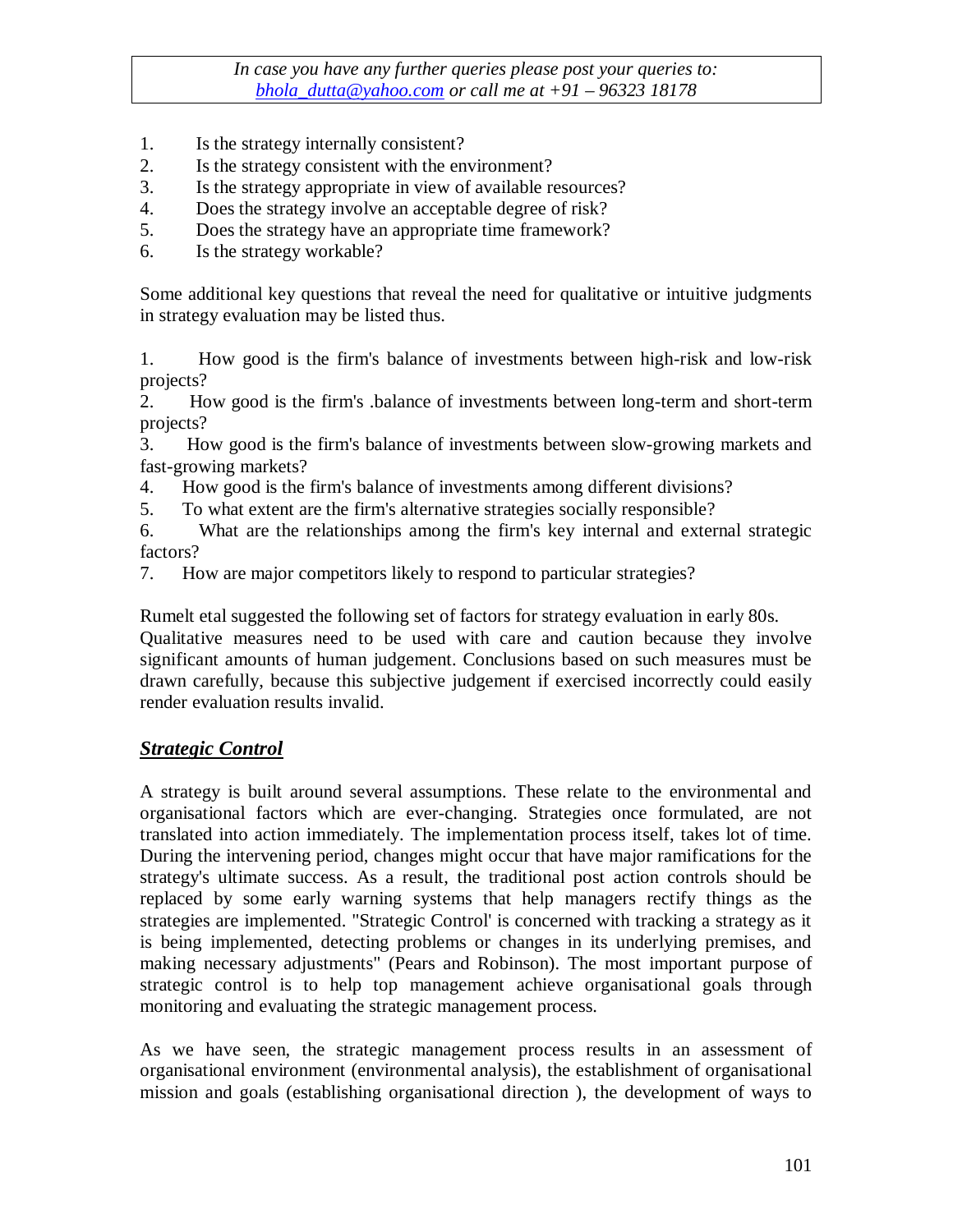deal with competition in order to reach these goals and fulfill the organisation's mission (strategy formulation), and a plan for translating organisational strategy into action (strategy implementation). Strategic control provides feedback that is critical for determining whether all steps of the strategic management process are appropriate, are compatible, and are functioning properly.

There are four types of strategic control:

- 1. Premise control.
- 2. Implementation control.
- 3. Strategic surveillance.
- 4. Strategic alert control.

# *PREMISE CONTROL*

As mentioned above, strategy is built around certain assumptions about environmental and organisational factors. Premise control is designed to check systematically and continuously whether the premises on which the strategy is based are still valid. If an important premise is no longer valid, the strategy may have to be changed. For instance, the slowdown in the economy in late 90s has forced commercial vehicle manufacturers (Ashok Leyland, TELCO) to trim their workforce, shift to a 4-day work-week with reduced working hours and initiate several other cost cutting measures simultaneously. They did not wait for the economy to pick up nor continued with their traditional ways of working. Instead they have tried to take corrective action at the right time taking note of the futility of continuing with a strategy based on invalid assumptions. Premise control, thus, helps strategists to reject an invalid premise, and shift their focus towards an alternative that is feasible and advantageous. To save time and expenses, managers must pick up only those premises whose change is likely and would have a major impact on the firm and its strategy. The responsibility for identifying such key premises and checking on their continued validity can be assigned to the corporate planning staff.

# *IMPLEMENTATION CONTROL*

.Strategy implementation takes place as a series of steps, programmes, investments and moves that occur over an extended period of time. Resources are allocated, key people are put in place, special efforts are made from time to time in order to implement a strategy. Implementation control is aimed at assessing whether the plans, programmes and policies are actually guiding the organisation towards its predetermined objectives or not. If the resources that are committed to a project at any point of time would not benefit an organisation as envisaged, corrective steps should be undertaken immediately. This way the organisation can find the success of new product launches, diversification moves and proceed in a cautious manner. An important method for achieving implementation control is the milestone review in which all key activities necessary for implementation of a strategy are identified in terms of events, major resource allocation or time. After tracking important milestones, a thorough review of the implementation process is undertaken to find its continued relevance to achievement of objectives.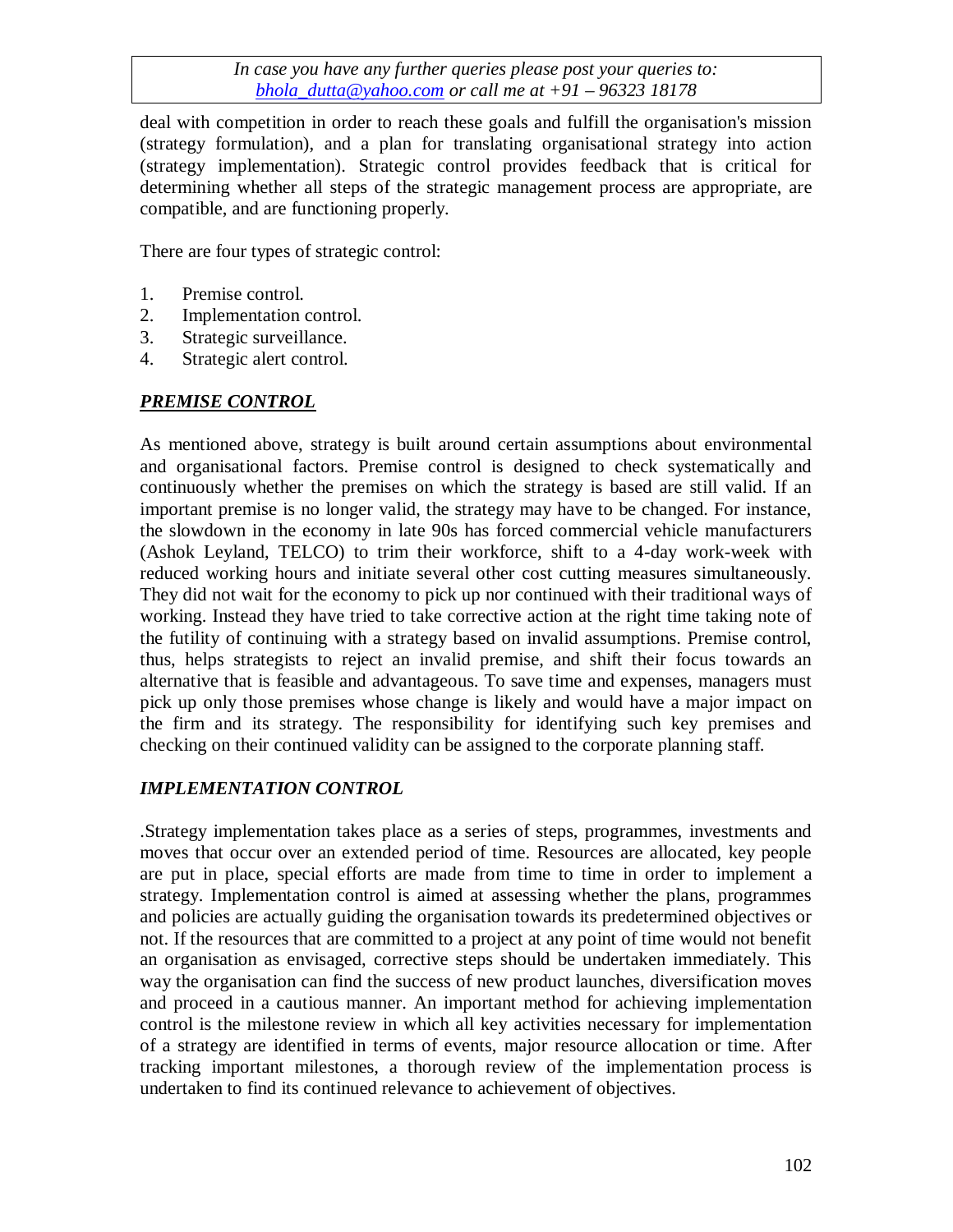*Strategic Surveillance:* Strategic surveillance aims at a more generalised overreaching control designed to monitor "a broad range of events inside and outside the company that are likely to threaten the course of a firm's strategy". It is done generally through a general kind of monitoring based on selected information sources to uncover events that are likely to affect the strategy of an organisation.

#### *SPECIAL ALERT CONTROL*

A special alert control is the thorough and often rapid reconsideration of the firm's strategy because of a sudden, unexpected event. Examples of such events can be the sudden fall of a government, a complete shift in competitor's posture, a natural calamity, a racial or religious battle, an industrial disaster etc. In the face of such unexpected events, the firm should respond immediately, and reassess its strategies quickly. Contingency plans and crisis management teams must be kept ready to handle such situations.

#### *Operational Control*

Operational controls provide post-action evaluation and control over short periods. They require systematic evaluation of performance against predetermined standards. An important issue here is identification and evaluation of performance deviations, with careful attention paid to find the underlying causes for and a strategic implication of observed deviations before management reacts. Firms generally employ trigger points and contingency plans for this purpose.

#### *Evaluation Techniques for Operational Control*

The techniques that are employed for internal appraisal are used for operational control as well as (discussed in chapter 7). Let's briefly summarize some of the important operational techniques here.

*• Value Chain Analysis:* Firms employ value chain analysis to identify and evaluate the competitive potential of resources and capabilities. By studying their skills relative to those associated with primary and support activities, firms are able to understand their cost structure, and identify their activities through which they can create value.

• *Quantitative Performance Measurements:* Most firms prepare formal reports of quantitative performance measurements (such as sales growth, profit growth, economic value added, ratio analysis etc.) that managers review at regular intervals. These measurements are generally linked to the standards set in the first step of the control process. For example if sales growth is a target, the firm should have a means of gathering and exporting sales data. If the firm has identified appropriate measurements, regular review of these reports helps managers stay aware of whether the firm is doing what it should do. In addition to these, certain qualitative bases based on intuition,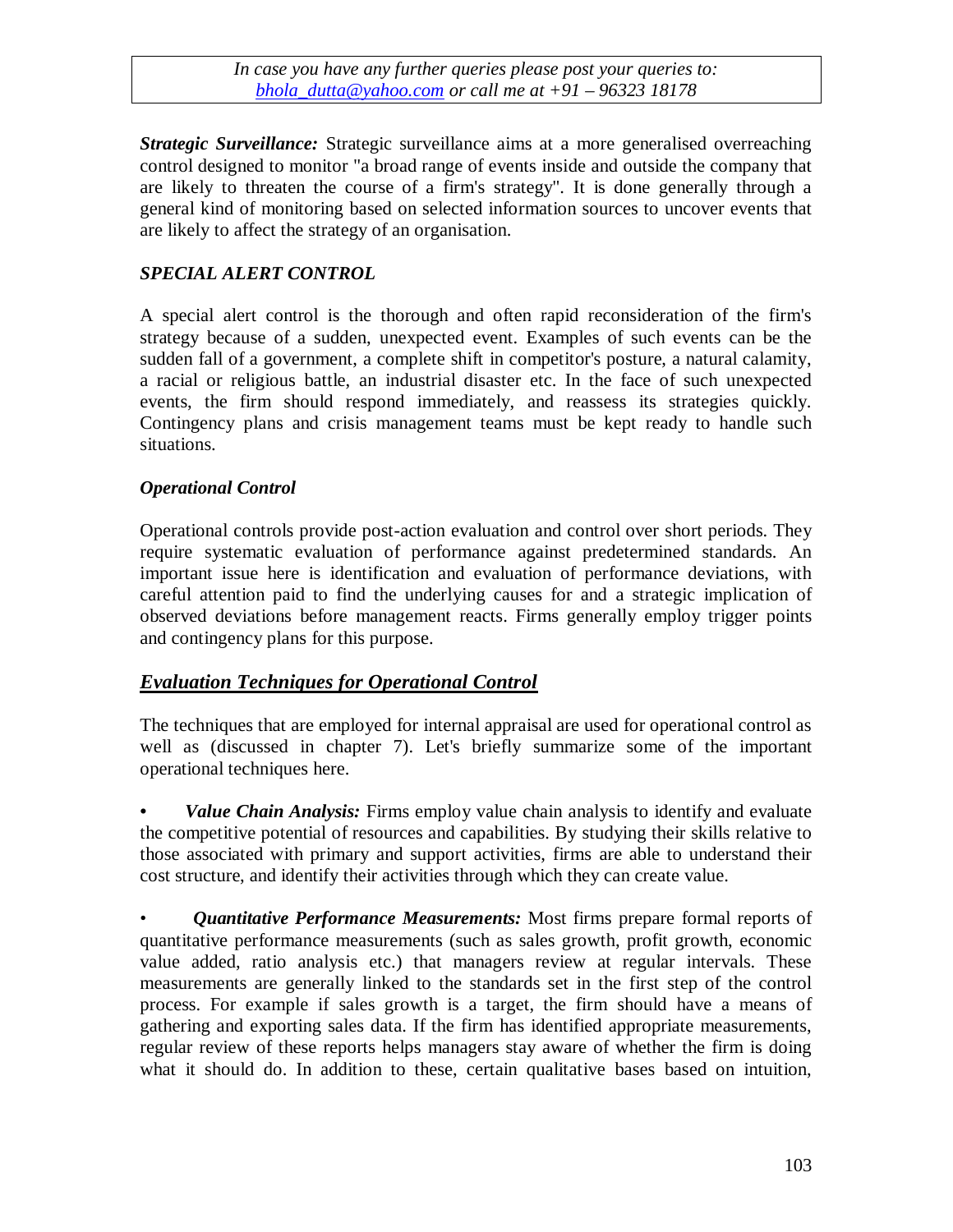judgement, opinions, or surveys could be used to judge whether the firm's performance is on the right track or not.

*Benchmarking:* It is a process of learning how other firms do exceptionally highquality things. Some approaches to bench marking are simple and straightforward. For example Xerox Corporation routinely buys copiers made by other firms and takes them apart to see how they work. This helps the firms to stay abreast of its competitors' improvements and changes.

*Balanced Score Card:* It tries to do away with the bias in performance measures towards financial tools and tries to build a comprehensive, holistic objective system of measurement. The score card takes into account four key performance measures, (i) customer perspective: How do customers see us? (ii) Internal business perspective: What must we excel at? (iii) Innovation and learning perspective: Can we continue to improve and create value? (iv) Financial perspective: How do we reward shareholders?

*• Key Factor Rating:* It is based on a close examination of key factors affecting performance (financial, marketing, operations and human resource capabilities) and assessing overall organisational capability based on the collected information.

Network techniques like Programme Evaluation and Review Technique (PERT), Critical Path Method (CPM) are also used to ensure effective operational control over scheduling and resource allocation in projects. Other techniques that help in evaluating organisational performance have already been discussed elaborately elsewhere .

# *The Control Process*

Operational control is exercised through a process consisting of four steps:

*I. Establishment of standards:* The first step in the control process is establishing standards. Standards are the targets against which subsequent performance will be compared. They are, by definition, simply criteria of performance. They serve as the benchmarks because they specify acceptable levels of performance. Control standards are broadly divided into two categories.

*• Quantitative standards:* These are generally expressed in physical or monetary terms. Such standards are set up in respect of production, finance, sales, etc., where results can be measured in exact quantitative terms. Quantitative standards may be further divided as follows:

*i.* Time standards: Time standards state the length of time it should take to make a certain good or perform a certain service. An airline pilot has a standard time span in which to make a certain trip.

*ii. Cost standards:* Cost standards are based on the cost of producing the goods or services. For example, the material cost might be Rs. 10 per unit. Cost standards<sup>^</sup> specify the cost limits within which results should be achieved.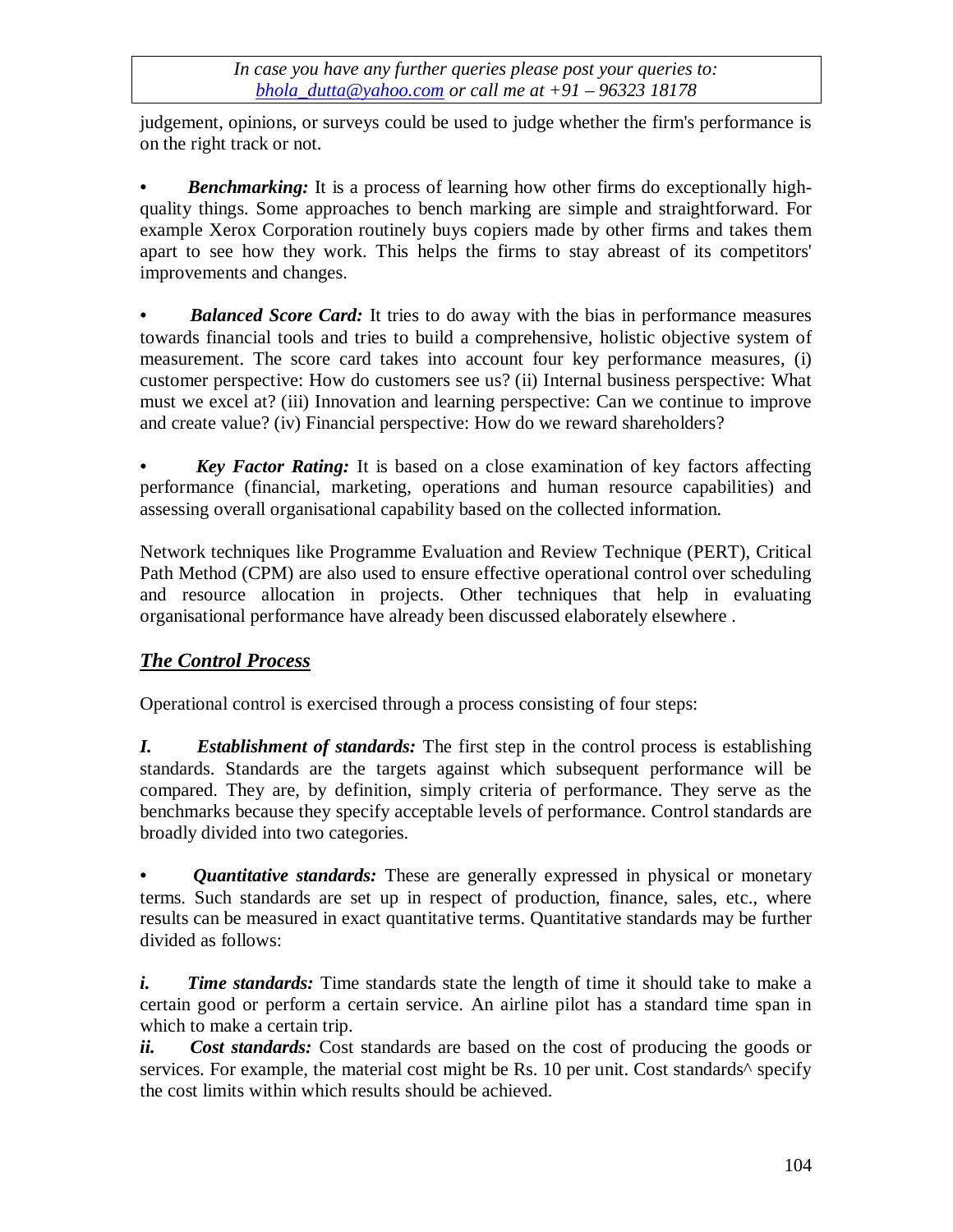*iii. Productivity standards:* Standards of productivity are based on the output of goods or services during a set time period. For instance, a productivity standard might be to complete 10 units or serve 150 customers per hour.

*iv. Revenue standards:* They arise from attaching monetary values to sales. They may include such standards as revenue per passenger - mile, average sale per customer or sales per capita in a given market area.

*• Qualitative standards*: Standards of quality are based on the level of perfection desired in respect of certain intangible items such as goodwill, employee morale, industrial relations, etc., tests, surveys and sampling techniques are used to prove human attitudes and drives in respect of above items before specifying a limit.

*• How to set the standards?:* Setting standards for every operation is an inescapable task of management.

(i) Before setting standards, an executive must study the characteristics of the work.

(ii) Executives must consider ordinarily flexible and generally acceptable levels of good performance in terms of work characteristics.

(iii) As nature of work differs with every operation (unit), the characteristics are different and so are the standards.

(iv) Standards are set, thus, depending on the characteristics of the task.

*II Measurement of actual performance:* The second step in control process is the measurement of actual performance. Here, the actual performance of employee is measured against the standard fixed for his job. This should be done in an objective manner. Where standards are expressed in numerical terms, measurement does not create problems. For example, performance of a worker in terms of units produced in a week could be easily measured against the standard output for the week. On the other hand, measuring the performance of a personnel manager (where standards cannot be set in precise terms) is not easy. We have to see indirect measures such as number of strikes organised during his tenure, say 5 years, man-days lost during his period etc. Generally speaking, measurement of performance is more difficult at the higher levels of management. Coming to the technique of measurement, measurement can be done directly through personal observation or indirectly through regular reports (oral or written).

Personal observation provides first-hand and intimate knowledge of the actual operation, function or activity. The information is not filtered through others. Personal observation is a very good method, in that it can pick up omissions, facial expressions and tone of voice that may be missed by other sources. However, it is subject to personal bias. What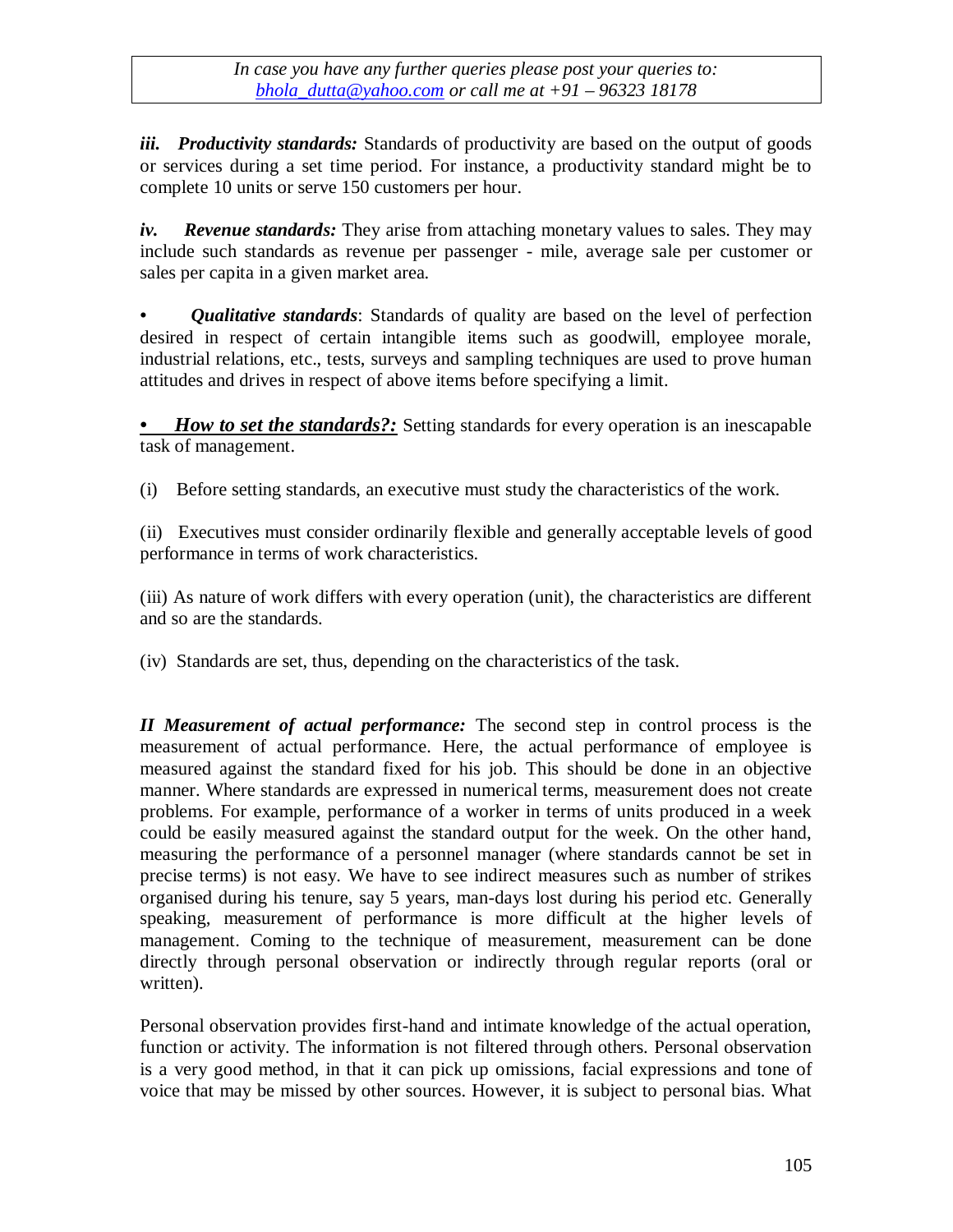one manager sees, another manager may not see. Moreover, it is time-consuming and obtrusive and it also develops a sense of insecure feeling in subordinates that the manager is not having confidence in them. Nowadays, statistical reports are widely employed by managers in order to measure performance. It includes computer printouts, graphs, charts, bar charts and numerical displays of any form. Again, acquisition of information through conferences, meetings, one-to-one conversations or over the telephone or telex represents the examples of oral reports. One chief limitation of this method is that there is the problem of documenting this information for future references. Managers, during the measurement phase, must be in a position to express all the jobs and activities in tangible and measurable terms. Of course, when the performance indicator cannot be stated in quantitative terms then the manager can use subjective criteria. Any analysis or decisions made based on subjective criteria should recognise the limitations of subjectiveness.

In large scale units, checking all items produced is not easy. In such cases, managers pick certain items at random and check the pace of work. To check performance at higher levels, managers concentrate on key or strategic points only. Performance is measured usually at periodic intervals (weekly, monthly, quarterly or yearly) without upsetting the routine work.

To make the checking process effective, the manager has to concentrate on three key aspects of measurement, viz., completeness, objectivity, and responsiveness.

*(i) Completeness:* Complete measures provide an opportunity for the manager to concentrate on all aspects of the job instead of neglecting unmeasured: asks in favour of measured ones.

*(ii) Objectivity:* Objective measures avoid the risks of bias and resentment, inherent in subjective assessment of task and people.

*(iii) Responsiveness:* Responsive measures support the belief that effort and performance lead to improvement in the systems of control.

These three types of measurement are equally important for all jobs in organisations. When to measure? It is a matter of general principle that measurement and evaluation are done after the task is accomplished. At times, however, measurement of work may be done even during the performance, and certain adjustments, are made in the case of production of certain commodities. Sometimes, performance may by checked on the completion of each phase in the production and in the case of assembling task, each part is checked before assembling.

# *Measurement, Feedback and Adjustment during*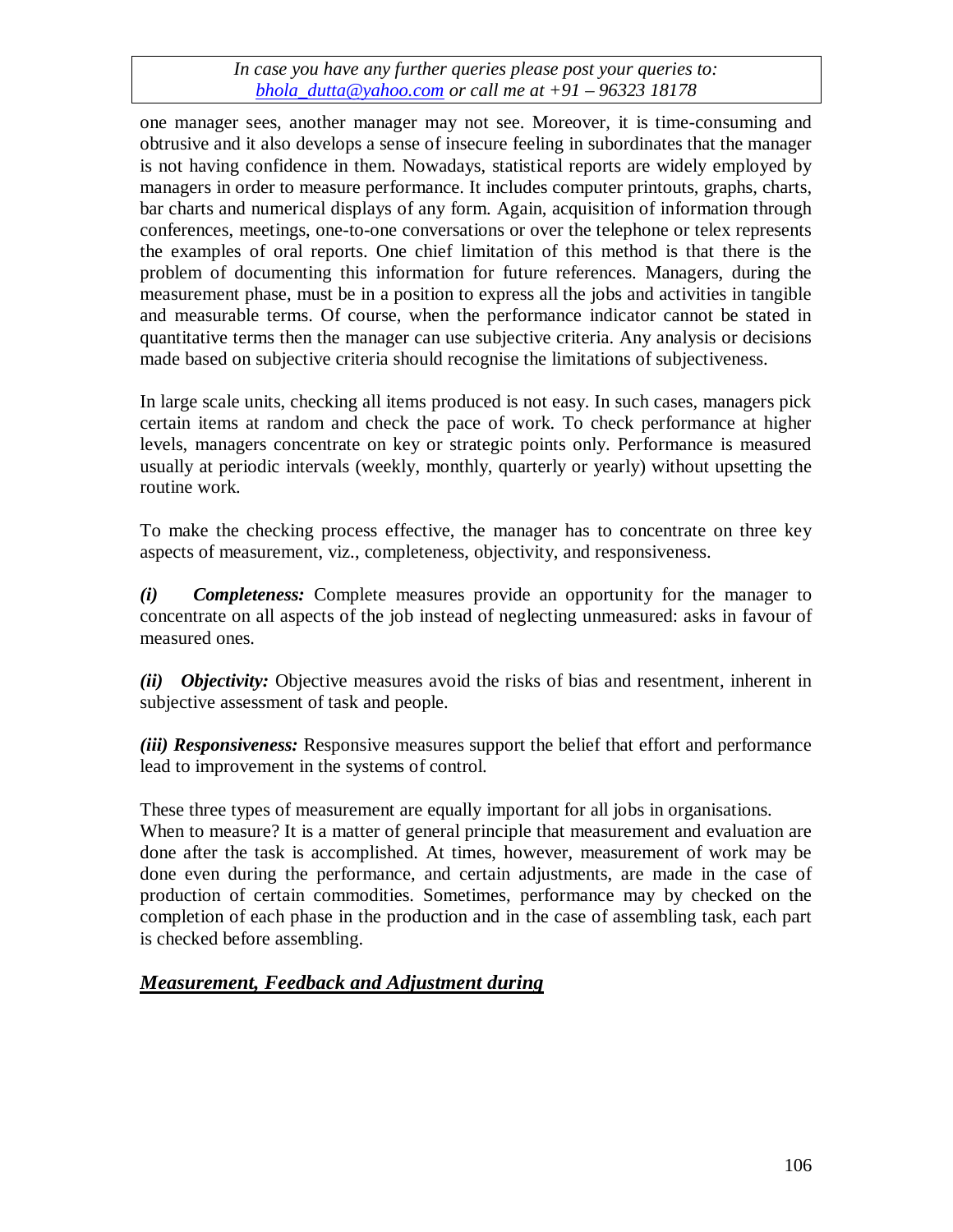

Source: David R. Hampton, Contemporary management p.448

Whenever it is not possible to measure performance prior to completion (of the items produced) then measurement is done after accomplishing the task. Even when measurement during the performance is possible, management may not practice it due to cost incurred in doing so. Cost becomes one of the important variables affecting measurement during performance. If cost incurred is not much and time consumed is also ignorable, then measurement during the work is advisable.

*Comparison of actual performance with standard:* The comparing step determines the degree of variation between actual performance and the standard. Some variation in performance can be expected in all activities. It is, therefore, important to determine the acceptable range of variation. Deviations in excess of this range become significant and receive manager's attention. All such deviations may be due to errors in planning, defective implementation or careless performance of the operatives. As a matter of fact, only major or exceptional deviations should be communicated to top management in the form of reports. This is known as 'management by exception'.

*Taking corrective action:* The last and final step in the control process is taking corrective action, when required. Corrective steps are initiated by managers with a view to rectify the defects in actual performance. If actual performance for example, falls short of standards due to non-availability of materials, managers try to procure these materials and thus set things in order. If it is due to poor results shown by employees, it could be rectified through the introduction of attractive incentive plans. Thus, a corrective action may involve a change in methods, rules, procedures etc. Sometimes, variations might occur due to unrealistic standards. That is, the goal may be too high or too low. In such cases, managers try to set things in order by revising the standards altogether.

Corrective action, as mentioned above, includes the change in strategy, structure, compensation practices, training programmes, redesign of jobs, replacement of personnel, re-establishment of budgets or standards, etc. Corrective action may be immediate or basic. Immediate corrective action corrects something right now but gets things back on track. This is, therefore, temporary in nature. Basic corrective action, however, is concerned with permanent solution to the problem of serious deviations. A manager should not mind revising the standard when the standard is set at an unreasonably low or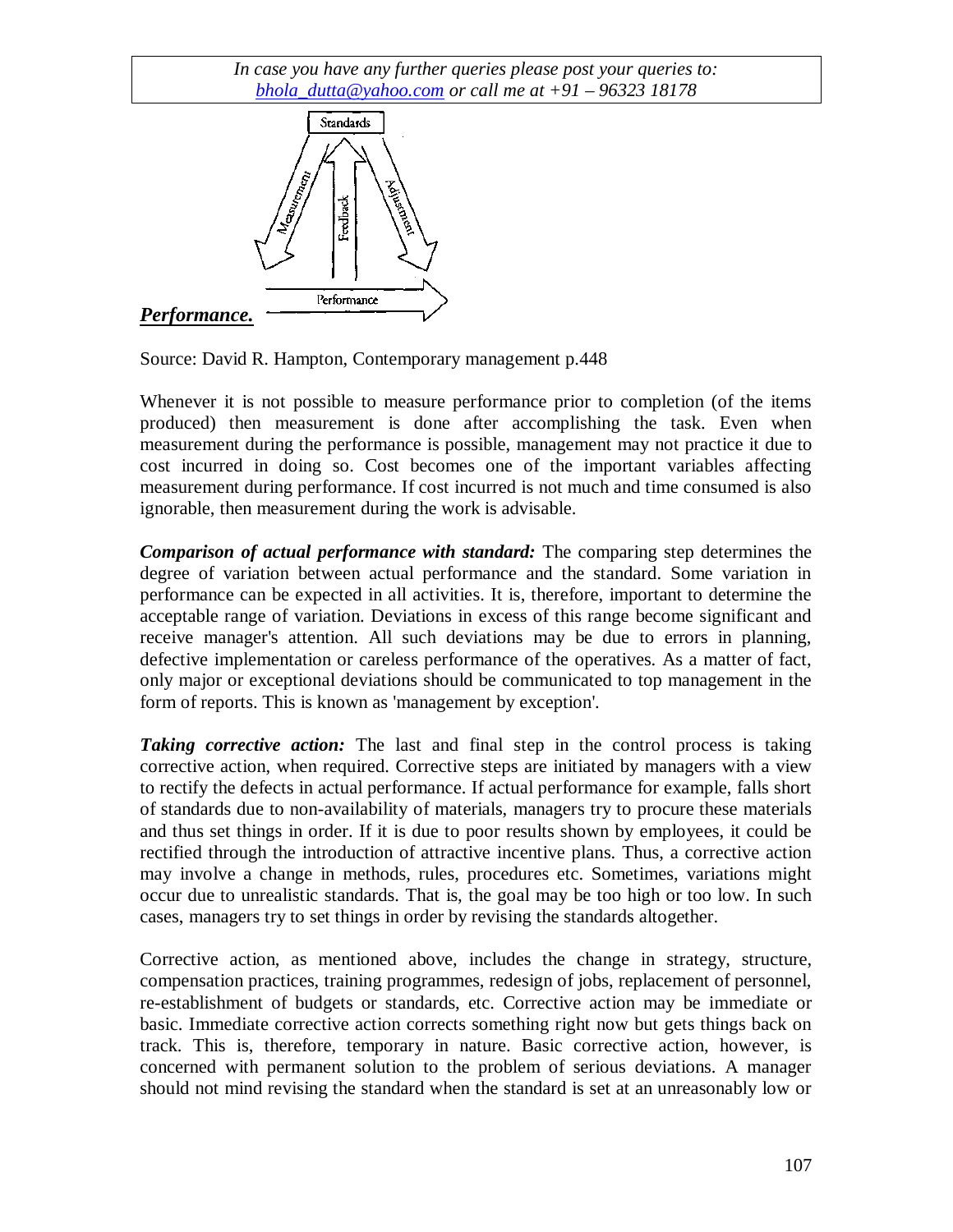high level. High standards pose insurmountable problems to operators and breed discontentment and frustration. Low standards make employees docile and unproductive. For example, when a particular important project in a company is running behind schedule, corrective action may include the following steps: (i) overtime may be permitted, (ii) additional workers and equipment may be assigned, (iii) a full time director may be assigned to personally push the project through, (iv) if these actions fail, the schedule may have to be revised. However, if most of the projects in the company are usually behind the schedule and even more serious type of basic corrective action may be demanded. The need for a drastic overhaul of control process and reorganisation of the company may be required.

# *Characteristics of an Effective Control System*

Effective control systems tend to have certain qualities in common. These can be stated thus:

*1. Suitable:* The control system must be suitable to the needs of an organisation. It must conform to the nature and needs of the job and the area to be controlled. For example, the control system used in production department will be different from that used in sales department.

*2. Simple:* The control system should be easy to understand and operate. A complicated control system will cause unnecessary mistakes, confusion and frustration among employees. When the control system is understood properly, employees can interpret the same in a right way and ensure its implementation.

*3. Selective:* To be useful, the control system must focus attention on key, strategic and important factors which are critical to performance. Insignificant deviations need not be looked into. By concentrating attention on important aspects, managers can save their time and meet problems head-on in an effective manner.

*4. Sound and economical:* 'The system of control should be economical and easy to maintain. Any system of control has to justify the benefits that it gives in relation to the costs it incurs. To minimize costs, management should try to impose the least amount of control that is necessary to produce the desired results.

*5. Flexible:* We live in a world of supersonic changes. Competitive, technological and other environmental changes force organisations to change their plans. As a result, control should be necessarily flexible. It must be flexible enough to adjust to adverse changes or to take advantage of new opportunities.

*6. Forward-looking:* An effective control system should be forward-looking. It must provide timely information on deviations. Any departure from the standard should be caught as soon as possible. This helps managers to take remedial steps immediately before things go out of gear.